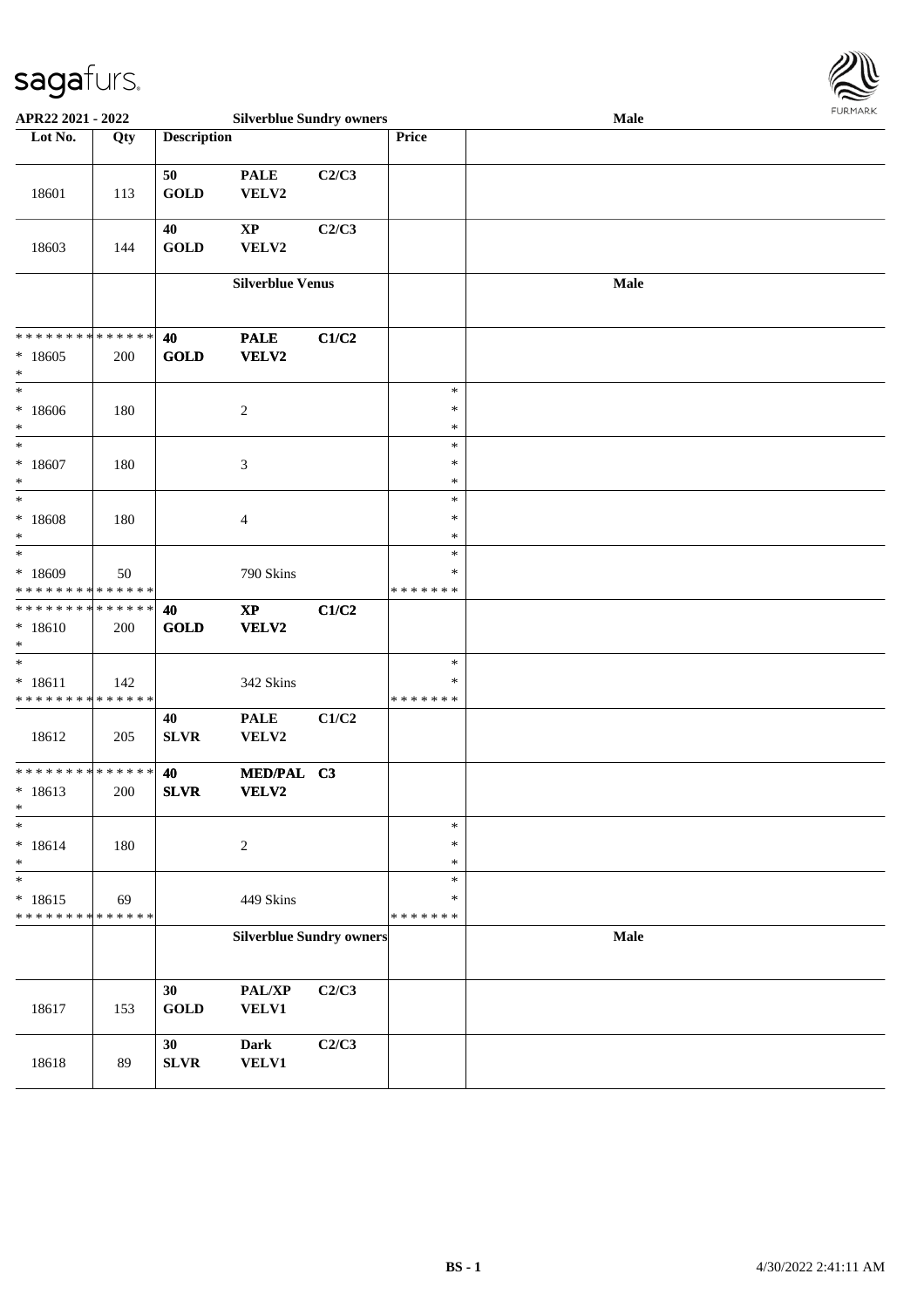

| APR22 2021 - 2022                                    |     |                    | <b>Silverblue Venus</b>         |                     |                                   | <b>Male</b> |  |
|------------------------------------------------------|-----|--------------------|---------------------------------|---------------------|-----------------------------------|-------------|--|
| Lot No.                                              | Qty | <b>Description</b> |                                 |                     | Price                             |             |  |
| 18621                                                | 183 | 30<br><b>GOLD</b>  | MED/PAL C3<br><b>VELV1</b>      |                     |                                   |             |  |
|                                                      |     |                    | <b>Silverblue Sundry owners</b> |                     |                                   | Male        |  |
| * * * * * * * * * * * * * *<br>$*18623$<br>$\ast$    | 200 | 30<br><b>GOLD</b>  | <b>Dark</b><br>VELV2            | C2/C3               |                                   |             |  |
| $\ast$<br>$*18624$<br>* * * * * * * * * * * * * *    | 128 |                    | 328 Skins                       |                     | $\ast$<br>$\ast$<br>* * * * * * * |             |  |
| 18625                                                | 206 | 30<br><b>GOLD</b>  | PAL/XP<br>VELV2                 | C2/C3               |                                   |             |  |
| 18626                                                | 138 | 30<br><b>SLVR</b>  | <b>PALE</b><br>VELV2            | C2/C3               |                                   |             |  |
|                                                      |     |                    | <b>Silverblue Venus</b>         |                     |                                   | Male        |  |
| 18628                                                | 200 | 30<br><b>GOLD</b>  | <b>Dark</b><br>VELV2            | C1/C2               |                                   |             |  |
| * * * * * * * * * * * * * *<br>* 18629<br>$\ast$     | 200 | 30<br><b>GOLD</b>  | $\bf MED$<br>VELV2              | C1/C2               |                                   |             |  |
| $\ast$<br>$*18630$<br>$\ast$                         | 180 |                    | $\overline{c}$                  |                     | $\ast$<br>$\ast$<br>$\ast$        |             |  |
| $\ast$<br>$* 18631$<br>$\ast$                        | 180 |                    | $\mathfrak{Z}$                  |                     | $\ast$<br>$\ast$<br>$\ast$        |             |  |
| $\ast$<br>$*18632$<br>$\ast$                         | 180 |                    | 4                               |                     | $\ast$<br>$\ast$<br>$\ast$        |             |  |
| $\ast$<br>$*18633$<br>* * * * * * * * * * * * * *    | 140 |                    | 880 Skins                       |                     | $\ast$<br>∗<br>* * * * * * *      |             |  |
| * * * * * * * * * * * * * * *<br>$*18634$<br>$\ast$  | 200 | 30<br><b>GOLD</b>  | MED/PAL C3<br><b>VELV2</b>      |                     |                                   |             |  |
| $\ast$<br>$*18635$<br>$\ast$                         | 180 |                    | $\overline{c}$                  |                     | $\ast$<br>$\ast$<br>$\ast$        |             |  |
| $\ast$<br>$*18636$<br>* * * * * * * * * * * * * *    | 158 |                    | 538 Skins                       |                     | $\ast$<br>∗<br>* * * * * * *      |             |  |
|                                                      |     |                    | <b>Silverblue Larsen</b>        |                     |                                   | Male        |  |
| * * * * * * * * * * * * * * *<br>$* 18638$<br>$\ast$ | 210 | 40<br><b>GOLD</b>  | MED/PAL C2/C3<br>VELV2          | <b>EBD</b>          |                                   |             |  |
| $\ast$<br>$*18639$<br>* * * * * * * * * * * * * *    | 54  |                    | 264 Skins                       |                     | $\ast$<br>∗<br>* * * * * * *      |             |  |
| 18640                                                | 85  | 40<br><b>GOLD</b>  | $\mathbf{X}\mathbf{P}$<br>VELV2 | C2/C3<br><b>EBD</b> |                                   |             |  |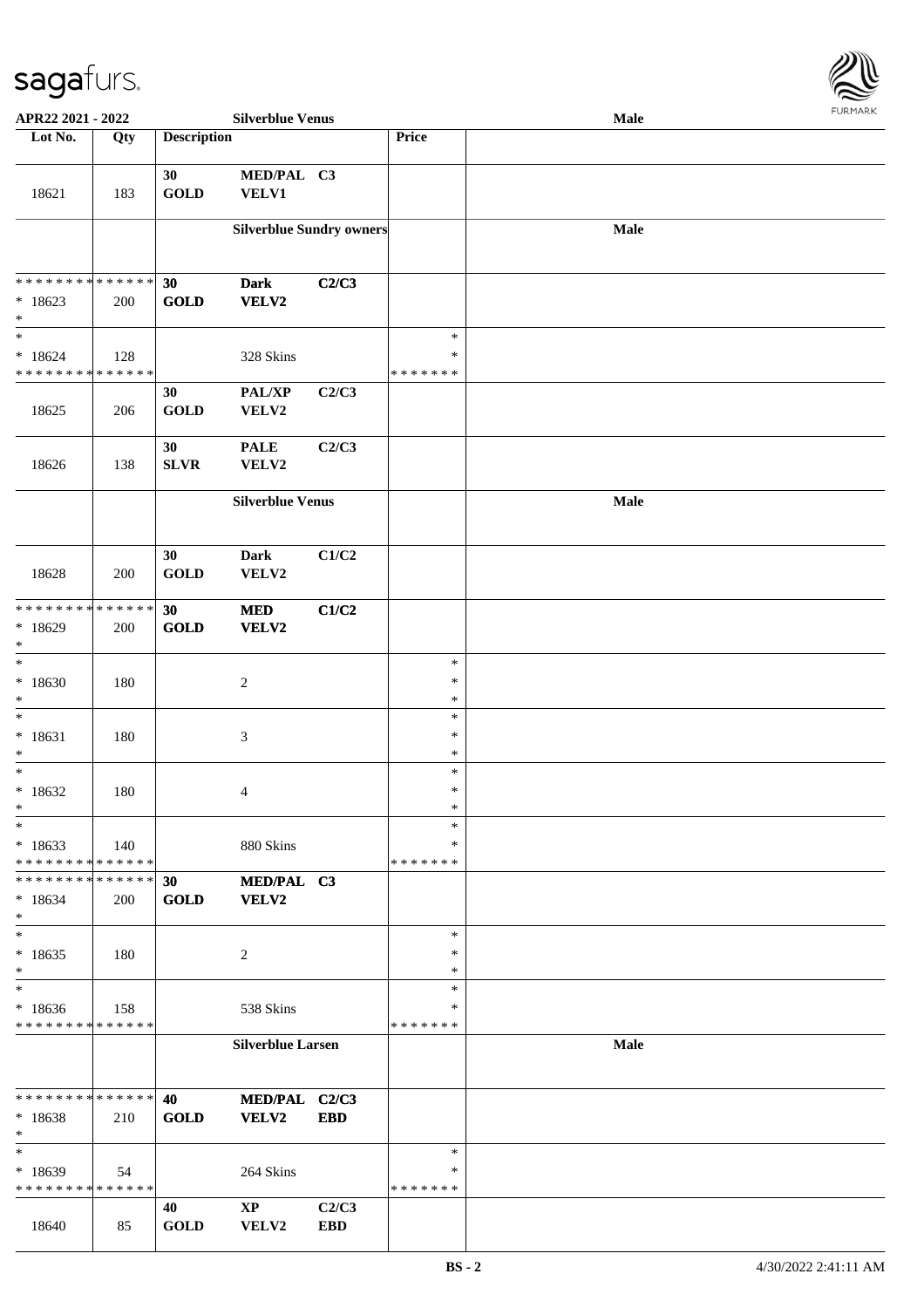

| APR22 2021 - 2022           |     |                    | <b>Silverblue Larsen</b>        |              |              | Male |  |  |  |  |
|-----------------------------|-----|--------------------|---------------------------------|--------------|--------------|------|--|--|--|--|
| Lot No.                     | Qty | <b>Description</b> |                                 |              | <b>Price</b> |      |  |  |  |  |
| **************              |     | 40                 | MED/PAL C2/C3                   |              |              |      |  |  |  |  |
| $* 18641$<br>$*$            | 200 | <b>SLVR</b>        | <b>VELV2</b>                    | <b>EBD</b>   |              |      |  |  |  |  |
| $*$                         |     |                    |                                 |              | $\ast$       |      |  |  |  |  |
| $*18642$                    | 161 |                    | 361 Skins                       |              | $\ast$       |      |  |  |  |  |
| **************              |     |                    |                                 |              | *******      |      |  |  |  |  |
| **************              |     | 30 <sup>°</sup>    | MED/PAL C2/C3                   |              |              |      |  |  |  |  |
| $* 18643$<br>$*$            | 200 | <b>GOLD</b>        | <b>VELV2</b>                    | <b>EBD</b>   |              |      |  |  |  |  |
| $*$                         |     |                    |                                 |              | $\ast$       |      |  |  |  |  |
| $*18644$                    | 180 |                    | 2                               |              | $\ast$       |      |  |  |  |  |
| $*$                         |     |                    |                                 |              | $\ast$       |      |  |  |  |  |
| $*$                         |     |                    |                                 |              | $\ast$       |      |  |  |  |  |
| $*18645$                    | 180 |                    | 3                               |              | $\ast$       |      |  |  |  |  |
| $*$                         |     |                    |                                 |              | $\ast$       |      |  |  |  |  |
| $*$                         |     |                    |                                 |              | $\ast$       |      |  |  |  |  |
| $* 18646$                   | 191 |                    | 751 Skins                       |              | $\ast$       |      |  |  |  |  |
| * * * * * * * * * * * * * * |     |                    |                                 |              | *******      |      |  |  |  |  |
| 18647                       | 114 | 30<br><b>GOLD</b>  | $\mathbf{X}\mathbf{P}$<br>VELV2 | C2/C3<br>EBD |              |      |  |  |  |  |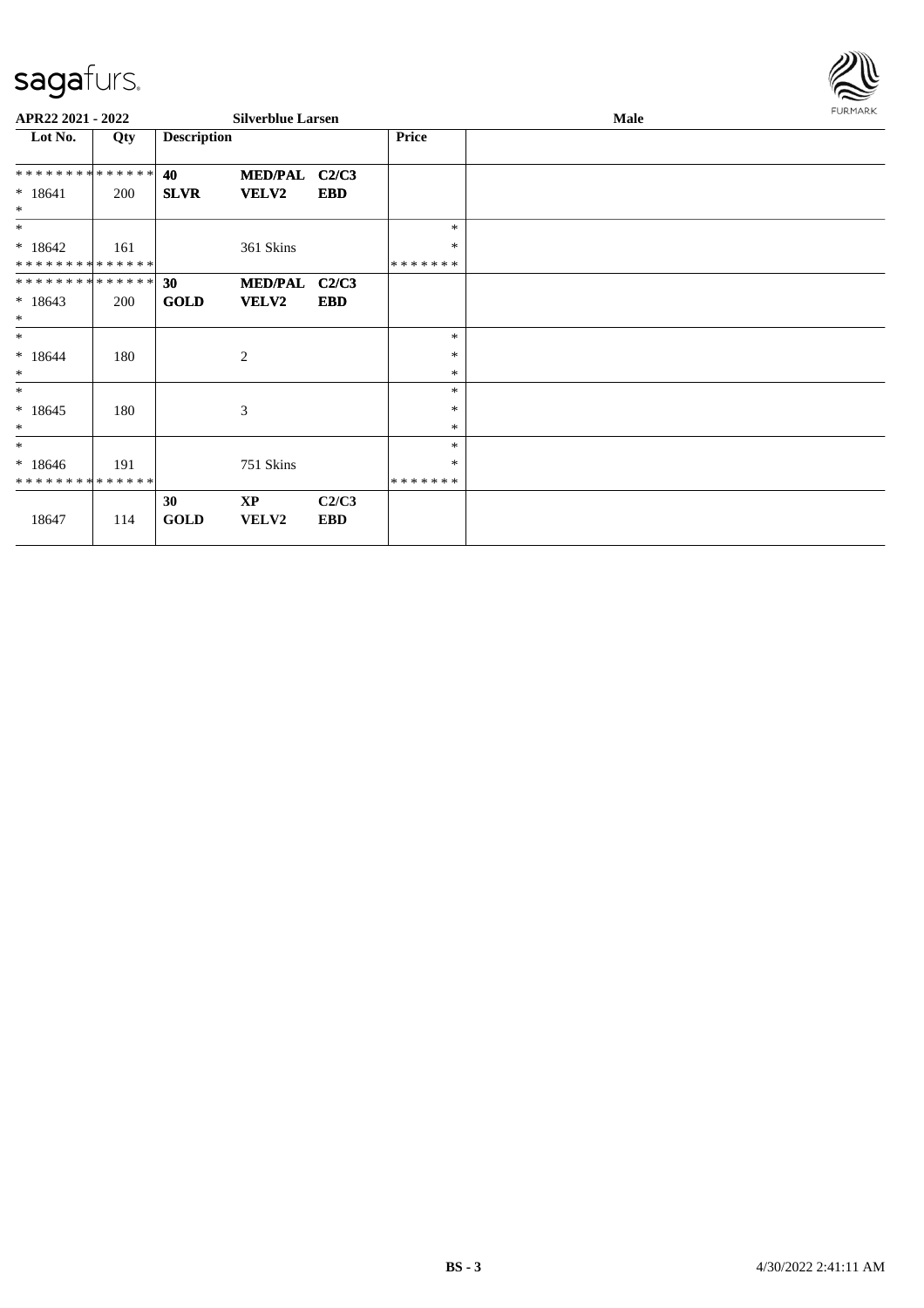

| APR22 2021 - 2022                                                   |     |                       | Silverblue            |                |                                   | Male |  |
|---------------------------------------------------------------------|-----|-----------------------|-----------------------|----------------|-----------------------------------|------|--|
| Lot No.                                                             | Qty | <b>Description</b>    |                       |                | Price                             |      |  |
|                                                                     |     |                       |                       |                |                                   |      |  |
| 315001                                                              | 185 | 50<br>$\bf I\bf B$    | XP/2XP<br><b>CHIP</b> | C2             |                                   |      |  |
| * * * * * * * * * * * * * *<br>* 315002<br>$\ast$                   | 185 | 50<br><b>SAGA</b>     | <b>PALE</b>           | C1             |                                   |      |  |
| $\overline{\phantom{a}^*}$<br>* 315003<br>$\ast$                    | 160 |                       | $\sqrt{2}$            |                | $\ast$<br>$\ast$<br>$\ast$        |      |  |
| $\overline{\phantom{1}}$<br>* 315004<br>$\ast$                      | 150 |                       | $\mathfrak{Z}$        |                | $\ast$<br>$\ast$<br>$\ast$        |      |  |
| $\ast$<br>$* 315005$<br>* * * * * * * * * * * * * *                 | 36  |                       | 531 Skins             |                | $\ast$<br>$\ast$<br>* * * * * * * |      |  |
| 315006                                                              | 166 | 50<br><b>SAGA</b>     | 2XP                   | C1             |                                   |      |  |
| **************<br>$* 315007$<br>$\ast$                              | 185 | 50<br><b>SAGA</b>     | 2XP                   | C2             |                                   |      |  |
| $\ast$<br>$* 315008$<br>$\ast$<br>$_{\ast}$                         | 160 |                       | $\sqrt{2}$            |                | $\ast$<br>$\ast$<br>∗             |      |  |
| * 315009<br>$\ast$                                                  | 160 |                       | 3                     |                | $\ast$<br>$\ast$<br>$\ast$        |      |  |
| $\ast$<br>* 315010<br>* * * * * * * * * * * * * *                   | 37  |                       | 542 Skins             |                | $\ast$<br>*<br>* * * * * * *      |      |  |
| **************<br>$* 315011$<br>$\ast$                              | 165 | 50<br>$\mathbf{SAGA}$ | 2XP                   | C3             |                                   |      |  |
| $\ast$<br>* 315012<br>**************                                | 46  |                       | 211 Skins             |                | $\ast$<br>$\ast$<br>* * * * * * * |      |  |
| * * * * * * * * * * * * * * *<br>* 315013<br>$*$                    | 185 | 50<br>IA              | XP/2XP<br>SPAR        | C2             |                                   |      |  |
| $*$<br>* 315014<br>$\ast$                                           | 160 |                       | $\overline{2}$        |                | $\ast$<br>*<br>*                  |      |  |
| $\ast$<br>* 315015<br>$*$                                           | 160 |                       | 3                     |                | $\ast$<br>∗<br>$\ast$             |      |  |
| $\overline{\phantom{a}^*}$<br>* 315016<br>$*$                       | 160 |                       | 4                     |                | $\ast$<br>*<br>∗                  |      |  |
| $*$<br>* 315017<br>* * * * * * * * * * * * * *                      | 167 |                       | 832 Skins             |                | $\ast$<br>*<br>* * * * * * *      |      |  |
| ******** <mark>******</mark><br>* 315018<br>$*$                     | 175 | 50<br>IA              | XP/2XP<br>WB1         | C2             |                                   |      |  |
| $\overline{\phantom{0}}$<br>* 315019<br>* * * * * * * * * * * * * * | 34  |                       | 209 Skins             |                | $\ast$<br>∗<br>* * * * * * *      |      |  |
| * * * * * * * * * * * * * * *<br>* 315020<br>$*$                    | 185 | 50<br>IA              | XP/2XP<br><b>CHIP</b> | C <sub>2</sub> |                                   |      |  |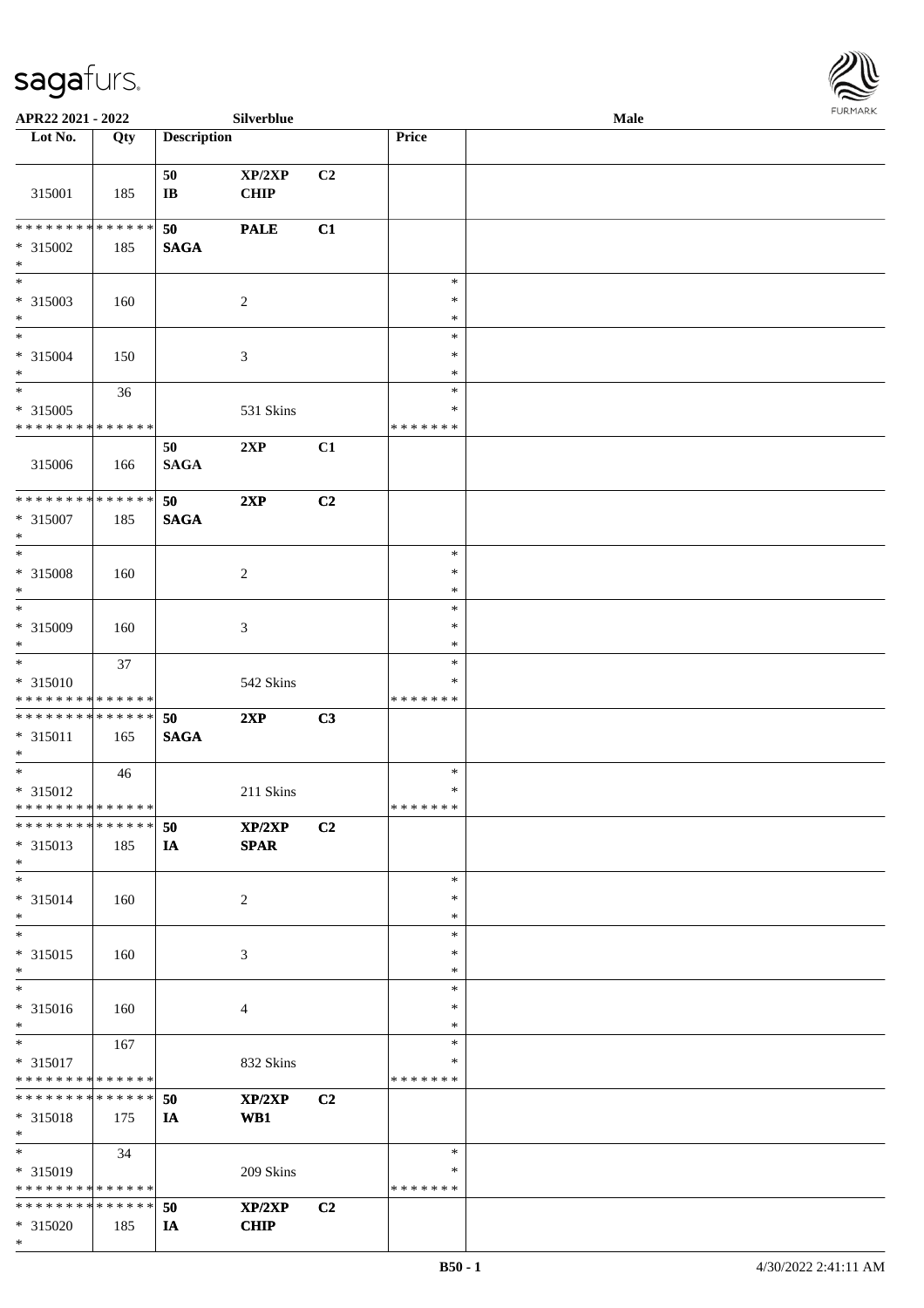

|                                                                           | Silverblue<br>APR22 2021 - 2022 |                    |                  |                | <b>FURPIARA</b><br>$\bf Male$     |  |  |
|---------------------------------------------------------------------------|---------------------------------|--------------------|------------------|----------------|-----------------------------------|--|--|
| $\overline{\phantom{1}}$ Lot No.                                          | Qty                             | <b>Description</b> |                  |                | Price                             |  |  |
| $*$<br>$* 315021$<br>$*$                                                  | 160                             | 50<br>IA           | XP/2XP<br>CHIP   | C <sub>2</sub> | $\ast$<br>$\ast$<br>$\ast$        |  |  |
| $\overline{\phantom{0}}$<br>$* 315022$<br>$*$<br>$\overline{\phantom{0}}$ | 160                             |                    | $\mathfrak{Z}$   |                | $\ast$<br>$\ast$<br>$\ast$        |  |  |
| * 315023<br>$\ast$                                                        | 160                             |                    | $\overline{4}$   |                | $\ast$<br>$\ast$<br>$\ast$        |  |  |
| * 315024<br>$\ast$                                                        | 160                             |                    | $\sqrt{5}$       |                | $\ast$<br>$\ast$<br>$\ast$        |  |  |
| $\overline{\phantom{0}}$<br>* 315025<br>$*$                               | 160                             |                    | $\sqrt{6}$       |                | $\ast$<br>$\ast$<br>$\ast$        |  |  |
| * 315026<br>$*$                                                           | 160                             |                    | $\boldsymbol{7}$ |                | $\ast$<br>$\ast$<br>$\ast$        |  |  |
| $* 315027$<br>$*$                                                         | 160                             |                    | $\,8\,$          |                | $\ast$<br>$\ast$<br>$\ast$        |  |  |
| $\overline{\ }$<br>$* 315028$<br>$*$                                      | 160                             |                    | 9                |                | $\ast$<br>$\ast$<br>$\ast$        |  |  |
| $*$<br>$* 315029$<br>$*$                                                  | 160                             |                    | 10               |                | $\ast$<br>$\ast$<br>$\ast$        |  |  |
| $* 315030$<br>$\ast$                                                      | 160                             |                    | 11               |                | $\ast$<br>$\ast$<br>$\ast$        |  |  |
| * 315031<br>* * * * * * * * * * * * * *                                   | 142                             |                    | 1927 Skins       |                | $\ast$<br>$\ast$<br>*******       |  |  |
| ******** <mark>******</mark><br>* 315032<br>$\star$                       | 160                             | 50<br><b>SROY</b>  | <b>PALE</b>      | C2             |                                   |  |  |
| $*$<br>$* 315033$<br>$*$                                                  | 175                             |                    | $\sqrt{2}$       |                | $\ast$<br>$\ast$<br>$\ast$        |  |  |
| $\overline{\phantom{0}}$<br>* 315034<br>* * * * * * * * * * * * * *       | 79                              |                    | 414 Skins        |                | $\ast$<br>$\ast$<br>* * * * * * * |  |  |
| * * * * * * * * * * * * * * *<br>* 315035<br>$\ast$                       | 185                             | 50<br><b>SROY</b>  | 2XP              | C1/C2          |                                   |  |  |
| $*$<br>* 315036<br>******** <mark>******</mark>                           | 143                             |                    | 328 Skins        |                | $\ast$<br>$\ast$<br>* * * * * * * |  |  |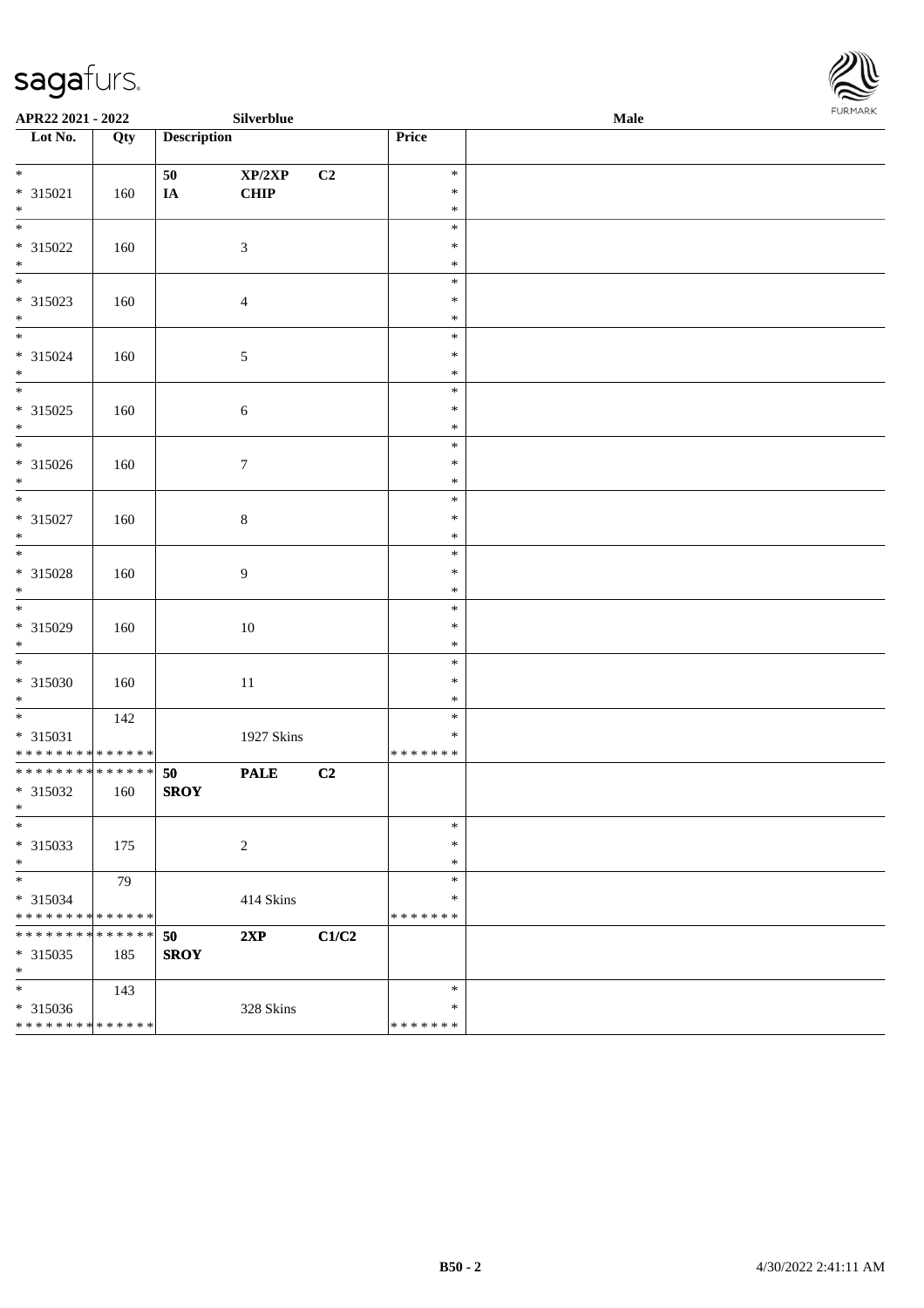

| APR22 2021 - 2022                                            |     |                    | Silverblue     |       |                                   | Male |  |
|--------------------------------------------------------------|-----|--------------------|----------------|-------|-----------------------------------|------|--|
| Lot No.                                                      | Qty | <b>Description</b> |                |       | Price                             |      |  |
| * * * * * * * * * * * * * *<br>$* 315101$<br>$*$             | 225 | 40<br>SI           | <b>Dark</b>    | C1/C2 |                                   |      |  |
| * 315102<br>* * * * * * * * * * * * * *                      | 197 |                    | 422 Skins      |       | $\ast$<br>∗<br>* * * * * * *      |      |  |
| 315103                                                       | 179 | 40<br>${\bf SI}$   | <b>Dark</b>    | C3    |                                   |      |  |
| ******** <mark>******</mark><br>$* 315104$<br>$*$            | 225 | 40<br>${\bf SI}$   | <b>PALE</b>    | C1    |                                   |      |  |
| $\overline{\phantom{0}}$<br>$* 315105$<br>$*$                | 200 |                    | $\sqrt{2}$     |       | $\ast$<br>$\ast$<br>$\ast$        |      |  |
| $\overline{\ast}$<br>* 315106<br>* * * * * * * * * * * * * * | 194 |                    | 619 Skins      |       | $\ast$<br>$\ast$<br>* * * * * * * |      |  |
| ******** <mark>******</mark><br>$* 315107$<br>$*$            | 225 | 40<br>${\bf SI}$   | <b>PALE</b>    | C2    |                                   |      |  |
| $*$<br>* 315108<br>$\ast$                                    | 200 |                    | $\sqrt{2}$     |       | $\ast$<br>$\ast$<br>$\ast$        |      |  |
| $*$<br>$* 315109$<br>$\ast$                                  | 200 |                    | 3              |       | $\ast$<br>$\ast$<br>$\ast$        |      |  |
| $\overline{\ast}$<br>$* 315110$<br>$*$                       | 200 |                    | $\overline{4}$ |       | $\ast$<br>$\ast$<br>$\ast$        |      |  |
| $*$<br>$* 315111$<br>$*$                                     | 200 |                    | $5\,$          |       | $\ast$<br>$\ast$<br>$\ast$        |      |  |
| $*$<br>$* 315112$<br>$*$                                     | 200 |                    | 6              |       | $\ast$<br>$\ast$<br>$\ast$        |      |  |
| $\ast$<br>* 315113<br>$*$                                    | 200 |                    | $\tau$         |       | $\ast$<br>$\ast$<br>$\ast$        |      |  |
| $\overline{\phantom{0}}$<br>* 315114<br>$*$                  | 200 |                    | 8              |       | $\ast$<br>$\ast$<br>$\ast$        |      |  |
| $\overline{\phantom{a}^*}$<br>$* 315115$<br>$*$              | 200 |                    | 9              |       | $\ast$<br>$\ast$<br>$\ast$        |      |  |
| $\overline{\phantom{0}}$<br>$* 315116$<br>$*$                | 200 |                    | $10\,$         |       | $\ast$<br>∗<br>$\ast$             |      |  |
| $* 315117$<br>* * * * * * * * * * * * * *                    | 129 |                    | 2154 Skins     |       | $\ast$<br>$\ast$<br>* * * * * * * |      |  |
| * * * * * * * * * * * * * *<br>* 315118<br>$*$               | 225 | 40<br>SI           | <b>PALE</b>    | C3    |                                   |      |  |
| $\overline{\phantom{0}}$<br>* 315119<br>$*$                  | 200 |                    | $\overline{c}$ |       | $\ast$<br>$\ast$<br>$\ast$        |      |  |
| $* 315120$<br>$*$                                            | 200 |                    | $\mathfrak{Z}$ |       | $\ast$<br>$\ast$<br>$\ast$        |      |  |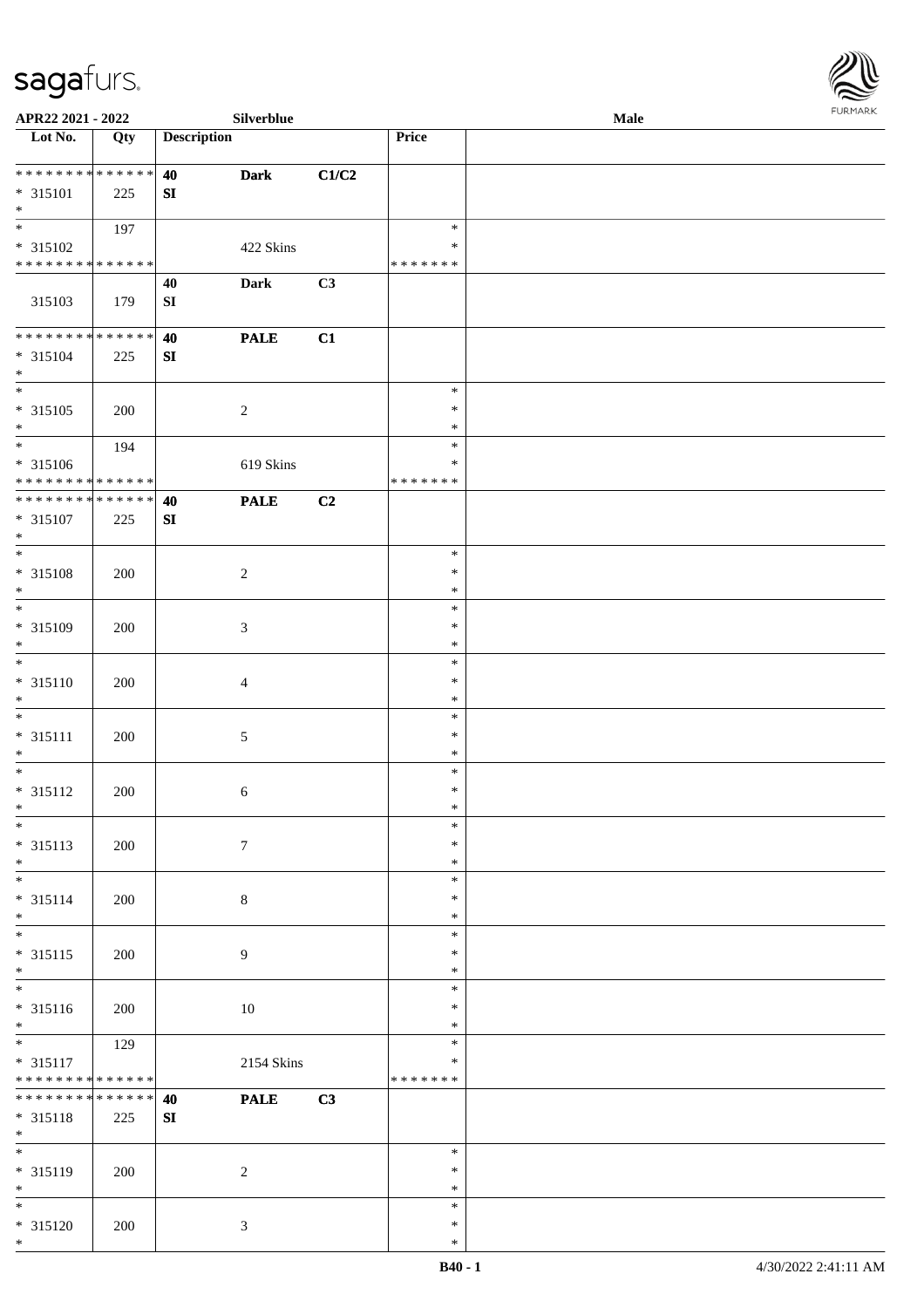

| APR22 2021 - 2022               |     |                    | Silverblue       |       |               | Male |
|---------------------------------|-----|--------------------|------------------|-------|---------------|------|
| Lot No.                         | Qty | <b>Description</b> |                  |       | Price         |      |
|                                 |     |                    |                  |       |               |      |
| $*$                             |     | 40                 | <b>PALE</b>      | C3    | $\ast$        |      |
|                                 |     |                    |                  |       | $\ast$        |      |
| * 315121                        | 200 | SI                 |                  |       |               |      |
| $\ast$                          |     |                    |                  |       | $\ast$        |      |
| $*$                             |     |                    |                  |       | $\ast$        |      |
| * 315122                        | 200 |                    | 5                |       | ∗             |      |
| $\ast$                          |     |                    |                  |       | $\ast$        |      |
| $\overline{\phantom{0}}$        | 69  |                    |                  |       | $\ast$        |      |
| * 315123                        |     |                    |                  |       | $\ast$        |      |
| * * * * * * * * * * * * * *     |     |                    | 1094 Skins       |       |               |      |
|                                 |     |                    |                  |       | * * * * * * * |      |
|                                 |     | 40                 | 2XP              | C1    |               |      |
| 315124                          | 162 | ${\bf SI}$         |                  |       |               |      |
|                                 |     |                    |                  |       |               |      |
| * * * * * * * * * * * * * *     |     | 40                 | 2XP              | C2    |               |      |
|                                 |     |                    |                  |       |               |      |
| $* 315125$                      | 225 | SI                 |                  |       |               |      |
| $*$                             |     |                    |                  |       |               |      |
| $\ast$                          |     |                    |                  |       | $\ast$        |      |
| $* 315126$                      | 200 |                    | $\overline{c}$   |       | $\ast$        |      |
| $*$                             |     |                    |                  |       | $\ast$        |      |
| $\ast$                          | 68  |                    |                  |       | $\ast$        |      |
| * 315127                        |     |                    |                  |       | ∗             |      |
|                                 |     |                    | 493 Skins        |       |               |      |
| * * * * * * * * * * * * * *     |     |                    |                  |       | * * * * * * * |      |
|                                 |     | 40                 | 2XP              | C3    |               |      |
| 315128                          | 226 | SI                 |                  |       |               |      |
|                                 |     |                    |                  |       |               |      |
|                                 |     | 40                 | <b>Dark</b>      | C1/C2 |               |      |
| 315129                          | 174 | ${\bf S}{\bf I}$   | <b>LNAP</b>      |       |               |      |
|                                 |     |                    |                  |       |               |      |
|                                 |     |                    |                  |       |               |      |
| * * * * * * * * * * * * * *     |     | 40                 | <b>PALE</b>      | C1/C2 |               |      |
| * 315130                        | 225 | SI                 | <b>LNAP</b>      |       |               |      |
| $*$                             |     |                    |                  |       |               |      |
| $*$                             |     |                    |                  |       | $\ast$        |      |
| $* 315131$                      | 200 |                    | $\boldsymbol{2}$ |       | $\ast$        |      |
|                                 |     |                    |                  |       |               |      |
| $*$                             |     |                    |                  |       | $\ast$        |      |
| $*$                             | 208 |                    |                  |       | $\ast$        |      |
| * 315132                        |     |                    | 633 Skins        |       | $\ast$        |      |
| * * * * * * * * * * * * * *     |     |                    |                  |       | *******       |      |
| * * * * * * * * * * * * * *     |     | 40                 | <b>PALE</b>      | C3    |               |      |
| * 315133                        | 225 | SI                 | <b>LNAP</b>      |       |               |      |
|                                 |     |                    |                  |       |               |      |
| $*$                             |     |                    |                  |       |               |      |
| $*$                             | 102 |                    |                  |       | $\ast$        |      |
| * 315134                        |     |                    | 327 Skins        |       | ∗             |      |
| * * * * * * * * * * * * * *     |     |                    |                  |       | * * * * * * * |      |
| * * * * * * * * * * * * * * *   |     | 40                 | XP/2XP           | C1/C2 |               |      |
| $* 315135$                      |     | SI                 |                  |       |               |      |
|                                 | 225 |                    | <b>LNAP</b>      |       |               |      |
| $*$<br>$\overline{\phantom{0}}$ |     |                    |                  |       |               |      |
|                                 | 158 |                    |                  |       | $\ast$        |      |
| * 315136                        |     |                    | 383 Skins        |       | ∗             |      |
| * * * * * * * * * * * * * *     |     |                    |                  |       | * * * * * * * |      |
| * * * * * * * * * * * * * * *   |     | 40                 | XP/2XP           | C2    |               |      |
|                                 |     |                    |                  |       |               |      |
| * 315137                        | 225 | $\mathbf{I}$       | <b>SPAR</b>      |       |               |      |
| $*$                             |     |                    |                  |       |               |      |
| $*$                             |     |                    |                  |       | $\ast$        |      |
| * 315138                        | 200 |                    | 2                |       | $\ast$        |      |
| $*$                             |     |                    |                  |       | $\ast$        |      |
| $\ast$                          |     |                    |                  |       | $\ast$        |      |
|                                 |     |                    |                  |       |               |      |
| * 315139                        | 200 |                    | 3                |       | $\ast$        |      |
| $*$                             |     |                    |                  |       | $\ast$        |      |
| $*$                             |     |                    |                  |       | $\ast$        |      |
| * 315140                        | 200 |                    | 4                |       | $\ast$        |      |
| $*$                             |     |                    |                  |       | $\ast$        |      |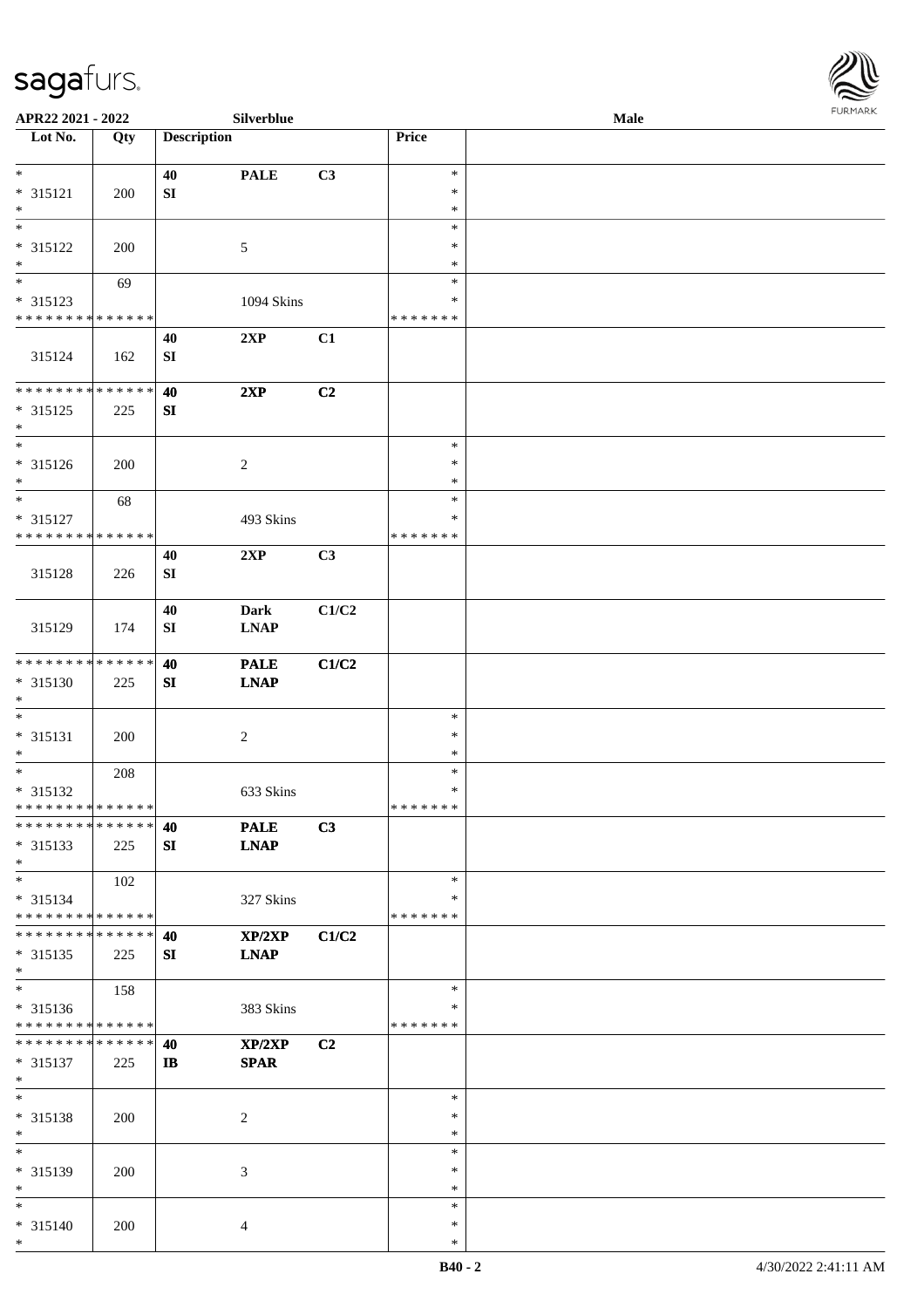

| APR22 2021 - 2022                          |     |                        | Silverblue     |             |               | <b>Male</b> |  |
|--------------------------------------------|-----|------------------------|----------------|-------------|---------------|-------------|--|
| Lot No.                                    | Qty | <b>Description</b>     |                |             | Price         |             |  |
|                                            |     |                        |                |             |               |             |  |
| $*$                                        |     | 40                     | XP/2XP         | C2          | $\ast$        |             |  |
| * 315141                                   | 200 | $\mathbf{I}\mathbf{B}$ | <b>SPAR</b>    |             | $\ast$        |             |  |
| $*$                                        |     |                        |                |             | $\ast$        |             |  |
|                                            |     |                        |                |             | $\ast$        |             |  |
|                                            |     |                        |                |             |               |             |  |
| * 315142                                   | 200 |                        | 6              |             | $\ast$        |             |  |
| $*$                                        |     |                        |                |             | $\ast$        |             |  |
| $\overline{\phantom{0}}$                   |     |                        |                |             | $\ast$        |             |  |
| * 315143                                   | 200 |                        | $\tau$         |             | $\ast$        |             |  |
| $*$                                        |     |                        |                |             | $\ast$        |             |  |
| $*$                                        |     |                        |                |             | $\ast$        |             |  |
| * 315144                                   | 200 |                        | $\,8\,$        |             | $\ast$        |             |  |
| $*$                                        |     |                        |                |             | $\ast$        |             |  |
| $\overline{\ast}$                          |     |                        |                |             | $\ast$        |             |  |
| $* 315145$                                 | 200 |                        | 9              |             | $\ast$        |             |  |
| $\ast$                                     |     |                        |                |             | $\ast$        |             |  |
|                                            |     |                        |                |             | $\ast$        |             |  |
|                                            |     |                        |                |             |               |             |  |
| * 315146                                   | 200 |                        | 10             |             | $\ast$        |             |  |
| $*$                                        |     |                        |                |             | $\ast$        |             |  |
|                                            |     |                        |                |             | $\ast$        |             |  |
| * 315147                                   | 200 |                        | 11             |             | $\ast$        |             |  |
| $*$                                        |     |                        |                |             | $\ast$        |             |  |
| $\overline{\ast}$                          | 39  |                        |                |             | $\ast$        |             |  |
| * 315148                                   |     |                        | 2264 Skins     |             | ∗             |             |  |
| * * * * * * * * * * * * * * *              |     |                        |                |             | * * * * * * * |             |  |
| * * * * * * * * <mark>* * * * * * *</mark> |     | 40                     | XP/2XP         | C2          |               |             |  |
| * 315149                                   | 205 | $\mathbf{I}$           | WB1            |             |               |             |  |
| $*$                                        |     |                        |                |             |               |             |  |
|                                            |     |                        |                |             | $\ast$        |             |  |
|                                            | 183 |                        |                |             |               |             |  |
| * 315150                                   |     |                        | 388 Skins      |             | ∗             |             |  |
| * * * * * * * * <mark>* * * * * * *</mark> |     |                        |                |             | *******       |             |  |
| * * * * * * * * <mark>* * * * * * *</mark> |     | 40                     | XD/DK          | C2          |               |             |  |
| $* 315151$                                 | 235 | $\mathbf{I}$           | CHIP           |             |               |             |  |
| $*$                                        |     |                        |                |             |               |             |  |
| $*$ $-$                                    | 82  |                        |                |             | $\ast$        |             |  |
| * 315152                                   |     |                        | 317 Skins      |             | $\ast$        |             |  |
| * * * * * * * * <mark>* * * * * * *</mark> |     |                        |                |             | *******       |             |  |
|                                            |     | 40                     | XP/2XP         | C2          |               |             |  |
| * 315153                                   | 225 | $\mathbf{I}$           | <b>CHIP</b>    |             |               |             |  |
| $*$                                        |     |                        |                |             |               |             |  |
| $*$                                        |     |                        |                |             | $\ast$        |             |  |
|                                            |     |                        |                |             | $\ast$        |             |  |
| * 315154<br>$*$                            | 200 |                        | 2              |             | $\ast$        |             |  |
|                                            |     |                        |                |             |               |             |  |
|                                            |     |                        |                |             | $\ast$        |             |  |
| * 315155                                   | 200 |                        | $\mathfrak{Z}$ |             | $\ast$        |             |  |
| $*$                                        |     |                        |                |             | $\ast$        |             |  |
| $*$                                        |     |                        |                |             | $\ast$        |             |  |
| * 315156                                   | 200 |                        | $\overline{4}$ |             | $\ast$        |             |  |
| $*$                                        |     |                        |                |             | $\ast$        |             |  |
| $*$                                        |     |                        |                |             | $\ast$        |             |  |
| * 315157                                   | 200 |                        | $\mathfrak{S}$ |             | $\ast$        |             |  |
| $*$                                        |     |                        |                |             | $\ast$        |             |  |
| $*$                                        | 147 |                        |                |             | $\ast$        |             |  |
| * 315158                                   |     |                        | 1172 Skins     |             | $\ast$        |             |  |
| * * * * * * * * * * * * * *                |     |                        |                |             | * * * * * * * |             |  |
| * * * * * * * * <mark>* * * * * *</mark>   |     | 40                     | MED/PAL C2     |             |               |             |  |
|                                            |     |                        |                |             |               |             |  |
| * 315159                                   | 225 | $\mathbf{I}$           | <b>CHIP</b>    | <b>LNAP</b> |               |             |  |
| $*$                                        |     |                        |                |             |               |             |  |
| $*$                                        |     |                        |                |             | $\ast$        |             |  |
| * 315160                                   | 200 |                        | 2              |             | ∗             |             |  |
| $\ast$                                     |     |                        |                |             | $\ast$        |             |  |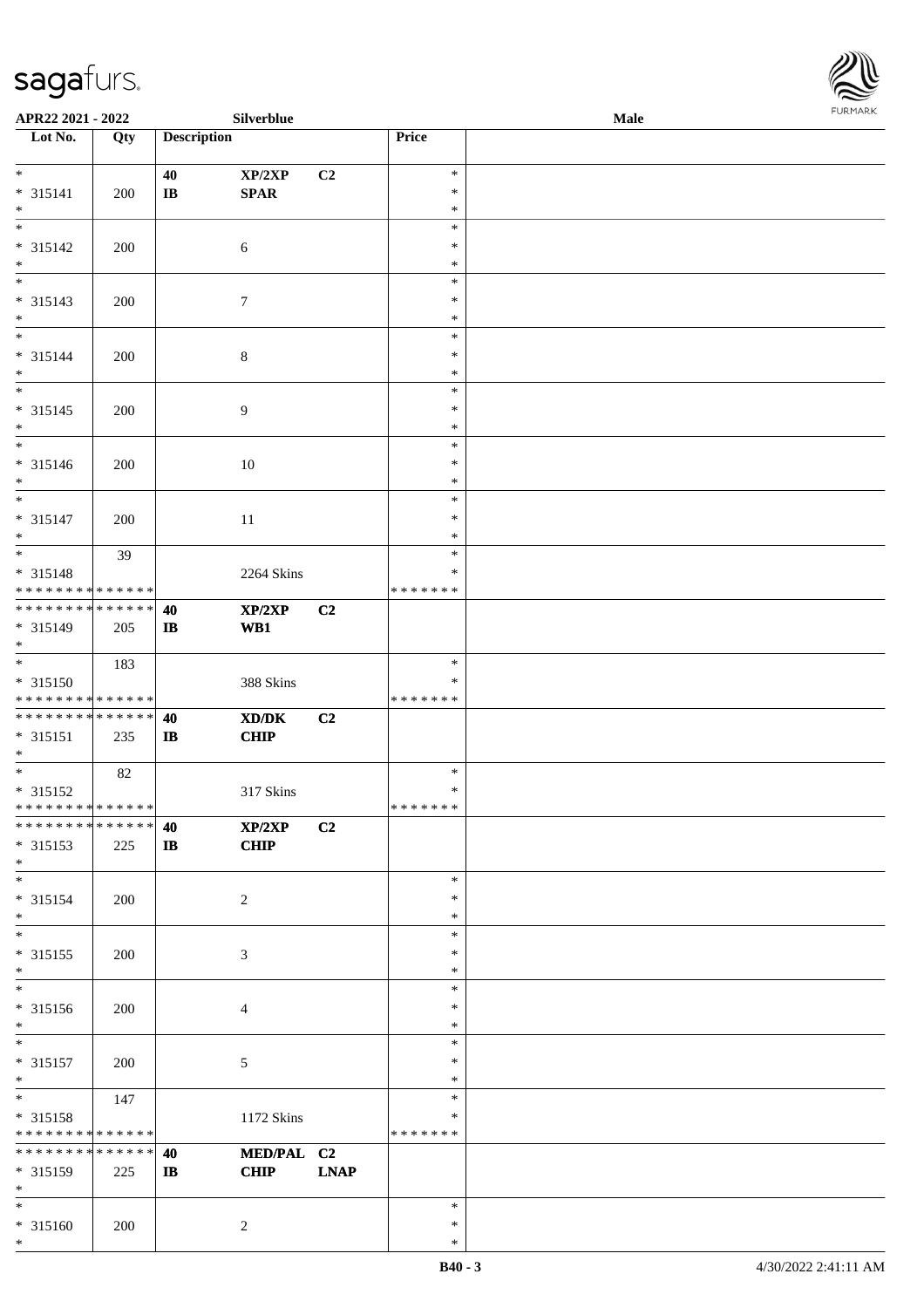

| APR22 2021 - 2022            |     |                        | Silverblue       |                |                  | Male | . |
|------------------------------|-----|------------------------|------------------|----------------|------------------|------|---|
| Lot No.                      | Qty | <b>Description</b>     |                  |                | Price            |      |   |
|                              |     |                        |                  |                |                  |      |   |
| $*$                          | 132 | 40                     | MED/PAL C2       |                | $\ast$           |      |   |
| $* 315161$                   |     | $\mathbf{I}$ <b>B</b>  | <b>CHIP</b>      | <b>LNAP</b>    | $\ast$           |      |   |
| * * * * * * * * * * * * * *  |     |                        |                  |                | * * * * * * *    |      |   |
| 315162                       |     | 40                     | XP/2XP           | C <sub>2</sub> |                  |      |   |
|                              | 112 | $\mathbf{I}\mathbf{B}$ | <b>CHIP</b>      | <b>LNAP</b>    |                  |      |   |
| ******** <mark>******</mark> |     | 40                     | <b>PALE</b>      | C1             |                  |      |   |
| $* 315163$                   | 205 | <b>SAGA</b>            |                  |                |                  |      |   |
| $*$                          |     |                        |                  |                |                  |      |   |
| $\overline{\phantom{a}^*}$   |     |                        |                  |                | $\ast$           |      |   |
| * 315164                     | 180 |                        | $\sqrt{2}$       |                | $\ast$           |      |   |
| $\ast$                       |     |                        |                  |                | $\ast$           |      |   |
| $\overline{\phantom{0}}$     |     |                        |                  |                | $\ast$           |      |   |
| $* 315165$                   | 180 |                        | $\sqrt{3}$       |                | $\ast$           |      |   |
| $\ast$                       |     |                        |                  |                | $\ast$           |      |   |
| $\overline{\phantom{a}^*}$   |     |                        |                  |                | $\ast$           |      |   |
| $* 315166$                   | 180 |                        | $\overline{4}$   |                | $\ast$           |      |   |
| $\ast$<br>$\overline{\ast}$  |     |                        |                  |                | $\ast$           |      |   |
|                              |     |                        |                  |                | $\ast$           |      |   |
| $* 315167$                   | 180 |                        | $\mathfrak{S}$   |                | $\ast$           |      |   |
| $\ast$<br>$\ast$             |     |                        |                  |                | $\ast$<br>$\ast$ |      |   |
| * 315168                     | 180 |                        |                  |                | $\ast$           |      |   |
| $\ast$                       |     |                        | $6\,$            |                | $\ast$           |      |   |
| $\overline{\ast}$            |     |                        |                  |                | $\ast$           |      |   |
| * 315169                     | 180 |                        | $\tau$           |                | $\ast$           |      |   |
| $\ast$                       |     |                        |                  |                | $\ast$           |      |   |
| $\overline{\phantom{a}^*}$   |     |                        |                  |                | $\ast$           |      |   |
| $* 315170$                   | 180 |                        | $\,$ 8 $\,$      |                | $\ast$           |      |   |
| $*$                          |     |                        |                  |                | $\ast$           |      |   |
| $\ast$                       | 169 |                        |                  |                | $\ast$           |      |   |
| $* 315171$                   |     |                        | 1634 Skins       |                | $\ast$           |      |   |
| * * * * * * * * * * * * * *  |     |                        |                  |                | * * * * * * *    |      |   |
| ******** <mark>******</mark> |     | 40                     | <b>PALE</b>      | C <sub>2</sub> |                  |      |   |
| $* 315172$                   | 205 | <b>SAGA</b>            |                  |                |                  |      |   |
| $*$<br>$*$                   |     |                        |                  |                | $\ast$           |      |   |
|                              |     |                        |                  |                | $\ast$           |      |   |
| $* 315173$<br>$\ast$         | 180 |                        | $\sqrt{2}$       |                | $\ast$           |      |   |
| $\overline{\phantom{0}}$     |     |                        |                  |                | $\ast$           |      |   |
| $* 315174$                   | 180 |                        | $\mathfrak{Z}$   |                | $\ast$           |      |   |
| $\ast$                       |     |                        |                  |                | $\ast$           |      |   |
| $\overline{\ast}$            |     |                        |                  |                | $\ast$           |      |   |
| $* 315175$                   | 180 |                        | $\overline{4}$   |                | ∗                |      |   |
| $\ast$                       |     |                        |                  |                | $\ast$           |      |   |
| $_{\ast}^{-}$                |     |                        |                  |                | $\ast$           |      |   |
| $* 315176$                   | 180 |                        | $\sqrt{5}$       |                | $\ast$           |      |   |
| $*$                          |     |                        |                  |                | $\ast$           |      |   |
| $\overline{\phantom{0}}$     |     |                        |                  |                | $\ast$           |      |   |
| $* 315177$                   | 180 |                        | $\sqrt{6}$       |                | $\ast$           |      |   |
| $\ast$<br>$_{\ast}$          |     |                        |                  |                | $\ast$           |      |   |
|                              |     |                        |                  |                | $\ast$           |      |   |
| * 315178<br>$\ast$           | 180 |                        | $\boldsymbol{7}$ |                | $\ast$<br>$\ast$ |      |   |
| $\overline{\phantom{a}^*}$   |     |                        |                  |                | $\ast$           |      |   |
| * 315179                     | 180 |                        | $\,8\,$          |                | $\ast$           |      |   |
| $\ast$                       |     |                        |                  |                | $\ast$           |      |   |
| $\ast$                       |     |                        |                  |                | $\ast$           |      |   |
| * 315180                     | 180 |                        | $\overline{9}$   |                | $\ast$           |      |   |
| $\ast$                       |     |                        |                  |                | $\ast$           |      |   |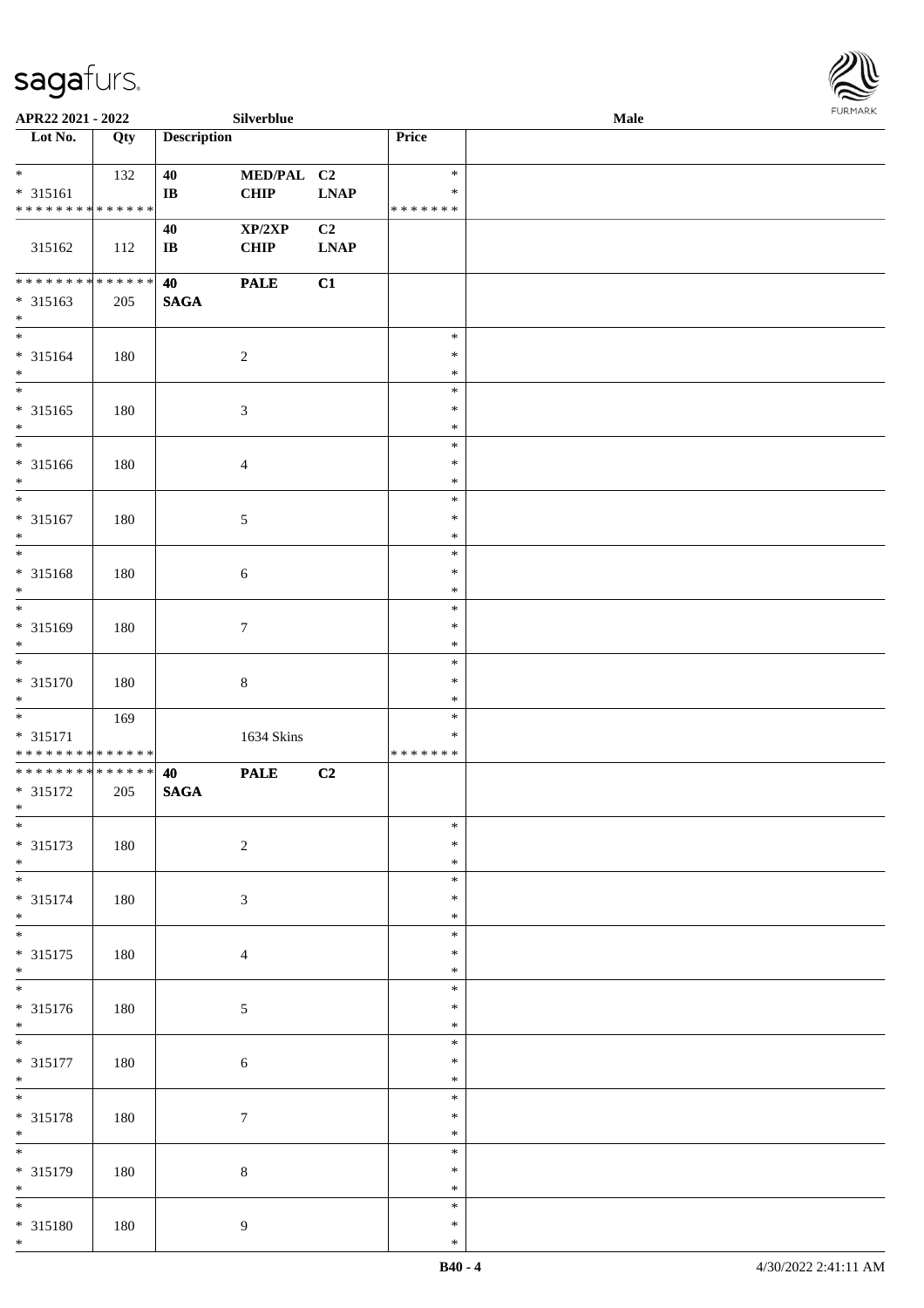

| APR22 2021 - 2022                                                                 |     |                    | Silverblue             |       |               | Male |  |
|-----------------------------------------------------------------------------------|-----|--------------------|------------------------|-------|---------------|------|--|
| Lot No.                                                                           | Qty | <b>Description</b> |                        |       | Price         |      |  |
|                                                                                   |     |                    |                        |       |               |      |  |
| $*$                                                                               |     | 40                 | <b>PALE</b>            | C2    | $\ast$        |      |  |
| * 315181                                                                          | 180 | <b>SAGA</b>        |                        |       | $\ast$        |      |  |
| $*$                                                                               |     |                    |                        |       | $\ast$        |      |  |
|                                                                                   |     |                    |                        |       | $\ast$        |      |  |
| * 315182                                                                          | 180 |                    | 11                     |       | $\ast$        |      |  |
| $*$                                                                               |     |                    |                        |       | $\ast$        |      |  |
|                                                                                   |     |                    |                        |       | $\ast$        |      |  |
| * 315183                                                                          | 164 |                    | 12                     |       | $\ast$        |      |  |
| $*$                                                                               |     |                    |                        |       | $\ast$        |      |  |
| $*$                                                                               | 85  |                    |                        |       | $\ast$        |      |  |
| * 315184                                                                          |     |                    | 2254 Skins             |       | $\ast$        |      |  |
| * * * * * * * * <mark>* * * * * * *</mark>                                        |     |                    |                        |       | *******       |      |  |
| * * * * * * * * <mark>* * * * * * *</mark>                                        |     | 40                 | <b>PALE</b>            | C3    |               |      |  |
| * 315185                                                                          | 205 | <b>SAGA</b>        |                        |       |               |      |  |
| $\ast$                                                                            |     |                    |                        |       |               |      |  |
|                                                                                   |     |                    |                        |       | $\ast$        |      |  |
| * 315186                                                                          | 180 |                    | $\overline{2}$         |       | $\ast$        |      |  |
| $*$                                                                               |     |                    |                        |       | $\ast$        |      |  |
|                                                                                   |     |                    |                        |       | $\ast$        |      |  |
| * 315187                                                                          | 180 |                    |                        |       | $\ast$        |      |  |
| $*$                                                                               |     |                    | 3                      |       | $\ast$        |      |  |
| $\overline{\ast}$                                                                 |     |                    |                        |       | $\ast$        |      |  |
| * 315188                                                                          |     |                    |                        |       | $\ast$        |      |  |
| $\ast$                                                                            | 180 |                    | $\overline{4}$         |       | $\ast$        |      |  |
|                                                                                   |     |                    |                        |       | $\ast$        |      |  |
|                                                                                   |     |                    |                        |       | $\ast$        |      |  |
| * 315189<br>$*$                                                                   | 180 |                    | $5\,$                  |       | $\ast$        |      |  |
| $\overline{\phantom{0}}$                                                          |     |                    |                        |       |               |      |  |
|                                                                                   |     |                    |                        |       | $\ast$        |      |  |
| * 315190                                                                          | 180 |                    | 6                      |       | $\ast$        |      |  |
| $*$                                                                               |     |                    |                        |       | $\ast$        |      |  |
| $*$                                                                               |     |                    |                        |       | $\ast$        |      |  |
| * 315191                                                                          | 180 |                    | $\boldsymbol{7}$       |       | $\ast$        |      |  |
| $*$                                                                               |     |                    |                        |       | $\ast$        |      |  |
|                                                                                   | 97  |                    |                        |       | $\ast$        |      |  |
| * 315192                                                                          |     |                    | 1382 Skins             |       | $\ast$        |      |  |
| * * * * * * * * <mark>* * * * * * *</mark><br>___<br>******** <mark>******</mark> |     |                    |                        |       | *******       |      |  |
|                                                                                   |     | 40 — 20            | $\mathbf{X}\mathbf{P}$ | C1/C2 |               |      |  |
| * 315193                                                                          | 205 | <b>SAGA</b>        |                        |       |               |      |  |
| $*$                                                                               |     |                    |                        |       |               |      |  |
| $*$                                                                               | 86  |                    |                        |       | $\ast$        |      |  |
| * 315194                                                                          |     |                    | 291 Skins              |       | ∗             |      |  |
| * * * * * * * * <mark>* * * * * * *</mark>                                        |     |                    |                        |       | * * * * * * * |      |  |
| * * * * * * * * * * * * * * *                                                     |     | 40                 | 2XP                    | C1    |               |      |  |
| * 315195                                                                          | 205 | <b>SAGA</b>        |                        |       |               |      |  |
| $*$                                                                               |     |                    |                        |       |               |      |  |
| $\ast$                                                                            |     |                    |                        |       | $\ast$        |      |  |
| * 315196                                                                          | 180 |                    | 2                      |       | $\ast$        |      |  |
| $*$                                                                               |     |                    |                        |       | $\ast$        |      |  |
| $*$                                                                               | 40  |                    |                        |       | $\ast$        |      |  |
| * 315197                                                                          |     |                    | 425 Skins              |       | $\ast$        |      |  |
| * * * * * * * * * * * * * *                                                       |     |                    |                        |       | *******       |      |  |
| * * * * * * * * <mark>* * * * * * *</mark>                                        |     | 40                 | 2XP                    | C2    |               |      |  |
| * 315198                                                                          | 205 | <b>SAGA</b>        |                        |       |               |      |  |
| $*$                                                                               |     |                    |                        |       |               |      |  |
| $*$                                                                               |     |                    |                        |       | $\ast$        |      |  |
| * 315199                                                                          | 180 |                    | 2                      |       | $\ast$        |      |  |
| $*$                                                                               |     |                    |                        |       | $\ast$        |      |  |
| $*$                                                                               |     |                    |                        |       | $\ast$        |      |  |
| * 315200                                                                          | 180 |                    | 3                      |       | $\ast$        |      |  |
| $\ast$                                                                            |     |                    |                        |       | $\ast$        |      |  |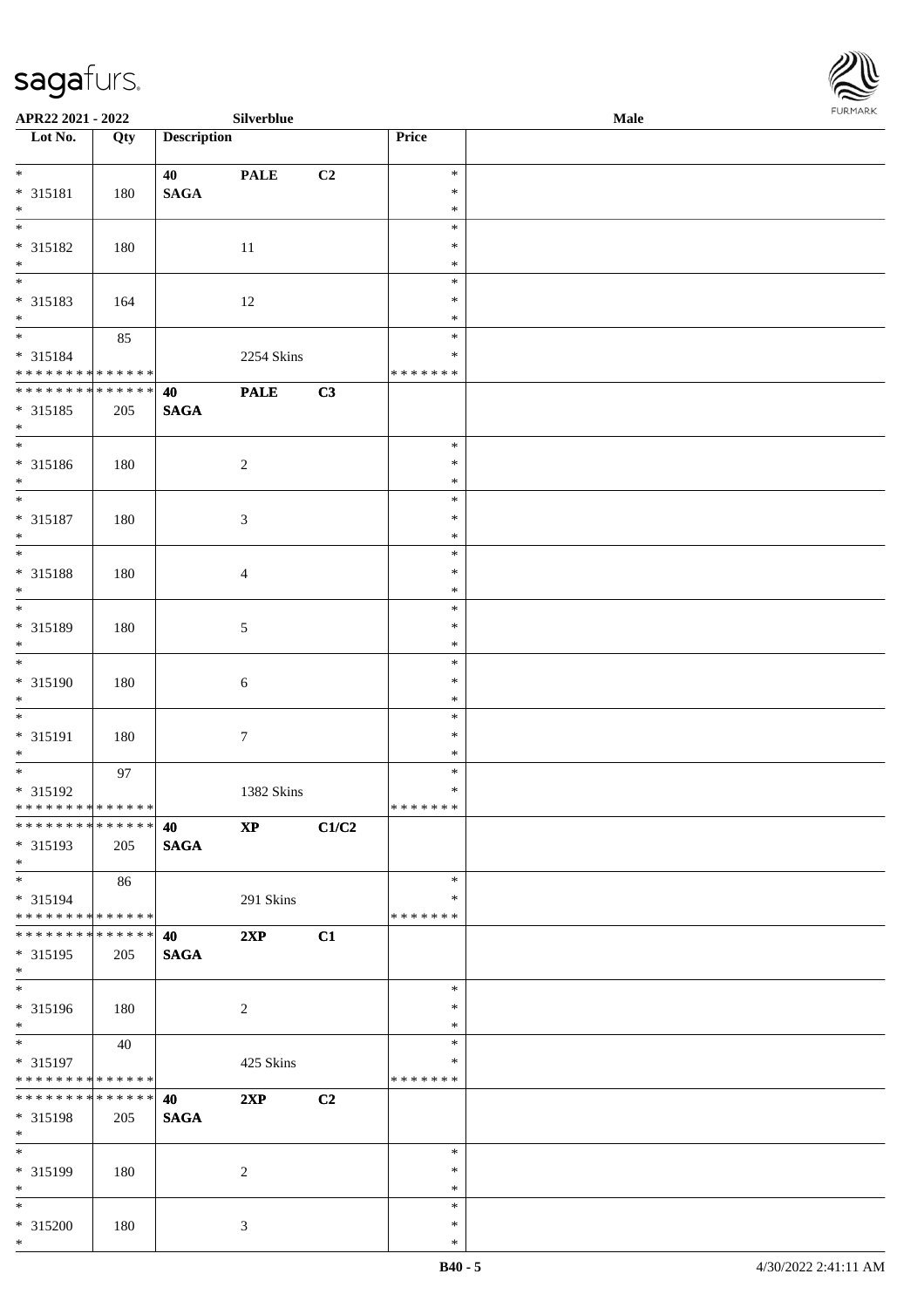

| APR22 2021 - 2022                          |     |                    | Silverblue     |                |               | Male |  |
|--------------------------------------------|-----|--------------------|----------------|----------------|---------------|------|--|
| Lot No.                                    | Qty | <b>Description</b> |                |                | Price         |      |  |
|                                            |     |                    |                |                |               |      |  |
| $*$                                        |     | 40                 | 2XP            | C2             | $\ast$        |      |  |
| * 315201                                   | 180 | <b>SAGA</b>        |                |                | $\ast$        |      |  |
| $*$                                        |     |                    |                |                | $\ast$        |      |  |
|                                            |     |                    |                |                | $\ast$        |      |  |
| * 315202                                   | 180 |                    | $\mathfrak{S}$ |                | $\ast$        |      |  |
| $\ast$                                     |     |                    |                |                | $\ast$        |      |  |
|                                            |     |                    |                |                | $\ast$        |      |  |
| * 315203                                   | 180 |                    | 6              |                | $\ast$        |      |  |
| $*$                                        |     |                    |                |                | $\ast$        |      |  |
| $*$                                        | 172 |                    |                |                | $\ast$        |      |  |
| * 315204                                   |     |                    | 1277 Skins     |                | $\ast$        |      |  |
| * * * * * * * * * * * * * *                |     |                    |                |                | *******       |      |  |
| * * * * * * * * <mark>* * * * * * *</mark> |     | 40                 | 2XP            | C3             |               |      |  |
| * 315205                                   | 205 | <b>SAGA</b>        |                |                |               |      |  |
| $\ast$                                     |     |                    |                |                |               |      |  |
|                                            |     |                    |                |                | $\ast$        |      |  |
| * 315206                                   | 180 |                    | $\overline{2}$ |                | $\ast$        |      |  |
| $*$                                        |     |                    |                |                | $\ast$        |      |  |
|                                            |     |                    |                |                | $\ast$        |      |  |
|                                            | 71  |                    |                |                |               |      |  |
| * 315207<br>* * * * * * * * * * * * * * *  |     |                    | 456 Skins      |                | $\ast$        |      |  |
|                                            |     |                    |                |                | * * * * * * * |      |  |
|                                            |     | 40                 | <b>Dark</b>    | C1/C2          |               |      |  |
| 315208                                     | 232 | <b>SAGA</b>        | <b>LNAP</b>    |                |               |      |  |
|                                            |     |                    |                |                |               |      |  |
| ******** <mark>******</mark>               |     | 40                 | <b>PALE</b>    | C1/C2          |               |      |  |
| * 315209                                   | 205 | <b>SAGA</b>        | <b>LNAP</b>    |                |               |      |  |
| $*$                                        |     |                    |                |                |               |      |  |
|                                            |     |                    |                |                | $\ast$        |      |  |
| $* 315210$                                 | 180 |                    | $\overline{2}$ |                | $\ast$        |      |  |
| $*$                                        |     |                    |                |                | $\ast$        |      |  |
| $*$                                        |     |                    |                |                | $\ast$        |      |  |
| * 315211                                   | 180 |                    | $\mathfrak{Z}$ |                | $\ast$        |      |  |
| $\ast$                                     |     |                    |                |                | $\ast$        |      |  |
| $*$                                        |     |                    |                |                | $\ast$        |      |  |
| * 315212                                   | 180 |                    | $\overline{4}$ |                | $\ast$        |      |  |
| $*$                                        |     |                    |                |                | $\ast$        |      |  |
| $\ast$                                     |     |                    |                |                | $\ast$        |      |  |
| * 315213                                   | 180 |                    | 5              |                | $\ast$        |      |  |
| $*$                                        |     |                    |                |                | $\ast$        |      |  |
| $*$                                        |     |                    |                |                | $\ast$        |      |  |
| * 315214                                   | 180 |                    | 6              |                | $\ast$        |      |  |
| $*$                                        |     |                    |                |                | $\ast$        |      |  |
| $*$                                        |     |                    |                |                | $\ast$        |      |  |
| * 315215                                   | 180 |                    | $\tau$         |                | $\ast$        |      |  |
| $\ast$                                     |     |                    |                |                | $\ast$        |      |  |
| $*$                                        | 89  |                    |                |                | $\ast$        |      |  |
| * 315216                                   |     |                    | 1374 Skins     |                | ∗             |      |  |
| * * * * * * * * * * * * * *                |     |                    |                |                | *******       |      |  |
| * * * * * * * * <mark>* * * * * *</mark> * |     | 40                 | <b>PALE</b>    | C3             |               |      |  |
| * 315217                                   | 205 | <b>SAGA</b>        | <b>LNAP</b>    |                |               |      |  |
| $*$                                        |     |                    |                |                |               |      |  |
| $*$                                        |     |                    |                |                | $\ast$        |      |  |
| * 315218                                   | 180 |                    | 2              |                | $\ast$        |      |  |
| $*$                                        |     |                    |                |                | $\ast$        |      |  |
| $*$                                        | 148 |                    |                |                | $\ast$        |      |  |
|                                            |     |                    |                |                | ∗             |      |  |
| * 315219<br>* * * * * * * * * * * * * *    |     |                    | 533 Skins      |                | *******       |      |  |
| * * * * * * * * <mark>* * * * * * *</mark> |     |                    |                |                |               |      |  |
|                                            |     | 40                 | XP/2XP         | C <sub>2</sub> |               |      |  |
| * 315220                                   | 205 | IA                 | <b>SPAR</b>    |                |               |      |  |
| $\ast$                                     |     |                    |                |                |               |      |  |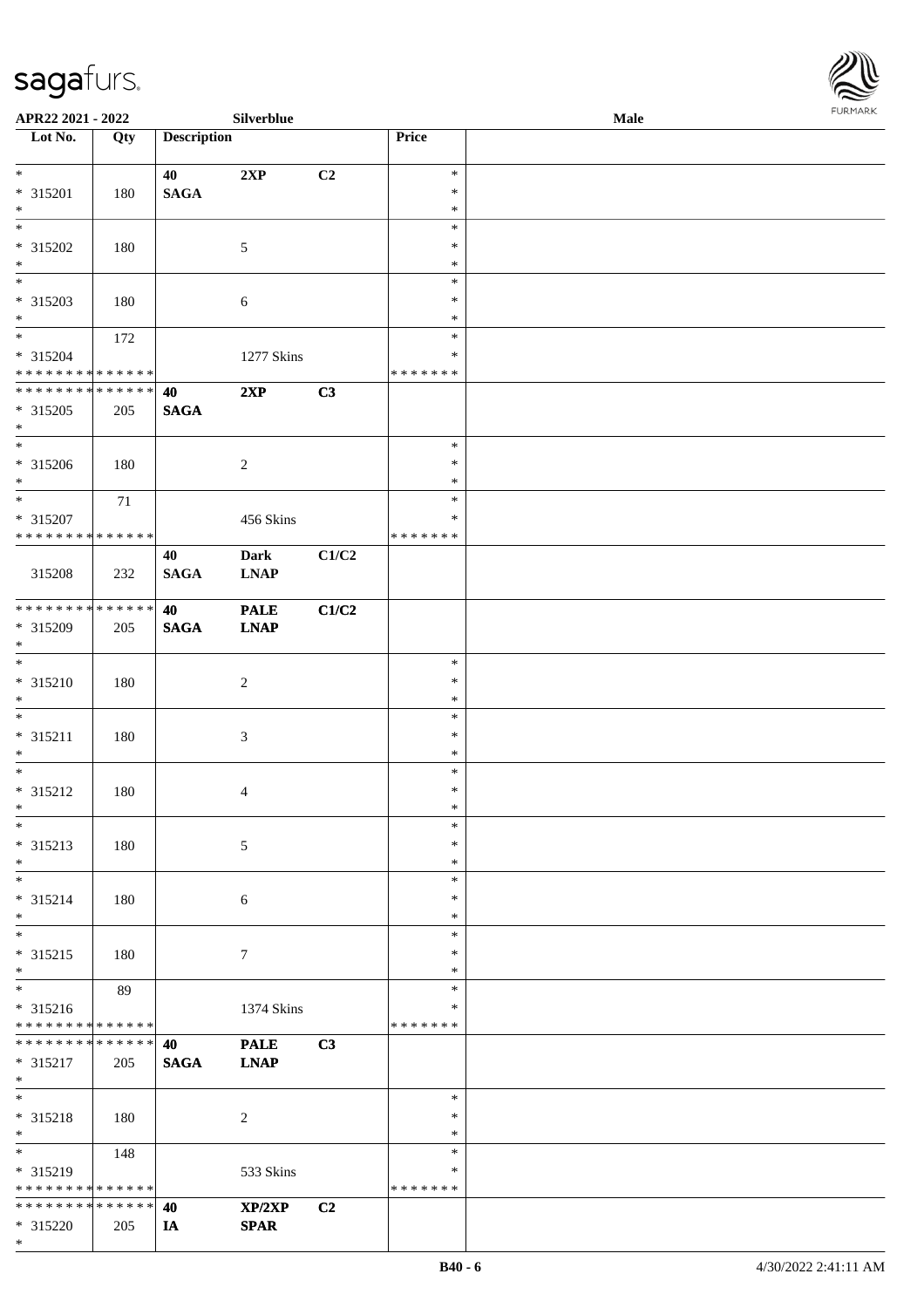

| APR22 2021 - 2022                  |                   |                    | Silverblue                      |                  | <b>Male</b><br>. |  |
|------------------------------------|-------------------|--------------------|---------------------------------|------------------|------------------|--|
| Lot No.                            | $\overline{Q}$ ty | <b>Description</b> |                                 | Price            |                  |  |
|                                    |                   |                    |                                 |                  |                  |  |
| $*$                                |                   | 40                 | XP/2XP<br>C2                    | $\ast$           |                  |  |
| $* 315221$                         | 180               | IA                 | $\pmb{\quad \text{SPAR} \quad}$ | $\ast$           |                  |  |
| $\ast$                             |                   |                    |                                 | $\ast$           |                  |  |
|                                    |                   |                    |                                 | $\ast$           |                  |  |
| $* 315222$                         | 180               | $\mathfrak{Z}$     |                                 | $\ast$           |                  |  |
|                                    |                   |                    |                                 | $\ast$           |                  |  |
| $*$ $*$                            |                   |                    |                                 | $\ast$           |                  |  |
|                                    |                   |                    |                                 |                  |                  |  |
| $* 315223$                         | 180               |                    | $\overline{4}$                  | $\ast$           |                  |  |
| $\ast$<br>$\overline{\phantom{0}}$ |                   |                    |                                 | $\ast$           |                  |  |
|                                    |                   |                    |                                 | $\ast$           |                  |  |
| $* 315224$                         | 180               | $\sqrt{5}$         |                                 | $\ast$           |                  |  |
| $\ast$                             |                   |                    |                                 | $\ast$           |                  |  |
| $\overline{\phantom{0}}$           |                   |                    |                                 | $\ast$           |                  |  |
| $* 315225$                         | 180               |                    | $\sqrt{6}$                      | $\ast$           |                  |  |
| $\ast$                             |                   |                    |                                 | $\ast$           |                  |  |
| $\overline{\phantom{0}}$           |                   |                    |                                 | $\ast$           |                  |  |
| $* 315226$                         | 180               | $\boldsymbol{7}$   |                                 | $\ast$           |                  |  |
| $\ast$                             |                   |                    |                                 | $\ast$           |                  |  |
| $\overline{\phantom{a}^*}$         |                   |                    |                                 | $\ast$           |                  |  |
| $* 315227$                         | 180               |                    | $8\,$                           | $\ast$           |                  |  |
|                                    |                   |                    |                                 | $\ast$           |                  |  |
| $*$ $*$                            |                   |                    |                                 | $\ast$           |                  |  |
|                                    |                   |                    |                                 | $\ast$           |                  |  |
| * 315228                           | 180               |                    | 9                               |                  |                  |  |
| $\ast$<br>$\overline{\phantom{0}}$ |                   |                    |                                 | $\ast$           |                  |  |
|                                    |                   |                    |                                 | $\ast$           |                  |  |
| * 315229                           | 180               |                    | $10\,$                          | $\ast$           |                  |  |
| $*$                                |                   |                    |                                 | $\ast$           |                  |  |
| $\overline{\phantom{0}}$           |                   |                    |                                 | $\ast$           |                  |  |
| $* 315230$                         | 180               |                    | $11\,$                          | $\ast$           |                  |  |
| $*$                                |                   |                    |                                 | $\ast$           |                  |  |
| $\overline{\ast}$                  |                   |                    |                                 | $\ast$           |                  |  |
| $* 315231$                         | 180               |                    | $12\,$                          | $\ast$           |                  |  |
| $\ast$                             |                   |                    |                                 | $\ast$           |                  |  |
| $\overline{\phantom{0}}$           |                   |                    |                                 | $\ast$           |                  |  |
| $* 315232$                         | 180               |                    | 13                              | $\ast$           |                  |  |
| $*$                                |                   |                    |                                 | $\ast$           |                  |  |
| $*$                                |                   |                    |                                 | $\ast$           |                  |  |
| $* 315233$                         |                   |                    | 14                              | $\ast$           |                  |  |
|                                    | 180               |                    |                                 |                  |                  |  |
| $*$<br>$\overline{\phantom{0}}$    |                   |                    |                                 | $\ast$<br>$\ast$ |                  |  |
|                                    |                   |                    |                                 |                  |                  |  |
| * 315234                           | 180               |                    | 15                              | $\ast$           |                  |  |
| $*$<br>$\overline{\phantom{0}}$    |                   |                    |                                 | $\ast$           |                  |  |
|                                    |                   |                    |                                 | $\ast$           |                  |  |
| $* 315235$                         | 180               |                    | 16                              | $\ast$           |                  |  |
| $*$                                |                   |                    |                                 | $\ast$           |                  |  |
| $\overline{\phantom{0}}$           |                   |                    |                                 | $\ast$           |                  |  |
| * 315236                           | 180               |                    | 17                              | $\ast$           |                  |  |
| $*$                                |                   |                    |                                 | $\ast$           |                  |  |
| $*$                                |                   |                    |                                 | $\ast$           |                  |  |
| $* 315237$                         | 180               |                    | 18                              | $\ast$           |                  |  |
| $*$                                |                   |                    |                                 | $\ast$           |                  |  |
| $\overline{\phantom{0}}$           | 190               |                    |                                 | $\ast$           |                  |  |
| * 315238                           |                   |                    | 3455 Skins                      | $\ast$           |                  |  |
| ******** <mark>******</mark>       |                   |                    |                                 | * * * * * * *    |                  |  |
| ******** <mark>******</mark>       |                   | 40                 | XP/2XP<br>C2                    |                  |                  |  |
|                                    |                   |                    |                                 |                  |                  |  |
| * 315239                           | 205               | IA                 | WB1                             |                  |                  |  |
| $*$<br>$\overline{\ast}$           |                   |                    |                                 |                  |                  |  |
|                                    | 157               |                    |                                 | $\ast$           |                  |  |
| * 315240                           |                   |                    | 362 Skins                       | $\ast$           |                  |  |
| **************                     |                   |                    |                                 | * * * * * * *    |                  |  |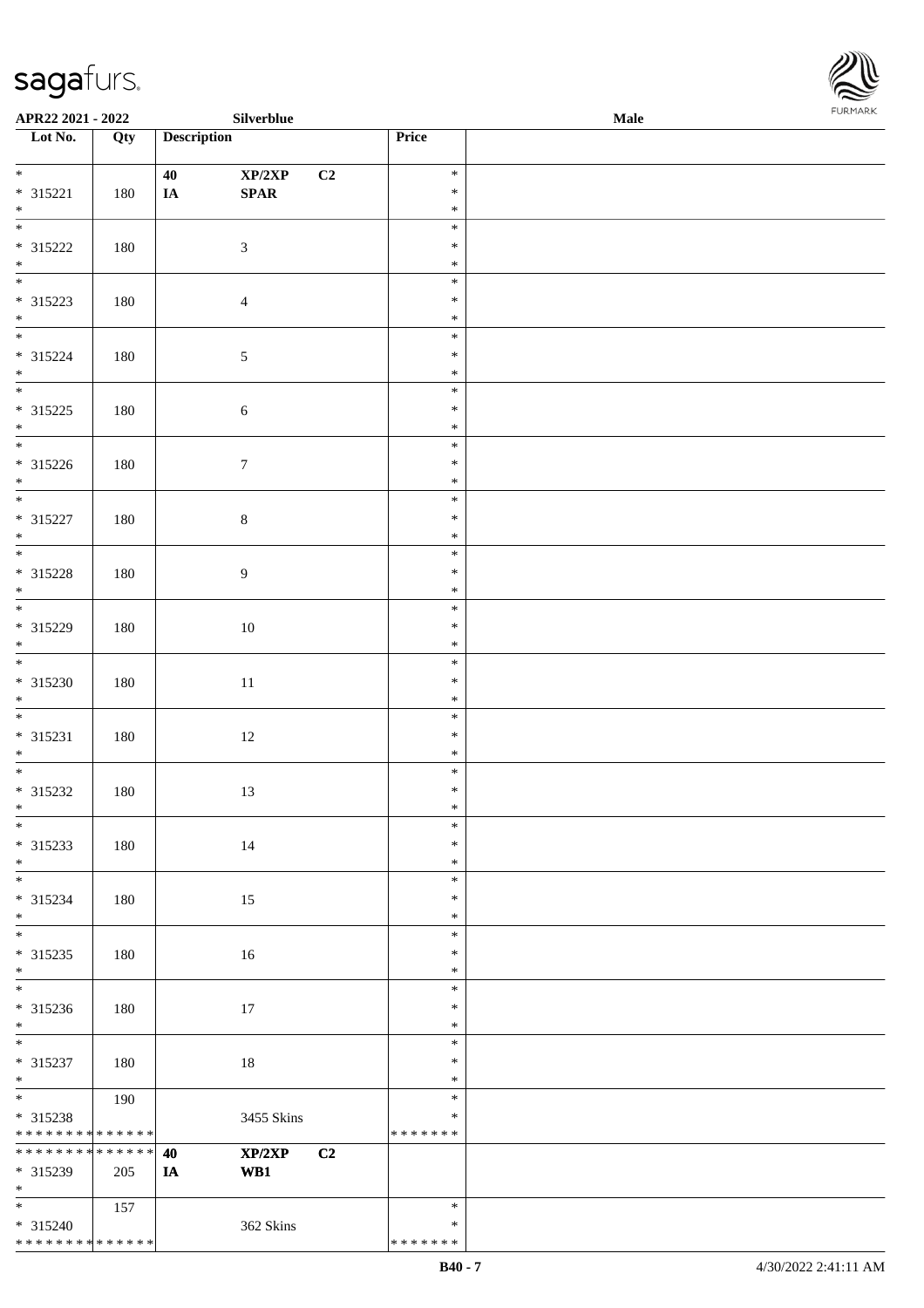

| APR22 2021 - 2022                    |     |                    | Silverblue                  |             |               | Male | . |
|--------------------------------------|-----|--------------------|-----------------------------|-------------|---------------|------|---|
| Lot No.                              | Qty | <b>Description</b> |                             |             | Price         |      |   |
|                                      |     |                    |                             |             |               |      |   |
|                                      |     | 40                 | $\mathbf{ALL}$              | C2          |               |      |   |
| 315241                               | 102 | IA                 | $\mathbf{W}\mathbf{B2}$     |             |               |      |   |
|                                      |     |                    |                             |             |               |      |   |
| ******** <mark>******</mark>         |     | 40                 | XP/2XP                      | C2          |               |      |   |
| $* 315242$                           | 205 | IA                 | CHIP                        |             |               |      |   |
| $\ast$                               |     |                    |                             |             |               |      |   |
| $\overline{\phantom{0}}$             |     |                    |                             |             | $\ast$        |      |   |
| * 315243                             | 180 |                    | $\sqrt{2}$                  |             | $\ast$        |      |   |
| $\ast$                               |     |                    |                             |             | $\ast$        |      |   |
| $\overline{\phantom{0}}$             |     |                    |                             |             | $\ast$        |      |   |
| * 315244                             | 180 |                    | $\ensuremath{\mathfrak{Z}}$ |             | $\ast$        |      |   |
| $\ast$                               |     |                    |                             |             | $\ast$        |      |   |
| $\overline{\phantom{a}^*}$           |     |                    |                             |             | $\ast$        |      |   |
| $* 315245$                           | 180 |                    | $\overline{4}$              |             | $\ast$        |      |   |
| $\ast$                               |     |                    |                             |             | $\ast$        |      |   |
| $\overline{\phantom{a}^*}$           |     |                    |                             |             | $\ast$        |      |   |
| $* 315246$                           | 180 |                    | $\sqrt{5}$                  |             | $\ast$        |      |   |
| $\ast$                               |     |                    |                             |             | $\ast$        |      |   |
| $\overline{\phantom{a}^*}$           |     |                    |                             |             | $\ast$        |      |   |
| $* 315247$                           | 180 |                    | $\sqrt{6}$                  |             | $\ast$        |      |   |
| $\ast$                               |     |                    |                             |             | $\ast$        |      |   |
| $\overline{\phantom{a}^*}$           |     |                    |                             |             | $\ast$        |      |   |
| $* 315248$                           | 180 |                    | $7\phantom{.0}$             |             | $\ast$        |      |   |
| $\ast$                               |     |                    |                             |             | $\ast$        |      |   |
| $\overline{\phantom{0}}$             |     |                    |                             |             | $\ast$        |      |   |
| * 315249                             | 180 |                    | $\,8\,$                     |             | $\ast$        |      |   |
| $*$                                  |     |                    |                             |             | $\ast$        |      |   |
| $\overline{\phantom{a}^*}$           |     |                    |                             |             | $\ast$        |      |   |
| * 315250                             | 180 |                    | $\boldsymbol{9}$            |             | $\ast$        |      |   |
| $*$                                  |     |                    |                             |             | $\ast$        |      |   |
| $\ast$                               |     |                    |                             |             | $\ast$        |      |   |
| $* 315251$                           | 180 |                    | 10                          |             | $\ast$        |      |   |
| $\ast$                               |     |                    |                             |             | $\ast$        |      |   |
| $\ast$                               |     |                    |                             |             | $\ast$        |      |   |
| $* 315252$                           | 180 |                    | $11\,$                      |             | $\ast$        |      |   |
| $*$                                  |     |                    |                             |             | $\ast$        |      |   |
| $*$                                  |     |                    |                             |             | $\ast$        |      |   |
| $* 315253$                           | 180 |                    | 12                          |             | $\ast$        |      |   |
| $\ast$<br>$\overline{\phantom{a}^*}$ |     |                    |                             |             | $\ast$        |      |   |
|                                      | 97  |                    |                             |             | $\ast$        |      |   |
| * 315254                             |     |                    | 2282 Skins                  |             | *             |      |   |
| * * * * * * * * * * * * * *          |     |                    |                             |             | * * * * * * * |      |   |
|                                      |     | 40                 | XP/2XP                      | C2          |               |      |   |
| 315255                               | 229 | IA                 | <b>CHIP</b>                 | <b>LNAP</b> |               |      |   |
| * * * * * * * * * * * * * * *        |     |                    |                             |             |               |      |   |
|                                      |     | 40                 | <b>PALE</b>                 | C1          |               |      |   |
| * 315256                             | 180 | <b>SROY</b>        |                             |             |               |      |   |
| $*$<br>$\ast$                        |     |                    |                             |             | $\ast$        |      |   |
|                                      |     |                    |                             |             | $\ast$        |      |   |
| * 315257<br>$*$                      | 180 |                    | $\sqrt{2}$                  |             | $\ast$        |      |   |
| $\overline{\phantom{1}}$             |     |                    |                             |             | $\ast$        |      |   |
| * 315258                             |     |                    |                             |             | $\ast$        |      |   |
| $\ast$                               | 180 |                    | 3                           |             | $\ast$        |      |   |
| $\overline{\phantom{a}^*}$           | 57  |                    |                             |             | $\ast$        |      |   |
| * 315259                             |     |                    | 597 Skins                   |             | ∗             |      |   |
| * * * * * * * * * * * * * *          |     |                    |                             |             | * * * * * * * |      |   |
|                                      |     | 40                 | <b>PALE</b>                 | C1/C2       |               |      |   |
| 315260                               | 188 | <b>SROY</b>        |                             |             |               |      |   |
|                                      |     |                    |                             |             |               |      |   |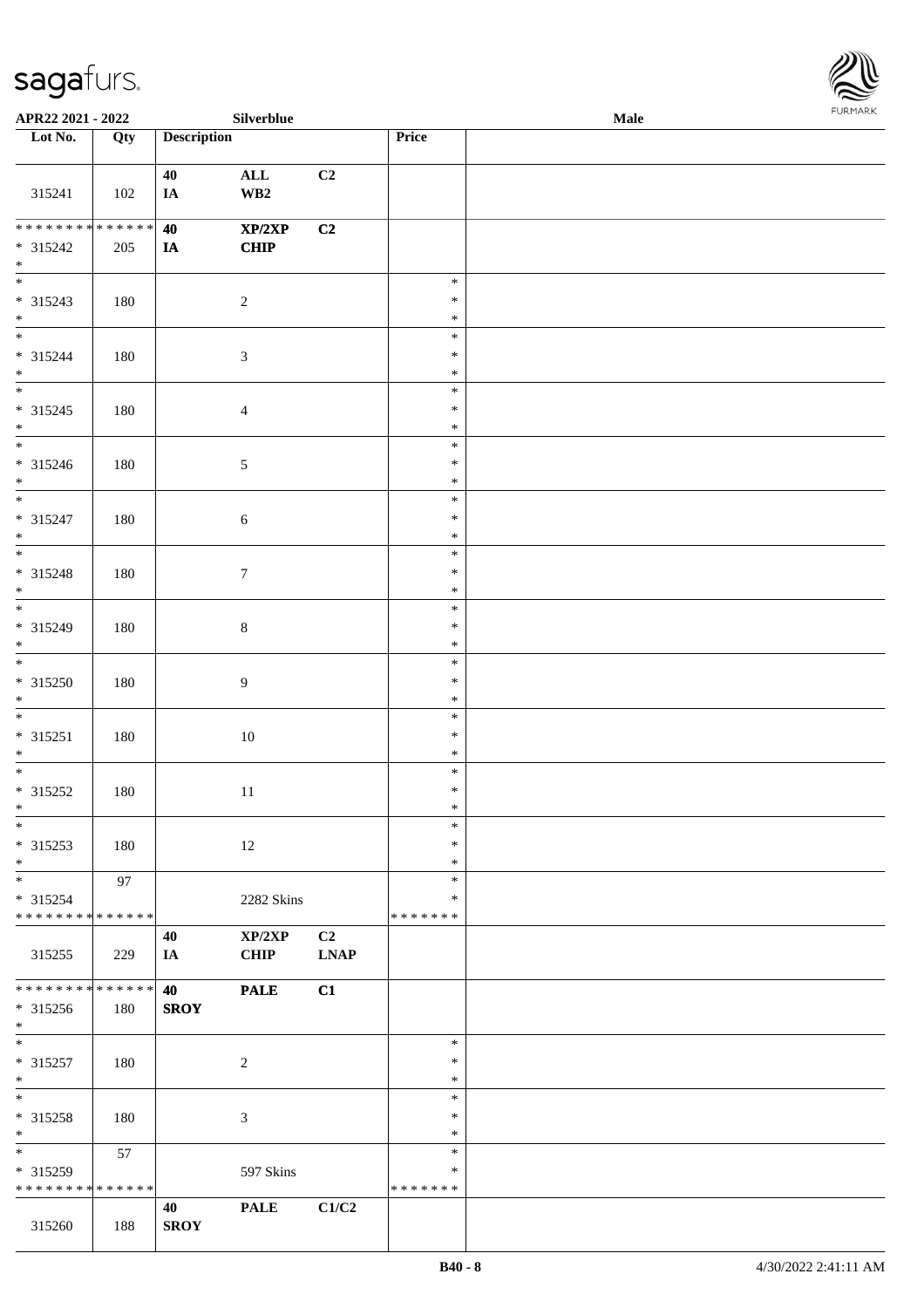\*



| APR22 2021 - 2022                          |         |                    | Silverblue             |       |                  | Male |  |
|--------------------------------------------|---------|--------------------|------------------------|-------|------------------|------|--|
| Lot No.                                    | Qty     | <b>Description</b> |                        |       | Price            |      |  |
| ***************                            |         |                    |                        |       |                  |      |  |
|                                            |         | 40                 | <b>PALE</b>            | C2    |                  |      |  |
| * 315261<br>$*$                            | 205     | <b>SROY</b>        |                        |       |                  |      |  |
|                                            |         |                    |                        |       | $\ast$           |      |  |
| * 315262                                   | 180     |                    | 2                      |       | $\ast$           |      |  |
| $*$                                        |         |                    |                        |       | $\ast$           |      |  |
|                                            |         |                    |                        |       | $\ast$           |      |  |
| * 315263                                   | 180     |                    | $\mathfrak{Z}$         |       | $\ast$           |      |  |
| $*$                                        |         |                    |                        |       | $\ast$           |      |  |
| $*$                                        |         |                    |                        |       | $\ast$           |      |  |
| * 315264                                   | 180     |                    | $\overline{4}$         |       | $\ast$           |      |  |
| $*$                                        |         |                    |                        |       | $\ast$           |      |  |
|                                            |         |                    |                        |       | $\ast$           |      |  |
| * 315265                                   | 180     |                    | $\sqrt{5}$             |       | $\ast$<br>$\ast$ |      |  |
| $*$                                        |         |                    |                        |       | $\ast$           |      |  |
| * 315266                                   | 180     |                    | $\sqrt{6}$             |       | $\ast$           |      |  |
| $*$                                        |         |                    |                        |       | $\ast$           |      |  |
|                                            |         |                    |                        |       | $\ast$           |      |  |
| * 315267                                   | 180     |                    | $\tau$                 |       | $\ast$           |      |  |
| $*$                                        |         |                    |                        |       | $\ast$           |      |  |
|                                            |         |                    |                        |       | $\ast$           |      |  |
| * 315268                                   | 180     |                    | $8\,$                  |       | $\ast$           |      |  |
| $*$                                        |         |                    |                        |       | $\ast$           |      |  |
|                                            |         |                    |                        |       | $\ast$           |      |  |
| * 315269<br>$*$                            | 180     |                    | $\overline{9}$         |       | $\ast$<br>$\ast$ |      |  |
|                                            |         |                    |                        |       | $\ast$           |      |  |
| * 315270                                   | $180\,$ |                    | 10                     |       | $\ast$           |      |  |
| $*$                                        |         |                    |                        |       | $\ast$           |      |  |
| $*$                                        |         |                    |                        |       | $\ast$           |      |  |
| $* 315271$                                 | 180     |                    | $11\,$                 |       | $\ast$           |      |  |
| $*$                                        |         |                    |                        |       | $\ast$           |      |  |
| $\overline{\ast}$                          | 209     |                    |                        |       | $\ast$           |      |  |
| * 315272                                   |         |                    | 2214 Skins             |       | $\ast$           |      |  |
| * * * * * * * * <mark>* * * * * * *</mark> |         |                    |                        |       | *******          |      |  |
| * * * * * * * * <mark>* * * * * * *</mark> |         | <b>PALE</b><br>40  |                        | C3    |                  |      |  |
| * 315273<br>$*$                            | 205     | <b>SROY</b>        |                        |       |                  |      |  |
| $*$                                        |         |                    |                        |       | $\ast$           |      |  |
| $* 315274$                                 | 180     |                    | 2                      |       | $\ast$           |      |  |
| $*$                                        |         |                    |                        |       | $\ast$           |      |  |
|                                            | 149     |                    |                        |       | $\ast$           |      |  |
| * 315275                                   |         |                    | 534 Skins              |       | $\ast$           |      |  |
| * * * * * * * * <mark>* * * * * * *</mark> |         |                    |                        |       | *******          |      |  |
|                                            |         | 40                 | $\mathbf{X}\mathbf{P}$ | C1/C2 |                  |      |  |
| 315276                                     | 176     | <b>SROY</b>        |                        |       |                  |      |  |
|                                            |         | 40                 | 2XP                    | C1    |                  |      |  |
| 315277                                     | 220     | <b>SROY</b>        |                        |       |                  |      |  |
|                                            |         |                    |                        |       |                  |      |  |
| * * * * * * * * <mark>* * * * * * *</mark> |         | <b>40</b>          | 2XP                    | C2    |                  |      |  |
| * 315278                                   | 205     | <b>SROY</b>        |                        |       |                  |      |  |
| $*$                                        |         |                    |                        |       |                  |      |  |
| $\overline{\ }$                            |         |                    |                        |       | $\ast$           |      |  |
| * 315279                                   | 180     |                    | 2                      |       | $\ast$           |      |  |
| $*$<br>$*$                                 |         |                    |                        |       | $\ast$<br>$\ast$ |      |  |
| * 315280                                   | 180     |                    | $\mathbf{3}$           |       | $\ast$           |      |  |
| $*$                                        |         |                    |                        |       | $\ast$           |      |  |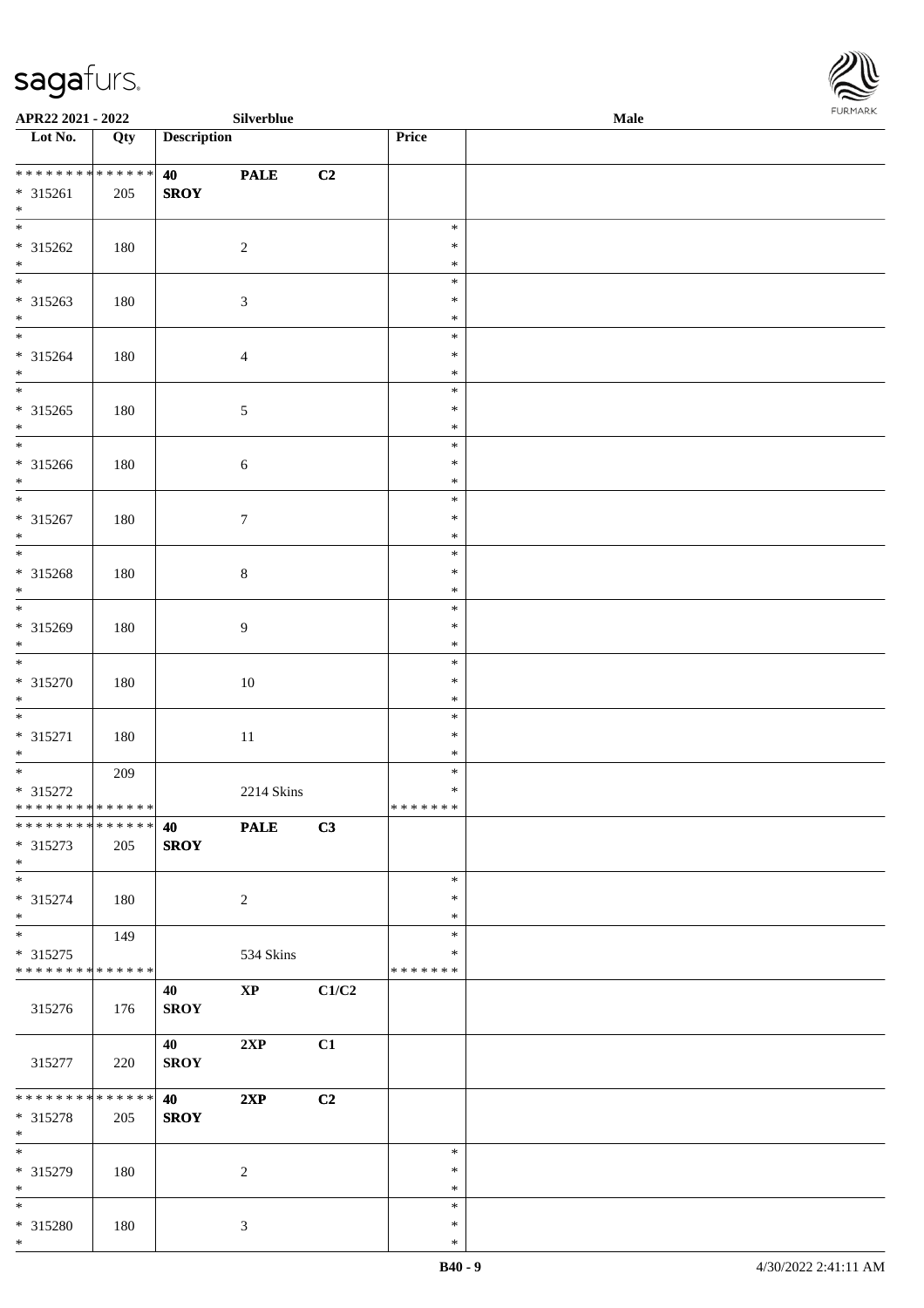

**APR22 2021 - 2022 Silverblue Male Lot No. Qty Description Price** \* \* 315281 \* \* \* \* \* \* \* \* \* \* \* \* \* \* 61 **40 2XP C2 SROY** \* \* \* \* \* \* \* \* \* 315282 207 **40 2XP C3 SROY**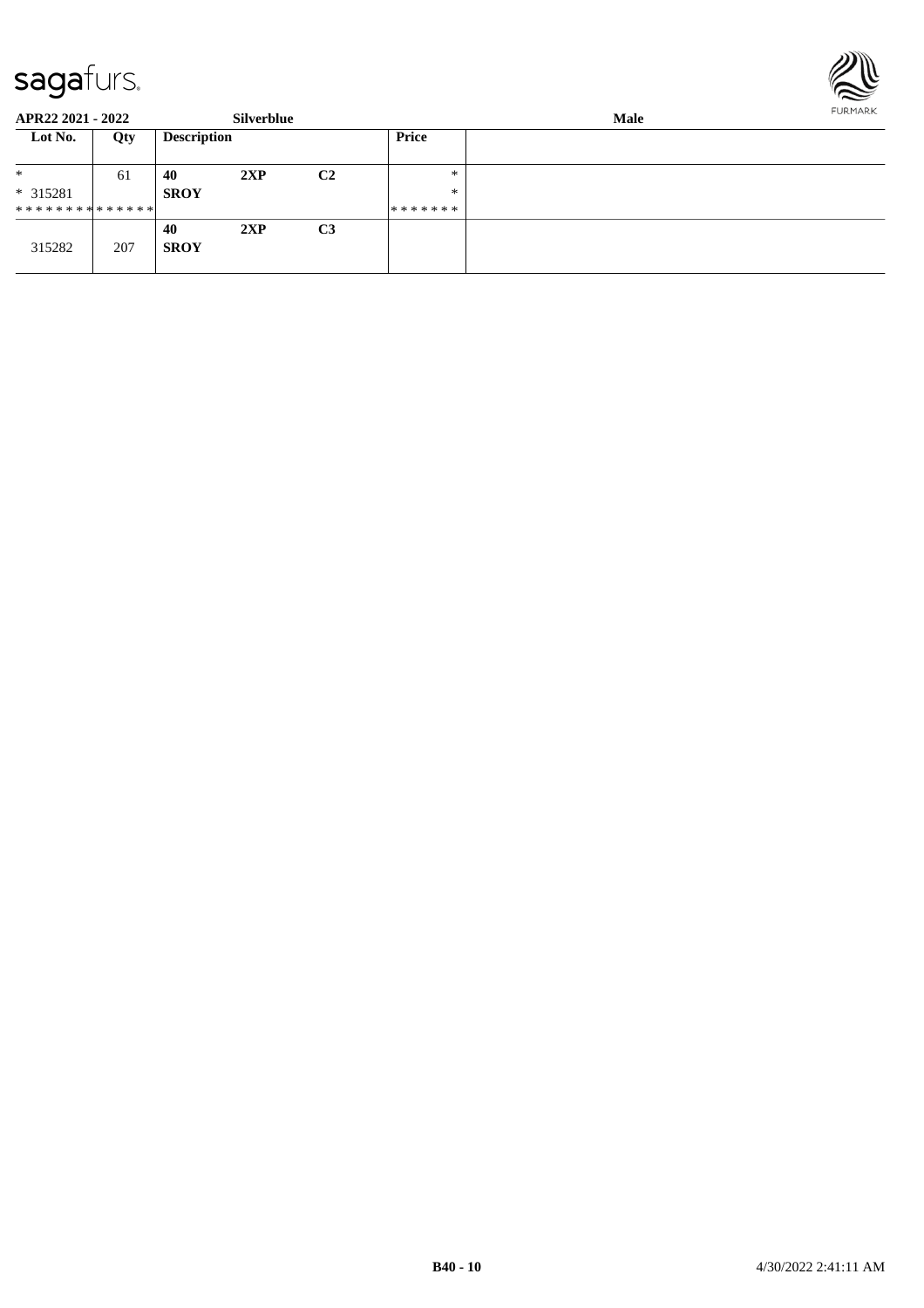

| APR22 2021 - 2022                                                     |     |                    | Silverblue       |       |                                   | <b>Male</b> |  |
|-----------------------------------------------------------------------|-----|--------------------|------------------|-------|-----------------------------------|-------------|--|
| Lot No.                                                               | Qty | <b>Description</b> |                  |       | Price                             |             |  |
| 315361                                                                | 233 | 30<br>${\bf SI}$   | <b>XD</b>        | C1/C2 |                                   |             |  |
| 315362                                                                | 198 | 30<br>SI           | <b>Dark</b>      | C1    |                                   |             |  |
| * * * * * * * * * * * * * *<br>* 315363<br>$*$                        | 245 | 30<br>SI           | <b>Dark</b>      | C2    |                                   |             |  |
| $*$<br>* 315364<br>$*$                                                | 220 |                    | $\overline{c}$   |       | $\ast$<br>$\ast$<br>$\ast$        |             |  |
| $\overline{\phantom{0}}$<br>$* 315365$<br>$*$                         | 220 |                    | 3                |       | $\ast$<br>$\ast$<br>$\ast$        |             |  |
| $\overline{\ast}$<br>* 315366<br>* * * * * * * * * * * * * *          | 149 |                    | 834 Skins        |       | $\ast$<br>$\ast$<br>* * * * * * * |             |  |
| * * * * * * * * * * * * * *<br>* 315367<br>$*$                        | 245 | 30<br>SI           | <b>Dark</b>      | C3    |                                   |             |  |
| $\overline{\ast}$<br>* 315368<br>* * * * * * * * * * * * * * *        | 200 |                    | 445 Skins        |       | $\ast$<br>∗<br>* * * * * * *      |             |  |
| * * * * * * * * * * * * * * *<br>* 315369<br>$*$<br>$\overline{\ast}$ | 245 | 30<br>${\bf SI}$   | <b>PALE</b>      | C1    |                                   |             |  |
| * 315370<br>$*$<br>$*$                                                | 220 |                    | $\boldsymbol{2}$ |       | $\ast$<br>$\ast$<br>$\ast$        |             |  |
| * 315371<br>$*$<br>$\overline{\ast}$                                  | 220 |                    | 3                |       | $\ast$<br>$\ast$<br>$\ast$        |             |  |
| $* 315372$<br>******** <mark>******</mark>                            | 88  |                    | 773 Skins        |       | $\ast$<br>$\ast$<br>*******       |             |  |
| 315373<br>* * * * * * * * <mark>* * * * * * *</mark>                  | 158 | 30<br>SI           | <b>PALE</b>      | C1/C2 |                                   |             |  |
| * 315374<br>$*$                                                       | 245 | 30<br>SI           | <b>PALE</b>      | C2    | $\ast$                            |             |  |
| $* 315375$<br>$*$                                                     | 220 |                    | $\overline{c}$   |       | $\ast$<br>$\ast$<br>$\ast$        |             |  |
| $* 315376$<br>$*$<br>$*$                                              | 220 |                    | 3                |       | $\ast$<br>$\ast$<br>$\ast$        |             |  |
| * 315377<br>$*$<br>$*$                                                | 220 |                    | $\overline{4}$   |       | $\ast$<br>$\ast$<br>$\ast$        |             |  |
| * 315378<br>$*$<br>$*$                                                | 220 |                    | $\mathfrak{S}$   |       | $\ast$<br>$\ast$<br>$\ast$        |             |  |
| * 315379<br>$*$<br>$*$                                                | 220 |                    | $\sqrt{6}$       |       | ∗<br>$\ast$<br>$\ast$             |             |  |
| * 315380<br>$*$                                                       | 220 |                    | $\tau$           |       | $\ast$<br>$\ast$                  |             |  |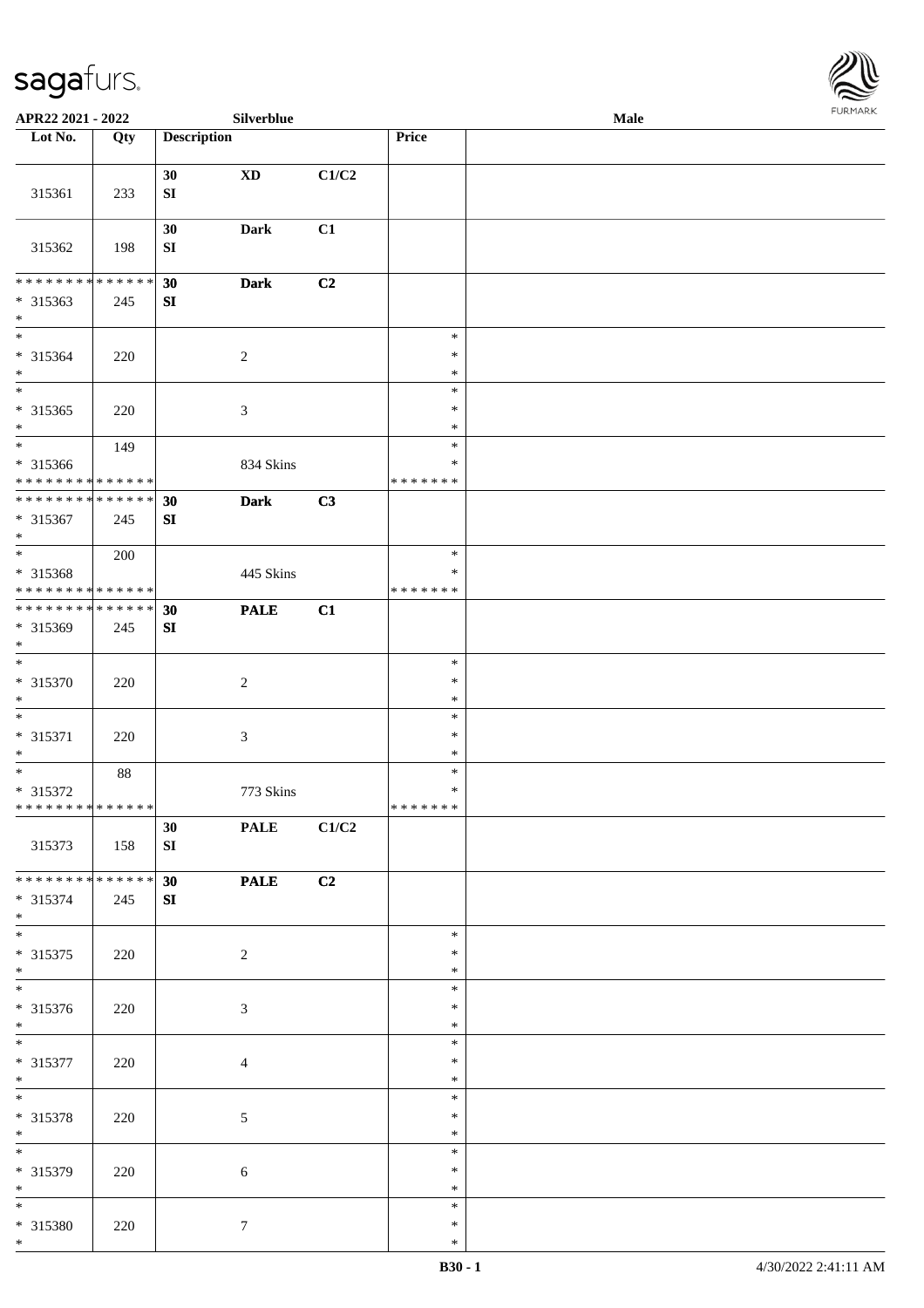\*



| APR22 2021 - 2022                          |     |                    | Silverblue     |    | FURMARK<br>Male  |  |  |  |  |
|--------------------------------------------|-----|--------------------|----------------|----|------------------|--|--|--|--|
| $\overline{\phantom{1}}$ Lot No.           | Qty | <b>Description</b> |                |    | Price            |  |  |  |  |
| $*$                                        |     | 30                 | <b>PALE</b>    | C2 | $\ast$           |  |  |  |  |
| * 315381                                   | 220 | SI                 |                |    | $\ast$           |  |  |  |  |
| $\ast$                                     |     |                    |                |    | $\ast$           |  |  |  |  |
| * 315382                                   | 220 |                    | $\overline{9}$ |    | $\ast$<br>$\ast$ |  |  |  |  |
| $*$                                        |     |                    |                |    | $\ast$           |  |  |  |  |
|                                            |     |                    |                |    | $\ast$           |  |  |  |  |
| * 315383                                   | 220 |                    | $10\,$         |    | $\ast$           |  |  |  |  |
| $*$<br>$*$                                 |     |                    |                |    | $\ast$<br>$\ast$ |  |  |  |  |
| * 315384                                   | 220 |                    | 11             |    | $\ast$           |  |  |  |  |
| $*$                                        |     |                    |                |    | $\ast$           |  |  |  |  |
|                                            |     |                    |                |    | $\ast$           |  |  |  |  |
| * 315385                                   | 220 |                    | 12             |    | $\ast$<br>$\ast$ |  |  |  |  |
| $*$                                        |     |                    |                |    | $\ast$           |  |  |  |  |
| * 315386                                   | 220 |                    | 13             |    | $\ast$           |  |  |  |  |
| $*$                                        |     |                    |                |    | $\ast$           |  |  |  |  |
|                                            |     |                    |                |    | $\ast$           |  |  |  |  |
| * 315387<br>$*$                            | 220 |                    | 14             |    | $\ast$<br>$\ast$ |  |  |  |  |
|                                            |     |                    |                |    | $\ast$           |  |  |  |  |
| * 315388                                   | 220 |                    | 15             |    | $\ast$           |  |  |  |  |
| $*$<br>$\overline{\ast}$                   |     |                    |                |    | $\ast$           |  |  |  |  |
| * 315389                                   | 220 |                    | 16             |    | $\ast$<br>$\ast$ |  |  |  |  |
| $*$                                        |     |                    |                |    | $\ast$           |  |  |  |  |
|                                            |     |                    |                |    | $\ast$           |  |  |  |  |
| * 315390                                   | 220 |                    | 17             |    | $\ast$           |  |  |  |  |
| $*$                                        |     |                    |                |    | $\ast$<br>$\ast$ |  |  |  |  |
| * 315391                                   | 121 |                    | 3886 Skins     |    | $\ast$           |  |  |  |  |
| * * * * * * * * <mark>* * * * * * *</mark> |     |                    |                |    | *******          |  |  |  |  |
| ******** <mark>******</mark>               |     | 30                 | <b>PALE</b>    | C3 |                  |  |  |  |  |
| * 315392<br>$\ast$                         | 245 | SI                 |                |    |                  |  |  |  |  |
| $_{*}$                                     |     |                    |                |    | $\ast$           |  |  |  |  |
| * 315393                                   | 220 |                    | $\overline{2}$ |    | $\ast$           |  |  |  |  |
| $*$                                        |     |                    |                |    | $\ast$           |  |  |  |  |
| * 315394                                   |     |                    | $\mathfrak{Z}$ |    | $\ast$<br>$\ast$ |  |  |  |  |
| $*$                                        | 220 |                    |                |    | $\ast$           |  |  |  |  |
|                                            |     |                    |                |    | $\ast$           |  |  |  |  |
| * 315395                                   | 220 |                    | $\overline{4}$ |    | $\ast$           |  |  |  |  |
| $*$<br>$\overline{\ast}$                   |     |                    |                |    | $\ast$<br>$\ast$ |  |  |  |  |
| * 315396                                   | 220 |                    | $\sqrt{5}$     |    | $\ast$           |  |  |  |  |
| $*$                                        |     |                    |                |    | $\ast$           |  |  |  |  |
|                                            |     |                    |                |    | $\ast$           |  |  |  |  |
| * 315397                                   | 220 |                    | $\sqrt{6}$     |    | $\ast$           |  |  |  |  |
| $*$                                        |     |                    |                |    | $\ast$<br>$\ast$ |  |  |  |  |
| * 315398                                   | 220 |                    | $\tau$         |    | $\ast$           |  |  |  |  |
| $*$                                        |     |                    |                |    | $\ast$           |  |  |  |  |
| $\overline{\phantom{0}}$                   |     |                    |                |    | $\ast$           |  |  |  |  |
| * 315399<br>$*$                            | 220 |                    | $8\,$          |    | $\ast$<br>$\ast$ |  |  |  |  |
| $\overline{\phantom{0}}$                   |     |                    |                |    | $\ast$           |  |  |  |  |
| * 315400                                   | 220 |                    | $\overline{9}$ |    | $\ast$           |  |  |  |  |
| $*$                                        |     |                    |                |    | $\ast$           |  |  |  |  |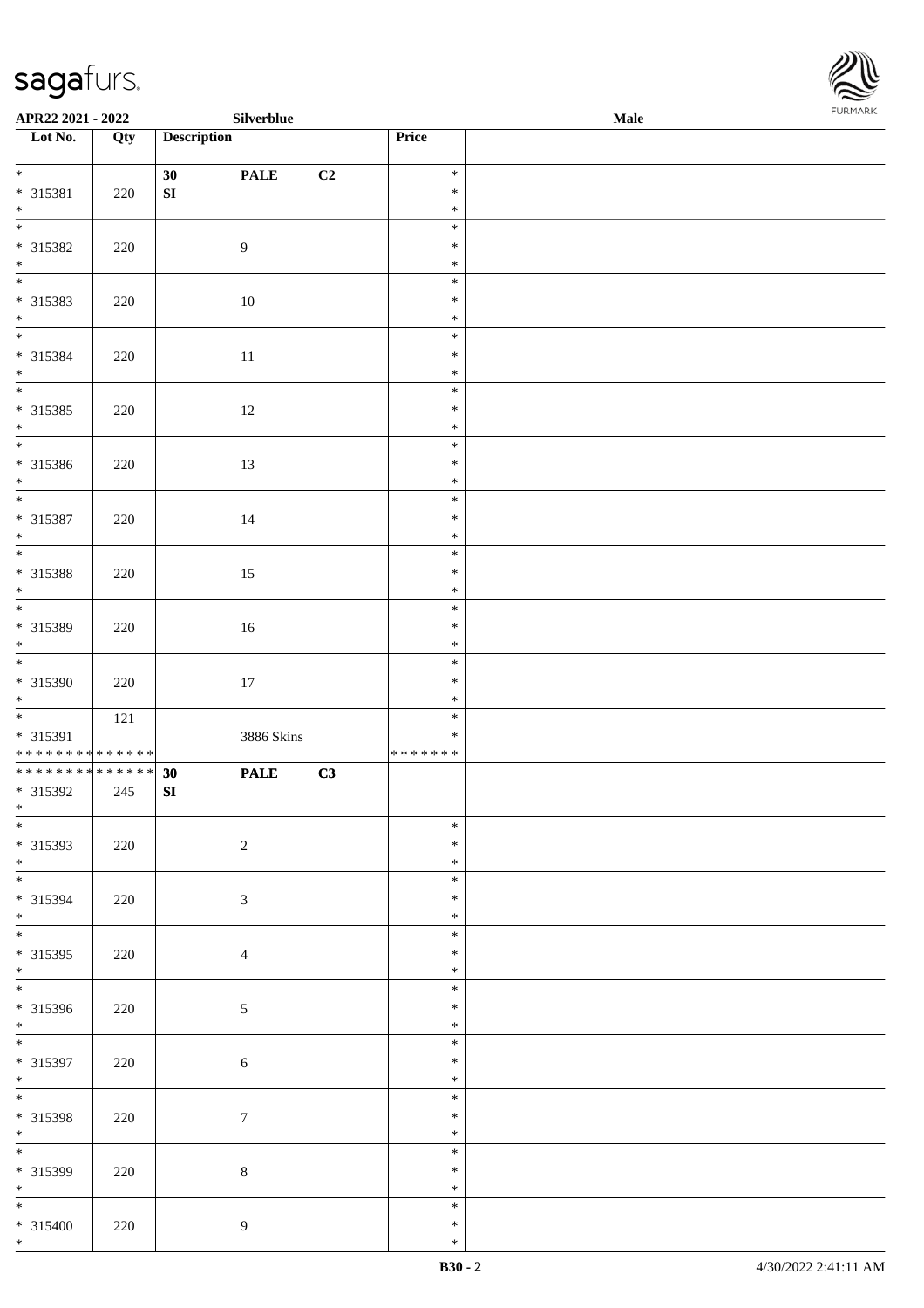\*



| APR22 2021 - 2022                                              |     |                    | Silverblue                 |                |                    | Male |  |
|----------------------------------------------------------------|-----|--------------------|----------------------------|----------------|--------------------|------|--|
| Lot No.                                                        | Qty | <b>Description</b> |                            |                | Price              |      |  |
|                                                                |     |                    |                            |                |                    |      |  |
| $*$                                                            | 168 | 30                 | <b>PALE</b>                | C3             | $\ast$             |      |  |
| * 315401<br>* * * * * * * * * * * * * *                        |     | SI                 |                            |                | ∗<br>* * * * * * * |      |  |
|                                                                |     | 30                 | $\mathbf{XP}$              | C1             |                    |      |  |
| 315402                                                         | 245 | SI                 |                            |                |                    |      |  |
| * * * * * * * * * * * * * *                                    |     | 30                 | $\mathbf{X}\mathbf{P}$     | C2             |                    |      |  |
| * 315403                                                       | 245 | SI                 |                            |                |                    |      |  |
| $*$                                                            |     |                    |                            |                |                    |      |  |
| $*$                                                            |     |                    |                            |                | $\ast$             |      |  |
| * 315404                                                       | 220 |                    | 2                          |                | $\ast$             |      |  |
| $*$                                                            |     |                    |                            |                | $\ast$             |      |  |
| $*$                                                            |     |                    |                            |                | $\ast$<br>$\ast$   |      |  |
| $* 315405$<br>$*$                                              | 220 |                    | 3                          |                | $\ast$             |      |  |
| $*$                                                            | 219 |                    |                            |                | $\ast$             |      |  |
| * 315406                                                       |     |                    | 904 Skins                  |                | *                  |      |  |
| * * * * * * * * * * * * * * *                                  |     |                    |                            |                | * * * * * * *      |      |  |
|                                                                |     | 30                 | 2XP                        | C1             |                    |      |  |
| 315407                                                         | 146 | SI                 |                            |                |                    |      |  |
| * * * * * * * * * * * * * * *                                  |     | 30                 | 2XP                        | C1/C2          |                    |      |  |
| * 315408                                                       | 245 | SI                 |                            |                |                    |      |  |
| $*$                                                            |     |                    |                            |                |                    |      |  |
| $*$                                                            | 34  |                    |                            |                | $\ast$             |      |  |
| * 315409                                                       |     |                    | 279 Skins                  |                | $\ast$             |      |  |
| * * * * * * * * * * * * * *                                    |     |                    |                            |                | * * * * * * *      |      |  |
| * * * * * * * * <mark>* * * * * * *</mark>                     |     | 30                 | 2XP                        | C <sub>2</sub> |                    |      |  |
| * 315410<br>$*$                                                | 245 | SI                 |                            |                |                    |      |  |
| $*$                                                            |     |                    |                            |                | $\ast$             |      |  |
| $* 315411$                                                     | 220 |                    | $\sqrt{2}$                 |                | $\ast$             |      |  |
| $*$                                                            |     |                    |                            |                | $\ast$             |      |  |
| $*$                                                            | 215 |                    |                            |                | $\ast$             |      |  |
| * 315412                                                       |     |                    | 680 Skins                  |                | $\ast$             |      |  |
| * * * * * * * * * * * * * * *<br>* * * * * * * * * * * * * * * |     | 30                 | 2XP                        | C3             | * * * * * * *      |      |  |
| $* 315413$                                                     | 245 | SI                 |                            |                |                    |      |  |
| $*$                                                            |     |                    |                            |                |                    |      |  |
| $*$                                                            | 128 |                    |                            |                | $\ast$             |      |  |
| $* 315414$                                                     |     |                    | 373 Skins                  |                | *                  |      |  |
| * * * * * * * * * * * * * *                                    |     |                    |                            |                | * * * * * * *      |      |  |
| * * * * * * * * * * * * * * *<br>$* 315415$                    | 246 | 30<br>SI           | <b>Dark</b><br><b>LNAP</b> | C1/C2          |                    |      |  |
| $*$                                                            |     |                    |                            |                |                    |      |  |
| $\ast$                                                         | 219 |                    |                            |                | $\ast$             |      |  |
| $* 315416$                                                     |     |                    | 465 Skins                  |                | ∗                  |      |  |
| * * * * * * * * * * * * * *                                    |     |                    |                            |                | * * * * * * *      |      |  |
|                                                                |     | 30                 | <b>Dark</b>                | C3             |                    |      |  |
| 315417                                                         | 254 | SI                 | <b>LNAP</b>                |                |                    |      |  |
| * * * * * * * * * * * * * * *                                  |     | 30                 | <b>PALE</b>                | C1/C2          |                    |      |  |
| * 315418                                                       | 245 | SI                 | <b>LNAP</b>                |                |                    |      |  |
| $*$                                                            |     |                    |                            |                |                    |      |  |
| $*$                                                            |     |                    |                            |                | $\ast$             |      |  |
| * 315419                                                       | 220 |                    | 2                          |                | ∗                  |      |  |
| $*$<br>$*$                                                     |     |                    |                            |                | $\ast$<br>$\ast$   |      |  |
| * 315420                                                       | 220 |                    | 3                          |                | $\ast$             |      |  |
| $*$                                                            |     |                    |                            |                | $\ast$             |      |  |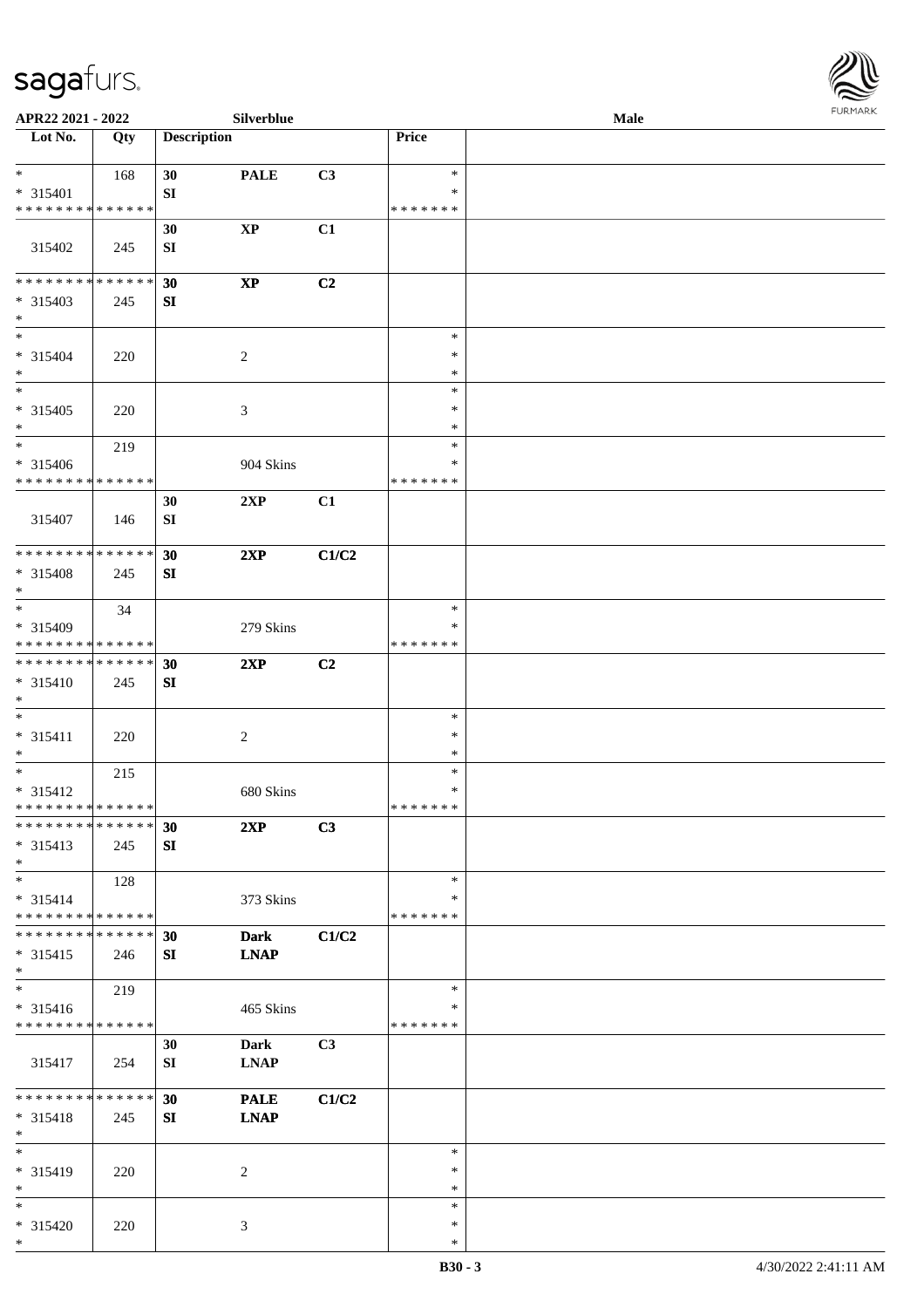

| APR22 2021 - 2022                         |     |                    | Silverblue     |                |                    | <b>FURMARK</b><br>Male |  |  |  |
|-------------------------------------------|-----|--------------------|----------------|----------------|--------------------|------------------------|--|--|--|
| $\overline{\phantom{1}}$ Lot No.          | Qty | <b>Description</b> |                |                | Price              |                        |  |  |  |
| $*$                                       |     | 30                 | <b>PALE</b>    | C1/C2          | $\ast$             |                        |  |  |  |
| $* 315421$                                | 220 | SI                 | <b>LNAP</b>    |                | ∗                  |                        |  |  |  |
| $\ast$<br>$\overline{\ast}$               | 73  |                    |                |                | $\ast$<br>$\ast$   |                        |  |  |  |
| * 315422                                  |     |                    | 978 Skins      |                | $\ast$             |                        |  |  |  |
| * * * * * * * * * * * * * *               |     |                    |                |                | * * * * * * *      |                        |  |  |  |
| ******** <mark>*****</mark> *             |     | 30                 | <b>PALE</b>    | C3             |                    |                        |  |  |  |
| $* 315423$<br>$*$                         | 245 | ${\bf SI}$         | <b>LNAP</b>    |                |                    |                        |  |  |  |
| $*$                                       |     |                    |                |                | $\ast$             |                        |  |  |  |
| $* 315424$                                | 220 |                    | $\overline{c}$ |                | $\ast$             |                        |  |  |  |
| $*$                                       |     |                    |                |                | $\ast$             |                        |  |  |  |
| $\ast$<br>$* 315425$                      | 220 |                    | $\mathfrak{Z}$ |                | $\ast$<br>$\ast$   |                        |  |  |  |
| $\ast$                                    |     |                    |                |                | $\ast$             |                        |  |  |  |
| $\frac{1}{1}$                             | 58  |                    |                |                | $\ast$             |                        |  |  |  |
| * 315426                                  |     |                    | 743 Skins      |                | ∗                  |                        |  |  |  |
| * * * * * * * * * * * * * *               |     | 30                 | $\bold{XP}$    | C <sub>3</sub> | * * * * * * *      |                        |  |  |  |
| 315427                                    | 198 | SI                 | <b>LNAP</b>    |                |                    |                        |  |  |  |
|                                           |     |                    |                |                |                    |                        |  |  |  |
| ******** <mark>******</mark>              |     | 30                 | XP/2XP         | C2             |                    |                        |  |  |  |
| * 315428<br>$\ast$                        | 245 | $\mathbf{I}$       | <b>SPAR</b>    |                |                    |                        |  |  |  |
| $\overline{\phantom{0}}$                  |     |                    |                |                | $\ast$             |                        |  |  |  |
| $* 315429$                                | 220 |                    | 2              |                | $\ast$             |                        |  |  |  |
| $\ast$                                    |     |                    |                |                | $\ast$             |                        |  |  |  |
| $\overline{\ast}$<br>$* 315430$           |     |                    |                |                | $\ast$<br>$\ast$   |                        |  |  |  |
| $\ast$                                    | 220 |                    | $\mathfrak{Z}$ |                | $\ast$             |                        |  |  |  |
| $\ast$                                    |     |                    |                |                | $\ast$             |                        |  |  |  |
| $* 315431$                                | 220 |                    | $\overline{4}$ |                | $\ast$             |                        |  |  |  |
| $\ast$<br>$\overline{\phantom{0}}$        |     |                    |                |                | $\ast$<br>$\ast$   |                        |  |  |  |
| $* 315432$                                | 220 |                    | 5              |                | $\ast$             |                        |  |  |  |
| $\ast$                                    |     |                    |                |                | $\ast$             |                        |  |  |  |
| $\ast$                                    | 225 |                    |                |                | $\ast$             |                        |  |  |  |
| $* 315433$<br>* * * * * * * * * * * * * * |     |                    | 1350 Skins     |                | ∗<br>* * * * * * * |                        |  |  |  |
| * * * * * * * * * * * * * *               |     | 30                 | XP/2XP         | C <sub>2</sub> |                    |                        |  |  |  |
| * 315434                                  | 225 | $\mathbf{I}$       | WB1            |                |                    |                        |  |  |  |
| $\ast$                                    |     |                    |                |                |                    |                        |  |  |  |
| $\overline{\ast}$<br>$* 315435$           | 54  |                    |                |                | $\ast$<br>∗        |                        |  |  |  |
| * * * * * * * * * * * * * *               |     |                    | 279 Skins      |                | * * * * * * *      |                        |  |  |  |
| **************                            |     | 30                 | XD/DK          | C <sub>2</sub> |                    |                        |  |  |  |
| * 315436                                  | 245 | $\mathbf{I}$       | <b>CHIP</b>    |                |                    |                        |  |  |  |
| $\ast$<br>$\ast$                          |     |                    |                |                | $\ast$             |                        |  |  |  |
| $* 315437$                                | 148 |                    | 393 Skins      |                | $\ast$             |                        |  |  |  |
| * * * * * * * * * * * * * *               |     |                    |                |                | * * * * * * *      |                        |  |  |  |
| ******** <mark>******</mark>              |     | 30                 | XP/2XP         | C <sub>2</sub> |                    |                        |  |  |  |
| $* 315438$<br>$\ast$                      | 245 | $\mathbf{I}$       | <b>CHIP</b>    |                |                    |                        |  |  |  |
| $\ast$                                    |     |                    |                |                | $\ast$             |                        |  |  |  |
| * 315439                                  | 220 |                    | $\overline{c}$ |                | $\ast$             |                        |  |  |  |
| $\ast$                                    |     |                    |                |                | $\ast$             |                        |  |  |  |
| $\ast$                                    |     |                    |                |                | $\ast$<br>$\ast$   |                        |  |  |  |
| * 315440<br>$*$                           | 220 |                    | 3              |                | $\ast$             |                        |  |  |  |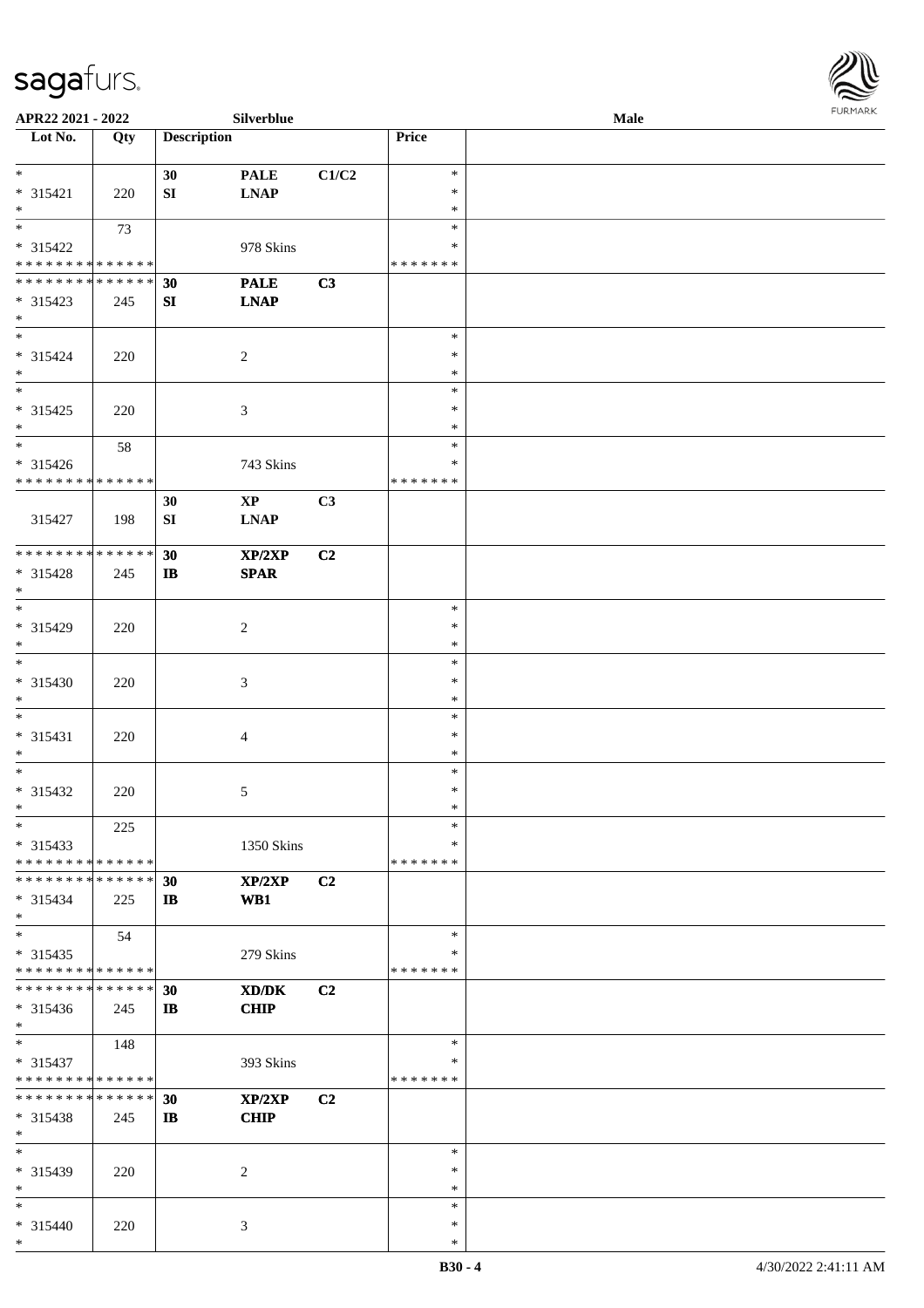| <b>FURMARK</b> |  |
|----------------|--|

| APR22 2021 - 2022               |     |                        | Silverblue                                  |                                     |         | <b>Male</b> |
|---------------------------------|-----|------------------------|---------------------------------------------|-------------------------------------|---------|-------------|
| Lot No.                         | Qty | <b>Description</b>     |                                             |                                     | Price   |             |
|                                 |     |                        |                                             |                                     |         |             |
| $*$                             |     | 30                     | XP/2XP                                      | C2                                  | $\ast$  |             |
| * 315441                        | 220 | $\bf IB$               | <b>CHIP</b>                                 |                                     | $\ast$  |             |
| $*$                             |     |                        |                                             |                                     | $\ast$  |             |
|                                 |     |                        |                                             |                                     | $\ast$  |             |
|                                 | 114 |                        |                                             |                                     |         |             |
| * 315442                        |     |                        | 1019 Skins                                  |                                     | ∗       |             |
| * * * * * * * * * * * * * *     |     |                        |                                             |                                     | ******* |             |
|                                 |     | 30                     | $\mathbf{X}\mathbf{D}/\mathbf{D}\mathbf{K}$ | C2                                  |         |             |
| 315443                          | 224 | $\mathbf{I}\mathbf{B}$ | <b>CHIP</b>                                 | <b>LNAP</b>                         |         |             |
|                                 |     |                        |                                             |                                     |         |             |
|                                 |     | 30                     | XP/2XP                                      | C <sub>2</sub>                      |         |             |
| 315444                          | 109 | $\bf IB$               | <b>CHIP</b>                                 | $\ensuremath{\text{L}N\!AP}\xspace$ |         |             |
|                                 |     |                        |                                             |                                     |         |             |
| ******** <mark>******</mark>    |     | 30                     | <b>PALE</b>                                 | C1                                  |         |             |
| $* 315445$                      |     |                        |                                             |                                     |         |             |
|                                 | 225 | $\mathbf{SAGA}$        |                                             |                                     |         |             |
| $*$<br>$\overline{\phantom{0}}$ |     |                        |                                             |                                     |         |             |
|                                 |     |                        |                                             |                                     | $\ast$  |             |
| $* 315446$                      | 200 |                        | $\sqrt{2}$                                  |                                     | $\ast$  |             |
| $*$                             |     |                        |                                             |                                     | $\ast$  |             |
| $\overline{\phantom{0}}$        |     |                        |                                             |                                     | $\ast$  |             |
| * 315447                        | 200 |                        | 3                                           |                                     | $\ast$  |             |
| $*$                             |     |                        |                                             |                                     | $\ast$  |             |
|                                 |     |                        |                                             |                                     | $\ast$  |             |
| * 315448                        | 200 |                        | $\overline{4}$                              |                                     | $\ast$  |             |
| $*$                             |     |                        |                                             |                                     | $\ast$  |             |
|                                 |     |                        |                                             |                                     | $\ast$  |             |
|                                 |     |                        |                                             |                                     |         |             |
| * 315449                        | 200 |                        | $\mathfrak{S}$                              |                                     | $\ast$  |             |
| $\ast$                          |     |                        |                                             |                                     | $\ast$  |             |
|                                 |     |                        |                                             |                                     | $\ast$  |             |
| * 315450                        | 200 |                        | 6                                           |                                     | $\ast$  |             |
| $*$                             |     |                        |                                             |                                     | $\ast$  |             |
| $*$                             |     |                        |                                             |                                     | $\ast$  |             |
| $* 315451$                      | 200 |                        | $\boldsymbol{7}$                            |                                     | $\ast$  |             |
| $*$                             |     |                        |                                             |                                     | $\ast$  |             |
| $*$                             |     |                        |                                             |                                     | $\ast$  |             |
|                                 |     |                        |                                             |                                     |         |             |
| * 315452                        | 200 |                        | $8\,$                                       |                                     | $\ast$  |             |
| $*$                             |     |                        |                                             |                                     | $\ast$  |             |
| $*$                             |     |                        |                                             |                                     | $\ast$  |             |
| $* 315453$                      | 200 |                        | 9                                           |                                     | $\ast$  |             |
| $*$                             |     |                        |                                             |                                     | $\ast$  |             |
| $*$                             |     |                        |                                             |                                     | $\ast$  |             |
| $* 315454$                      | 220 |                        | 10                                          |                                     | $\ast$  |             |
| $*$                             |     |                        |                                             |                                     | $\ast$  |             |
| $*$                             | 101 |                        |                                             |                                     | $\ast$  |             |
| * 315455                        |     |                        | 2146 Skins                                  |                                     | $\ast$  |             |
| ******** <mark>******</mark>    |     |                        |                                             |                                     | ******* |             |
|                                 |     |                        |                                             |                                     |         |             |
|                                 |     | 30                     | <b>PALE</b>                                 | C <sub>2</sub>                      |         |             |
| 315456                          | 225 | $\mathbf{SAGA}$        |                                             |                                     |         |             |
|                                 |     |                        |                                             |                                     |         |             |
| * * * * * * * * * * * * * *     |     |                        | <b>IDENTICAL</b>                            |                                     |         |             |
| $* 315457$                      | 225 |                        |                                             |                                     |         |             |
| $*$                             |     |                        |                                             |                                     |         |             |
| $*$                             |     |                        |                                             |                                     | $\ast$  |             |
| $* 315458$                      | 200 |                        | $\overline{2}$                              |                                     | $\ast$  |             |
| $*$                             |     |                        |                                             |                                     | $\ast$  |             |
| $\ast$                          |     |                        |                                             |                                     | $\ast$  |             |
| $* 315459$                      | 200 |                        | 3                                           |                                     | $\ast$  |             |
| $*$                             |     |                        |                                             |                                     | $\ast$  |             |
|                                 |     |                        |                                             |                                     | $\ast$  |             |
| $*$                             |     |                        |                                             |                                     |         |             |
| * 315460                        | 200 |                        | $\overline{4}$                              |                                     | $\ast$  |             |
| $*$                             |     |                        |                                             |                                     | $\ast$  |             |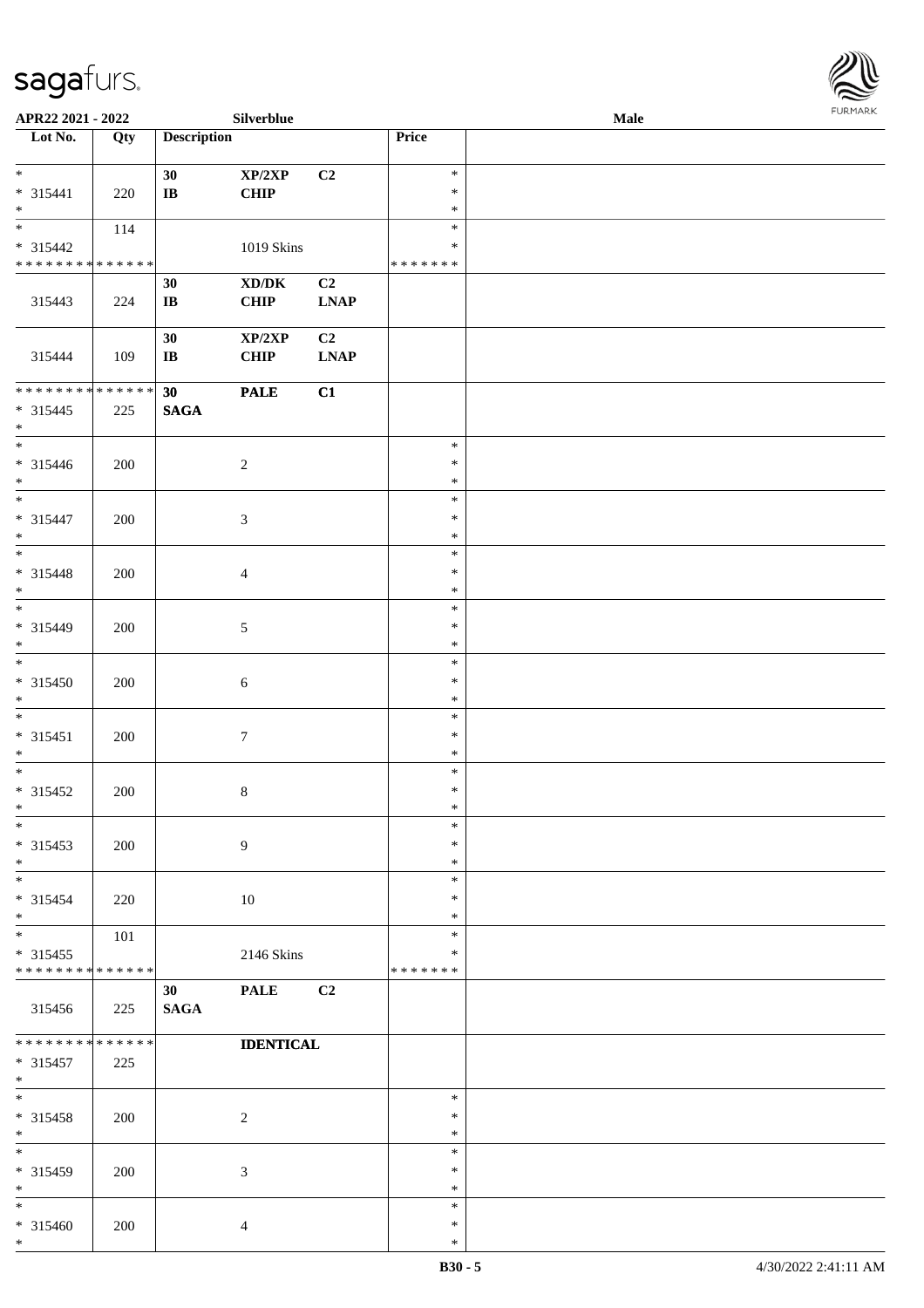\*



| APR22 2021 - 2022                                     |     |                    | Silverblue       |    |                                   | <b>FURMARK</b><br>Male |  |  |
|-------------------------------------------------------|-----|--------------------|------------------|----|-----------------------------------|------------------------|--|--|
| Lot No.                                               | Qty | <b>Description</b> |                  |    | Price                             |                        |  |  |
| $\overline{\phantom{0}}$                              |     | 30                 | <b>PALE</b>      | C2 | $\ast$                            |                        |  |  |
| $* 315461$<br>$*$                                     | 200 | $\mathbf{SAGA}$    |                  |    | $\ast$<br>$\ast$                  |                        |  |  |
|                                                       |     |                    |                  |    | $\ast$                            |                        |  |  |
| $* 315462$<br>$*$                                     | 200 |                    | $6\,$            |    | $\ast$<br>$\ast$                  |                        |  |  |
| $* 315463$<br>$*$                                     | 200 |                    | $7\phantom{.0}$  |    | $\ast$<br>$\ast$<br>$\ast$        |                        |  |  |
| $* 315464$<br>$*$                                     | 200 |                    | $\,8\,$          |    | $\ast$<br>$\ast$<br>$\ast$        |                        |  |  |
| $* 315465$<br>$\frac{*}{*}$                           | 200 |                    | $\boldsymbol{9}$ |    | $\ast$<br>$\ast$<br>$\ast$        |                        |  |  |
| $* 315466$<br>$*$                                     | 200 |                    | $10\,$           |    | $\ast$<br>$\ast$<br>$\ast$        |                        |  |  |
| $\overline{\phantom{0}}$<br>$* 315467$<br>$\ast$      | 200 |                    | $11\,$           |    | $\ast$<br>$\ast$<br>$\ast$        |                        |  |  |
| * 315468<br>$\ast$                                    | 200 |                    | $12\,$           |    | $\ast$<br>$\ast$<br>$\ast$        |                        |  |  |
| * 315469<br>$\ast$                                    | 200 |                    | 13               |    | $\ast$<br>$\ast$<br>$\ast$        |                        |  |  |
| $\overline{\phantom{0}}$<br>$* 315470$<br>$\ast$      | 200 |                    | $14\,$           |    | $\ast$<br>$\ast$<br>$\ast$        |                        |  |  |
| $\overline{\phantom{a}^*}$<br>$* 315471$<br>$\ast$    | 200 |                    | 15               |    | $\ast$<br>$\ast$<br>$\ast$        |                        |  |  |
| $\overline{\phantom{0}}$<br>$* 315472$<br>$\ast$      | 200 |                    | 16               |    | $\ast$<br>$\ast$<br>$\ast$        |                        |  |  |
| $\ast$<br>$* 315473$<br>* * * * * * * * * * * * * *   | 231 |                    | 3456 Skins       |    | $\ast$<br>$\ast$<br>* * * * * * * |                        |  |  |
| * * * * * * * * * * * * * * *<br>$* 315474$<br>$\ast$ | 200 | 30<br><b>SAGA</b>  | <b>PALE</b>      | C3 |                                   |                        |  |  |
| $\overline{\phantom{a}^*}$<br>$* 315475$<br>$*$       | 200 |                    | $\overline{c}$   |    | $\ast$<br>$\ast$<br>$\ast$        |                        |  |  |
| $\overline{\phantom{0}}$<br>* 315476<br>$*$           | 200 |                    | $\mathfrak{Z}$   |    | $\ast$<br>$\ast$<br>$\ast$        |                        |  |  |
| $\overline{\phantom{0}}$<br>* 315477<br>$*$           | 200 |                    | $\overline{4}$   |    | $\ast$<br>$\ast$<br>$\ast$        |                        |  |  |
| $\overline{\phantom{a}^*}$<br>* 315478<br>$\ast$      | 200 |                    | $\sqrt{5}$       |    | $\ast$<br>$\ast$<br>$\ast$        |                        |  |  |
| $\overline{\phantom{0}}$<br>* 315479<br>$\ast$        | 200 |                    | $\sqrt{6}$       |    | $\ast$<br>$\ast$<br>$\ast$        |                        |  |  |
| $*$<br>* 315480                                       | 200 |                    | $\overline{7}$   |    | $\ast$<br>$\ast$                  |                        |  |  |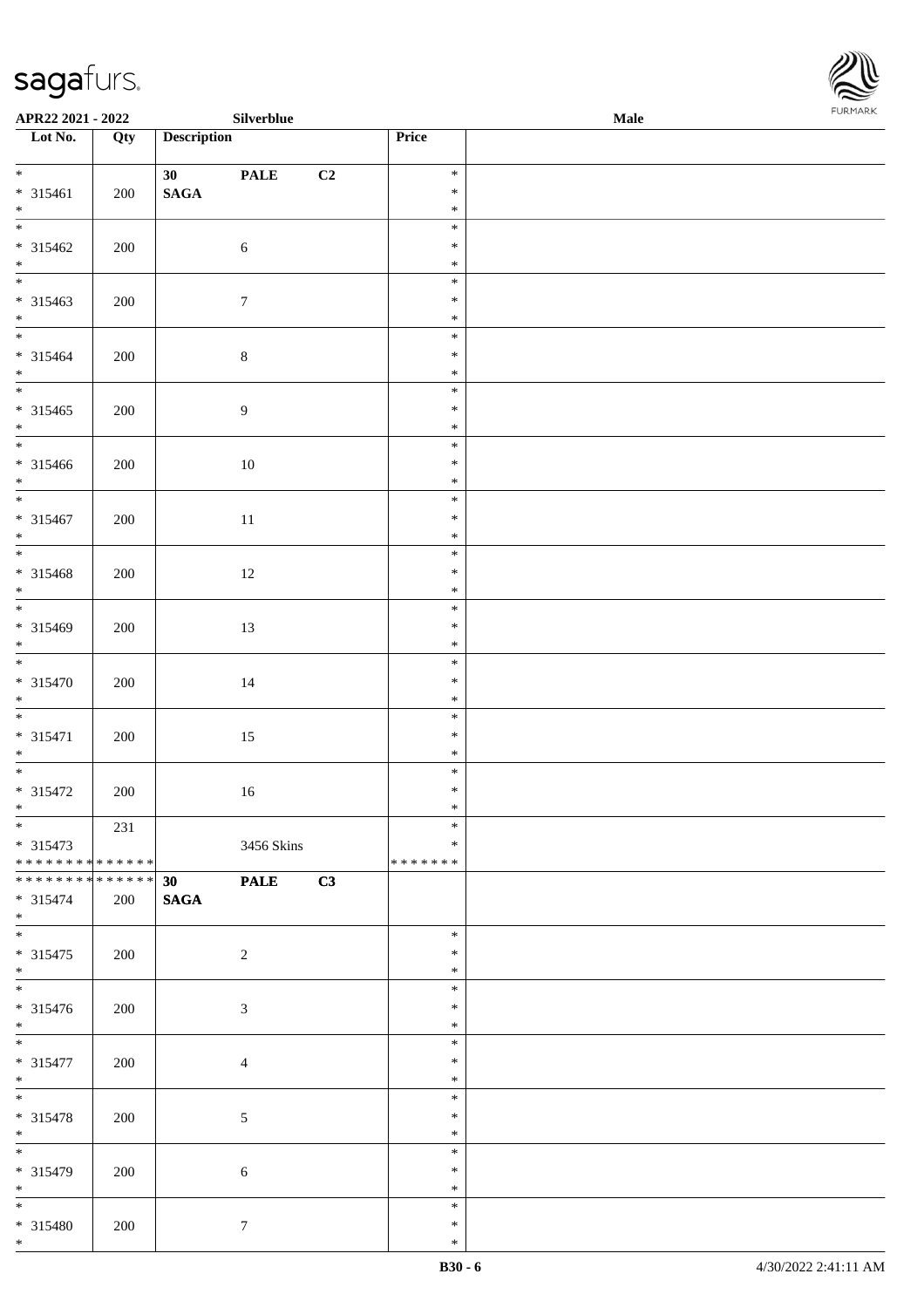

| APR22 2021 - 2022                                                                      |     |                                      | Silverblue     |       |                                      | Male |  |
|----------------------------------------------------------------------------------------|-----|--------------------------------------|----------------|-------|--------------------------------------|------|--|
| Lot No.                                                                                | Qty | <b>Description</b>                   |                |       | Price                                |      |  |
| $*$<br>* 315481                                                                        | 200 | 30<br><b>SAGA</b>                    | <b>PALE</b>    | C3    | $\ast$<br>$\ast$                     |      |  |
| $*$<br>$\overline{\ast}$<br>* 315482<br>$*$                                            | 200 |                                      | 9              |       | $\ast$<br>$\ast$<br>$\ast$<br>$\ast$ |      |  |
| * 315483<br>$\ast$                                                                     | 200 |                                      | 10             |       | $\ast$<br>$\ast$<br>$\ast$           |      |  |
| $*$<br>* 315484<br>$*$                                                                 | 200 |                                      | 11             |       | $\ast$<br>$\ast$<br>$\ast$           |      |  |
| * 315485<br>$\ast$                                                                     | 200 |                                      | 12             |       | $\ast$<br>$\ast$<br>$\ast$           |      |  |
| * 315486<br>$\ast$                                                                     | 200 |                                      | 13             |       | $\ast$<br>$\ast$<br>$\ast$           |      |  |
| $\overline{\mathbf{r}}$<br>* 315487<br>$*$                                             | 200 |                                      | 14             |       | $\ast$<br>$\ast$<br>$\ast$           |      |  |
| * 315488<br>$*$<br>$\overline{\phantom{0}}$                                            | 200 |                                      | 15             |       | $\ast$<br>$\ast$<br>$\ast$<br>$\ast$ |      |  |
| * 315489<br>******** <mark>******</mark><br>* * * * * * * * <mark>* * * * * * *</mark> | 53  |                                      | 3053 Skins     |       | $\ast$<br>*******                    |      |  |
| * 315490<br>$*$<br>$\overline{\mathbf{r}}$                                             | 225 | 30<br><b>SAGA</b>                    | $\mathbf{XP}$  | C1/C2 |                                      |      |  |
| * 315491<br>* * * * * * * * <mark>* * * * * * *</mark>                                 | 151 |                                      | 376 Skins      |       | $\ast$<br>$\ast$<br>*******          |      |  |
| 315492<br>* * * * * * * * <mark>* * * * * * *</mark>                                   | 223 | 30<br>$\mathbf{SAGA}$                | $\bold{XP}$    | C3    |                                      |      |  |
| * 315493<br>$*$<br>$\overline{\ast}$                                                   | 225 | $\overline{30}$ $2XP$<br><b>SAGA</b> |                | C1    |                                      |      |  |
| $* 315494$<br>* * * * * * * * * * * * * * *<br>******** <mark>******</mark>            | 122 |                                      | 347 Skins      |       | $\ast$<br>∗<br>* * * * * * *         |      |  |
| * 315495<br>$*$                                                                        | 225 | 30<br><b>SAGA</b>                    | 2XP            | C2    | $\ast$                               |      |  |
| * 315496<br>$*$                                                                        | 200 |                                      | 2              |       | $\ast$<br>$\ast$<br>$\ast$           |      |  |
| * 315497<br>$*$<br>$\ddot{x}$                                                          | 200 |                                      | $\mathfrak{Z}$ |       | $\ast$<br>$\ast$<br>$\ast$           |      |  |
| * 315498<br>$*$                                                                        | 200 |                                      | $\overline{4}$ |       | $\ast$<br>$\ast$<br>$\ast$           |      |  |
| * 315499<br>$*$<br>$*$                                                                 | 200 |                                      | 5              |       | $\ast$<br>$\ast$<br>$\ast$           |      |  |
| * 315500<br>$\ast$                                                                     | 200 |                                      | 6              |       | $\ast$<br>$\ast$                     |      |  |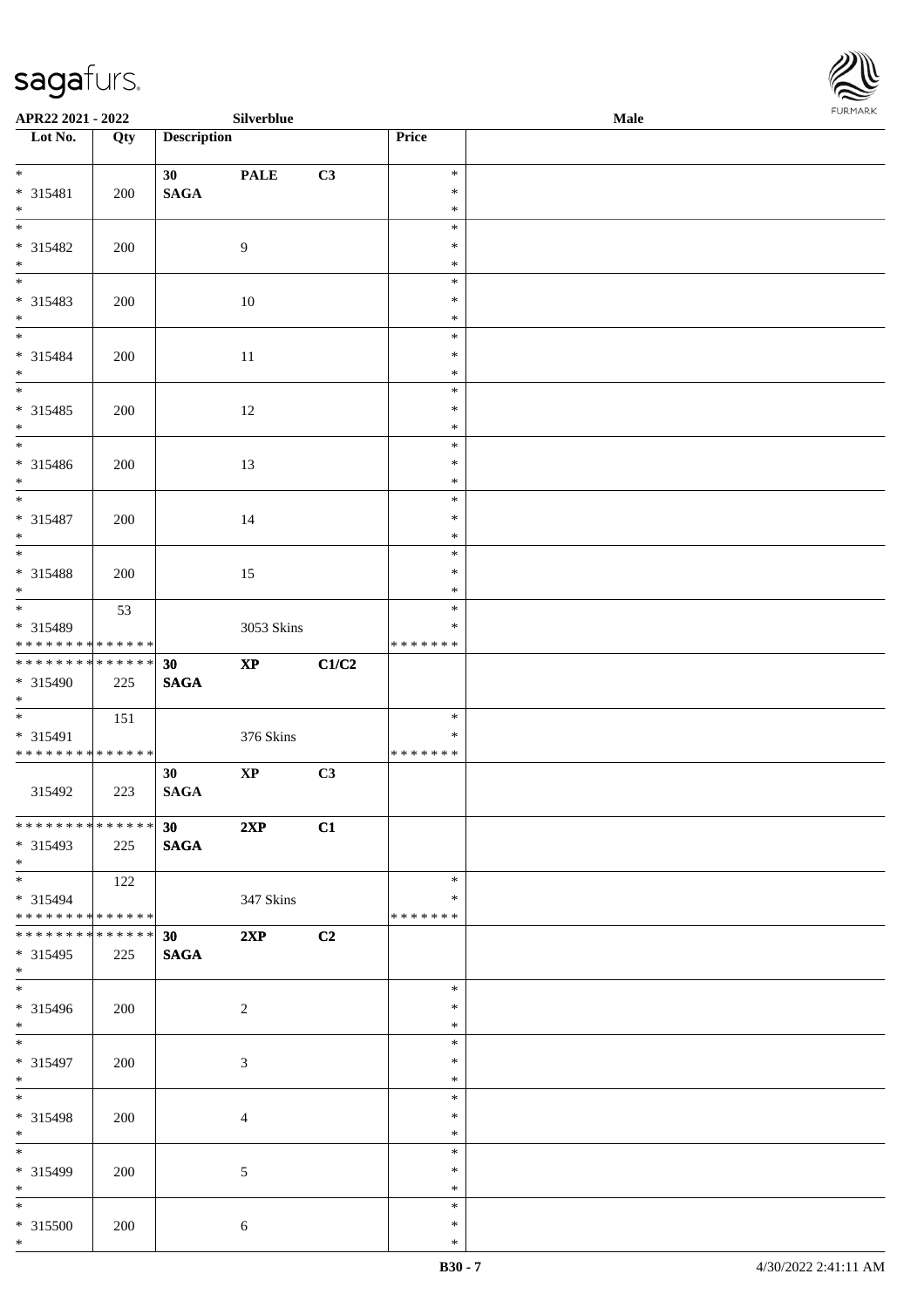

| APR22 2021 - 2022             |     |                    | Silverblue     |       |               | Male |  |
|-------------------------------|-----|--------------------|----------------|-------|---------------|------|--|
| Lot No.                       | Qty | <b>Description</b> |                |       | <b>Price</b>  |      |  |
|                               |     |                    |                |       |               |      |  |
| $\ast$                        |     | 30                 | 2XP            | C2    | $\ast$        |      |  |
| * 315501                      | 180 | <b>SAGA</b>        |                |       | $\ast$        |      |  |
| $\ast$                        |     |                    |                |       | $\ast$        |      |  |
| $\overline{\phantom{0}}$      | 50  |                    |                |       | $\ast$        |      |  |
| * 315502                      |     |                    | 1455 Skins     |       | *             |      |  |
| * * * * * * * * * * * * * *   |     |                    |                |       | * * * * * * * |      |  |
| * * * * * * * * * * * * * *   |     | 30                 | 2XP            | C3    |               |      |  |
| * 315503                      | 225 | <b>SAGA</b>        |                |       |               |      |  |
| $\ast$                        |     |                    |                |       |               |      |  |
| $\overline{\ast}$             |     |                    |                |       | $\ast$        |      |  |
| * 315504                      | 200 |                    | $\sqrt{2}$     |       | $\ast$        |      |  |
| $\ast$                        |     |                    |                |       | $\ast$        |      |  |
| $\overline{\phantom{0}}$      |     |                    |                |       | $\ast$        |      |  |
| $* 315505$                    | 200 |                    | $\mathfrak{Z}$ |       | $\ast$        |      |  |
| $\ast$                        |     |                    |                |       | $\ast$        |      |  |
| $\overline{\phantom{a}^*}$    | 197 |                    |                |       | $\ast$        |      |  |
| $* 315506$                    |     |                    | 822 Skins      |       | $\ast$        |      |  |
| ******** <mark>******</mark>  |     |                    |                |       | * * * * * * * |      |  |
|                               |     | 30                 | <b>XD</b>      | C1/C2 |               |      |  |
| 315507                        | 169 | <b>SAGA</b>        | <b>LNAP</b>    |       |               |      |  |
|                               |     |                    |                |       |               |      |  |
| **************                |     | 30                 | <b>Dark</b>    | C3    |               |      |  |
| * 315508                      | 225 | <b>SAGA</b>        | <b>LNAP</b>    |       |               |      |  |
| $\ast$                        |     |                    |                |       |               |      |  |
| $\overline{\phantom{a}^*}$    | 146 |                    |                |       | $\ast$        |      |  |
| * 315509                      |     |                    | 371 Skins      |       | ∗             |      |  |
| * * * * * * * * * * * * * *   |     |                    |                |       | * * * * * * * |      |  |
| **************                |     | 30                 | <b>PALE</b>    | C1/C2 |               |      |  |
| * 315510                      | 223 | $\mathbf{SAGA}$    | <b>LNAP</b>    |       |               |      |  |
| $\ast$                        |     |                    |                |       |               |      |  |
| $\ast$                        |     |                    |                |       | $\ast$        |      |  |
| $* 315511$                    | 200 |                    | $\sqrt{2}$     |       | $\ast$        |      |  |
| $\ast$                        |     |                    |                |       | $\ast$        |      |  |
| $\ast$                        |     |                    |                |       | $\ast$        |      |  |
| $* 315512$                    | 200 |                    | 3              |       | $\ast$        |      |  |
| $*$                           |     |                    |                |       | $\ast$        |      |  |
| $*$                           | 200 |                    |                |       | $\ast$        |      |  |
| $* 315513$                    |     |                    | 823 Skins      |       | *             |      |  |
| * * * * * * * * * * * * * * * |     |                    |                |       | * * * * * * * |      |  |
| * * * * * * * * * * * * * * * |     | 30 <sup>°</sup>    | <b>PALE</b>    | C3    |               |      |  |
| $* 315514$                    | 225 | <b>SAGA</b>        | <b>LNAP</b>    |       |               |      |  |
| $*$                           |     |                    |                |       |               |      |  |
| $\ast$                        |     |                    |                |       | $\ast$        |      |  |
| $* 315515$                    | 200 |                    | $\overline{c}$ |       | ∗             |      |  |
| $*$                           |     |                    |                |       | $\ast$        |      |  |
| $\overline{\phantom{a}^*}$    |     |                    |                |       | $\ast$        |      |  |
| * 315516                      | 200 |                    | 3              |       | *             |      |  |
| $*$                           |     |                    |                |       | $\ast$        |      |  |
| $*$                           |     |                    |                |       | $\ast$        |      |  |
| * 315517                      | 200 |                    | $\overline{4}$ |       | $\ast$        |      |  |
| $*$                           |     |                    |                |       | $\ast$        |      |  |
| $\ast$                        |     |                    |                |       | $\ast$        |      |  |
| * 315518                      | 200 |                    | 5              |       | $\ast$        |      |  |
| $*$                           |     |                    |                |       | $\ast$        |      |  |
| $\overline{\phantom{0}}$      |     |                    |                |       | $\ast$        |      |  |
| * 315519                      | 200 |                    | 6              |       | ∗             |      |  |
| $*$                           |     |                    |                |       | $\ast$        |      |  |
| $*$                           | 92  |                    |                |       | $\ast$        |      |  |
| * 315520                      |     |                    | 1317 Skins     |       | *             |      |  |
| * * * * * * * * * * * * * *   |     |                    |                |       | * * * * * * * |      |  |
|                               |     |                    |                |       |               |      |  |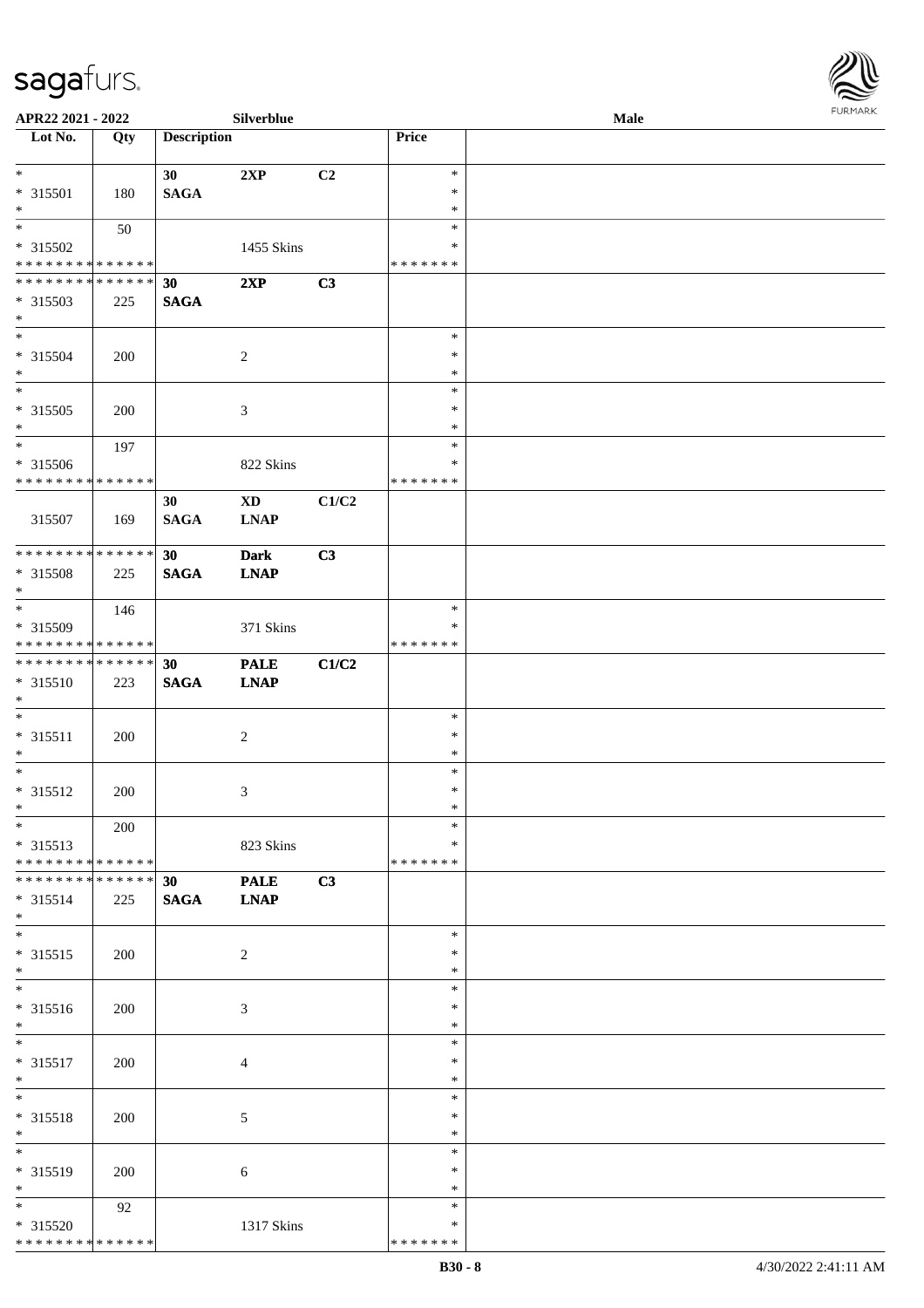

| APR22 2021 - 2022                                   |     |                                    | Silverblue                            |             |                              | <b>Male</b> |  |
|-----------------------------------------------------|-----|------------------------------------|---------------------------------------|-------------|------------------------------|-------------|--|
| Lot No.                                             | Qty | <b>Description</b>                 |                                       |             | Price                        |             |  |
| ******** <mark>******</mark><br>$* 315521$<br>$*$   | 225 | 30 <sup>°</sup><br>$\mathbf{SAGA}$ | $\mathbf{X}\mathbf{P}$<br><b>LNAP</b> | C1/C2       |                              |             |  |
| * 315522<br>* * * * * * * * * * * * * *             | 209 |                                    | 434 Skins                             |             | $\ast$<br>∗<br>* * * * * * * |             |  |
| 315523                                              | 100 | 30<br>$\mathbf{SAGA}$              | 2XP<br><b>LNAP</b>                    | $\rm C1/C2$ |                              |             |  |
| 315524                                              | 245 | 30<br>$\mathbf{SAGA}$              | XP/2XP<br><b>LNAP</b>                 | C3          |                              |             |  |
| * * * * * * * * * * * * * *<br>$* 315525$<br>$\ast$ | 225 | 30<br>IA                           | XP/2XP<br>SPAR                        | C2          |                              |             |  |
| $\overline{\phantom{a}^*}$<br>$* 315526$<br>$\ast$  | 200 |                                    | $\overline{c}$                        |             | $\ast$<br>$\ast$<br>$\ast$   |             |  |
| $\overline{\phantom{a}^*}$<br>$* 315527$<br>$\ast$  | 200 |                                    | $\mathfrak{Z}$                        |             | $\ast$<br>$\ast$<br>$\ast$   |             |  |
| $\overline{\ast}$<br>* 315528<br>$\ast$             | 200 |                                    | $\overline{4}$                        |             | $\ast$<br>$\ast$<br>$\ast$   |             |  |
| $\overline{\phantom{0}}$<br>* 315529<br>$*$         | 200 |                                    | $\sqrt{5}$                            |             | $\ast$<br>$\ast$<br>$\ast$   |             |  |
| $\overline{\phantom{a}^*}$<br>* 315530<br>$*$       | 200 |                                    | $\sqrt{6}$                            |             | $\ast$<br>$\ast$<br>$\ast$   |             |  |
| $\ast$<br>$* 315531$<br>$*$                         | 200 |                                    | $\tau$                                |             | $\ast$<br>$\ast$<br>$\ast$   |             |  |
| $*$<br>* 315532<br>$*$                              | 200 |                                    | $\,8\,$                               |             | $\ast$<br>$\ast$<br>$\ast$   |             |  |
| $*$<br>* 315533<br>$*$                              | 200 |                                    | $\overline{9}$                        |             | $\ast$<br>$\ast$<br>$\ast$   |             |  |
| * 315534<br>$*$                                     | 200 |                                    | 10                                    |             | $\ast$<br>$\ast$<br>$\ast$   |             |  |
| $\overline{\ast}$<br>$* 315535$<br>$*$              | 200 |                                    | $11\,$                                |             | $\ast$<br>$\ast$<br>$\ast$   |             |  |
| * 315536<br>$*$                                     | 200 |                                    | 12                                    |             | $\ast$<br>$\ast$<br>$\ast$   |             |  |
| $* 315537$<br>$*$                                   | 200 |                                    | 13                                    |             | $\ast$<br>$\ast$<br>$\ast$   |             |  |
| $\overline{\phantom{0}}$<br>$* 315538$<br>$*$       | 200 |                                    | 14                                    |             | $\ast$<br>$\ast$<br>$\ast$   |             |  |
| $\overline{\phantom{0}}$<br>$* 315539$<br>$*$       | 200 |                                    | 15                                    |             | $\ast$<br>$\ast$<br>$\ast$   |             |  |
| * 315540<br>$*$                                     | 200 |                                    | 16                                    |             | $\ast$<br>$\ast$<br>$\ast$   |             |  |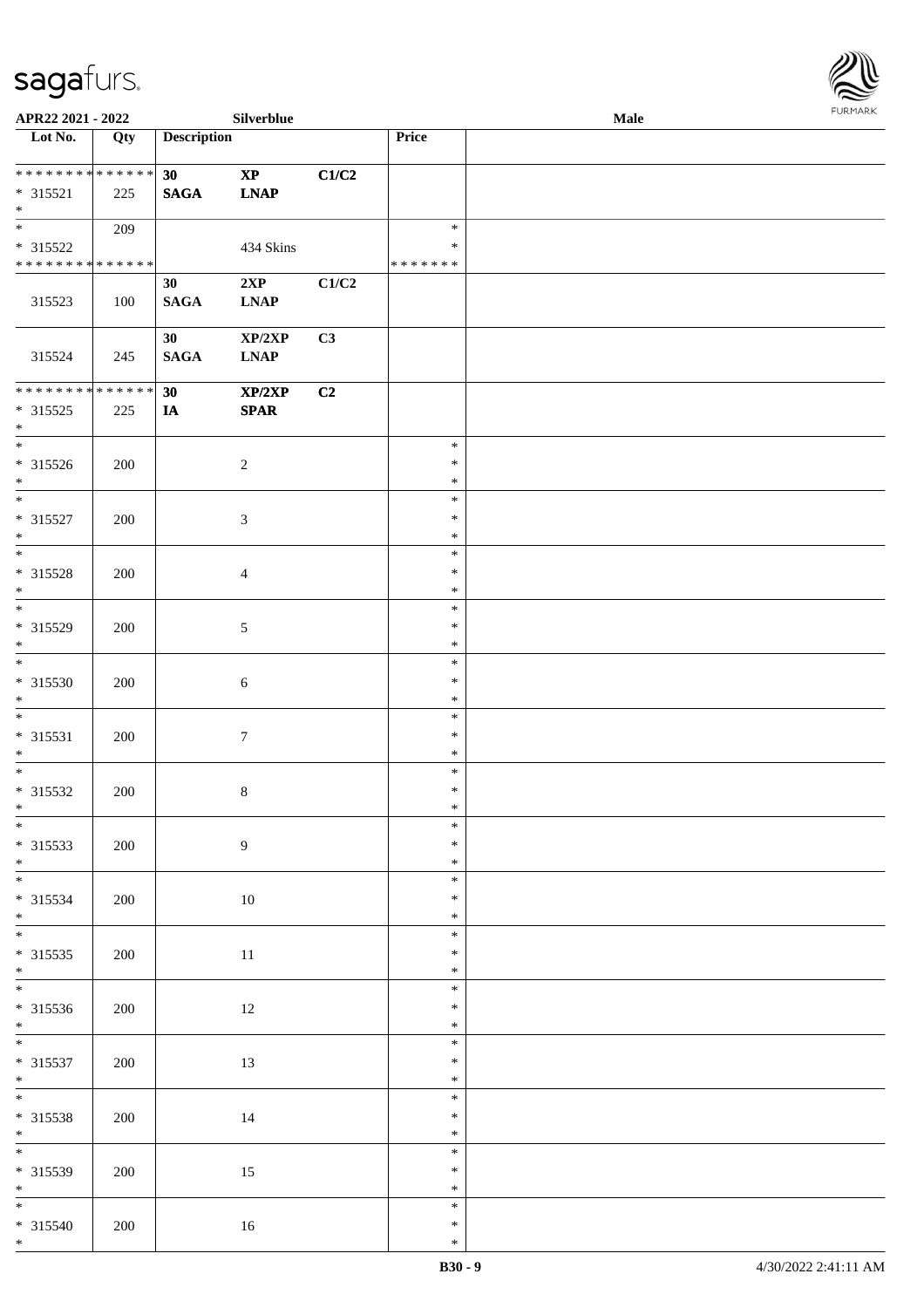

| APR22 2021 - 2022             |     |                    | Silverblue              |                |         | <b>Male</b> |  |
|-------------------------------|-----|--------------------|-------------------------|----------------|---------|-------------|--|
| Lot No.                       | Qty | <b>Description</b> |                         |                | Price   |             |  |
|                               |     |                    |                         |                |         |             |  |
| $*$                           |     | 30                 | XP/2XP                  | C <sub>2</sub> | $\ast$  |             |  |
| * 315541                      | 200 | IA                 | <b>SPAR</b>             |                | $\ast$  |             |  |
| $*$                           |     |                    |                         |                | $\ast$  |             |  |
|                               |     |                    |                         |                | $\ast$  |             |  |
|                               |     |                    |                         |                |         |             |  |
| * 315542                      | 200 |                    | $18\,$                  |                | $\ast$  |             |  |
| $\ast$                        |     |                    |                         |                | $\ast$  |             |  |
| $\overline{\phantom{0}}$      |     |                    |                         |                | $\ast$  |             |  |
| * 315543                      | 200 |                    | 19                      |                | $\ast$  |             |  |
| $*$                           |     |                    |                         |                | $\ast$  |             |  |
| $*$                           |     |                    |                         |                | $\ast$  |             |  |
| * 315544                      | 200 |                    | $20\,$                  |                | $\ast$  |             |  |
| $*$                           |     |                    |                         |                | $\ast$  |             |  |
|                               |     |                    |                         |                | $\ast$  |             |  |
|                               | 62  |                    |                         |                |         |             |  |
| $* 315545$                    |     |                    | 4087 Skins              |                | $\ast$  |             |  |
| * * * * * * * * * * * * * *   |     |                    |                         |                | ******* |             |  |
| * * * * * * * * * * * * * * * |     | 30                 | XP/2XP                  | C2             |         |             |  |
| $* 315546$                    | 225 | IA                 | W <sub>B1</sub>         |                |         |             |  |
| $*$                           |     |                    |                         |                |         |             |  |
| $*$                           |     |                    |                         |                | $\ast$  |             |  |
| * 315547                      | 200 |                    | $\overline{2}$          |                | $\ast$  |             |  |
| $*$                           |     |                    |                         |                | $\ast$  |             |  |
| $*$                           |     |                    |                         |                |         |             |  |
|                               | 208 |                    |                         |                | $\ast$  |             |  |
| * 315548                      |     |                    | 633 Skins               |                | $\ast$  |             |  |
| * * * * * * * * * * * * * *   |     |                    |                         |                | ******* |             |  |
|                               |     | 30                 | $\mathbf{ALL}$          | C <sub>2</sub> |         |             |  |
| 315549                        | 210 | IA                 | $\mathbf{W}\mathbf{B2}$ |                |         |             |  |
|                               |     |                    |                         |                |         |             |  |
| * * * * * * * * * * * * * *   |     | 30                 | XP/2XP                  | C2             |         |             |  |
|                               |     |                    |                         |                |         |             |  |
| * 315550                      | 225 | IA                 | CHIP                    |                |         |             |  |
| $*$                           |     |                    |                         |                |         |             |  |
| $*$                           |     |                    |                         |                | $\ast$  |             |  |
| $* 315551$                    | 200 |                    | $\sqrt{2}$              |                | $\ast$  |             |  |
| $*$                           |     |                    |                         |                | $\ast$  |             |  |
| $*$                           |     |                    |                         |                | $\ast$  |             |  |
| $* 315552$                    | 200 |                    | 3                       |                | $\ast$  |             |  |
| $*$                           |     |                    |                         |                | $\ast$  |             |  |
| $*$                           |     |                    |                         |                | $\ast$  |             |  |
| $* 315553$                    | 200 |                    | $\overline{4}$          |                | $\ast$  |             |  |
| $*$                           |     |                    |                         |                | $\ast$  |             |  |
|                               |     |                    |                         |                |         |             |  |
|                               |     |                    |                         |                | $\ast$  |             |  |
| $* 315554$                    | 200 |                    | 5                       |                | $\ast$  |             |  |
| $*$                           |     |                    |                         |                | $\ast$  |             |  |
| $*$                           |     |                    |                         |                | $\ast$  |             |  |
| $* 315555$                    | 200 |                    | $\sqrt{6}$              |                | $\ast$  |             |  |
| $*$                           |     |                    |                         |                | $\ast$  |             |  |
| $\overline{\ast}$             |     |                    |                         |                | $\ast$  |             |  |
| * 315556                      | 200 |                    | $\tau$                  |                | $\ast$  |             |  |
| $*$                           |     |                    |                         |                | $\ast$  |             |  |
| $*$                           |     |                    |                         |                |         |             |  |
|                               |     |                    |                         |                | $\ast$  |             |  |
| $* 315557$                    | 200 |                    | $\,8\,$                 |                | $\ast$  |             |  |
| $*$                           |     |                    |                         |                | $\ast$  |             |  |
| $*$                           |     |                    |                         |                | $\ast$  |             |  |
| $* 315558$                    | 200 |                    | $\overline{9}$          |                | $\ast$  |             |  |
| $*$                           |     |                    |                         |                | $\ast$  |             |  |
|                               |     |                    |                         |                | $\ast$  |             |  |
|                               |     |                    |                         |                | $\ast$  |             |  |
| $* 315559$<br>$*$             | 200 |                    | $10\,$                  |                | $\ast$  |             |  |
| $\overline{\phantom{0}}$      |     |                    |                         |                |         |             |  |
|                               |     |                    |                         |                | $\ast$  |             |  |
| $* 315560$                    | 200 |                    | $11\,$                  |                | $\ast$  |             |  |
| $*$                           |     |                    |                         |                | $\ast$  |             |  |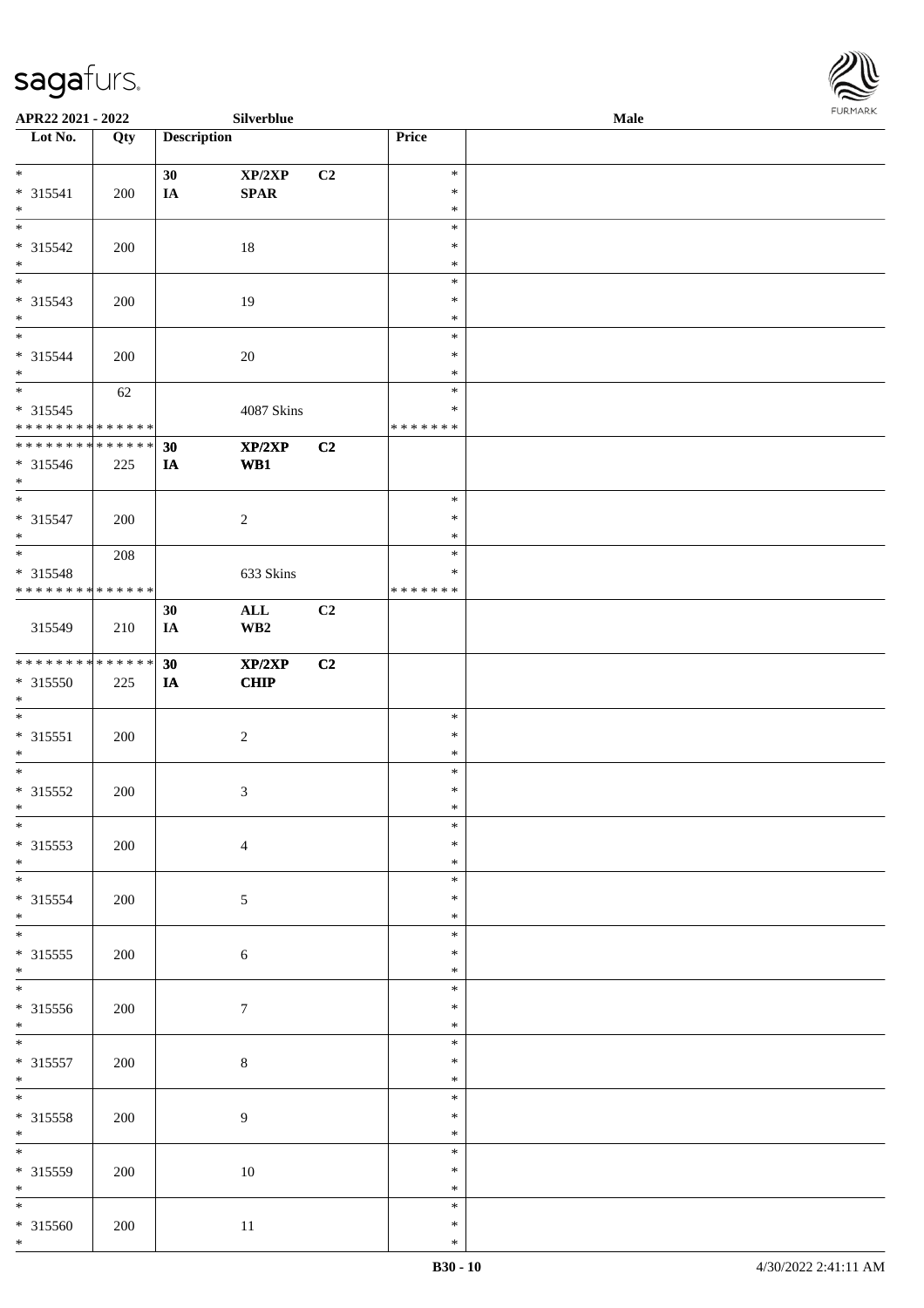

| APR22 2021 - 2022                          |        |                    | Silverblue     |                |               | Male |  |
|--------------------------------------------|--------|--------------------|----------------|----------------|---------------|------|--|
| Lot No.                                    | Qty    | <b>Description</b> |                |                | Price         |      |  |
|                                            |        |                    |                |                |               |      |  |
| $*$                                        |        | 30                 | XP/2XP         | C2             | $\ast$        |      |  |
| * 315561                                   | 200    | IA                 | <b>CHIP</b>    |                | $\ast$        |      |  |
| $*$                                        |        |                    |                |                | $\ast$        |      |  |
| $\overline{\ }$                            |        |                    |                |                | $\ast$        |      |  |
| * 315562                                   |        |                    |                |                | $\ast$        |      |  |
|                                            | 200    |                    | 13             |                |               |      |  |
| $*$                                        |        |                    |                |                | $\ast$        |      |  |
|                                            |        |                    |                |                | $\ast$        |      |  |
| * 315563                                   | 200    |                    | 14             |                | $\ast$        |      |  |
| $*$                                        |        |                    |                |                | $\ast$        |      |  |
| $*$                                        |        |                    |                |                | $\ast$        |      |  |
| * 315564                                   | 200    |                    | 15             |                | $\ast$        |      |  |
| $*$                                        |        |                    |                |                | $\ast$        |      |  |
|                                            |        |                    |                |                | $\ast$        |      |  |
| * 315565                                   | 200    |                    | 16             |                | $\ast$        |      |  |
| $*$                                        |        |                    |                |                | $\ast$        |      |  |
| $*$                                        |        |                    |                |                | $\ast$        |      |  |
|                                            |        |                    |                |                | $\ast$        |      |  |
| * 315566                                   | 200    |                    | 17             |                |               |      |  |
| $*$                                        |        |                    |                |                | $\ast$        |      |  |
| $*$                                        |        |                    |                |                | $\ast$        |      |  |
| * 315567                                   | 200    |                    | 18             |                | $\ast$        |      |  |
| $\ast$                                     |        |                    |                |                | $\ast$        |      |  |
|                                            |        |                    |                |                | $\ast$        |      |  |
| * 315568                                   | 200    |                    | 19             |                | $\ast$        |      |  |
| $*$                                        |        |                    |                |                | $\ast$        |      |  |
|                                            |        |                    |                |                | $\ast$        |      |  |
| * 315569                                   | 200    |                    | 20             |                | $\ast$        |      |  |
| $\ast$                                     |        |                    |                |                | $\ast$        |      |  |
| $*$                                        | 125    |                    |                |                | $\ast$        |      |  |
|                                            |        |                    |                |                |               |      |  |
| * 315570                                   |        |                    | 4150 Skins     |                | $\ast$        |      |  |
| * * * * * * * * <mark>* * * * * * *</mark> |        |                    |                |                | * * * * * * * |      |  |
| * * * * * * * * * * * * * * *              |        | 30                 | MED/PAL C2     |                |               |      |  |
| * 315571                                   | 200    | IA                 | CHIP           | <b>LNAP</b>    |               |      |  |
| $*$                                        |        |                    |                |                |               |      |  |
| $*$                                        |        |                    |                |                | $\ast$        |      |  |
| * 315572                                   | 200    |                    | $\overline{c}$ |                | $\ast$        |      |  |
| $*$                                        |        |                    |                |                | $\ast$        |      |  |
| $*$                                        | 200    |                    |                |                | $\ast$        |      |  |
| * 315573                                   |        |                    | 600 Skins      |                | $\ast$        |      |  |
| * * * * * * * * * * * * * * *              |        |                    |                |                | * * * * * * * |      |  |
|                                            |        |                    |                |                |               |      |  |
|                                            |        | 30                 | XP/2XP         | C <sub>2</sub> |               |      |  |
| 315574                                     | 179    | IA                 | <b>CHIP</b>    | <b>LNAP</b>    |               |      |  |
|                                            |        |                    |                |                |               |      |  |
| * * * * * * * *                            | ****** | 30                 | <b>PALE</b>    | C1             |               |      |  |
| * 315575                                   | 205    | <b>SROY</b>        |                |                |               |      |  |
| $*$                                        |        |                    |                |                |               |      |  |
| $\overline{\phantom{0}}$                   |        |                    |                |                | $\ast$        |      |  |
| * 315576                                   | 180    |                    | $\overline{c}$ |                | $\ast$        |      |  |
| $*$                                        |        |                    |                |                | $\ast$        |      |  |
|                                            | 172    |                    |                |                | $\ast$        |      |  |
| * 315577                                   |        |                    | 557 Skins      |                | $\ast$        |      |  |
| * * * * * * * * * * * * * *                |        |                    |                |                | *******       |      |  |
|                                            |        |                    |                |                |               |      |  |
|                                            |        | 30                 | <b>PALE</b>    | C1/C2          |               |      |  |
| 315578                                     | 156    | <b>SROY</b>        |                |                |               |      |  |
|                                            |        |                    |                |                |               |      |  |
| ******** <mark>******</mark>               |        | 30                 | <b>PALE</b>    | C2             |               |      |  |
| * 315579                                   | 205    | <b>SROY</b>        |                |                |               |      |  |
| $*$                                        |        |                    |                |                |               |      |  |
| $*$                                        |        |                    |                |                | $\ast$        |      |  |
| * 315580                                   | 180    |                    | 2              |                | $\ast$        |      |  |
| $\ast$                                     |        |                    |                |                | $\ast$        |      |  |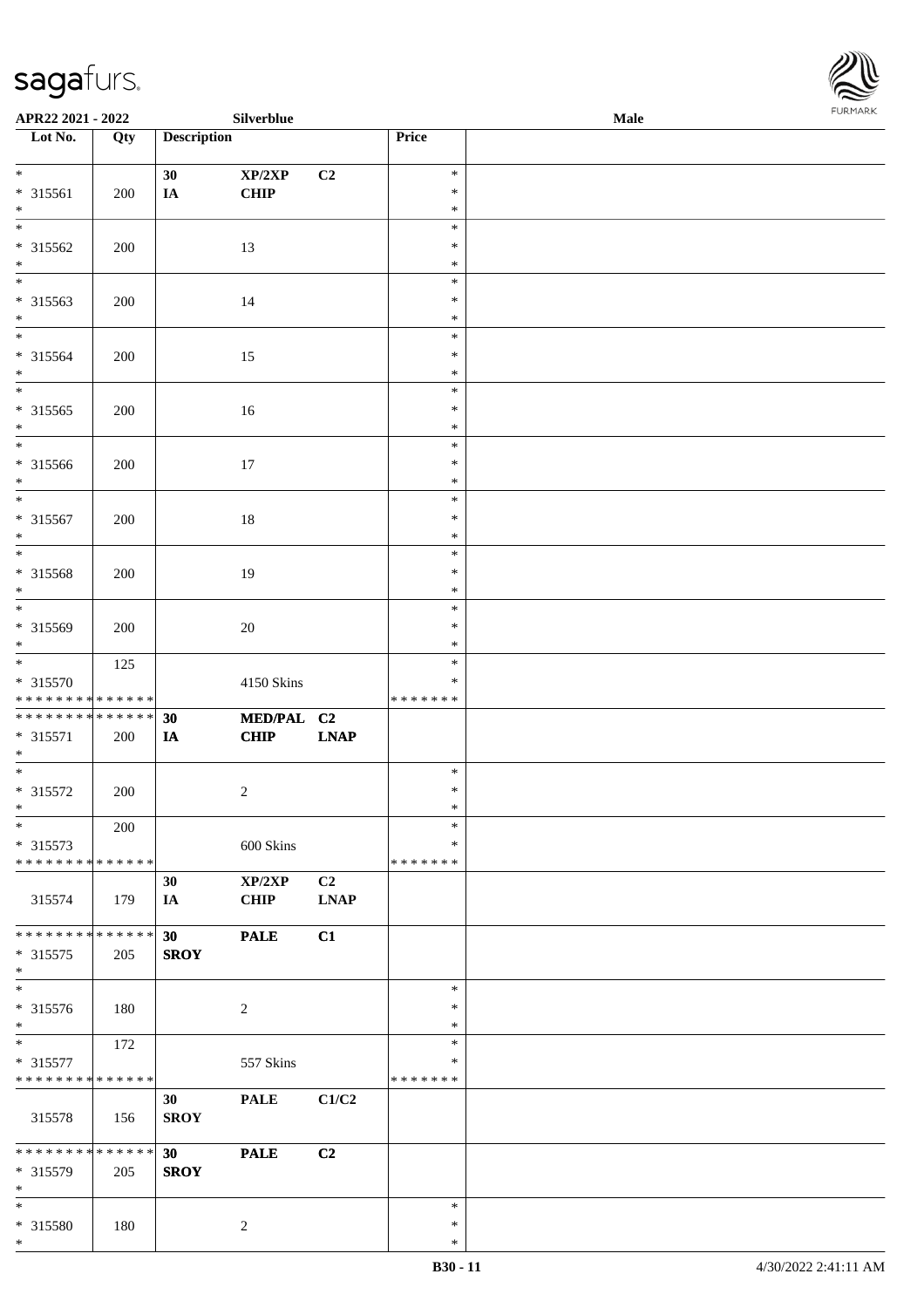

| APR22 2021 - 2022                          |             |                    | Silverblue       |                |                  | Male |  |
|--------------------------------------------|-------------|--------------------|------------------|----------------|------------------|------|--|
| Lot No.                                    | Qty         | <b>Description</b> |                  |                | Price            |      |  |
|                                            |             |                    |                  |                |                  |      |  |
| $*$                                        |             | 30 <sup>°</sup>    | <b>PALE</b>      | C <sub>2</sub> | $\ast$           |      |  |
| * 315581                                   | 180         | <b>SROY</b>        |                  |                | $\ast$           |      |  |
| $*$                                        |             |                    |                  |                | $\ast$           |      |  |
|                                            |             |                    |                  |                | $\ast$           |      |  |
| * 315582                                   | 180         |                    | $\overline{4}$   |                | $\ast$<br>$\ast$ |      |  |
| $*$                                        |             |                    |                  |                | $\ast$           |      |  |
| * 315583                                   | 180         |                    | $\mathfrak{S}$   |                | $\ast$           |      |  |
| $*$                                        |             |                    |                  |                | $\ast$           |      |  |
| $*$                                        |             |                    |                  |                | $\ast$           |      |  |
| * 315584                                   | 180         |                    | $\sqrt{6}$       |                | $\ast$           |      |  |
| $*$                                        |             |                    |                  |                | $\ast$           |      |  |
|                                            |             |                    |                  |                | $\ast$           |      |  |
| * 315585                                   | 180         |                    | $\boldsymbol{7}$ |                | $\ast$           |      |  |
| $\ast$                                     |             |                    |                  |                | $\ast$           |      |  |
| $\overline{\phantom{0}}$                   |             |                    |                  |                | $\ast$           |      |  |
| * 315586                                   | 180         |                    | $\,8\,$          |                | $\ast$           |      |  |
| $\ast$                                     |             |                    |                  |                | $\ast$           |      |  |
| $\overline{\ast}$                          |             |                    |                  |                | $\ast$           |      |  |
| * 315587                                   | 180         |                    | $\overline{9}$   |                | $\ast$           |      |  |
| $\ast$<br>$\overline{\phantom{0}}$         |             |                    |                  |                | $\ast$           |      |  |
|                                            |             |                    |                  |                | $\ast$<br>$\ast$ |      |  |
| * 315588<br>$\ast$                         | 180         |                    | 10               |                | $\ast$           |      |  |
|                                            |             |                    |                  |                | $\ast$           |      |  |
| * 315589                                   | 180         |                    | 11               |                | $\ast$           |      |  |
| $\ast$                                     |             |                    |                  |                | $\ast$           |      |  |
| $*$                                        | 88          |                    |                  |                | $\ast$           |      |  |
| * 315590                                   |             |                    | 2093 Skins       |                | $\ast$           |      |  |
| * * * * * * * * <mark>* * * * * * *</mark> |             |                    |                  |                | * * * * * * *    |      |  |
| * * * * * * * * <mark>* * * * * * *</mark> |             | 30                 | <b>PALE</b>      | C3             |                  |      |  |
| * 315591                                   | 205         | <b>SROY</b>        |                  |                |                  |      |  |
| $\ast$                                     |             |                    |                  |                |                  |      |  |
| $\overline{\ast}$                          |             |                    |                  |                | $\ast$           |      |  |
| * 315592                                   | 180         |                    | 2                |                | $\ast$           |      |  |
| $*$<br>$\ast$                              |             |                    |                  |                | $\ast$<br>$\ast$ |      |  |
| * 315593                                   |             |                    |                  |                | $\ast$           |      |  |
| $*$                                        | 200         |                    | $\mathfrak{Z}$   |                | $\ast$           |      |  |
|                                            | 95          |                    |                  |                | $\ast$           |      |  |
| * 315594                                   |             |                    | 680 Skins        |                | *                |      |  |
| * * * * * * * * <mark>* * * * * * *</mark> |             |                    |                  |                | * * * * * * *    |      |  |
|                                            |             | 30                 | 2XP              | C1             |                  |      |  |
| 315595                                     | 157         | <b>SROY</b>        |                  |                |                  |      |  |
|                                            |             |                    |                  |                |                  |      |  |
| * * * * * * * * <mark>* * * * * * *</mark> |             | 30                 | 2XP              | C <sub>2</sub> |                  |      |  |
| * 315596                                   | 205         | <b>SROY</b>        |                  |                |                  |      |  |
| $*$                                        |             |                    |                  |                |                  |      |  |
| $\overline{\mathbf{r}}$                    |             |                    |                  |                | $\ast$           |      |  |
| * 315597                                   | 180         |                    | 2                |                | $\ast$           |      |  |
| $*$<br>$*$                                 |             |                    |                  |                | $\ast$           |      |  |
|                                            | 134         |                    |                  |                | $\ast$<br>$\ast$ |      |  |
| * 315598<br>* * * * * * * *                | * * * * * * |                    | 519 Skins        |                | * * * * * * *    |      |  |
|                                            |             | 30 <sup>1</sup>    | 2XP              | C3             |                  |      |  |
| 315599                                     | 213         | <b>SROY</b>        |                  |                |                  |      |  |
|                                            |             |                    |                  |                |                  |      |  |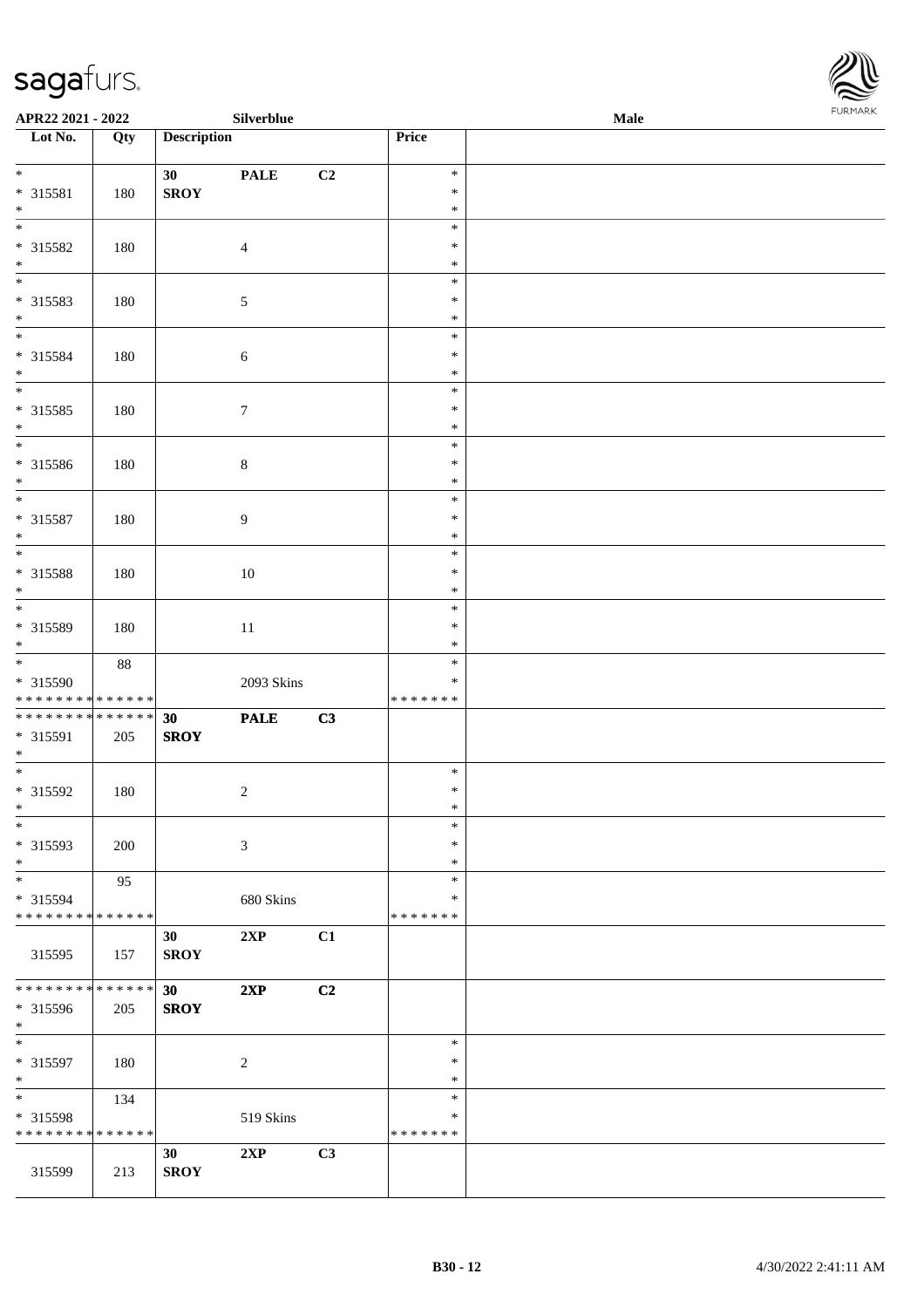

| APR22 2021 - 2022                                                            |     |                    | Silverblue                 |    |                                   | Male | <b>FURMARK</b> |
|------------------------------------------------------------------------------|-----|--------------------|----------------------------|----|-----------------------------------|------|----------------|
| Lot No.                                                                      | Qty | <b>Description</b> |                            |    | Price                             |      |                |
| 315661                                                                       | 156 | 20<br>SI           | $\mathbf{X}\mathbf{D}$     | C1 |                                   |      |                |
| * * * * * * * * * * * * * * *<br>* 315662<br>$\ast$                          | 305 | 20<br>SI           | $\boldsymbol{\mathrm{XD}}$ | C2 |                                   |      |                |
| $\overline{\phantom{a}^*}$<br>* 315663<br>* * * * * * * * * * * * * *        | 61  |                    | 366 Skins                  |    | $\ast$<br>∗<br>* * * * * * *      |      |                |
| 315664                                                                       | 143 | 20<br>${\bf SI}$   | <b>XD</b>                  | C3 |                                   |      |                |
| ******** <mark>******</mark><br>$* 315665$<br>$\ast$                         | 285 | 20<br>SI           | <b>Dark</b>                | C1 |                                   |      |                |
| $\overline{\phantom{0}}$<br>* 315666<br>* * * * * * * * * * * * * *          | 177 |                    | 462 Skins                  |    | $\ast$<br>∗<br>* * * * * * *      |      |                |
| **************<br>$* 315667$<br>$\ast$                                       | 260 | 20<br>SI           | <b>Dark</b>                | C2 |                                   |      |                |
| $\overline{\phantom{a}^*}$<br>* 315668<br>$\ast$<br>$\overline{\phantom{0}}$ | 260 |                    | $\overline{2}$             |    | $\ast$<br>$\ast$<br>$\ast$        |      |                |
| * 315669<br>$\ast$                                                           | 260 |                    | $\mathfrak{Z}$             |    | $\ast$<br>$\ast$<br>$\ast$        |      |                |
| $\overline{\ast}$<br>$* 315670$<br>* * * * * * * * * * * * * *               | 212 |                    | 992 Skins                  |    | $\ast$<br>$\ast$<br>* * * * * * * |      |                |
| 315671                                                                       | 200 | 20<br>${\bf SI}$   | <b>Dark</b>                | C3 |                                   |      |                |
| 315672                                                                       | 263 | 20<br>${\bf SI}$   | <b>PALE</b>                | C1 |                                   |      |                |
| **************<br>$* 315673$<br>$\ast$                                       | 285 | 20<br>SI           | <b>PALE</b>                | C2 |                                   |      |                |
| $*$<br>* 315674<br>$\ast$                                                    | 260 |                    | $\sqrt{2}$                 |    | $\ast$<br>$\ast$<br>$\ast$        |      |                |
| $\overline{\phantom{a}^*}$<br>$* 315675$<br>$*$                              | 260 |                    | $\mathfrak{Z}$             |    | $\ast$<br>$\ast$<br>$\ast$        |      |                |
| $\overline{\phantom{a}^*}$<br>$* 315676$<br>$\ast$                           | 260 |                    | $\overline{4}$             |    | $\ast$<br>$\ast$<br>$\ast$        |      |                |
| $\ast$<br>* 315677<br>$\ast$                                                 | 260 |                    | $\mathfrak{S}$             |    | $\ast$<br>$\ast$<br>$\ast$        |      |                |
| $\overline{\phantom{a}^*}$<br>* 315678<br>$\ast$                             | 260 |                    | 6                          |    | $\ast$<br>$\ast$<br>$\ast$        |      |                |
| $\ast$<br>$* 315679$<br>$\ast$                                               | 260 |                    | $7\phantom{.0}$            |    | $\ast$<br>$\ast$<br>$\ast$        |      |                |
| $*$<br>* 315680<br>$*$                                                       | 260 |                    | $8\,$                      |    | $\ast$<br>$\ast$<br>$\ast$        |      |                |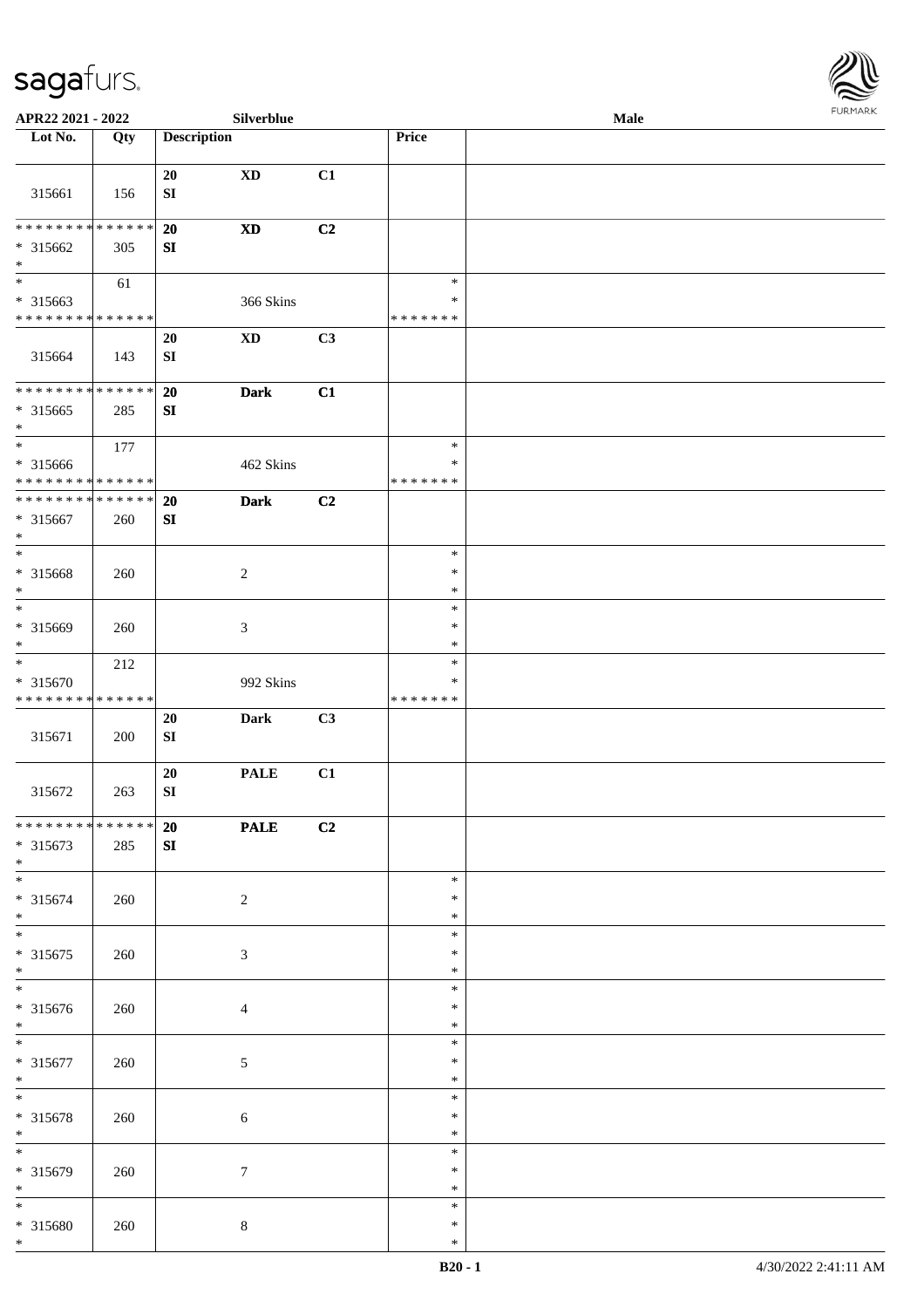\* \* \* \* \* \* \* \* \* \* \* \* \* \* \*



| APR22 2021 - 2022                        |     |                    | Silverblue                         |       |                  | Male | <b>FURMARK</b> |
|------------------------------------------|-----|--------------------|------------------------------------|-------|------------------|------|----------------|
| $\overline{\phantom{1}}$ Lot No.         | Qty | <b>Description</b> |                                    |       | Price            |      |                |
| $\ast$                                   |     | $20\,$             | <b>PALE</b>                        | C2    | $\ast$           |      |                |
| $* 315681$<br>$\ast$                     | 260 | ${\bf S}{\bf I}$   |                                    |       | $\ast$           |      |                |
| $_{\ast}$                                |     |                    |                                    |       | $\ast$<br>$\ast$ |      |                |
| * 315682                                 | 260 |                    | $10\,$                             |       | $\ast$           |      |                |
| $\ast$<br>$_{\ast}^{-}$                  |     |                    |                                    |       | $\ast$           |      |                |
| * 315683                                 | 260 |                    | $11\,$                             |       | $\ast$<br>$\ast$ |      |                |
| $*$                                      |     |                    |                                    |       | $\ast$           |      |                |
| $\overline{\ast}$                        |     |                    |                                    |       | $\ast$           |      |                |
| * 315684<br>$\ast$                       | 260 |                    | $12\,$                             |       | $\ast$<br>$\ast$ |      |                |
| $\ast$                                   |     |                    |                                    |       | $\ast$           |      |                |
| * 315685                                 | 260 |                    | 13                                 |       | $\ast$           |      |                |
| $\ast$<br>$\overline{\phantom{0}}$       |     |                    |                                    |       | $\ast$<br>$\ast$ |      |                |
| * 315686                                 | 260 |                    | 14                                 |       | $\ast$           |      |                |
| $\ast$                                   |     |                    |                                    |       | $\ast$           |      |                |
| $\overline{\phantom{0}}$                 |     |                    |                                    |       | $\ast$<br>$\ast$ |      |                |
| * 315687<br>$\ast$                       | 260 |                    | 15                                 |       | $\ast$           |      |                |
| $\overline{\phantom{0}}$                 |     |                    |                                    |       | $\ast$           |      |                |
| * 315688                                 | 260 |                    | 16                                 |       | $\ast$           |      |                |
| $\ast$<br>$\overline{\phantom{0}}$       | 122 |                    |                                    |       | $\ast$<br>$\ast$ |      |                |
| * 315689                                 |     |                    | 4307 Skins                         |       | $\ast$           |      |                |
| * * * * * * * * * * * * * *              |     |                    |                                    |       | * * * * * * *    |      |                |
| ******** <mark>******</mark><br>* 315690 | 285 | 20<br>SI           | $\ensuremath{\mathbf{PAL}}\xspace$ | C3    |                  |      |                |
| $\ast$                                   |     |                    |                                    |       |                  |      |                |
| $*$                                      |     |                    |                                    |       | $\ast$           |      |                |
| * 315691<br>$\ast$                       | 260 |                    | $\sqrt{2}$                         |       | $\ast$<br>$\ast$ |      |                |
| $\overline{\phantom{0}}$                 |     |                    |                                    |       | $\ast$           |      |                |
| * 315692                                 | 260 |                    | $\mathfrak{Z}$                     |       | $\ast$           |      |                |
| $\ast$<br>$_{\ast}$                      |     |                    |                                    |       | $\ast$<br>$\ast$ |      |                |
| * 315693                                 | 260 |                    | $\overline{4}$                     |       | $\ast$           |      |                |
| $\ast$                                   |     |                    |                                    |       | $\ast$           |      |                |
| $\ast$<br>* 315694                       | 260 |                    | $\sqrt{5}$                         |       | $\ast$<br>$\ast$ |      |                |
| $\ast$                                   |     |                    |                                    |       | $\ast$           |      |                |
| $\overline{\phantom{a}^*}$               |     |                    |                                    |       | $\ast$           |      |                |
| $* 315695$<br>$\ast$                     | 260 |                    | 6                                  |       | $\ast$<br>$\ast$ |      |                |
| $_{\ast}^{-}$                            |     |                    |                                    |       | $\ast$           |      |                |
| * 315696                                 | 260 |                    | $\boldsymbol{7}$                   |       | $\ast$           |      |                |
| $\ast$<br>$\overline{\phantom{0}}$       |     |                    |                                    |       | $\ast$<br>$\ast$ |      |                |
| $* 315697$                               | 260 |                    | $\,8\,$                            |       | $\ast$           |      |                |
| $\ast$<br>$_{\ast}^{-}$                  |     |                    |                                    |       | $\ast$           |      |                |
| * 315698                                 | 47  |                    | 2152 Skins                         |       | $\ast$<br>∗      |      |                |
| * * * * * * * * * * * * * *              |     |                    |                                    |       | * * * * * * *    |      |                |
| * * * * * * * * * * * * * *              |     | 20                 | 2XP                                | C1/C2 |                  |      |                |
| * 315699<br>$\ast$                       | 285 | ${\bf S}{\bf I}$   |                                    |       |                  |      |                |
| $*$                                      | 100 |                    |                                    |       | $\ast$           |      |                |
| $* 315700$                               |     |                    | 385 Skins                          |       | $\ast$           |      |                |

\* \* \* \* \* \* \*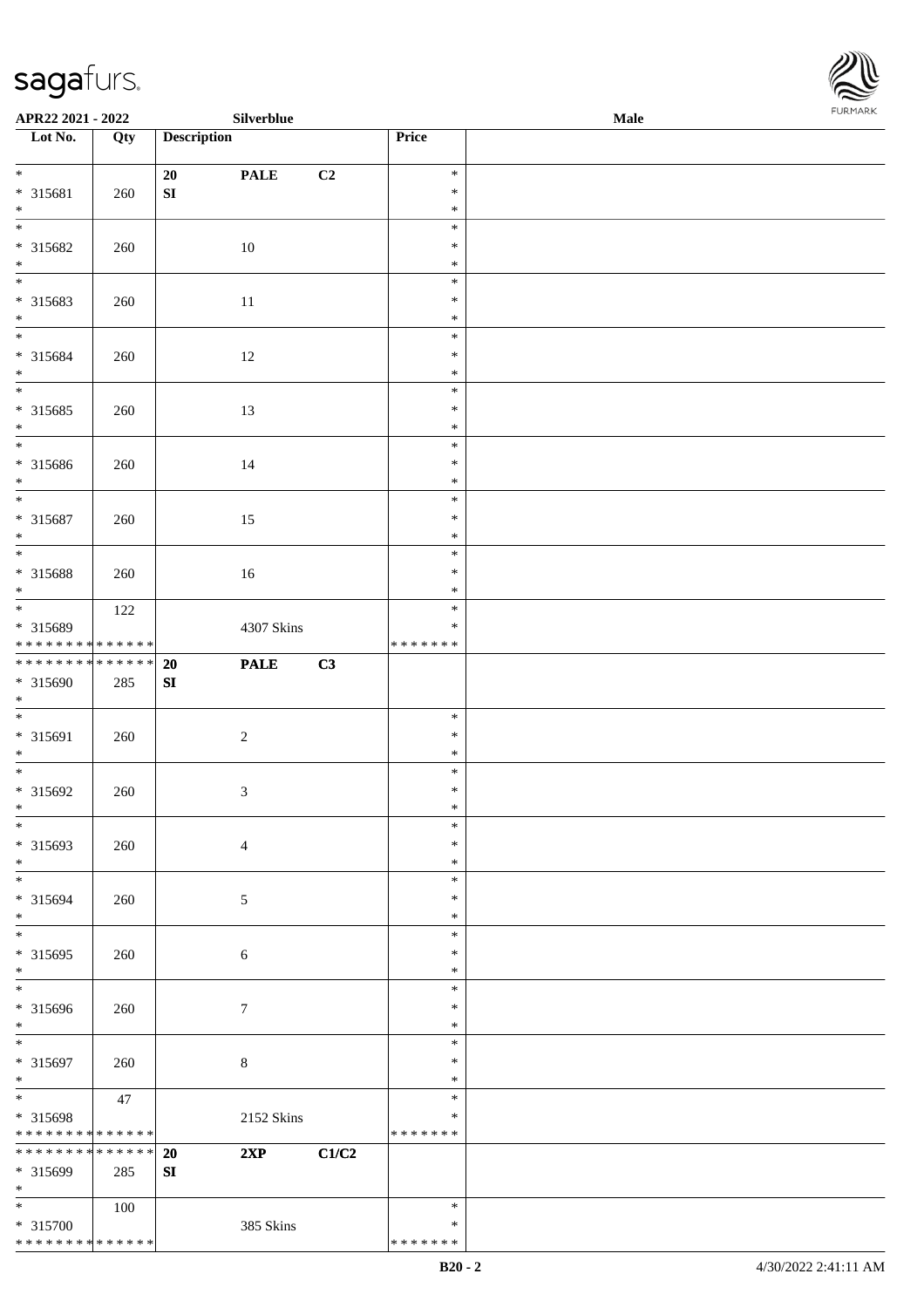

| APR22 2021 - 2022                                                |     |                        | Silverblue                            |                |                                   | Male | <b>FURMARK</b> |
|------------------------------------------------------------------|-----|------------------------|---------------------------------------|----------------|-----------------------------------|------|----------------|
| Lot No.                                                          | Qty | <b>Description</b>     |                                       |                | Price                             |      |                |
| 315701                                                           | 229 | 20<br>SI               | 2XP                                   | C3             |                                   |      |                |
| 315702                                                           | 174 | 20<br>${\bf S}{\bf I}$ | <b>XD</b><br><b>LNAP</b>              | C1/C2          |                                   |      |                |
| * * * * * * * * * * * * * *<br>* 315703<br>$\ast$                | 285 | 20<br>SI               | <b>Dark</b><br><b>LNAP</b>            | C1/C2          |                                   |      |                |
| $\ast$<br>* 315704<br>$\ast$                                     | 260 |                        | $\sqrt{2}$                            |                | $\ast$<br>$\ast$<br>$\ast$        |      |                |
| $\ast$<br>* 315705<br>* * * * * * * * * * * * * *                | 95  |                        | 640 Skins                             |                | $\ast$<br>$\ast$<br>* * * * * * * |      |                |
| 315706                                                           | 309 | 20<br>SI               | <b>Dark</b><br><b>LNAP</b>            | C3             |                                   |      |                |
| * * * * * * * * <mark>* * * * * * *</mark><br>* 315707<br>$\ast$ | 285 | 20<br>SI               | <b>MED</b><br><b>LNAP</b>             | C1/C2          |                                   |      |                |
| $\ast$<br>* 315708<br>* * * * * * * * * * * * * *                | 155 |                        | 440 Skins                             |                | $\ast$<br>$\ast$<br>* * * * * * * |      |                |
| * * * * * * * * * * * * * *<br>* 315709<br>$\ast$                | 285 | 20<br>${\bf S}{\bf I}$ | <b>PALE</b><br><b>LNAP</b>            | C1/C2          |                                   |      |                |
| $\ast$<br>* 315710<br>* * * * * * * * * * * * * *                | 163 |                        | 448 Skins                             |                | $\ast$<br>$\ast$<br>* * * * * * * |      |                |
| **************<br>* 315711<br>$\ast$                             | 285 | 20<br>SI               | <b>PALE</b><br><b>LNAP</b>            | C3             |                                   |      |                |
| $\ast$<br>$* 315712$<br>$\ast$                                   | 260 |                        | 2                                     |                | $\ast$<br>$\ast$<br>$\ast$        |      |                |
| $\ast$<br>* 315713<br>* * * * * * * * * * * * * *                | 224 |                        | 769 Skins                             |                | $\ast$<br>*<br>* * * * * * *      |      |                |
| 315714                                                           | 172 | 20<br>SI               | <b>XP</b><br><b>LNAP</b>              | C1/C2          |                                   |      |                |
| 315715                                                           | 214 | 20<br>SI               | $\mathbf{X}\mathbf{P}$<br><b>LNAP</b> | C <sub>3</sub> |                                   |      |                |
| * * * * * * * * * * * * * *<br>* 315716<br>$\ast$                | 285 | 20<br>$\mathbf{I}$     | XP/2XP<br><b>SPAR</b>                 | C <sub>2</sub> |                                   |      |                |
| $\ast$<br>$* 315717$<br>$\ast$                                   | 270 |                        | 2                                     |                | $\ast$<br>$\ast$<br>$\ast$        |      |                |
| $\ast$<br>* 315718<br>* * * * * * * * * * * * * *                | 269 |                        | 824 Skins                             |                | $\ast$<br>∗<br>* * * * * * *      |      |                |
| * * * * * * * * * * * * * * *<br>* 315719<br>$\ast$              | 285 | 20<br>$\mathbf{I}$     | <b>ALL</b><br>WB1                     | C2             |                                   |      |                |
| $\ast$<br>* 315720<br>* * * * * * * * * * * * * *                | 180 |                        | 465 Skins                             |                | ∗<br>∗<br>* * * * * * *           |      |                |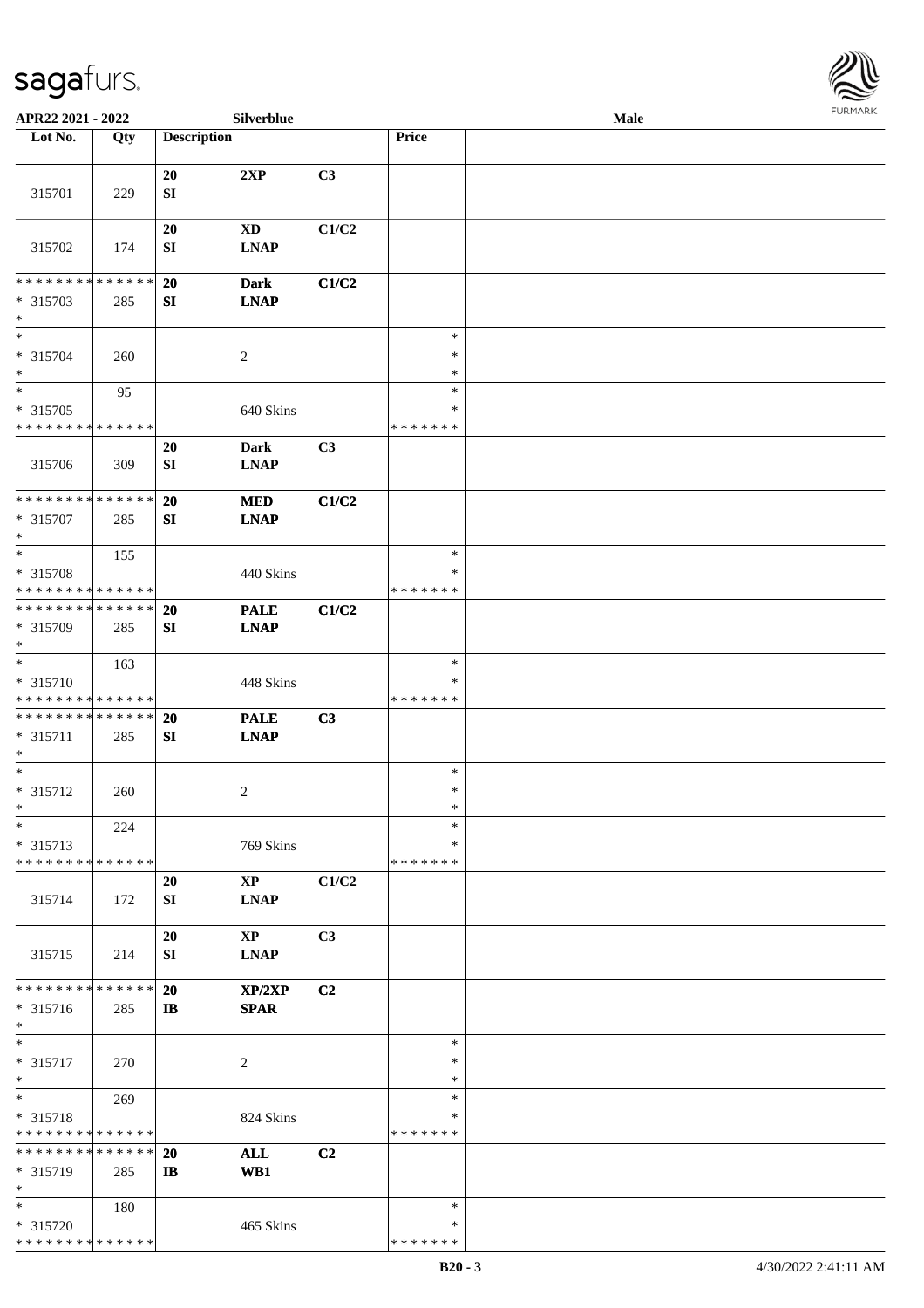

| APR22 2021 - 2022            |             |                       | Silverblue                          |                |               | <b>Male</b> |  |
|------------------------------|-------------|-----------------------|-------------------------------------|----------------|---------------|-------------|--|
| Lot No.                      | Qty         | <b>Description</b>    |                                     |                | Price         |             |  |
|                              |             |                       |                                     |                |               |             |  |
| **************               |             | 20                    | XD/DK                               | C <sub>2</sub> |               |             |  |
| * 315721                     | 285         | $\mathbf{I}$          | <b>CHIP</b>                         |                |               |             |  |
| $\ast$                       |             |                       |                                     |                |               |             |  |
| $\ast$                       | 80          |                       |                                     |                | $\ast$        |             |  |
|                              |             |                       |                                     |                | ∗             |             |  |
| * 315722                     |             |                       | 365 Skins                           |                |               |             |  |
| * * * * * * * * * * * * * *  |             |                       |                                     |                | * * * * * * * |             |  |
| * * * * * * * * * * * * * *  |             | <b>20</b>             | MED/PAL C2                          |                |               |             |  |
| $* 315723$                   | 285         | $\mathbf{I}$          | <b>CHIP</b>                         |                |               |             |  |
| $\ast$                       |             |                       |                                     |                |               |             |  |
| $\ast$                       | 135         |                       |                                     |                | $\ast$        |             |  |
| * 315724                     |             |                       | 420 Skins                           |                | *             |             |  |
| * * * * * * * * * * * * * *  |             |                       |                                     |                | * * * * * * * |             |  |
| * * * * * * * * * * * * * *  |             | <b>20</b>             | XP/2XP                              | C <sub>2</sub> |               |             |  |
| $* 315725$                   | 285         | $\mathbf{I}$          | <b>CHIP</b>                         |                |               |             |  |
| $\ast$                       |             |                       |                                     |                |               |             |  |
| $\ast$                       |             |                       |                                     |                | $\ast$        |             |  |
|                              | 75          |                       |                                     |                |               |             |  |
| * 315726                     |             |                       | 360 Skins                           |                | $\ast$        |             |  |
| * * * * * * * * * * * * * *  |             |                       |                                     |                | * * * * * * * |             |  |
|                              |             | 20                    | $\bold{X}\bold{D}/\bold{D}\bold{K}$ | C <sub>2</sub> |               |             |  |
| 315727                       | 303         | IB                    | <b>CHIP</b>                         | <b>LNAP</b>    |               |             |  |
|                              |             |                       |                                     |                |               |             |  |
| * * * * * * * * * * * * * *  |             | <b>20</b>             | <b>MED/PAL</b>                      | C2             |               |             |  |
| * 315728                     | 285         | $\mathbf{I}$          | <b>CHIP</b>                         | <b>LNAP</b>    |               |             |  |
| $\ast$                       |             |                       |                                     |                |               |             |  |
| $\ast$                       |             |                       |                                     |                | $\ast$        |             |  |
|                              |             |                       |                                     |                |               |             |  |
| * 315729                     | 260         |                       | $\overline{c}$                      |                | $\ast$        |             |  |
| $\ast$                       |             |                       |                                     |                | $\ast$        |             |  |
| $\ast$                       | 271         |                       |                                     |                | $\ast$        |             |  |
| * 315730                     |             |                       | 816 Skins                           |                | *             |             |  |
| * * * * * * * * * * * * * *  |             |                       |                                     |                | * * * * * * * |             |  |
|                              |             | 20                    | XP/2XP                              | C2             |               |             |  |
| 315731                       | 129         | $\mathbf{I}$ <b>B</b> | <b>CHIP</b>                         | <b>LNAP</b>    |               |             |  |
|                              |             |                       |                                     |                |               |             |  |
| ******** <mark>******</mark> |             | <b>20</b>             | <b>Dark</b>                         | C2             |               |             |  |
| * 315732                     | 240         | <b>SAGA</b>           |                                     |                |               |             |  |
| $*$                          |             |                       |                                     |                |               |             |  |
| $*$                          |             |                       |                                     |                | $\ast$        |             |  |
|                              | 194         |                       |                                     |                |               |             |  |
| $* 315733$                   |             |                       | 434 Skins                           |                | *             |             |  |
| * * * * * * * * * * * * * *  |             |                       |                                     |                | * * * * * * * |             |  |
| * * * * * * * *              | * * * * * * | 20                    | <b>PALE</b>                         | C1             |               |             |  |
| * 315734                     | 240         | <b>SAGA</b>           |                                     |                |               |             |  |
| $*$                          |             |                       |                                     |                |               |             |  |
| $\ast$                       |             |                       |                                     |                | $\ast$        |             |  |
| $* 315735$                   | 240         |                       | $\overline{c}$                      |                | ∗             |             |  |
| $\ast$                       |             |                       |                                     |                | $\ast$        |             |  |
| $\ast$                       |             |                       |                                     |                | $\ast$        |             |  |
|                              |             |                       |                                     |                |               |             |  |
| * 315736                     | 240         |                       | 3                                   |                | *             |             |  |
| $*$                          |             |                       |                                     |                | $\ast$        |             |  |
| $\ast$                       | 196         |                       |                                     |                | $\ast$        |             |  |
| * 315737                     |             |                       | 916 Skins                           |                | *             |             |  |
| * * * * * * * * * * * * * *  |             |                       |                                     |                | * * * * * * * |             |  |
| ********                     | * * * * * * | <b>20</b>             | <b>PALE</b>                         | C2             |               |             |  |
| * 315738                     | 265         | <b>SAGA</b>           |                                     |                |               |             |  |
| $*$                          |             |                       |                                     |                |               |             |  |
| $\ast$                       |             |                       |                                     |                | $\ast$        |             |  |
| * 315739                     | 240         |                       | 2                                   |                | *             |             |  |
| $\ast$                       |             |                       |                                     |                | $\ast$        |             |  |
| $*$                          |             |                       |                                     |                |               |             |  |
|                              |             |                       |                                     |                | $\ast$        |             |  |
| * 315740                     | 240         |                       | 3                                   |                | $\ast$        |             |  |
| $*$                          |             |                       |                                     |                | $\ast$        |             |  |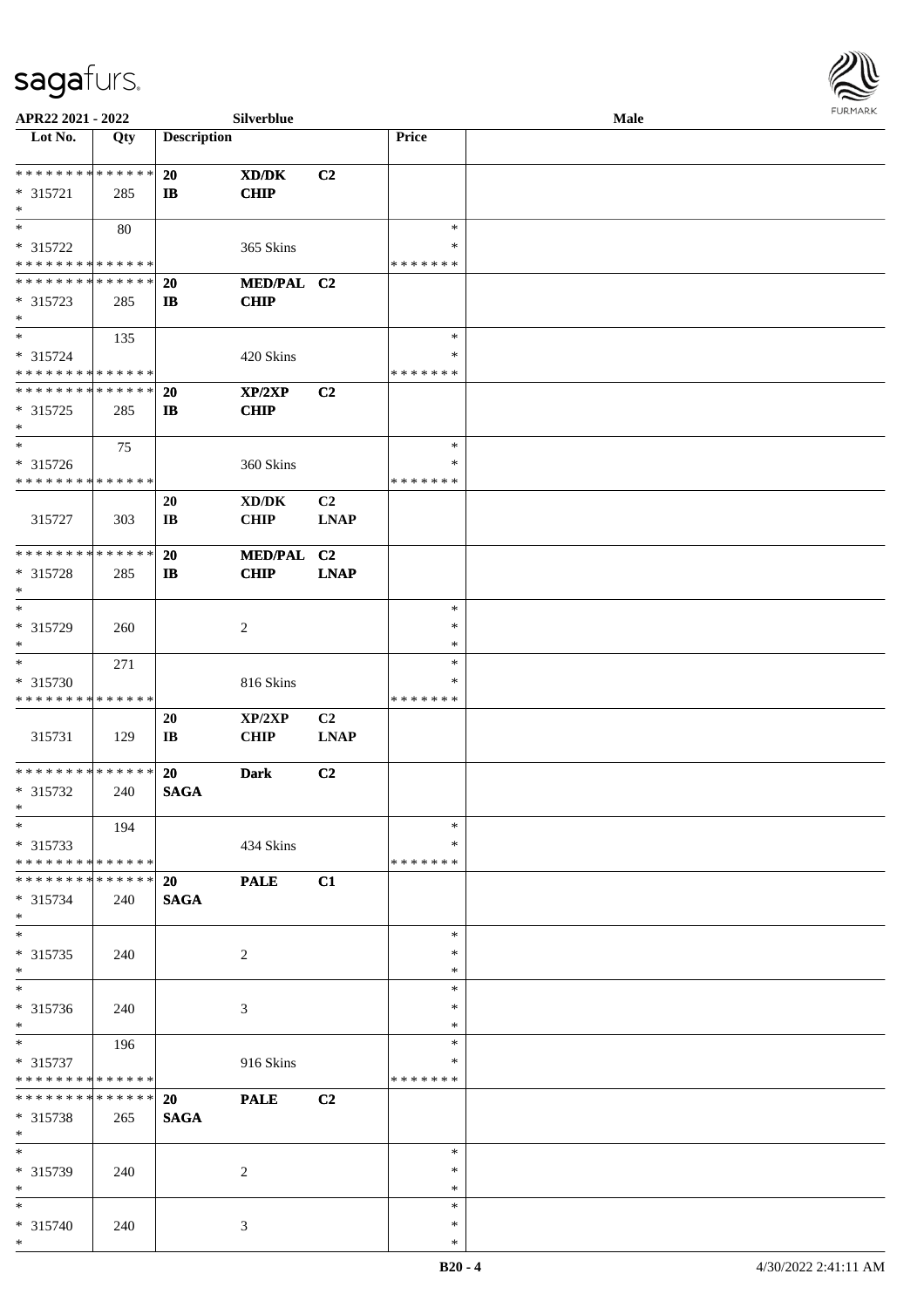\*



| APR22 2021 - 2022                                                          |                  |                    | Silverblue       |       |                  | Male | <b>FURMARK</b> |
|----------------------------------------------------------------------------|------------------|--------------------|------------------|-------|------------------|------|----------------|
| Lot No.                                                                    | $\overline{Qty}$ | <b>Description</b> |                  |       | Price            |      |                |
| $*$                                                                        |                  | 20                 | <b>PALE</b>      | C2    | $\ast$           |      |                |
| * 315741                                                                   | 240              | $\mathbf{SAGA}$    |                  |       | $\ast$           |      |                |
| $*$                                                                        |                  |                    |                  |       | $\ast$           |      |                |
| * 315742                                                                   | 240              |                    | $\mathfrak{S}$   |       | $\ast$<br>$\ast$ |      |                |
| $*$                                                                        |                  |                    |                  |       | $\ast$           |      |                |
|                                                                            |                  |                    |                  |       | $\ast$           |      |                |
| * 315743<br>$*$                                                            | 240              |                    | 6                |       | $\ast$<br>$\ast$ |      |                |
| $*$                                                                        |                  |                    |                  |       | $\ast$           |      |                |
| * 315744                                                                   | 240              |                    | $\boldsymbol{7}$ |       | $\ast$           |      |                |
| $*$                                                                        |                  |                    |                  |       | $\ast$<br>$\ast$ |      |                |
| * 315745                                                                   | 240              |                    | $\,8\,$          |       | $\ast$           |      |                |
| $*$                                                                        |                  |                    |                  |       | $\ast$<br>$\ast$ |      |                |
| * 315746                                                                   | 240              |                    | $\overline{9}$   |       | $\ast$           |      |                |
| $*$                                                                        |                  |                    |                  |       | $\ast$           |      |                |
|                                                                            |                  |                    |                  |       | $\ast$<br>$\ast$ |      |                |
| * 315747<br>$*$                                                            | 240              |                    | 10               |       | $\ast$           |      |                |
|                                                                            | 113              |                    |                  |       | $\ast$           |      |                |
| * 315748                                                                   |                  |                    | 2538 Skins       |       | $\ast$           |      |                |
| * * * * * * * * <mark>* * * * * * *</mark><br>******** <mark>******</mark> |                  | 20                 | <b>PALE</b>      | C3    | *******          |      |                |
| * 315749                                                                   | 265              | <b>SAGA</b>        |                  |       |                  |      |                |
| $*$                                                                        |                  |                    |                  |       | $\ast$           |      |                |
| * 315750                                                                   | 240              |                    | $\overline{2}$   |       | $\ast$           |      |                |
| $*$                                                                        |                  |                    |                  |       | $\ast$           |      |                |
|                                                                            |                  |                    |                  |       | $\ast$<br>$\ast$ |      |                |
| * 315751<br>$*$                                                            | 240              |                    | $\mathfrak{Z}$   |       | $\ast$           |      |                |
|                                                                            |                  |                    |                  |       | $\ast$           |      |                |
| * 315752<br>$\ast$                                                         | 240              |                    | $\overline{4}$   |       | $\ast$<br>$\ast$ |      |                |
| $*$                                                                        |                  |                    |                  |       | $\ast$           |      |                |
| * 315753                                                                   | 240              |                    | $\mathfrak{S}$   |       | $\ast$           |      |                |
| $*$                                                                        |                  |                    |                  |       | $\ast$<br>$\ast$ |      |                |
| * 315754                                                                   | 240              |                    | 6                |       | $\ast$           |      |                |
| $*$                                                                        |                  |                    |                  |       | $\ast$           |      |                |
| * 315755                                                                   | 240              |                    | $\tau$           |       | $\ast$<br>$\ast$ |      |                |
| $*$                                                                        |                  |                    |                  |       | $\ast$           |      |                |
| $\overline{\ }$                                                            |                  |                    |                  |       | $\ast$           |      |                |
| * 315756<br>$*$                                                            | 240              |                    | $\,8\,$          |       | $\ast$<br>$\ast$ |      |                |
|                                                                            |                  |                    |                  |       | $\ast$           |      |                |
| * 315757                                                                   | 240              |                    | $\overline{9}$   |       | $\ast$           |      |                |
| $*$<br>$\overline{\phantom{0}}$                                            |                  |                    |                  |       | $\ast$<br>$\ast$ |      |                |
| * 315758                                                                   | 240              |                    | 10               |       | $\ast$           |      |                |
| $*$                                                                        |                  |                    |                  |       | $\ast$           |      |                |
| $*$                                                                        | 50               |                    |                  |       | $\ast$<br>$\ast$ |      |                |
| $* 315759$<br>* * * * * * * * * * * * * *                                  |                  |                    | 2475 Skins       |       | * * * * * * *    |      |                |
| * * * * * * * * * * * * * * <mark>*</mark>                                 |                  | <b>20</b>          | 2XP              | C1/C2 |                  |      |                |
| * 315760                                                                   | 265              | <b>SAGA</b>        |                  |       |                  |      |                |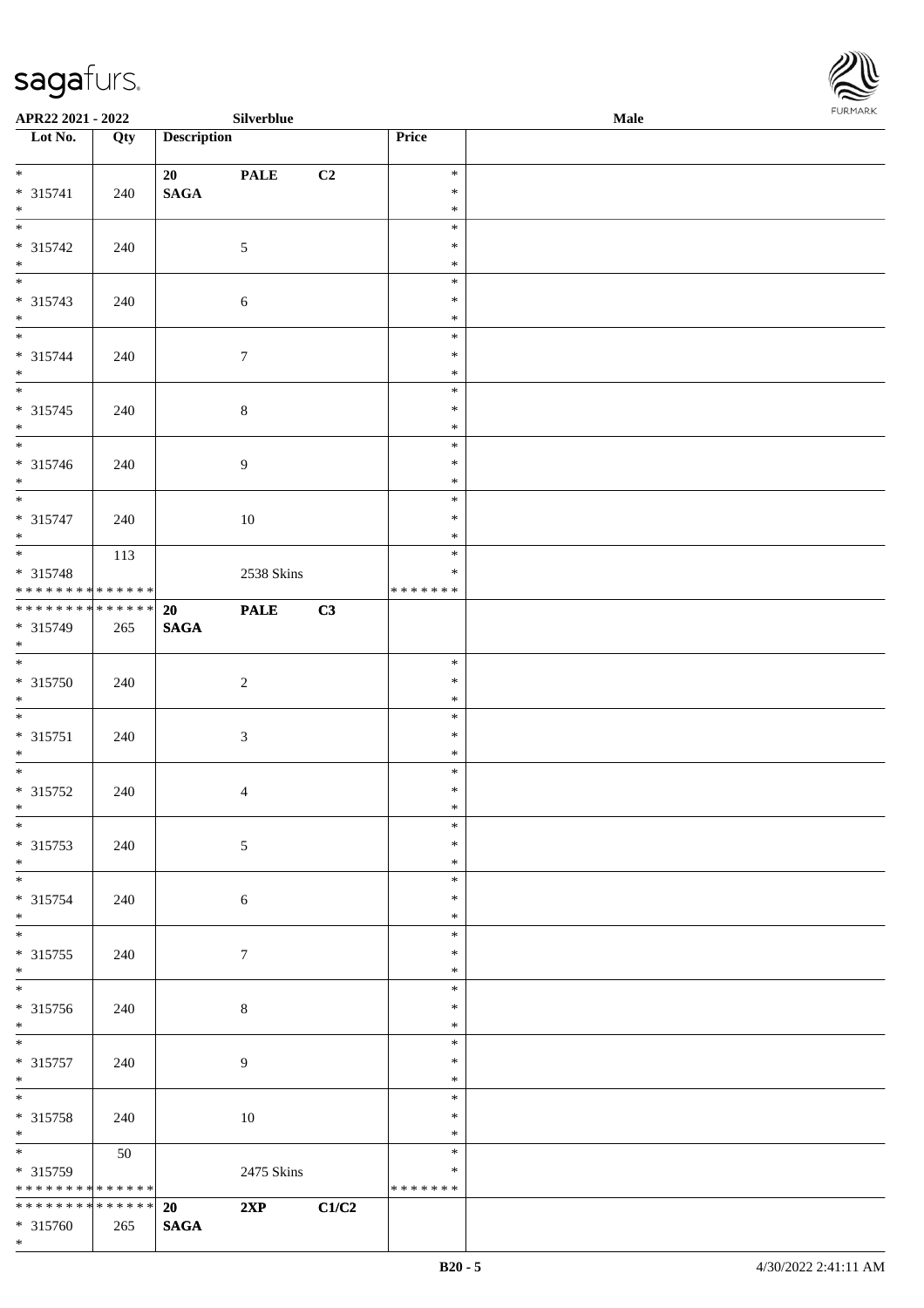

| APR22 2021 - 2022                                      |             |                       | Silverblue                |       |                         | Male |  |
|--------------------------------------------------------|-------------|-----------------------|---------------------------|-------|-------------------------|------|--|
| Lot No.                                                | Qty         | <b>Description</b>    |                           |       | Price                   |      |  |
|                                                        |             |                       |                           |       |                         |      |  |
| $\ast$                                                 | 225         | 20                    | 2XP                       | C1/C2 | $\ast$                  |      |  |
| * 315761<br>* * * * * * * * <mark>* * * * * * *</mark> |             | <b>SAGA</b>           |                           |       | ∗<br>* * * * * * *      |      |  |
|                                                        |             | 20                    | 2XP                       | C3    |                         |      |  |
| 315762                                                 | 264         | <b>SAGA</b>           |                           |       |                         |      |  |
| * * * * * * * * * * * * * *                            |             | 20                    | <b>Dark</b>               | C1/C2 |                         |      |  |
| * 315763                                               | 265         | <b>SAGA</b>           | <b>LNAP</b>               |       |                         |      |  |
| $\ast$                                                 |             |                       |                           |       |                         |      |  |
| $\ast$                                                 |             |                       |                           |       | $\ast$                  |      |  |
| * 315764                                               | 240         |                       | $\sqrt{2}$                |       | $\ast$                  |      |  |
| $\ast$<br>$\ast$                                       |             |                       |                           |       | $\ast$<br>$\ast$        |      |  |
| $* 315765$                                             | 240         |                       | $\mathfrak{Z}$            |       | $\ast$                  |      |  |
| $\ast$                                                 |             |                       |                           |       | $\ast$                  |      |  |
| $\overline{\phantom{a}^*}$                             |             |                       |                           |       | $\ast$                  |      |  |
| * 315766                                               | 240         |                       | $\overline{4}$            |       | $\ast$                  |      |  |
| $\ast$                                                 |             |                       |                           |       | $\ast$                  |      |  |
| $\ast$                                                 | 168         |                       |                           |       | $\ast$                  |      |  |
| * 315767<br>* * * * * * * * * * * * * *                |             |                       | 1153 Skins                |       | $\ast$<br>* * * * * * * |      |  |
| **************                                         |             | <b>20</b>             | <b>Dark</b>               | C3    |                         |      |  |
| * 315768                                               | 265         | <b>SAGA</b>           | <b>LNAP</b>               |       |                         |      |  |
| $\ast$                                                 |             |                       |                           |       |                         |      |  |
| $\ast$                                                 | 269         |                       |                           |       | $\ast$                  |      |  |
| * 315769                                               |             |                       | 534 Skins                 |       | $\ast$                  |      |  |
| * * * * * * * * * * * * * *<br>**************          |             |                       |                           |       | * * * * * * *           |      |  |
| * 315770                                               | 265         | 20<br>$\mathbf{SAGA}$ | <b>MED</b><br><b>LNAP</b> | C1/C2 |                         |      |  |
| $*$                                                    |             |                       |                           |       |                         |      |  |
| $*$                                                    | 119         |                       |                           |       | $\ast$                  |      |  |
| $* 315771$                                             |             |                       | 384 Skins                 |       | $\ast$                  |      |  |
| **************                                         |             |                       |                           |       | * * * * * * *           |      |  |
| **************                                         |             | 20                    | <b>PALE</b>               | C1/C2 |                         |      |  |
| * 315772<br>$*$                                        | 265         | <b>SAGA</b>           | <b>LNAP</b>               |       |                         |      |  |
| $*$                                                    |             |                       |                           |       | $\ast$                  |      |  |
| $* 315773$                                             | 240         |                       | $\sqrt{2}$                |       | $\ast$                  |      |  |
| $\ast$                                                 |             |                       |                           |       | $\ast$                  |      |  |
| $\ast$                                                 |             |                       |                           |       | $\ast$                  |      |  |
| $* 315774$                                             | 240         |                       | 3                         |       | $\ast$                  |      |  |
| $\ast$<br>$\ast$                                       |             |                       |                           |       | $\ast$<br>$\ast$        |      |  |
| $* 315775$                                             | 240         |                       | 4                         |       | $\ast$                  |      |  |
| $\ast$                                                 |             |                       |                           |       | $\ast$                  |      |  |
| $\overline{\phantom{1}}$                               |             |                       |                           |       | $\ast$                  |      |  |
| $* 315776$                                             | 240         |                       | $\sqrt{5}$                |       | $\ast$                  |      |  |
| $*$                                                    |             |                       |                           |       | $\ast$                  |      |  |
| $\ast$                                                 |             |                       |                           |       | $\ast$                  |      |  |
| $* 315777$<br>$\ast$                                   | 240         |                       | $6\,$                     |       | $\ast$<br>$\ast$        |      |  |
| $\ast$                                                 | 236         |                       |                           |       | $\ast$                  |      |  |
| * 315778                                               |             |                       | 1701 Skins                |       | $\ast$                  |      |  |
| * * * * * * * * * * * * * *                            |             |                       |                           |       | * * * * * * *           |      |  |
| * * * * * * * *                                        | * * * * * * | 20                    | <b>PALE</b>               | C3    |                         |      |  |
| * 315779                                               | 265         | <b>SAGA</b>           | <b>LNAP</b>               |       |                         |      |  |
| $\ast$<br>$*$                                          |             |                       |                           |       | $\ast$                  |      |  |
| * 315780                                               | 240         |                       | $\overline{2}$            |       | $\ast$                  |      |  |
| $\ast$                                                 |             |                       |                           |       | $\ast$                  |      |  |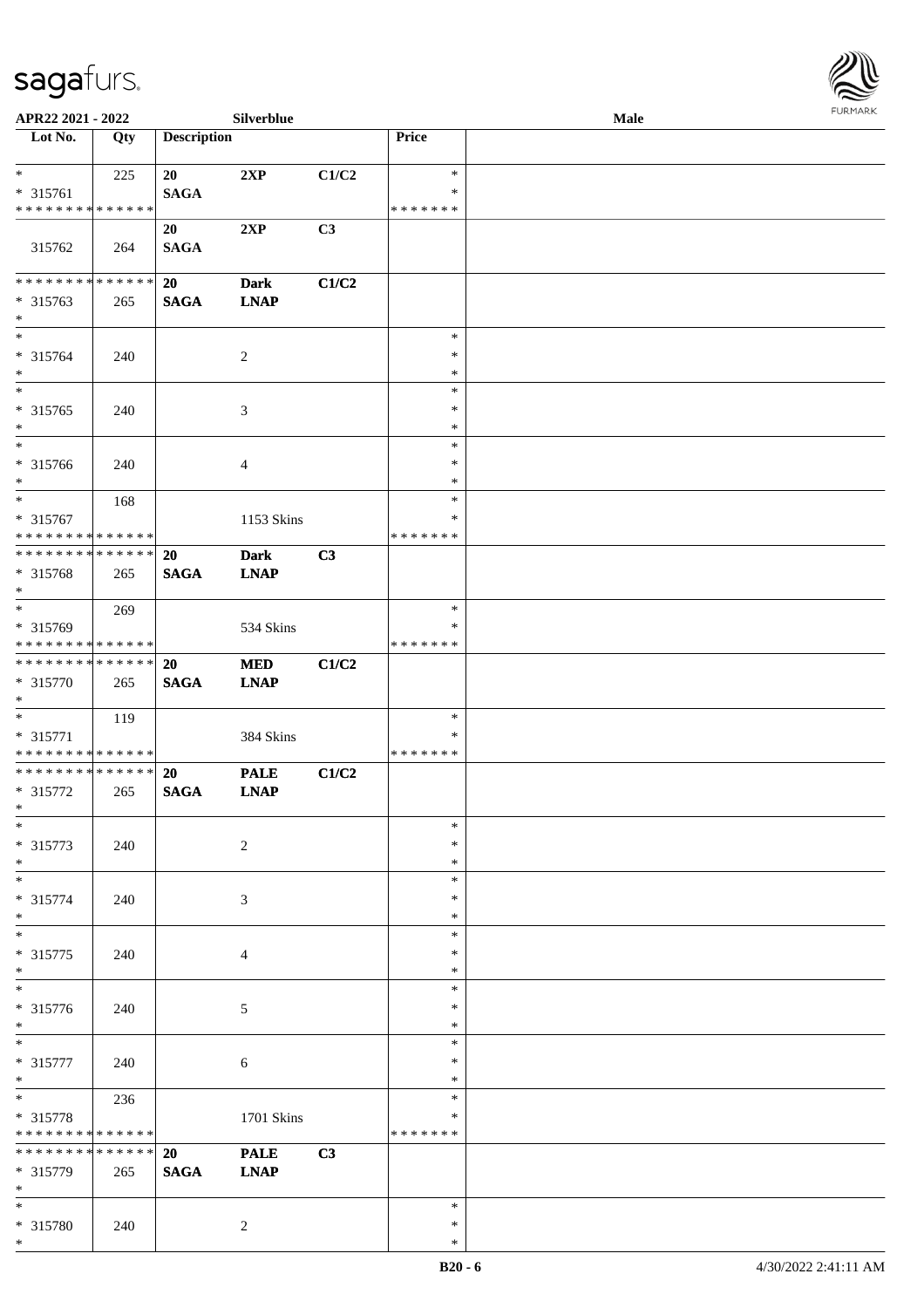

| APR22 2021 - 2022                          |               |                    | Silverblue                                                  |    |               | <b>Male</b> |  |
|--------------------------------------------|---------------|--------------------|-------------------------------------------------------------|----|---------------|-------------|--|
| Lot No.                                    | Qty           | <b>Description</b> |                                                             |    | Price         |             |  |
|                                            |               |                    |                                                             |    |               |             |  |
| $\ast$                                     |               | 20                 | <b>PALE</b>                                                 | C3 | $\ast$        |             |  |
| * 315781                                   | 240           | <b>SAGA</b>        | <b>LNAP</b>                                                 |    | $\ast$        |             |  |
| $\ast$                                     |               |                    |                                                             |    | $\ast$        |             |  |
| $\overline{\ }$                            |               |                    |                                                             |    | $\ast$        |             |  |
|                                            |               |                    |                                                             |    |               |             |  |
| * 315782                                   | 240           |                    | $\overline{4}$                                              |    | $\ast$        |             |  |
| $*$                                        |               |                    |                                                             |    | $\ast$        |             |  |
| $\overline{\phantom{0}}$                   |               |                    |                                                             |    | $\ast$        |             |  |
| * 315783                                   | 240           |                    | $\mathfrak{S}$                                              |    | $\ast$        |             |  |
| $*$                                        |               |                    |                                                             |    | $\ast$        |             |  |
| $*$                                        |               |                    |                                                             |    | $\ast$        |             |  |
| * 315784                                   | 240           |                    | 6                                                           |    | $\ast$        |             |  |
| $*$                                        |               |                    |                                                             |    | $\ast$        |             |  |
|                                            | 53            |                    |                                                             |    | $\ast$        |             |  |
| * 315785                                   |               |                    |                                                             |    | $\ast$        |             |  |
|                                            |               |                    | 1518 Skins                                                  |    |               |             |  |
| * * * * * * * * * * * * * *                |               |                    |                                                             |    | * * * * * * * |             |  |
| * * * * * * * * <mark>*</mark>             | * * * * * * * | 20                 | XP/2XP                                                      | C2 |               |             |  |
| * 315786                                   | 265           | IA                 | SPAR                                                        |    |               |             |  |
| $*$                                        |               |                    |                                                             |    |               |             |  |
|                                            |               |                    |                                                             |    | $\ast$        |             |  |
| * 315787                                   | 240           |                    | $\overline{c}$                                              |    | $\ast$        |             |  |
| $*$                                        |               |                    |                                                             |    | $\ast$        |             |  |
| $\overline{\phantom{0}}$                   |               |                    |                                                             |    | $\ast$        |             |  |
| * 315788                                   | 240           |                    | $\mathfrak{Z}$                                              |    | $\ast$        |             |  |
| $*$                                        |               |                    |                                                             |    | $\ast$        |             |  |
| $\overline{\phantom{0}}$                   |               |                    |                                                             |    |               |             |  |
|                                            | 46            |                    |                                                             |    | $\ast$        |             |  |
| * 315789                                   |               |                    | 791 Skins                                                   |    | $\ast$        |             |  |
| * * * * * * * * <mark>* * * * * * *</mark> |               |                    |                                                             |    | *******       |             |  |
|                                            |               | 20                 | XP/2XP                                                      | C2 |               |             |  |
| 315790                                     | 283           | IA                 | WB1                                                         |    |               |             |  |
|                                            |               |                    |                                                             |    |               |             |  |
|                                            |               | 20                 | $\mathbf{ALL}$                                              | C2 |               |             |  |
| 315791                                     | 123           | IA                 | WB2                                                         |    |               |             |  |
|                                            |               |                    |                                                             |    |               |             |  |
| * * * * * * * * <mark>* * * * * *</mark>   |               | <b>20</b>          | $\boldsymbol{\text{X} \text{D} \text{/} \text{D} \text{K}}$ | C2 |               |             |  |
|                                            |               |                    |                                                             |    |               |             |  |
| * 315792                                   | 264           | IA                 | <b>CHIP</b>                                                 |    |               |             |  |
| $*$                                        |               |                    |                                                             |    |               |             |  |
| $\overline{\ast}$                          |               |                    |                                                             |    | $\ast$        |             |  |
| * 315793                                   | 240           |                    | $\overline{2}$                                              |    | $\ast$        |             |  |
| $*$                                        |               |                    |                                                             |    | $\ast$        |             |  |
| $*$                                        | 74            |                    |                                                             |    | $\ast$        |             |  |
| * 315794                                   |               |                    | 578 Skins                                                   |    | ∗             |             |  |
| * * * * * * * * <mark>* * * * * * *</mark> |               |                    |                                                             |    | *******       |             |  |
| * * * * * * * *                            | * * * * * *   | <b>20</b>          | XP/2XP                                                      | C2 |               |             |  |
| * 315795                                   | 265           | IA                 | <b>CHIP</b>                                                 |    |               |             |  |
| $*$                                        |               |                    |                                                             |    |               |             |  |
| $\overline{\ }$                            |               |                    |                                                             |    | $\ast$        |             |  |
|                                            |               |                    |                                                             |    |               |             |  |
| * 315796                                   | 240           |                    | $\overline{c}$                                              |    | $\ast$        |             |  |
| $*$                                        |               |                    |                                                             |    | $\ast$        |             |  |
|                                            |               |                    |                                                             |    | $\ast$        |             |  |
| * 315797                                   | 240           |                    | $\mathfrak{Z}$                                              |    | $\ast$        |             |  |
| $*$                                        |               |                    |                                                             |    | $\ast$        |             |  |
|                                            |               |                    |                                                             |    | $\ast$        |             |  |
| * 315798                                   | 240           |                    | $\overline{4}$                                              |    | $\ast$        |             |  |
| $*$                                        |               |                    |                                                             |    | $\ast$        |             |  |
|                                            |               |                    |                                                             |    | $\ast$        |             |  |
| * 315799                                   |               |                    |                                                             |    | $\ast$        |             |  |
| $*$                                        | 240           |                    | 5                                                           |    | $\ast$        |             |  |
|                                            |               |                    |                                                             |    |               |             |  |
| $*$                                        |               |                    |                                                             |    | $\ast$        |             |  |
| * 315800                                   | 220           |                    | 6                                                           |    | $\ast$        |             |  |
| $\ast$                                     |               |                    |                                                             |    | $\ast$        |             |  |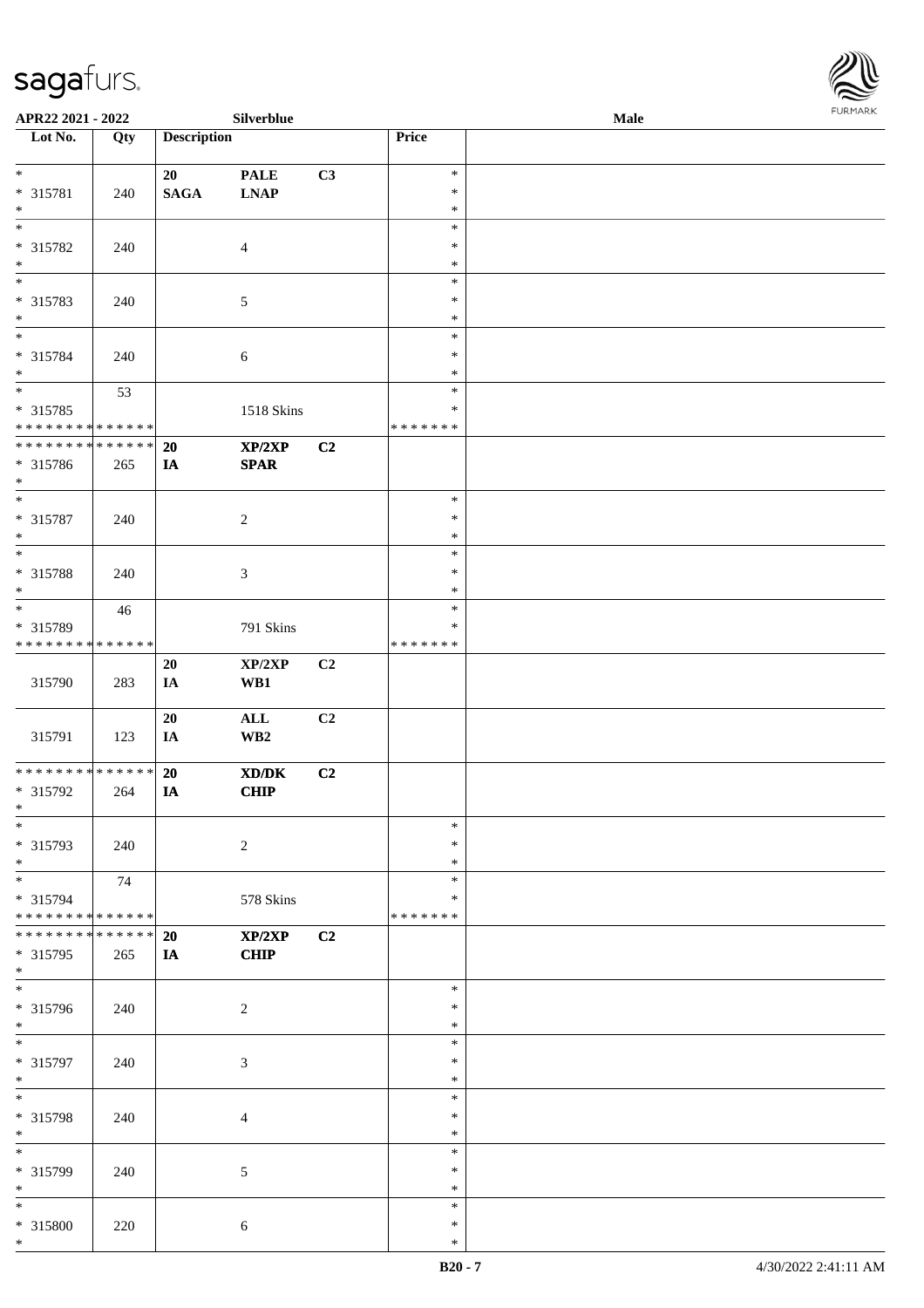

| APR22 2021 - 2022           |     |                    | Silverblue   |                |              | <b>Male</b> | <b>FURMARK</b> |
|-----------------------------|-----|--------------------|--------------|----------------|--------------|-------------|----------------|
| Lot No.                     | Qty | <b>Description</b> |              |                | <b>Price</b> |             |                |
| $*$                         | 60  | <b>20</b>          | XP/2XP       | C <sub>2</sub> | $\ast$       |             |                |
| * 315801                    |     | IA                 | <b>CHIP</b>  |                | $\ast$       |             |                |
| * * * * * * * * * * * * * * |     |                    |              |                | *******      |             |                |
| **************              |     | <b>20</b>          | MED/PAL C2   |                |              |             |                |
| * 315802<br>$\ast$          | 265 | IA                 | <b>CHIP</b>  | <b>LNAP</b>    |              |             |                |
| $*$                         |     |                    |              |                | $\ast$       |             |                |
| * 315803                    | 240 |                    | $\mathbf{2}$ |                | *            |             |                |
| $\ast$                      |     |                    |              |                | $\ast$       |             |                |
| $*$                         | 240 |                    |              |                | *            |             |                |
| * 315804                    |     |                    | 745 Skins    |                | $\ast$       |             |                |
| * * * * * * * * * * * * * * |     |                    |              |                | *******      |             |                |
|                             |     | 20                 | XP/2XP       | C <sub>2</sub> |              |             |                |
| 315805                      | 272 | IA                 | <b>CHIP</b>  | <b>LNAP</b>    |              |             |                |
| 315806                      | 147 | 20<br><b>SROY</b>  | 2XP          | C1/C2          |              |             |                |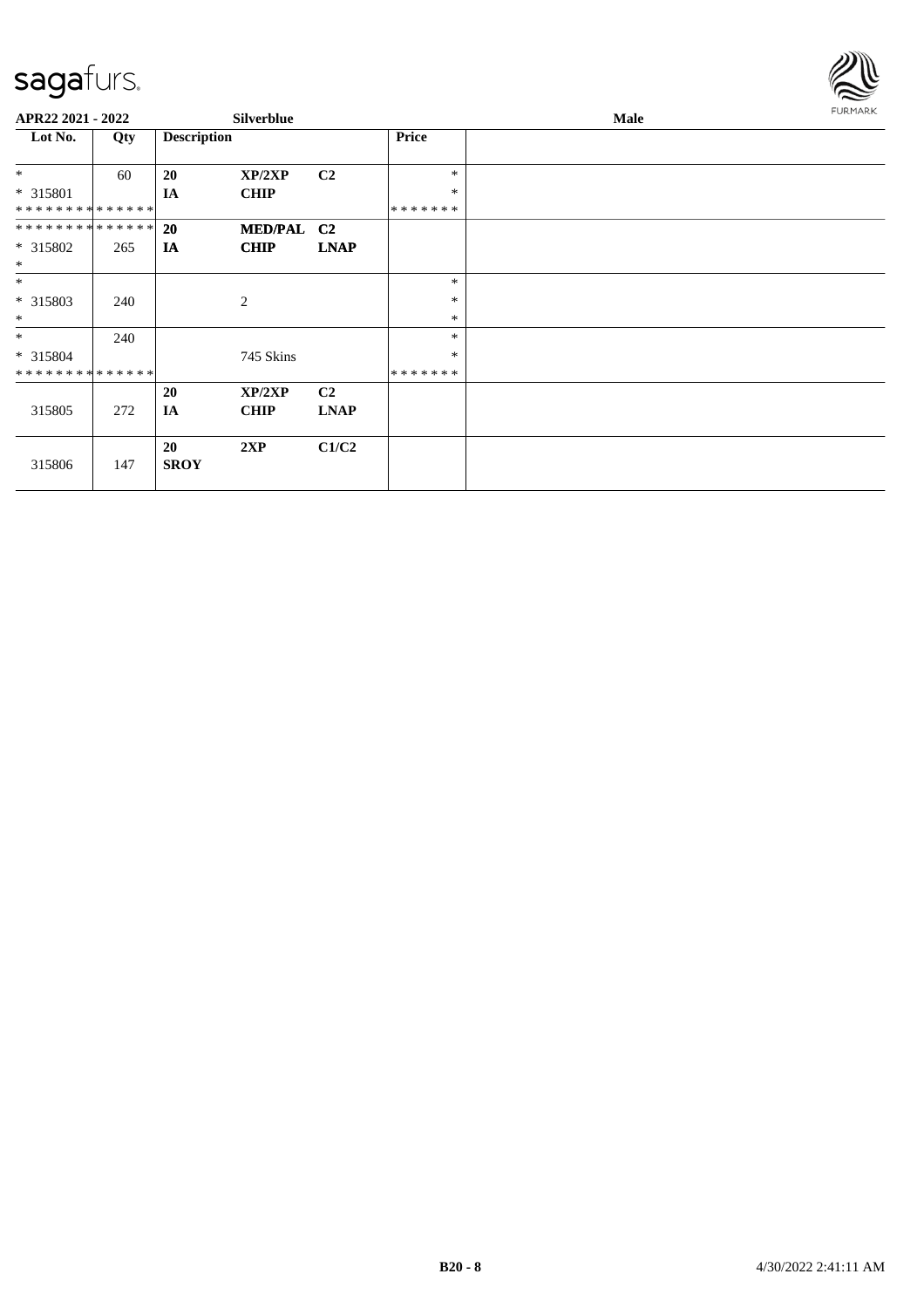

| APR22 2021 - 2022                                                   |     |                             | Silverblue            |       |                                   | <b>Male</b> |  |
|---------------------------------------------------------------------|-----|-----------------------------|-----------------------|-------|-----------------------------------|-------------|--|
| Lot No.                                                             | Qty | <b>Description</b>          |                       |       | Price                             |             |  |
| **************<br>* 315881<br>$\ast$                                | 280 | $\mathbf{0}$<br>SI          | <b>MED</b>            | C2    |                                   |             |  |
| $\overline{\phantom{0}}$<br>* 315882<br>* * * * * * * * * * * * * * | 74  |                             | 354 Skins             |       | $\ast$<br>∗<br>* * * * * * *      |             |  |
| 315883                                                              | 105 | $\bf{0}$<br>SI              | <b>PALE</b>           | C1    |                                   |             |  |
| * * * * * * * * * * * * * *<br>* 315884<br>$\ast$                   | 305 | $\mathbf{0}$<br>${\bf SI}$  | <b>PALE</b>           | C2    |                                   |             |  |
| $\ast$<br>* 315885<br>* * * * * * * * * * * * * *                   | 51  |                             | 356 Skins             |       | $\ast$<br>$\ast$<br>* * * * * * * |             |  |
| * * * * * * * * * * * * * *<br>* 315886<br>$*$                      | 305 | $\mathbf{0}$<br>SI          | <b>PALE</b>           | C3    |                                   |             |  |
| $\ast$<br>* 315887<br>* * * * * * * * * * * * * *                   | 61  |                             | 366 Skins             |       | $\ast$<br>$\ast$<br>* * * * * * * |             |  |
| 315888                                                              | 208 | $\bf{0}$<br>SI              | XP/2XP                | C1/C2 |                                   |             |  |
| 315889                                                              | 121 | $\pmb{0}$<br>SI             | XP/2XP                | C3    |                                   |             |  |
| 315890                                                              | 231 | $\bf{0}$<br>SI              | PAL/XP<br><b>LNAP</b> | C2    |                                   |             |  |
| 315891                                                              | 125 | $\mathbf{0}$<br><b>SAGA</b> | $\bf MED$             | C1    |                                   |             |  |
| 315892                                                              | 247 | $\bf{0}$<br><b>SAGA</b>     | <b>MED</b>            | C2    |                                   |             |  |
| **************<br>* 315893<br>$*$                                   | 285 | $\mathbf{0}$<br><b>SAGA</b> | <b>MED</b>            | C3    |                                   |             |  |
| $\ast$<br>* 315894<br>* * * * * * * * * * * * * *                   | 170 |                             | 455 Skins             |       | $\ast$<br>*<br>* * * * * * *      |             |  |
| 315895                                                              | 138 | $\mathbf{0}$<br><b>SAGA</b> | <b>PALE</b>           | C1    |                                   |             |  |
| * * * * * * * * * * * * * * *<br>* 315896<br>$*$                    | 285 | $\mathbf{0}$<br><b>SAGA</b> | <b>PALE</b>           | C2    |                                   |             |  |
| $*$<br>* 315897<br>$*$                                              | 260 |                             | $\sqrt{2}$            |       | $\ast$<br>$\ast$<br>$\ast$        |             |  |
| $\ast$<br>* 315898<br>* * * * * * * * * * * * * *                   | 143 |                             | 688 Skins             |       | $\ast$<br>$\ast$<br>* * * * * * * |             |  |
| * * * * * * * * * * * * * *<br>* 315899<br>$*$                      | 285 | $\mathbf{0}$<br><b>SAGA</b> | <b>PALE</b>           | C3    |                                   |             |  |
| $*$<br>* 315900<br>* * * * * * * * * * * * * *                      | 66  |                             | 351 Skins             |       | $\ast$<br>∗<br>* * * * * * *      |             |  |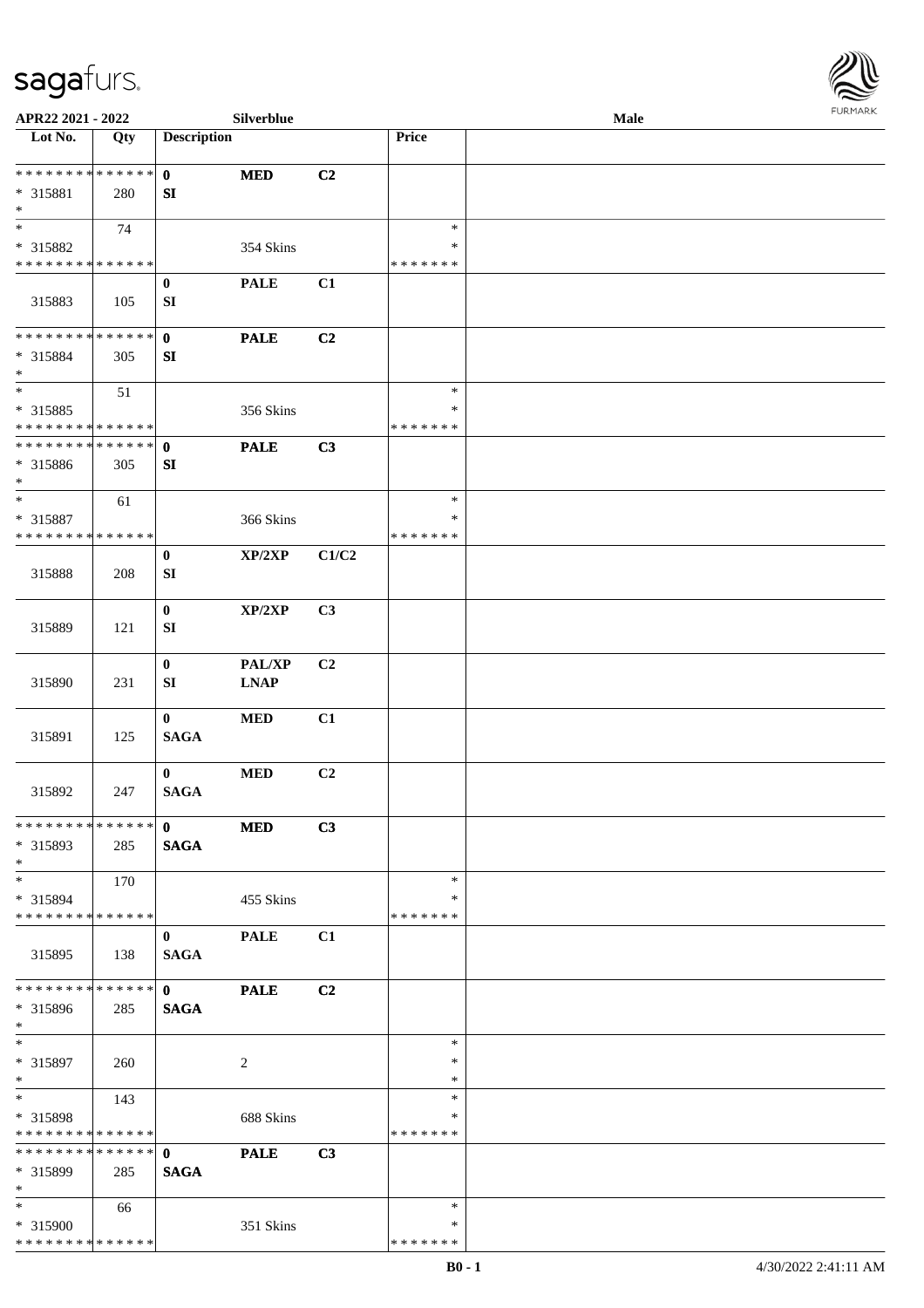

| APR22 2021 - 2022                       |     |                             | Silverblue                                                |                |                   | <b>FUNITANY</b> |  |
|-----------------------------------------|-----|-----------------------------|-----------------------------------------------------------|----------------|-------------------|-----------------|--|
| Lot No.                                 | Qty | <b>Description</b>          |                                                           |                | Price             |                 |  |
| * * * * * * * * * * * * * * *           |     | $\mathbf{0}$                | XP/2XP                                                    | C1/C2          |                   |                 |  |
| * 315901<br>$*$                         | 285 | <b>SAGA</b>                 |                                                           |                |                   |                 |  |
| $*$                                     | 213 |                             |                                                           |                | $\ast$            |                 |  |
| * 315902<br>* * * * * * * * * * * * * * |     |                             | 498 Skins                                                 |                | ∗<br>*******      |                 |  |
| 315903                                  | 242 | $\bf{0}$<br><b>SAGA</b>     | <b>Dark</b><br><b>LNAP</b>                                | C2             |                   |                 |  |
| 315904                                  | 166 | $\mathbf{0}$<br><b>SAGA</b> | <b>MED</b><br><b>LNAP</b>                                 | C1/C2          |                   |                 |  |
| 315905                                  | 233 | $\mathbf{0}$<br><b>SAGA</b> | <b>PALE</b><br>$\mathbf{L}\mathbf{N}\mathbf{A}\mathbf{P}$ | C1/C2          |                   |                 |  |
| 315906                                  | 145 | $\mathbf{0}$<br><b>SAGA</b> | <b>PALE</b><br><b>LNAP</b>                                | C3             |                   |                 |  |
| 315907                                  | 121 | $\mathbf{0}$<br><b>SAGA</b> | XP/2XP<br><b>LNAP</b>                                     | C <sub>2</sub> |                   |                 |  |
| * * * * * * * * * * * * * * *           |     | $\mathbf{0}$                | <b>ALL</b>                                                | C2             |                   |                 |  |
| * 315908<br>$*$                         | 285 | IA                          | <b>CHIP</b>                                               | <b>LNAP</b>    |                   |                 |  |
| $*$                                     | 246 |                             |                                                           |                | $\ast$            |                 |  |
| * 315909<br>* * * * * * * * * * * * * * |     |                             | 531 Skins                                                 |                | $\ast$<br>******* |                 |  |
| 315910                                  | 123 | $\bf{0}$<br><b>SROY</b>     | <b>PALE</b>                                               | C1/C2          |                   |                 |  |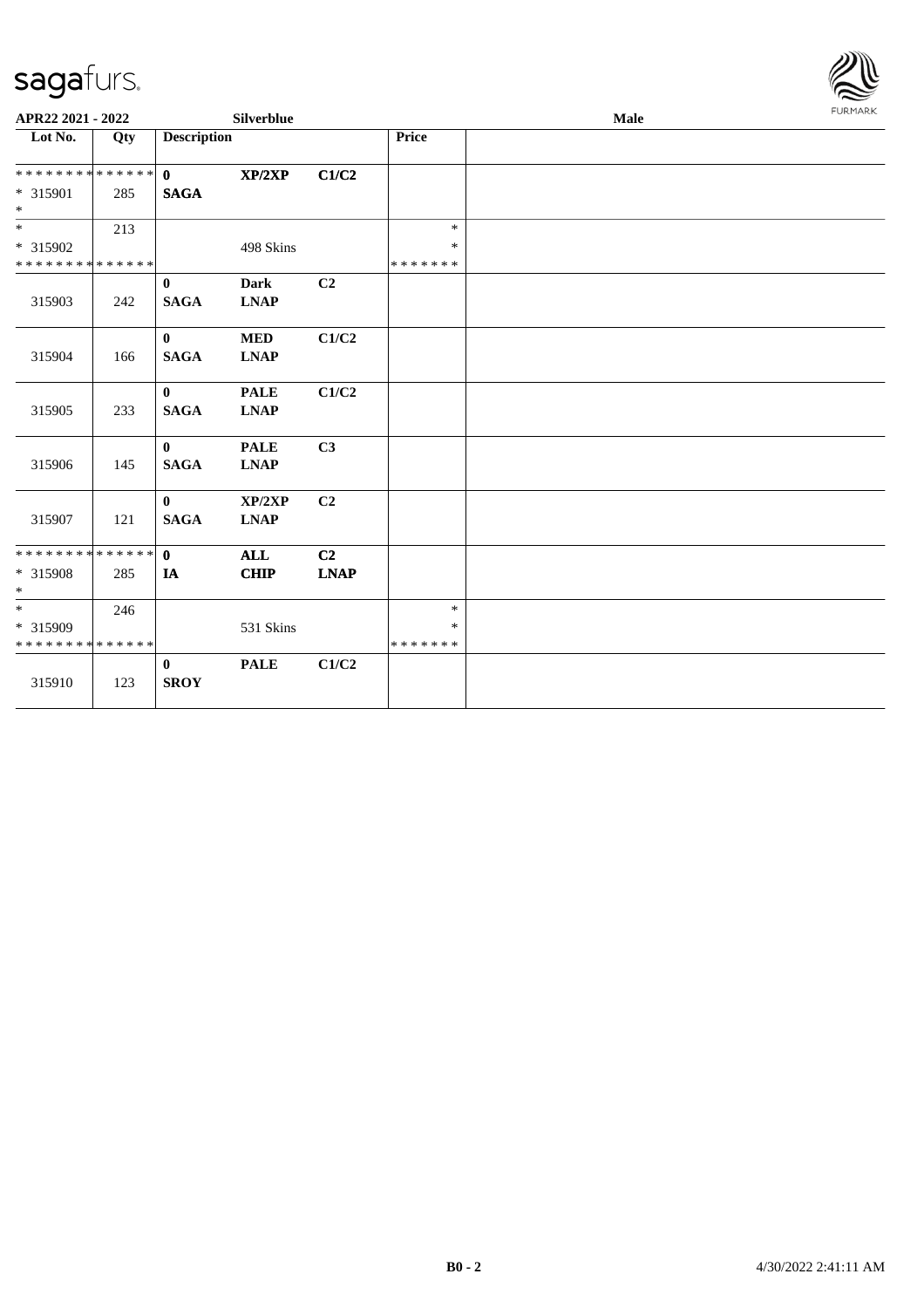

| APR22 2021 - 2022             |     |                    | <b>Silverblue Velvet</b> |                |               | <b>Male</b> |  |
|-------------------------------|-----|--------------------|--------------------------|----------------|---------------|-------------|--|
| Lot No.                       | Qty | <b>Description</b> |                          |                | Price         |             |  |
|                               |     |                    |                          |                |               |             |  |
| * * * * * * * * * * * * * *   |     | 50                 | <b>PALE</b>              | C1/C2          |               |             |  |
| * 315981                      | 205 | SI                 | <b>VELV1</b>             |                |               |             |  |
| $*$                           |     |                    |                          |                |               |             |  |
| $*$                           |     |                    |                          |                | $\ast$        |             |  |
|                               |     |                    |                          |                |               |             |  |
| * 315982                      | 190 |                    | 2                        |                | ∗             |             |  |
| $\ast$                        |     |                    |                          |                | $\ast$        |             |  |
| $\overline{\phantom{0}}$      | 70  |                    |                          |                | $\ast$        |             |  |
| * 315983                      |     |                    | 465 Skins                |                | $\ast$        |             |  |
| * * * * * * * * * * * * * *   |     |                    |                          |                | * * * * * * * |             |  |
| * * * * * * * * * * * * * *   |     | 50                 | <b>PALE</b>              | C3             |               |             |  |
| * 315984                      | 205 | SI                 | <b>VELV1</b>             |                |               |             |  |
| $*$                           |     |                    |                          |                |               |             |  |
| $*$                           |     |                    |                          |                |               |             |  |
|                               | 66  |                    |                          |                | $\ast$        |             |  |
| $* 315985$                    |     |                    | 271 Skins                |                | ∗             |             |  |
| * * * * * * * * * * * * * *   |     |                    |                          |                | * * * * * * * |             |  |
| * * * * * * * * * * * * * *   |     | 50                 | 2XP                      | C1/C2          |               |             |  |
| * 315986                      | 205 | SI                 | <b>VELV1</b>             |                |               |             |  |
| $*$                           |     |                    |                          |                |               |             |  |
| $*$                           |     |                    |                          |                | $\ast$        |             |  |
|                               |     |                    |                          |                | $\ast$        |             |  |
| * 315987                      | 180 |                    | 2                        |                |               |             |  |
| $*$                           |     |                    |                          |                | $\ast$        |             |  |
| $*$                           | 35  |                    |                          |                | $\ast$        |             |  |
| * 315988                      |     |                    | 420 Skins                |                | ∗             |             |  |
| * * * * * * * * * * * * * *   |     |                    |                          |                | * * * * * * * |             |  |
| * * * * * * * * * * * * * * * |     | 50                 | 2XP                      | C3             |               |             |  |
| * 315989                      | 205 | SI                 | <b>VELV1</b>             |                |               |             |  |
| $*$                           |     |                    |                          |                |               |             |  |
| $*$                           |     |                    |                          |                | $\ast$        |             |  |
|                               | 39  |                    |                          |                |               |             |  |
| * 315990                      |     |                    | 244 Skins                |                | ∗             |             |  |
| * * * * * * * * * * * * * *   |     |                    |                          |                | * * * * * * * |             |  |
|                               |     | 50                 | <b>PALE</b>              | C1/C2          |               |             |  |
| 315991                        | 157 | SI                 | VELV2                    |                |               |             |  |
|                               |     |                    |                          |                |               |             |  |
| * * * * * * * * * * * * * *   |     | 50                 | 2XP                      | C1/C2          |               |             |  |
| * 315992                      | 205 | SI                 | VELV2                    |                |               |             |  |
|                               |     |                    |                          |                |               |             |  |
| $*$                           |     |                    |                          |                |               |             |  |
| $*$                           | 118 |                    |                          |                | $\ast$        |             |  |
| * 315993                      |     |                    | 323 Skins                |                | ∗             |             |  |
| * * * * * * * * * * * * * *   |     |                    |                          |                | * * * * * * * |             |  |
| * * * * * * * * * * * * * * * |     | 50                 | XP/2XP                   | C <sub>2</sub> |               |             |  |
| * 315994                      | 205 | $\mathbf{I}$       | <b>VELV1</b>             | <b>CHIP</b>    |               |             |  |
| $*$                           |     |                    |                          |                |               |             |  |
| $*$                           |     |                    |                          |                | $\ast$        |             |  |
|                               |     |                    |                          |                | $\ast$        |             |  |
| * 315995                      | 180 |                    | 2                        |                |               |             |  |
| $*$                           |     |                    |                          |                | $\ast$        |             |  |
| $*$                           | 167 |                    |                          |                | $\ast$        |             |  |
| * 315996                      |     |                    | 552 Skins                |                | ∗             |             |  |
| * * * * * * * * * * * * * *   |     |                    |                          |                | * * * * * * * |             |  |
| * * * * * * * * * * * * * * * |     | 50                 | <b>PALE</b>              | C1             |               |             |  |
| * 315997                      | 185 | <b>SAGA</b>        | <b>VELV1</b>             |                |               |             |  |
| $*$                           |     |                    |                          |                |               |             |  |
| $*$                           |     |                    |                          |                | $\ast$        |             |  |
|                               | 38  |                    |                          |                |               |             |  |
| * 315998                      |     |                    | 223 Skins                |                | $\ast$        |             |  |
| * * * * * * * * * * * * * *   |     |                    |                          |                | * * * * * * * |             |  |
| * * * * * * * * * * * * * * * |     | 50                 | <b>PALE</b>              | C2             |               |             |  |
| * 315999                      | 185 | <b>SAGA</b>        | <b>VELV1</b>             |                |               |             |  |
| $*$                           |     |                    |                          |                |               |             |  |
| $*$                           |     |                    |                          |                | $\ast$        |             |  |
| * 316000                      | 160 |                    | 2                        |                | $\ast$        |             |  |
| $\ast$                        |     |                    |                          |                | $\ast$        |             |  |
|                               |     |                    |                          |                |               |             |  |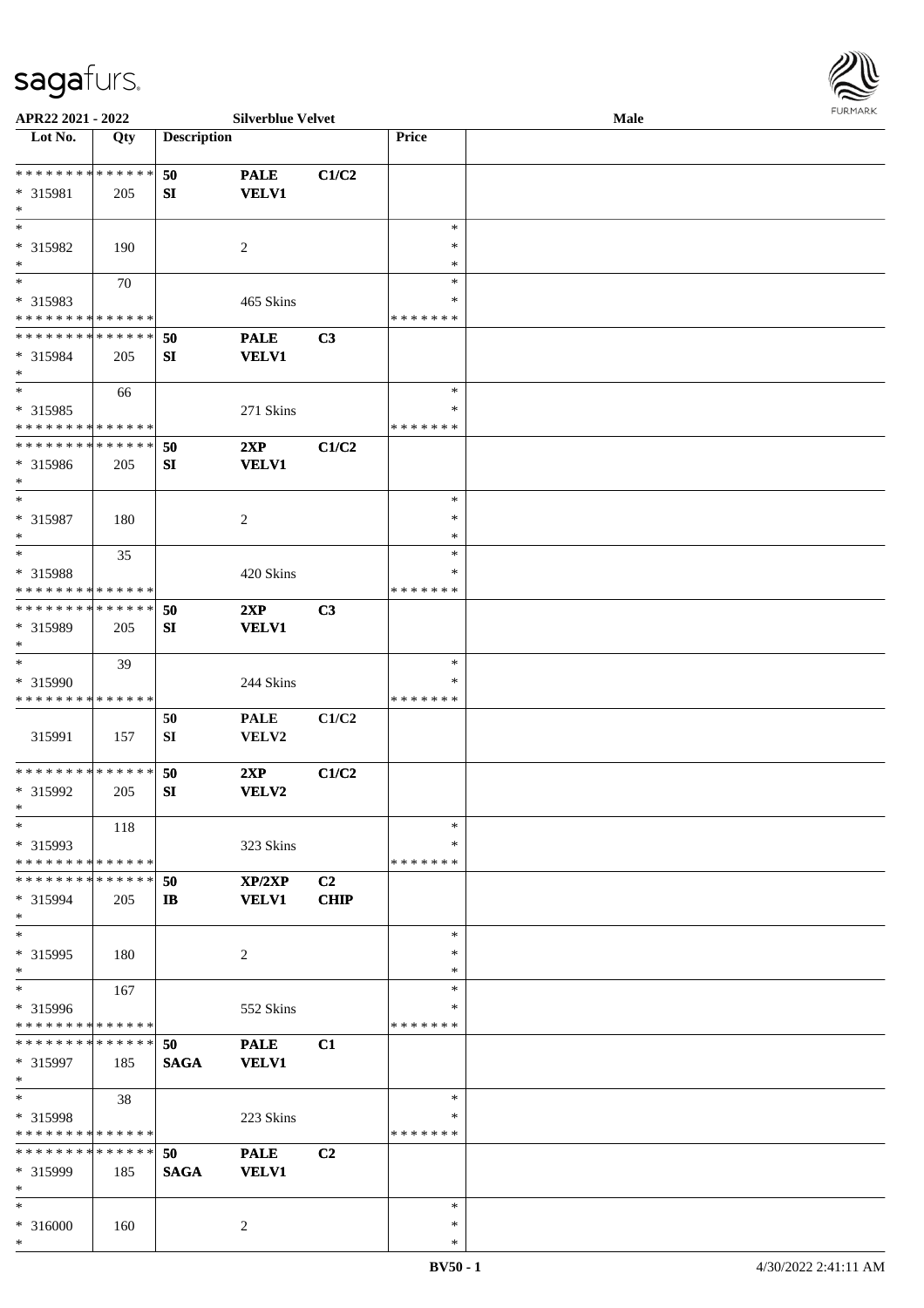\*

| $\ast$                       |     | 50              | <b>PALE</b>    | C2          | $\ast$        |  |
|------------------------------|-----|-----------------|----------------|-------------|---------------|--|
| * 316001                     | 160 | <b>SAGA</b>     | VELV1          |             | $\ast$        |  |
| $\ast$                       |     |                 |                |             | $\ast$        |  |
| $\ast$                       |     |                 |                |             |               |  |
|                              |     |                 |                |             | $\ast$        |  |
| $* 316002$                   | 160 |                 | $\overline{4}$ |             | $\ast$        |  |
| $\ast$                       |     |                 |                |             | $\ast$        |  |
| $\overline{\phantom{0}}$     | 176 |                 |                |             | $\ast$        |  |
| * 316003                     |     |                 | 841 Skins      |             | $\ast$        |  |
| * * * * * * * * * * * * * *  |     |                 |                |             | * * * * * * * |  |
| **************               |     | 50              | <b>PALE</b>    | C3          |               |  |
|                              |     |                 |                |             |               |  |
| $* 316004$                   | 185 | <b>SAGA</b>     | <b>VELV1</b>   |             |               |  |
| $\ast$                       |     |                 |                |             |               |  |
| $\ast$                       | 166 |                 |                |             | $\ast$        |  |
| $* 316005$                   |     |                 | 351 Skins      |             | $\ast$        |  |
| * * * * * * * * * * * * * *  |     |                 |                |             | * * * * * * * |  |
|                              |     | 50              | 2XP            | C1          |               |  |
|                              |     |                 |                |             |               |  |
| 316006                       | 148 | <b>SAGA</b>     | <b>VELV1</b>   |             |               |  |
|                              |     |                 |                |             |               |  |
| ******** <mark>******</mark> |     | 50              | 2XP            | C2          |               |  |
| * 316007                     | 185 | <b>SAGA</b>     | <b>VELV1</b>   |             |               |  |
| $\ast$                       |     |                 |                |             |               |  |
| $\ast$                       |     |                 |                |             | $\ast$        |  |
| * 316008                     | 160 |                 | $\overline{c}$ |             | $\ast$        |  |
| $\ast$                       |     |                 |                |             | $\ast$        |  |
| $\ast$                       |     |                 |                |             |               |  |
|                              |     |                 |                |             | $\ast$        |  |
| * 316009                     | 160 |                 | 3              |             | $\ast$        |  |
| $\ast$                       |     |                 |                |             | $\ast$        |  |
| $\ast$                       | 148 |                 |                |             | $\ast$        |  |
| * 316010                     |     |                 | 653 Skins      |             | *             |  |
| * * * * * * * * * * * * * *  |     |                 |                |             | * * * * * * * |  |
| **************               |     | 50              | 2XP            | C3          |               |  |
|                              |     |                 |                |             |               |  |
| $* 316011$                   | 185 | <b>SAGA</b>     | <b>VELV1</b>   |             |               |  |
| $\ast$                       |     |                 |                |             |               |  |
| $\ast$                       | 120 |                 |                |             | $\ast$        |  |
| $* 316012$                   |     |                 | 305 Skins      |             | *             |  |
| * * * * * * * * * * * * * *  |     |                 |                |             | * * * * * * * |  |
|                              |     | 50              | <b>PALE</b>    | C1/C2       |               |  |
| 316013                       | 209 | $\mathbf{SAGA}$ | <b>VELV2</b>   |             |               |  |
|                              |     |                 |                |             |               |  |
|                              |     |                 |                |             |               |  |
| * * * * * * * * * * * * * *  |     | 50              | 2XP            | C1/C2       |               |  |
| $* 316014$                   | 185 | <b>SAGA</b>     | <b>VELV2</b>   |             |               |  |
| $\ast$                       |     |                 |                |             |               |  |
| $\ast$                       |     |                 |                |             | $\ast$        |  |
| * 316015                     | 160 |                 | 2              |             | *             |  |
| $\ast$                       |     |                 |                |             | $\ast$        |  |
| $_{\ast}^{-}$                |     |                 |                |             |               |  |
|                              | 143 |                 |                |             | $\ast$        |  |
| * 316016                     |     |                 | 488 Skins      |             | $\ast$        |  |
| * * * * * * * * * * * * * *  |     |                 |                |             | * * * * * * * |  |
| * * * * * * * * * * * * * *  |     | 50              | XP/2XP         | C2          |               |  |
| * 316017                     | 185 | IA              | <b>VELV1</b>   | WB1         |               |  |
| $*$                          |     |                 |                |             |               |  |
| $\ast$                       |     |                 |                |             |               |  |
|                              |     |                 |                |             | $\ast$        |  |
| $* 316018$                   | 140 |                 | $\overline{c}$ |             | $\ast$        |  |
| $*$                          |     |                 |                |             | $\ast$        |  |
| $\ast$                       | 51  |                 |                |             | $\ast$        |  |
| * 316019                     |     |                 | 376 Skins      |             | $\ast$        |  |
| * * * * * * * * * * * * * *  |     |                 |                |             | * * * * * * * |  |
|                              |     |                 |                |             |               |  |
| * * * * * * * * * * * * * *  |     | 50              | XP/2XP         | C2          |               |  |
| $* 316020$                   | 185 | IA              | <b>VELV1</b>   | <b>CHIP</b> |               |  |

 $\overline{\phantom{a}}$ 

**APR22 2021 - 2022 Silverblue Velvet Male**

**Lot No. Qty Description Price**

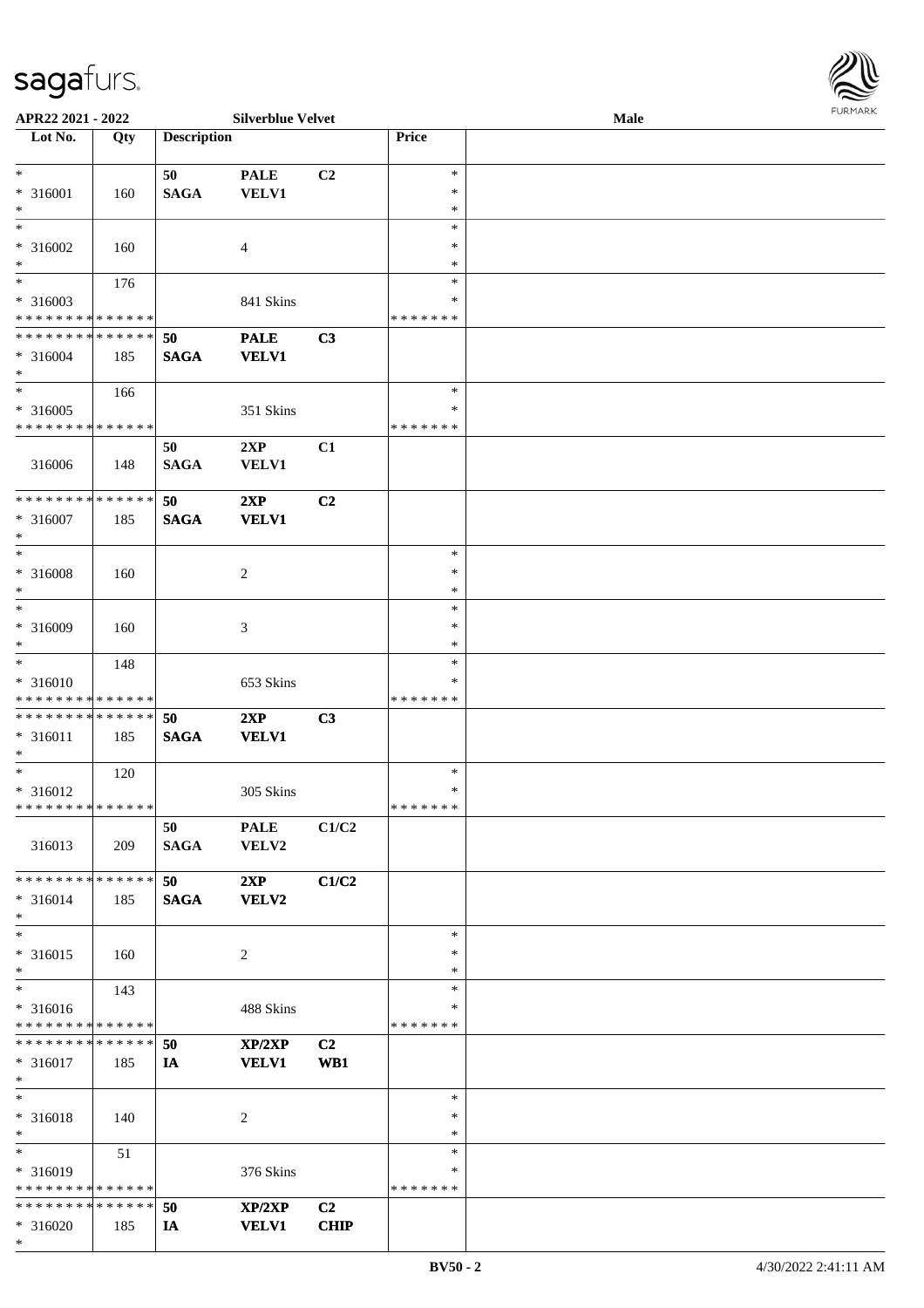

| APR22 2021 - 2022                          |     |                    | <b>Silverblue Velvet</b> |             |               | Male |  |
|--------------------------------------------|-----|--------------------|--------------------------|-------------|---------------|------|--|
| Lot No.                                    | Qty | <b>Description</b> |                          |             | Price         |      |  |
|                                            |     |                    |                          |             |               |      |  |
| $*$                                        |     | 50                 | XP/2XP                   | C2          | $\ast$        |      |  |
| * 316021                                   | 160 | $I\!\!A$           | <b>VELV1</b>             | CHIP        | $\ast$        |      |  |
| $*$                                        |     |                    |                          |             | $\ast$        |      |  |
|                                            |     |                    |                          |             | $\ast$        |      |  |
|                                            |     |                    |                          |             |               |      |  |
| * 316022                                   | 160 |                    | $\sqrt{3}$               |             | $\ast$        |      |  |
| $\ast$                                     |     |                    |                          |             | $\ast$        |      |  |
|                                            |     |                    |                          |             | $\ast$        |      |  |
| $* 316023$                                 | 160 |                    | $\overline{4}$           |             | $\ast$        |      |  |
| $*$                                        |     |                    |                          |             | $\ast$        |      |  |
| $\overline{\ast}$                          |     |                    |                          |             | $\ast$        |      |  |
| $* 316024$                                 | 160 |                    | $\sqrt{5}$               |             | $\ast$        |      |  |
|                                            |     |                    |                          |             | $\ast$        |      |  |
| $*$                                        |     |                    |                          |             |               |      |  |
|                                            |     |                    |                          |             | $\ast$        |      |  |
| $* 316025$                                 | 160 |                    | $\sqrt{6}$               |             | $\ast$        |      |  |
| $*$                                        |     |                    |                          |             | $\ast$        |      |  |
|                                            |     |                    |                          |             | $\ast$        |      |  |
| $* 316026$                                 | 160 |                    | $\boldsymbol{7}$         |             | $\ast$        |      |  |
| $*$                                        |     |                    |                          |             | $\ast$        |      |  |
|                                            |     |                    |                          |             | $\ast$        |      |  |
| $* 316027$                                 |     |                    |                          |             | $\ast$        |      |  |
|                                            | 160 |                    | $\,8\,$                  |             |               |      |  |
| $*$                                        |     |                    |                          |             | $\ast$        |      |  |
|                                            |     |                    |                          |             | $\ast$        |      |  |
| * 316028                                   | 160 |                    | 9                        |             | $\ast$        |      |  |
| $*$                                        |     |                    |                          |             | $\ast$        |      |  |
|                                            |     |                    |                          |             | $\ast$        |      |  |
| * 316029                                   | 160 |                    | 10                       |             | $\ast$        |      |  |
| $*$                                        |     |                    |                          |             | $\ast$        |      |  |
| $\overline{\phantom{0}}$                   |     |                    |                          |             | $\ast$        |      |  |
|                                            |     |                    |                          |             |               |      |  |
| * 316030                                   | 160 |                    | 11                       |             | $\ast$        |      |  |
| $*$                                        |     |                    |                          |             | $\ast$        |      |  |
| $*$                                        |     |                    |                          |             | $\ast$        |      |  |
| $* 316031$                                 | 160 |                    | 12                       |             | $\ast$        |      |  |
| $\ast$                                     |     |                    |                          |             | $\ast$        |      |  |
| $\overline{\ast}$                          |     |                    |                          |             | $\ast$        |      |  |
| $* 316032$                                 | 160 |                    | 13                       |             | $\ast$        |      |  |
| $*$                                        |     |                    |                          |             | $\ast$        |      |  |
|                                            |     |                    |                          |             |               |      |  |
| $\ast$                                     |     |                    |                          |             | $\ast$        |      |  |
| * 316033                                   | 160 |                    | 14                       |             | $\ast$        |      |  |
| $*$                                        |     |                    |                          |             | $\ast$        |      |  |
| $*$                                        | 124 |                    |                          |             | $\ast$        |      |  |
| * 316034                                   |     |                    | 2389 Skins               |             | ∗             |      |  |
| * * * * * * * * <mark>* * * * * * *</mark> |     |                    |                          |             | *******       |      |  |
| * * * * * * * * * * * * * * *              |     | 50                 | XP/2XP                   | C2          |               |      |  |
| * 316035                                   | 185 | IA                 | <b>VELV2</b>             | <b>CHIP</b> |               |      |  |
| $*$                                        |     |                    |                          |             |               |      |  |
| $*$                                        |     |                    |                          |             | $\ast$        |      |  |
|                                            | 149 |                    |                          |             |               |      |  |
| * 316036                                   |     |                    | 334 Skins                |             | ∗             |      |  |
| * * * * * * * * * * * * * *                |     |                    |                          |             | *******       |      |  |
| * * * * * * * * * * * * * * <mark>*</mark> |     | 50                 | <b>PALE</b>              | C1/C2       |               |      |  |
| * 316037                                   | 185 | <b>SROY</b>        | <b>VELV1</b>             |             |               |      |  |
| $*$                                        |     |                    |                          |             |               |      |  |
| $*$                                        |     |                    |                          |             | $\ast$        |      |  |
| * 316038                                   | 160 |                    | $\sqrt{2}$               |             | $\ast$        |      |  |
| $*$                                        |     |                    |                          |             | $\ast$        |      |  |
| $*$                                        |     |                    |                          |             | $\ast$        |      |  |
|                                            | 120 |                    |                          |             |               |      |  |
| * 316039                                   |     |                    | 465 Skins                |             | ∗             |      |  |
| * * * * * * * * * * * * * *                |     |                    |                          |             | * * * * * * * |      |  |
|                                            |     | 50                 | <b>PALE</b>              | C3          |               |      |  |
| 316040                                     | 171 | <b>SROY</b>        | <b>VELV1</b>             |             |               |      |  |
|                                            |     |                    |                          |             |               |      |  |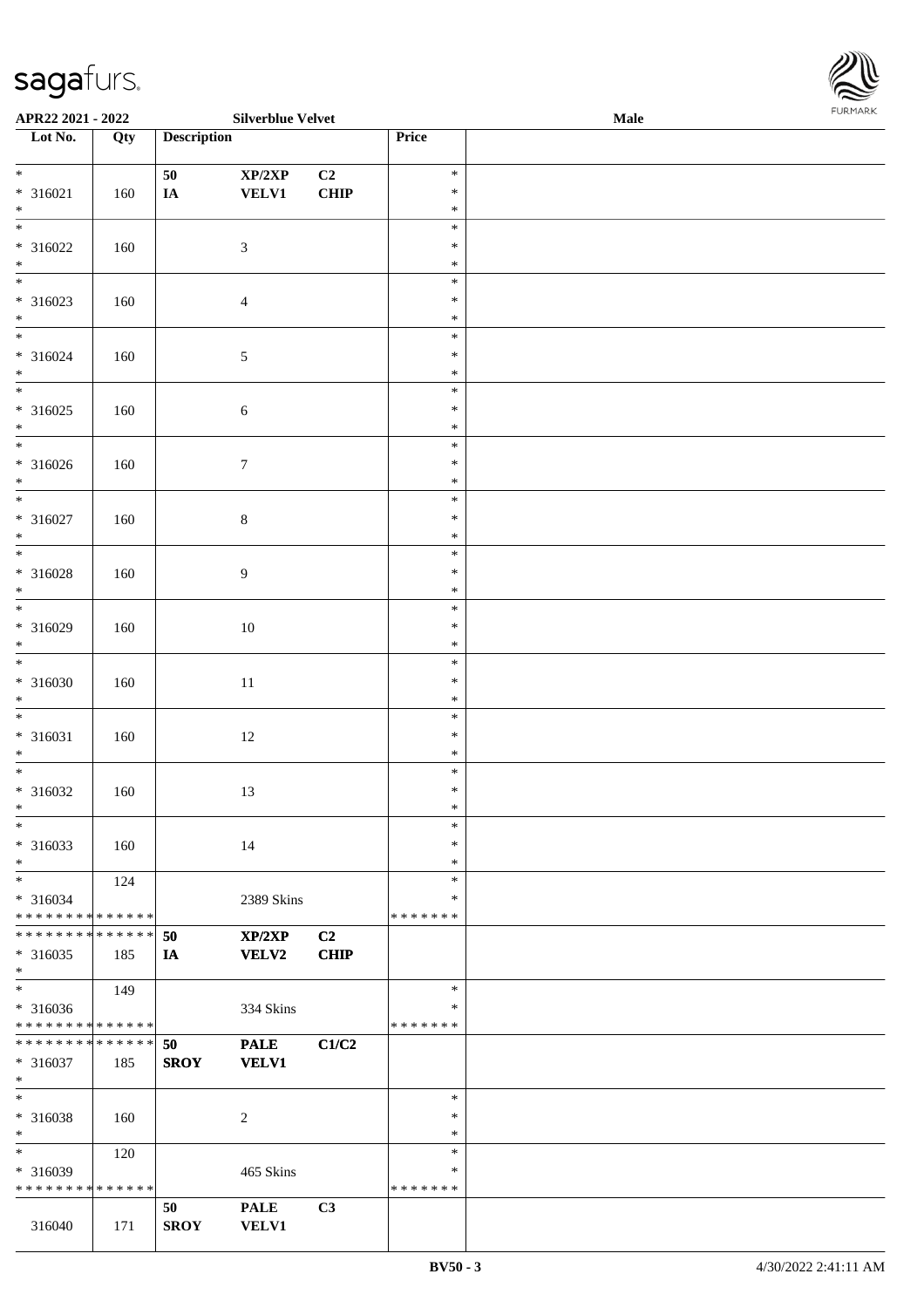

| APR22 2021 - 2022             |     |                    | <b>Silverblue Velvet</b> |                |              | <b>FURMARK</b> |  |
|-------------------------------|-----|--------------------|--------------------------|----------------|--------------|----------------|--|
| Lot No.                       | Qty | <b>Description</b> |                          |                | <b>Price</b> |                |  |
| * * * * * * * * * * * * * * * |     | 50                 | 2XP                      | C1/C2          |              |                |  |
| $* 316041$<br>$\ast$          | 185 | <b>SROY</b>        | <b>VELV1</b>             |                |              |                |  |
| $\ast$                        |     |                    |                          |                | *            |                |  |
| $* 316042$                    | 160 |                    | 2                        |                | $\ast$       |                |  |
| $\ast$                        |     |                    |                          |                | $\ast$       |                |  |
| $\ast$                        | 112 |                    |                          |                | $\ast$       |                |  |
| $* 316043$                    |     |                    | 457 Skins                |                | $\ast$       |                |  |
| **************                |     |                    |                          |                | *******      |                |  |
| 316044                        | 182 | 50<br><b>SROY</b>  | 2XP<br><b>VELV1</b>      | C <sub>3</sub> |              |                |  |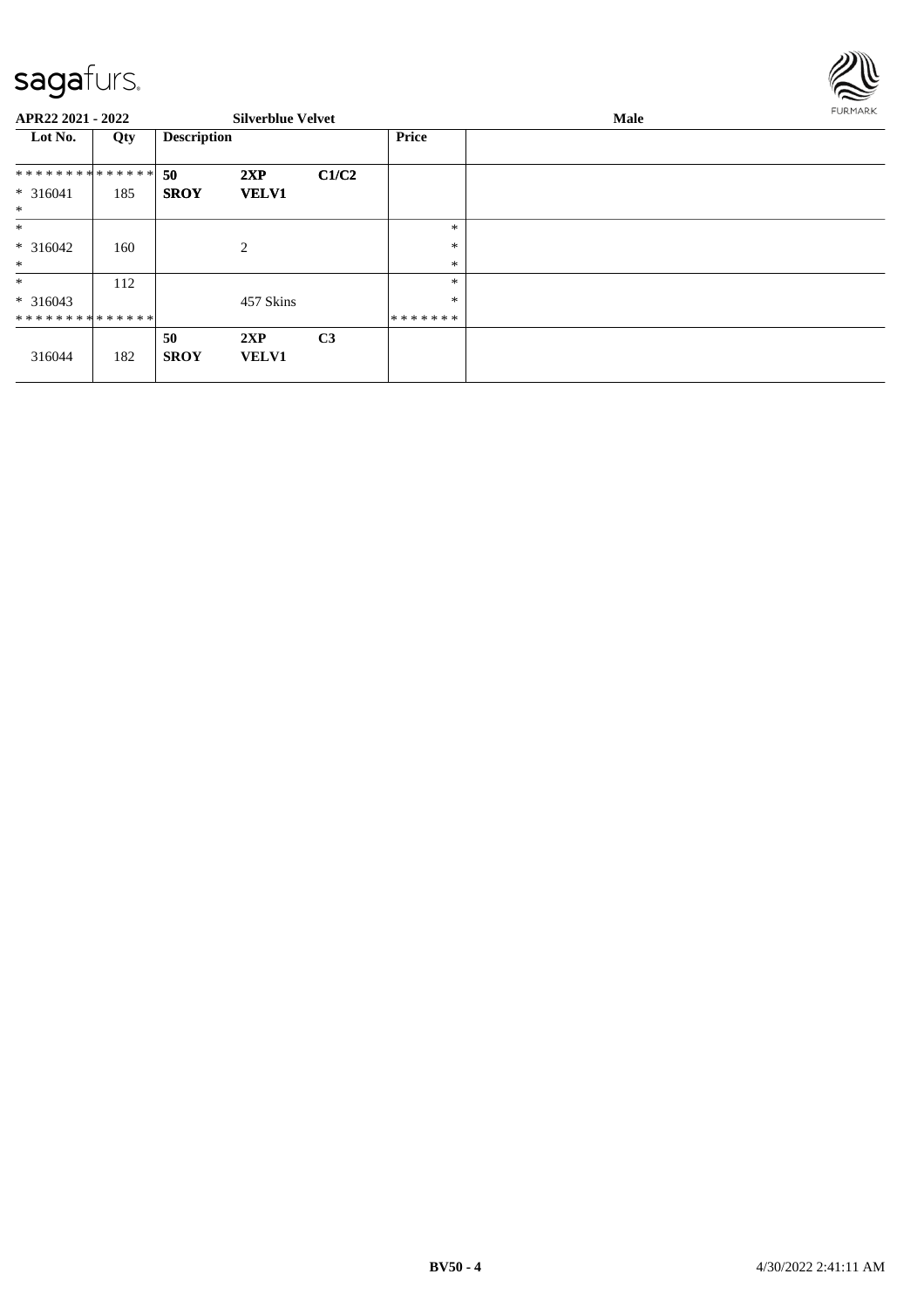\* \*

\* \*

\*

\*

\*

\* \*

\*

\*

\*

\*

\*

\*

\* \*

\* \*

\*

\*

\*

\*

\*

\* \* \* \* \* \* \* \* \* \* \* \* \* \* \* 316137 225

\* 316138 | 200 | 2

\* 316139 200 3

\* 316140 200 4

**APR22 2021 - 2022** 

| APR22 2021 - 2022                          |     |                    | <b>Silverblue Velvet</b> |                |               | <b>FURPIARA</b><br>Male |
|--------------------------------------------|-----|--------------------|--------------------------|----------------|---------------|-------------------------|
| Lot No.                                    | Qty | <b>Description</b> |                          |                | Price         |                         |
|                                            |     |                    |                          |                |               |                         |
|                                            |     | 40                 | <b>Dark</b>              | C1/C2          |               |                         |
| 316121                                     | 130 | ${\bf S}{\bf I}$   | <b>VELV1</b>             |                |               |                         |
|                                            |     |                    |                          |                |               |                         |
| * * * * * * * * <mark>* * * * * * *</mark> |     | 40                 | <b>PALE</b>              | C1             |               |                         |
| * 316122                                   | 225 | SI                 | <b>VELV1</b>             |                |               |                         |
| $\ast$                                     |     |                    |                          |                |               |                         |
|                                            | 172 |                    |                          |                | $\ast$        |                         |
| $* 316123$                                 |     |                    | 397 Skins                |                | ∗             |                         |
| * * * * * * * * <mark>* * * * * * *</mark> |     |                    |                          |                | *******       |                         |
|                                            |     | 40                 | <b>PALE</b>              | C1/C2          |               |                         |
| 316124                                     | 237 | SI                 | <b>VELV1</b>             |                |               |                         |
|                                            |     |                    |                          |                |               |                         |
| * * * * * * * * * * * * * *                |     | 40                 | <b>PALE</b>              | C <sub>2</sub> |               |                         |
| * 316125                                   | 225 | SI                 | <b>VELV1</b>             |                |               |                         |
| $\ast$                                     |     |                    |                          |                |               |                         |
| $\ast$                                     |     |                    |                          |                | $\ast$        |                         |
| * 316126                                   | 200 |                    | $\overline{2}$           |                | $\ast$        |                         |
| $\ast$                                     |     |                    |                          |                | $\ast$        |                         |
| $\ast$                                     |     |                    |                          |                | $\ast$        |                         |
| $* 316127$                                 | 200 |                    | $\mathfrak{Z}$           |                | $\ast$        |                         |
| $\ast$                                     |     |                    |                          |                | $\ast$        |                         |
| $\overline{\ast}$                          | 65  |                    |                          |                | $\ast$        |                         |
| * 316128                                   |     |                    | 690 Skins                |                | $\ast$        |                         |
| * * * * * * * * <mark>* * * * * *</mark>   |     |                    |                          |                | * * * * * * * |                         |
| * * * * * * * * * * * * * *                |     |                    | <b>PALE</b>              |                |               |                         |
|                                            |     | 40                 |                          | C3             |               |                         |
| * 316129<br>$\ast$                         | 225 | SI                 | <b>VELV1</b>             |                |               |                         |
| $\ast$                                     |     |                    |                          |                | $\ast$        |                         |
| $* 316130$                                 |     |                    |                          |                | ∗             |                         |
| $\ast$                                     | 200 |                    | 2                        |                | *             |                         |
| $\ast$                                     |     |                    |                          |                |               |                         |
|                                            |     |                    |                          |                | $\ast$        |                         |
| * 316131                                   | 200 |                    | 3                        |                | ∗             |                         |
| $\ast$                                     |     |                    |                          |                | $\ast$        |                         |
| $\ast$                                     |     |                    |                          |                | $\ast$        |                         |
| $* 316132$                                 | 200 |                    | 4                        |                | $\ast$        |                         |
| $*$ $-$                                    |     |                    |                          |                | $\ast$        |                         |
| $\ast$                                     | 44  |                    |                          |                | $\ast$        |                         |
| $* 316133$                                 |     |                    | 869 Skins                |                | $\ast$        |                         |
| * * * * * * * * <mark>* * * * * * *</mark> |     |                    |                          |                | *******       |                         |
| * * * * * * * * <mark>* * * * * *</mark>   |     | 40                 | $\mathbf{XP}$            | C1/C2          |               |                         |
| $* 316134$                                 | 225 | SI                 | <b>VELV1</b>             |                |               |                         |
| $\ast$                                     |     |                    |                          |                |               |                         |
| $\ast$                                     | 69  |                    |                          |                | $\ast$        |                         |
| $* 316135$                                 |     |                    | 294 Skins                |                | ∗             |                         |
| * * * * * * * * <mark>* * * * * *</mark>   |     |                    |                          |                | * * * * * * * |                         |
|                                            |     | 40                 | 2XP                      | C1             |               |                         |
| 316136                                     | 197 | SI                 | <b>VELV1</b>             |                |               |                         |
|                                            |     |                    |                          |                |               |                         |
|                                            |     |                    | 2XP                      | C <sub>2</sub> |               |                         |
| $* 316137$                                 | 225 | SI                 | <b>VELV1</b>             |                |               |                         |
|                                            |     |                    |                          |                |               |                         |

\* \* \*

\* \* \*

\* \*

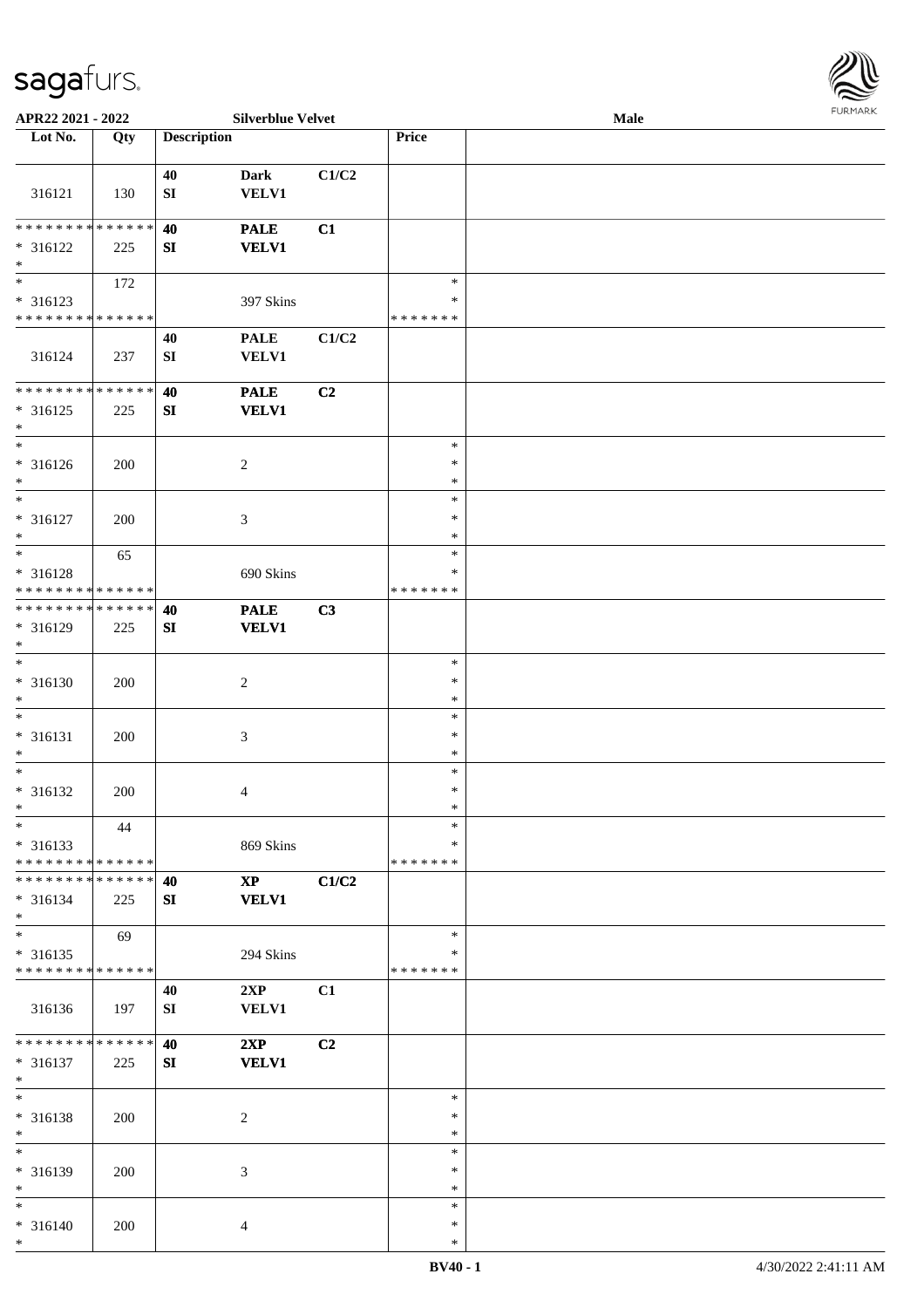

| APR22 2021 - 2022                                            |     |                    | <b>Silverblue Velvet</b> |                |                  | Male | <b>FURMARK</b> |
|--------------------------------------------------------------|-----|--------------------|--------------------------|----------------|------------------|------|----------------|
| Lot No.                                                      | Qty | <b>Description</b> |                          |                | Price            |      |                |
| $*$                                                          | 172 | 40                 | 2XP                      | C2             | $\ast$           |      |                |
| * 316141                                                     |     | SI                 | <b>VELV1</b>             |                | $\ast$           |      |                |
| * * * * * * * * * * * * * *<br>* * * * * * * * * * * * * *   |     |                    |                          |                | * * * * * * *    |      |                |
| $* 316142$                                                   | 225 | 40<br>SI           | 2XP<br><b>VELV1</b>      | C3             |                  |      |                |
| $\ast$                                                       |     |                    |                          |                |                  |      |                |
| $*$                                                          |     |                    |                          |                | $\ast$           |      |                |
| $* 316143$                                                   | 200 |                    | $\overline{c}$           |                | $\ast$           |      |                |
| $*$                                                          |     |                    |                          |                | $\ast$           |      |                |
| $*$                                                          | 132 |                    |                          |                | $\ast$           |      |                |
| * 316144                                                     |     |                    | 557 Skins                |                | ∗                |      |                |
| * * * * * * * * * * * * * *<br>* * * * * * * * * * * * * * * |     |                    |                          |                | * * * * * * *    |      |                |
| $* 316145$                                                   | 215 | 40<br>SI           | <b>PALE</b><br>VELV2     | C1/C2          |                  |      |                |
| $*$                                                          |     |                    |                          |                |                  |      |                |
| $\ast$                                                       | 44  |                    |                          |                | $\ast$           |      |                |
| $* 316146$                                                   |     |                    | 259 Skins                |                | $\ast$           |      |                |
| * * * * * * * * * * * * * *                                  |     |                    |                          |                | * * * * * * *    |      |                |
| * * * * * * * * * * * * * * *                                |     | 40                 | 2XP                      | C1/C2          |                  |      |                |
| * 316147                                                     | 245 | SI                 | VELV2                    |                |                  |      |                |
| $*$<br>$*$                                                   |     |                    |                          |                |                  |      |                |
|                                                              | 101 |                    |                          |                | $\ast$<br>*      |      |                |
| * 316148<br>* * * * * * * * * * * * * *                      |     |                    | 346 Skins                |                | * * * * * * *    |      |                |
| * * * * * * * * * * * * * * *                                |     | 40                 | XP/2XP                   | C <sub>2</sub> |                  |      |                |
| * 316149                                                     | 225 | $\mathbf{I}$       | <b>VELV1</b>             | <b>CHIP</b>    |                  |      |                |
| $\ast$                                                       |     |                    |                          |                |                  |      |                |
| $*$                                                          |     |                    |                          |                | $\ast$           |      |                |
| * 316150                                                     | 200 |                    | 2                        |                | $\ast$           |      |                |
| $\ast$<br>$*$                                                |     |                    |                          |                | $\ast$<br>$\ast$ |      |                |
| * 316151                                                     | 200 |                    | 3                        |                | $\ast$           |      |                |
| $\ast$                                                       |     |                    |                          |                | $\ast$           |      |                |
| $*$                                                          |     |                    |                          |                | $\ast$           |      |                |
| $* 316152$                                                   | 200 |                    | 4                        |                | $\ast$           |      |                |
| $\ast$                                                       |     |                    |                          |                | $\ast$           |      |                |
| $\ast$                                                       |     |                    |                          |                | $\ast$           |      |                |
| * 316153                                                     | 200 |                    | 5                        |                | $\ast$           |      |                |
| $*$                                                          |     |                    |                          |                | $\ast$           |      |                |
| $*$                                                          |     |                    |                          |                | $\ast$<br>$\ast$ |      |                |
| * 316154<br>$*$                                              | 200 |                    | 6                        |                | *                |      |                |
| $\overline{\ast}$                                            | 203 |                    |                          |                | $\ast$           |      |                |
| $* 316155$                                                   |     |                    | 1428 Skins               |                | $\ast$           |      |                |
| * * * * * * * * * * * * * *                                  |     |                    |                          |                | * * * * * * *    |      |                |
|                                                              |     | 40                 | <b>Dark</b>              | C1/C2          |                  |      |                |
| 316156                                                       | 214 | <b>SAGA</b>        | <b>VELV1</b>             |                |                  |      |                |
| ******** <mark>******</mark>                                 |     |                    |                          |                |                  |      |                |
|                                                              |     | 40                 | <b>PALE</b>              | C1             |                  |      |                |
| $* 316157$<br>$*$                                            | 203 | <b>SAGA</b>        | <b>VELV1</b>             |                |                  |      |                |
| $\overline{\ast}$                                            |     |                    |                          |                | $\ast$           |      |                |
| $* 316158$                                                   | 180 |                    | $\overline{c}$           |                | $\ast$           |      |                |
| $*$                                                          |     |                    |                          |                | $\ast$           |      |                |
| $\overline{\phantom{0}}$                                     |     |                    |                          |                | $\ast$           |      |                |
| $* 316159$                                                   | 180 |                    | $\mathfrak{Z}$           |                | $\ast$           |      |                |
| $*$                                                          |     |                    |                          |                | $\ast$           |      |                |
| $*$                                                          |     |                    |                          |                | $\ast$<br>$\ast$ |      |                |
| $* 316160$<br>$*$                                            | 200 |                    | 4                        |                | $\ast$           |      |                |
|                                                              |     |                    |                          |                |                  |      |                |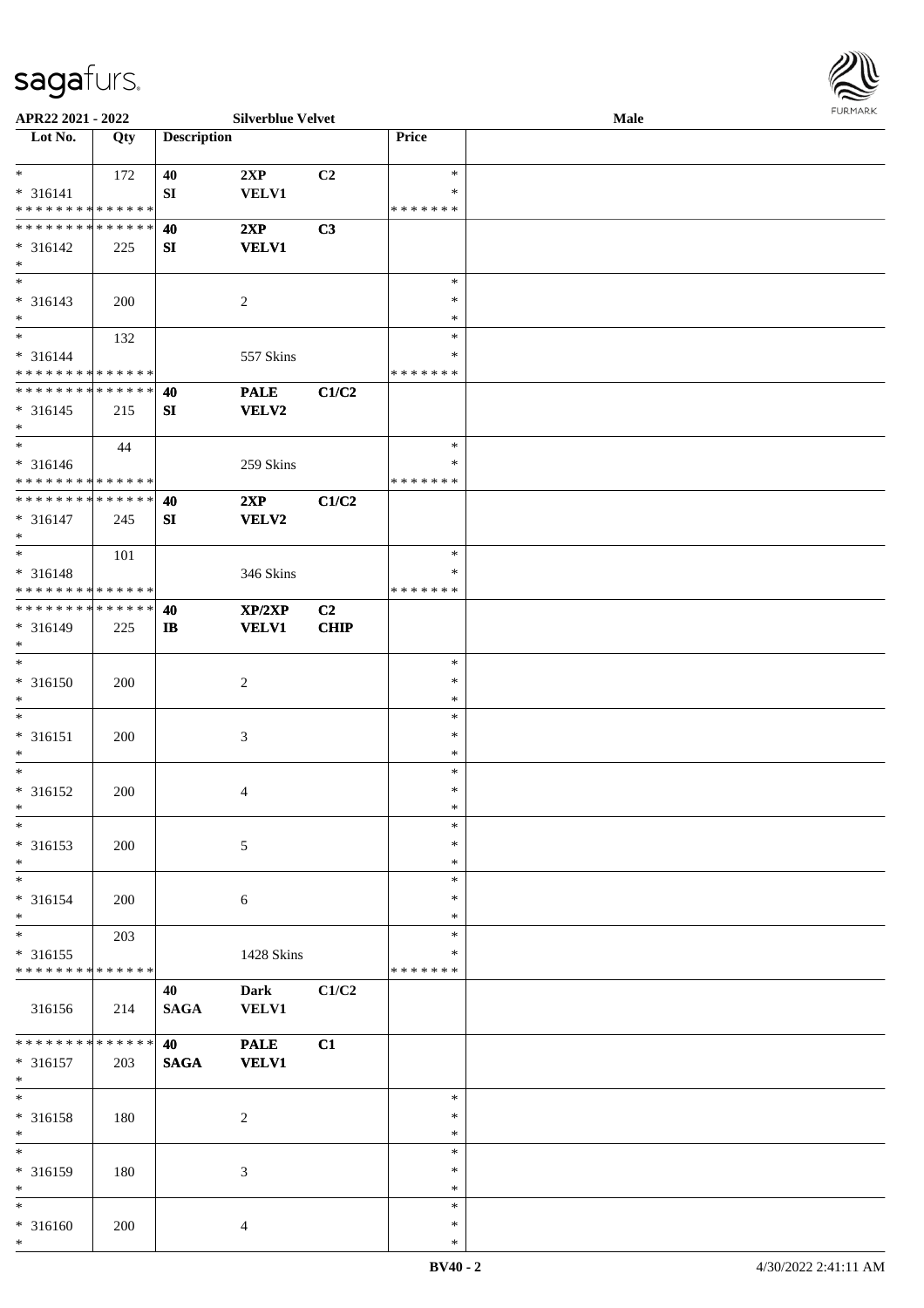| APR22 2021 - 2022                                             |     |                    | <b>Silverblue Velvet</b>    |       |                                   | <b>Male</b> |  |
|---------------------------------------------------------------|-----|--------------------|-----------------------------|-------|-----------------------------------|-------------|--|
| Lot No.                                                       | Qty | <b>Description</b> |                             |       | Price                             |             |  |
| $*$<br>* 316161<br>* * * * * * * * <mark>* * * * * * *</mark> | 49  | 40<br><b>SAGA</b>  | <b>PALE</b><br><b>VELV1</b> | C1    | $\ast$<br>$\ast$<br>*******       |             |  |
| * * * * * * * * * * * * * * *<br>* 316162<br>$\ast$           | 205 | 40<br><b>SAGA</b>  | <b>PALE</b><br><b>VELV1</b> | C1/C2 |                                   |             |  |
| * 316163<br>* * * * * * * * <mark>* * * * * * *</mark>        | 81  |                    | 286 Skins                   |       | $\ast$<br>$\ast$<br>* * * * * * * |             |  |
| * * * * * * * * * * * * * * <mark>*</mark><br>* 316164<br>$*$ | 205 | 40<br><b>SAGA</b>  | <b>PALE</b><br><b>VELV1</b> | C2    |                                   |             |  |
| $\overline{\ }$<br>$* 316165$<br>$\ast$                       | 180 |                    | $\sqrt{2}$                  |       | $\ast$<br>$\ast$<br>$\ast$        |             |  |
| * 316166<br>$*$                                               | 180 |                    | $\mathfrak{Z}$              |       | $\ast$<br>$\ast$<br>$\ast$        |             |  |
| $\overline{\ast}$<br>* 316167<br>$\ast$                       | 180 |                    | $\overline{4}$              |       | $\ast$<br>$\ast$<br>$\ast$        |             |  |
| $\overline{\phantom{0}}$<br>* 316168<br>$\ast$                | 180 |                    | $\mathfrak{S}$              |       | $\ast$<br>$\ast$<br>$\ast$        |             |  |
| $\overline{\phantom{0}}$<br>* 316169<br>$\ast$                | 180 |                    | $\sqrt{6}$                  |       | $\ast$<br>$\ast$<br>$\ast$        |             |  |
| * 316170<br>$*$                                               | 180 |                    | $\boldsymbol{7}$            |       | $\ast$<br>$\ast$<br>$\ast$        |             |  |
| $*$<br>* 316171<br>$\ast$                                     | 180 |                    | $\,8\,$                     |       | $\ast$<br>$\ast$<br>$\ast$        |             |  |
| $\ddot{x}$<br>* 316172<br>$\ddot{x}$                          | 180 |                    | $\overline{9}$              |       | $\ast$<br>$\ast$<br>$\ast$        |             |  |
| $\overline{\ast}$<br>* 316173<br>$*$                          | 180 |                    | $10\,$                      |       | $\ast$<br>$\ast$<br>$\ast$        |             |  |
| * 316174<br>$*$                                               | 180 |                    | 11                          |       | $\ast$<br>$\ast$<br>$\ast$        |             |  |
| $*$<br>* 316175<br>$*$                                        | 180 |                    | 12                          |       | $\ast$<br>$\ast$<br>$\ast$        |             |  |
| * 316176<br>$*$                                               | 180 |                    | 13                          |       | $\ast$<br>$\ast$<br>$\ast$        |             |  |
| $\overline{\mathbf{r}}$<br>* 316177<br>$*$                    | 180 |                    | 14                          |       | $\ast$<br>$\ast$<br>$\ast$        |             |  |
| * 316178<br>$*$                                               | 180 |                    | 15                          |       | $\ast$<br>$\ast$<br>$\ast$        |             |  |
| * 316179<br>$*$                                               | 180 |                    | 16                          |       | $\ast$<br>$\ast$<br>$\ast$        |             |  |
| $\overline{\mathbf{r}}$<br>* 316180                           | 180 |                    | 17                          |       | $\ast$<br>$\ast$                  |             |  |

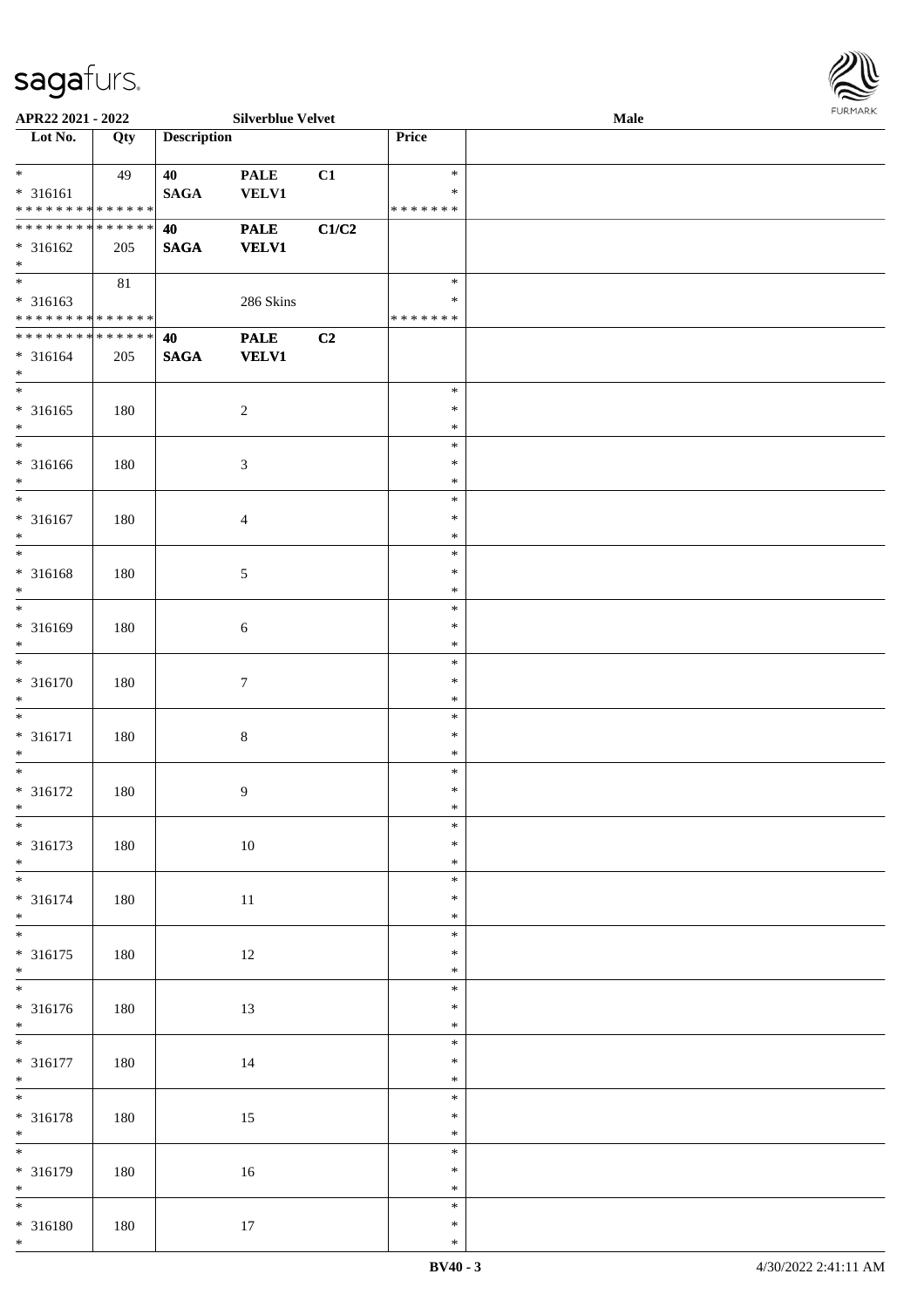| APR22 2021 - 2022             |     |                    | <b>Silverblue Velvet</b> |                |               | Male |  |
|-------------------------------|-----|--------------------|--------------------------|----------------|---------------|------|--|
| Lot No.                       | Qty | <b>Description</b> |                          |                | Price         |      |  |
|                               |     |                    |                          |                |               |      |  |
| $*$                           |     | 40                 | <b>PALE</b>              | C <sub>2</sub> | $\ast$        |      |  |
| * 316181                      | 180 | <b>SAGA</b>        | <b>VELV1</b>             |                | $\ast$        |      |  |
| $\ast$                        |     |                    |                          |                | $\ast$        |      |  |
| $\overline{\ast}$             |     |                    |                          |                | $\ast$        |      |  |
|                               |     |                    |                          |                |               |      |  |
| * 316182                      | 180 |                    | 19                       |                | $\ast$        |      |  |
| $*$                           |     |                    |                          |                | $\ast$        |      |  |
| $\overline{\phantom{0}}$      | 61  |                    |                          |                | $\ast$        |      |  |
| * 316183                      |     |                    | 3506 Skins               |                | $\ast$        |      |  |
| * * * * * * * * * * * * * *   |     |                    |                          |                | * * * * * * * |      |  |
| ******** <mark>******</mark>  |     | 40                 | <b>PALE</b>              | C3             |               |      |  |
| * 316184                      | 205 | $\mathbf{SAGA}$    | <b>VELV1</b>             |                |               |      |  |
| $*$                           |     |                    |                          |                |               |      |  |
| $*$                           |     |                    |                          |                | $\ast$        |      |  |
|                               |     |                    |                          |                |               |      |  |
| * 316185                      | 180 |                    | $\sqrt{2}$               |                | $\ast$        |      |  |
| $*$                           |     |                    |                          |                | $\ast$        |      |  |
| $\overline{\phantom{0}}$      |     |                    |                          |                | $\ast$        |      |  |
| $* 316186$                    | 180 |                    | $\mathfrak{Z}$           |                | $\ast$        |      |  |
| $*$                           |     |                    |                          |                | $\ast$        |      |  |
| $\ast$                        |     |                    |                          |                | $\ast$        |      |  |
|                               |     |                    |                          |                | $\ast$        |      |  |
| $* 316187$                    | 180 |                    | $\overline{4}$           |                |               |      |  |
| $*$                           |     |                    |                          |                | $\ast$        |      |  |
| $*$                           |     |                    |                          |                | $\ast$        |      |  |
| $* 316188$                    | 180 |                    | 5                        |                | $\ast$        |      |  |
| $\ast$                        |     |                    |                          |                | $\ast$        |      |  |
| $*$                           |     |                    |                          |                | $\ast$        |      |  |
| * 316189                      | 180 |                    | $\sqrt{6}$               |                | $\ast$        |      |  |
| $*$                           |     |                    |                          |                | $\ast$        |      |  |
| $*$                           |     |                    |                          |                |               |      |  |
|                               |     |                    |                          |                | $\ast$        |      |  |
| $* 316190$                    | 180 |                    | $\tau$                   |                | $\ast$        |      |  |
| $*$                           |     |                    |                          |                | $\ast$        |      |  |
| $*$                           |     |                    |                          |                | $\ast$        |      |  |
| * 316191                      | 180 |                    | $8\,$                    |                | $\ast$        |      |  |
| $*$                           |     |                    |                          |                | $\ast$        |      |  |
| $*$                           |     |                    |                          |                | $\ast$        |      |  |
|                               |     |                    |                          |                | $\ast$        |      |  |
| $* 316192$                    | 170 |                    | 9                        |                |               |      |  |
| $*$                           |     |                    |                          |                | $\ast$        |      |  |
| $\ast$                        | 51  |                    |                          |                | $\ast$        |      |  |
| * 316193                      |     |                    | 1686 Skins               |                | $\ast$        |      |  |
| * * * * * * * * * * * * * *   |     |                    |                          |                | * * * * * * * |      |  |
| * * * * * * * * * * * * * * * |     | 40                 | $\mathbf{X}\mathbf{P}$   | C1/C2          |               |      |  |
| * 316194                      | 205 | <b>SAGA</b>        | <b>VELV1</b>             |                |               |      |  |
| $*$                           |     |                    |                          |                |               |      |  |
| $*$                           |     |                    |                          |                |               |      |  |
|                               | 150 |                    |                          |                | $\ast$        |      |  |
| * 316195                      |     |                    | 355 Skins                |                | $\ast$        |      |  |
| * * * * * * * * * * * * * *   |     |                    |                          |                | * * * * * * * |      |  |
| * * * * * * * * * * * * * *   |     | 40                 | $\mathbf{X}\mathbf{P}$   | C <sub>2</sub> |               |      |  |
| * 316196                      | 205 | <b>SAGA</b>        | <b>VELV1</b>             |                |               |      |  |
| $*$                           |     |                    |                          |                |               |      |  |
| $*$                           |     |                    |                          |                | $\ast$        |      |  |
|                               |     |                    |                          |                |               |      |  |
| * 316197                      | 196 |                    | $\sqrt{2}$               |                | $\ast$        |      |  |
| $*$                           |     |                    |                          |                | $\ast$        |      |  |
| $*$                           |     |                    |                          |                | $\ast$        |      |  |
| * 316198                      | 180 |                    | $\mathfrak{Z}$           |                | $\ast$        |      |  |
| $*$                           |     |                    |                          |                | $\ast$        |      |  |
| $*$                           |     |                    |                          |                | $\ast$        |      |  |
|                               |     |                    |                          |                | $\ast$        |      |  |
| * 316199                      | 180 |                    | $\overline{4}$           |                |               |      |  |
| $*$                           |     |                    |                          |                | $\ast$        |      |  |
| $*$                           |     |                    |                          |                | $\ast$        |      |  |
| * 316200                      | 180 |                    | $\mathfrak{S}$           |                | $\ast$        |      |  |

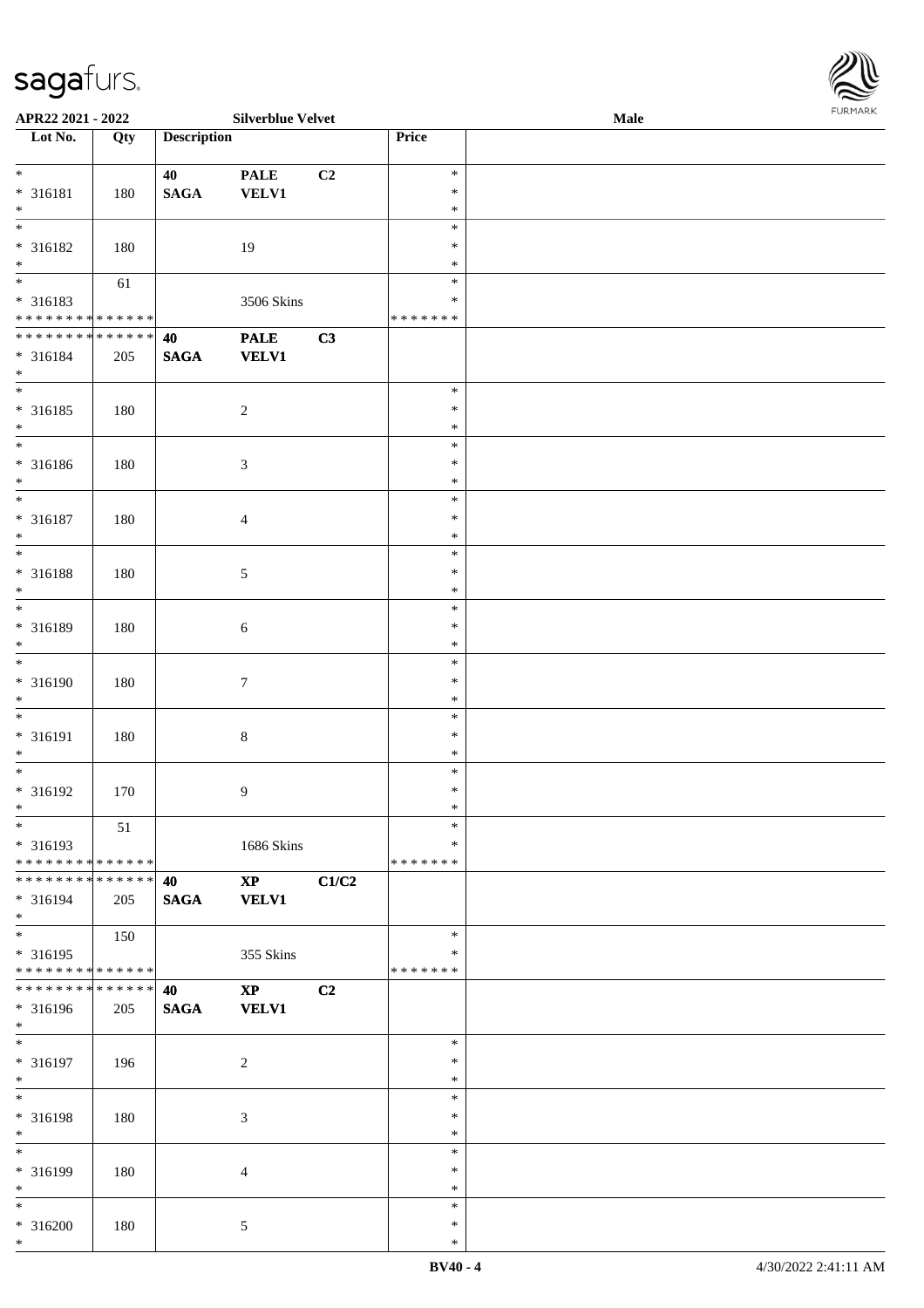| APR22 2021 - 2022                          |     |                    | <b>Silverblue Velvet</b> |    |               | Male |  |
|--------------------------------------------|-----|--------------------|--------------------------|----|---------------|------|--|
| Lot No.                                    | Qty | <b>Description</b> |                          |    | <b>Price</b>  |      |  |
|                                            |     |                    |                          |    |               |      |  |
| $*$                                        |     | 40                 | $\mathbf{X}\mathbf{P}$   | C2 | $\ast$        |      |  |
| $* 316201$                                 | 180 | <b>SAGA</b>        | <b>VELV1</b>             |    | $\ast$        |      |  |
| $\ast$                                     |     |                    |                          |    | $\ast$        |      |  |
| $\overline{\ }$                            |     |                    |                          |    | $\ast$        |      |  |
| $* 316202$                                 | 180 |                    | $\tau$                   |    | $\ast$        |      |  |
| $*$                                        |     |                    |                          |    | $\ast$        |      |  |
|                                            |     |                    |                          |    | $\ast$        |      |  |
|                                            |     |                    |                          |    |               |      |  |
| * 316203                                   | 180 |                    | $\,8\,$                  |    | $\ast$        |      |  |
| $*$                                        |     |                    |                          |    | $\ast$        |      |  |
| $\overline{\ast}$                          |     |                    |                          |    | $\ast$        |      |  |
| * 316204                                   | 180 |                    | $\boldsymbol{9}$         |    | $\ast$        |      |  |
| $*$                                        |     |                    |                          |    | $\ast$        |      |  |
| $\overline{\ast}$                          |     |                    |                          |    | $\ast$        |      |  |
| * 316205                                   | 180 |                    | 10                       |    | $\ast$        |      |  |
| $\ast$                                     |     |                    |                          |    | $\ast$        |      |  |
| $\overline{\phantom{0}}$                   |     |                    |                          |    | $\ast$        |      |  |
|                                            |     |                    |                          |    |               |      |  |
| * 316206                                   | 180 |                    | 11                       |    | $\ast$        |      |  |
| $\ast$                                     |     |                    |                          |    | $\ast$        |      |  |
|                                            |     |                    |                          |    | $\ast$        |      |  |
| $* 316207$                                 | 180 |                    | 12                       |    | $\ast$        |      |  |
| $\ast$                                     |     |                    |                          |    | $\ast$        |      |  |
|                                            |     |                    |                          |    | $\ast$        |      |  |
| * 316208                                   | 180 |                    | 13                       |    | $\ast$        |      |  |
| $\ast$                                     |     |                    |                          |    | $\ast$        |      |  |
| $\overline{\phantom{0}}$                   | 180 |                    |                          |    | $\ast$        |      |  |
|                                            |     |                    |                          |    | $\ast$        |      |  |
| * 316209                                   |     |                    | 2561 Skins               |    |               |      |  |
| ******** <mark>******</mark>               |     |                    |                          |    | * * * * * * * |      |  |
| **************                             |     | 40                 | 2XP                      | C1 |               |      |  |
| $* 316210$                                 | 205 | <b>SAGA</b>        | <b>VELV1</b>             |    |               |      |  |
| $*$                                        |     |                    |                          |    |               |      |  |
| $\ddot{x}$                                 |     |                    |                          |    | $\ast$        |      |  |
| $* 316211$                                 | 180 |                    | $\boldsymbol{2}$         |    | $\ast$        |      |  |
| $*$                                        |     |                    |                          |    | $\ast$        |      |  |
|                                            | 152 |                    |                          |    | $\ast$        |      |  |
| $* 316212$                                 |     |                    | 537 Skins                |    | $\ast$        |      |  |
| * * * * * * * * <mark>* * * * * * *</mark> |     |                    |                          |    | *******       |      |  |
| **************                             |     | $\frac{1}{40}$ 2XP |                          | C2 |               |      |  |
|                                            |     |                    |                          |    |               |      |  |
| * 316213                                   | 205 |                    | SAGA VELV1               |    |               |      |  |
| $*$                                        |     |                    |                          |    |               |      |  |
|                                            |     |                    |                          |    | $\ast$        |      |  |
| $* 316214$                                 | 180 |                    | $\overline{2}$           |    | $\ast$        |      |  |
| $*$                                        |     |                    |                          |    | $\ast$        |      |  |
|                                            |     |                    |                          |    | $\ast$        |      |  |
| * 316215                                   | 180 |                    | $\mathfrak{Z}$           |    | $\ast$        |      |  |
| $*$                                        |     |                    |                          |    | $\ast$        |      |  |
|                                            |     |                    |                          |    | $\ast$        |      |  |
|                                            |     |                    |                          |    | $\ast$        |      |  |
| $* 316216$                                 | 180 |                    | $\overline{4}$           |    |               |      |  |
| $*$<br>$\overline{\mathbf{r}}$             |     |                    |                          |    | $\ast$        |      |  |
|                                            |     |                    |                          |    | $\ast$        |      |  |
| $* 316217$                                 | 180 |                    | $\mathfrak{S}$           |    | $\ast$        |      |  |
| $*$                                        |     |                    |                          |    | $\ast$        |      |  |
|                                            |     |                    |                          |    | $\ast$        |      |  |
| * 316218                                   | 180 |                    | $\sqrt{6}$               |    | $\ast$        |      |  |
|                                            |     |                    |                          |    | $\ast$        |      |  |
| $*$                                        |     |                    |                          |    | $\ast$        |      |  |
| * 316219                                   | 180 |                    | $\tau$                   |    | $\ast$        |      |  |
| $*$                                        |     |                    |                          |    | $\ast$        |      |  |
| $\overline{\phantom{0}}$                   |     |                    |                          |    |               |      |  |
|                                            |     |                    |                          |    | $\ast$        |      |  |
| $* 316220$                                 | 180 |                    | $\,8\,$                  |    | $\ast$        |      |  |

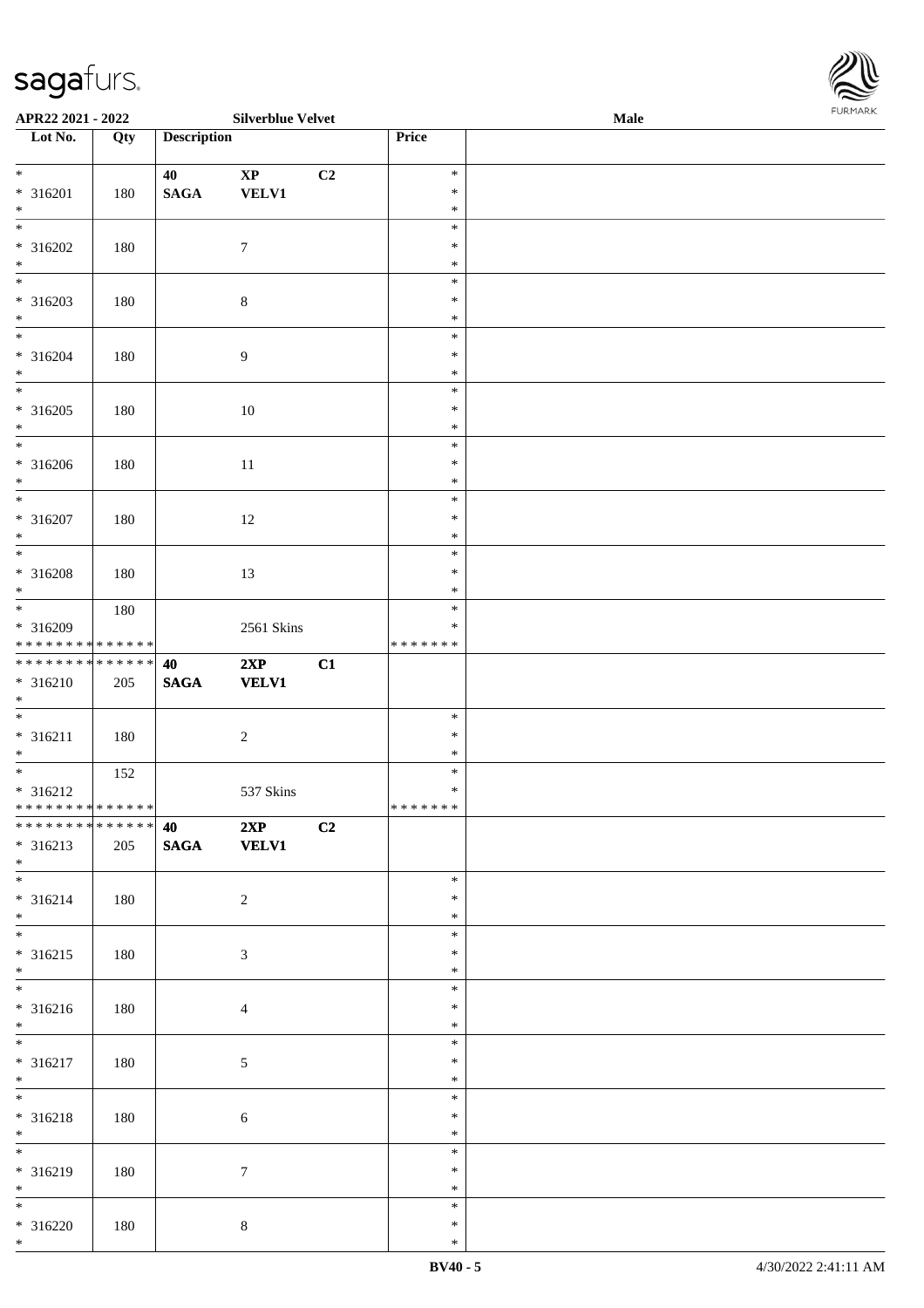| APR22 2021 - 2022                                    |     |                    | <b>Silverblue Velvet</b> |    |               | Male |  |
|------------------------------------------------------|-----|--------------------|--------------------------|----|---------------|------|--|
| Lot No.                                              | Qty | <b>Description</b> |                          |    | Price         |      |  |
|                                                      |     |                    |                          |    |               |      |  |
| $*$                                                  |     | 40                 | 2XP                      | C2 | $\ast$        |      |  |
| $* 316221$                                           | 180 | $\mathbf{SAGA}$    | <b>VELV1</b>             |    | $\ast$        |      |  |
| $*$                                                  |     |                    |                          |    | $\ast$        |      |  |
|                                                      |     |                    |                          |    | $\ast$        |      |  |
| * 316222                                             | 180 |                    | 10                       |    | $\ast$        |      |  |
| $*$                                                  |     |                    |                          |    | $\ast$        |      |  |
|                                                      |     |                    |                          |    | $\ast$        |      |  |
| $* 316223$                                           | 180 |                    | 11                       |    | $\ast$        |      |  |
| $*$                                                  |     |                    |                          |    | $\ast$        |      |  |
| $*$                                                  |     |                    |                          |    | $\ast$        |      |  |
| $* 316224$                                           | 180 |                    | 12                       |    | $\ast$        |      |  |
| $*$                                                  |     |                    |                          |    | $\ast$        |      |  |
|                                                      |     |                    |                          |    | $\ast$        |      |  |
| * 316225                                             | 180 |                    | 13                       |    | $\ast$        |      |  |
| $*$                                                  |     |                    |                          |    | $\ast$        |      |  |
|                                                      |     |                    |                          |    | $\ast$        |      |  |
| $* 316226$                                           | 180 |                    | 14                       |    | $\ast$        |      |  |
| $*$                                                  |     |                    |                          |    | $\ast$        |      |  |
| $*$                                                  | 169 |                    |                          |    | $\ast$        |      |  |
| * 316227                                             |     |                    | 2714 Skins               |    | $\ast$        |      |  |
| * * * * * * * * <mark>* * * * * *</mark>             |     |                    |                          |    | * * * * * * * |      |  |
| * * * * * * * * <mark>* * * * * * *</mark>           |     | 40                 | 2XP                      | C3 |               |      |  |
| * 316228                                             | 205 | <b>SAGA</b>        | <b>VELV1</b>             |    |               |      |  |
| $*$                                                  |     |                    |                          |    |               |      |  |
|                                                      |     |                    |                          |    | $\ast$        |      |  |
| * 316229                                             | 180 |                    | $\overline{c}$           |    | $\ast$        |      |  |
| $\ast$                                               |     |                    |                          |    | $\ast$        |      |  |
| $\ddot{x}$                                           |     |                    |                          |    | $\ast$        |      |  |
| $* 316230$                                           | 180 |                    | $\mathfrak{Z}$           |    | $\ast$        |      |  |
| $*$                                                  |     |                    |                          |    | $\ast$        |      |  |
| $\ddot{x}$                                           |     |                    |                          |    | $\ast$        |      |  |
| $* 316231$                                           | 180 |                    | $\overline{4}$           |    | $\ast$        |      |  |
| $\ast$                                               |     |                    |                          |    | $\ast$        |      |  |
| $\overline{\ast}$                                    |     |                    |                          |    | $\ast$        |      |  |
| $* 316232$                                           | 180 |                    | $\sqrt{5}$               |    | $\ast$        |      |  |
| $\ast$                                               |     |                    |                          |    | $\ast$        |      |  |
| $\ast$                                               |     |                    |                          |    | $\ast$        |      |  |
| * 316233                                             | 180 |                    | 6                        |    | $\ast$        |      |  |
| $*$                                                  |     |                    |                          |    | $\ast$        |      |  |
| $\ddot{x}$                                           |     |                    |                          |    | $\ast$        |      |  |
| * 316234                                             |     |                    |                          |    | $\ast$        |      |  |
| $\ast$                                               | 180 |                    | $\tau$                   |    | $\ast$        |      |  |
| $\ddot{x}$                                           | 140 |                    |                          |    | $\ast$        |      |  |
| $* 316235$                                           |     |                    |                          |    | ∗             |      |  |
| * * * * * * * * <mark>* * * * * * *</mark>           |     |                    | 1425 Skins               |    | *******       |      |  |
| * * * * * * * * * * * * * * <mark>*</mark>           |     | 40                 | <b>PALE</b>              | C2 |               |      |  |
|                                                      |     |                    | VELV2                    |    |               |      |  |
| * 316236<br>$*$                                      | 205 | <b>SAGA</b>        |                          |    |               |      |  |
| $\ast$                                               |     |                    |                          |    | $\ast$        |      |  |
|                                                      |     |                    |                          |    | $\ast$        |      |  |
| $* 316237$<br>$*$                                    | 180 |                    | 2                        |    | $\ast$        |      |  |
| $*$                                                  |     |                    |                          |    | $\ast$        |      |  |
|                                                      | 150 |                    |                          |    | $\ast$        |      |  |
| * 316238<br>* * * * * * * * <mark>* * * * * *</mark> |     |                    | 535 Skins                |    | *******       |      |  |
| * * * * * * * * <mark>* * * * * * *</mark>           |     |                    |                          |    |               |      |  |
|                                                      |     | 40                 | 2XP                      | C2 |               |      |  |
| * 316239                                             | 205 | <b>SAGA</b>        | <b>VELV2</b>             |    |               |      |  |
| $*$                                                  |     |                    |                          |    |               |      |  |
| $\ast$                                               |     |                    |                          |    | $\ast$        |      |  |
| $* 316240$                                           | 180 |                    | $\overline{2}$           |    | $\ast$        |      |  |

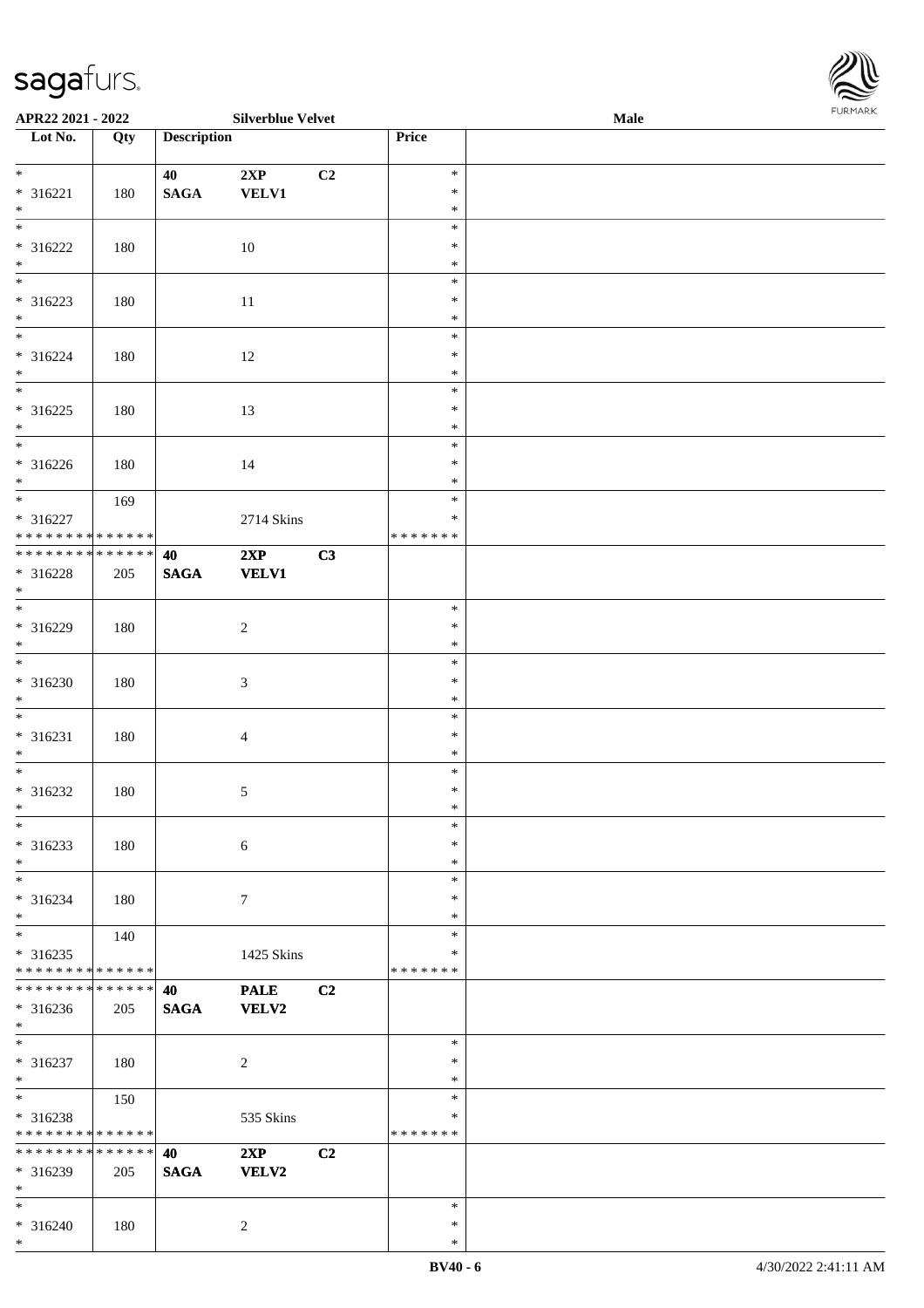\*

| $*$                                |     | 40          | 2XP              | C2             | $\ast$        |  |
|------------------------------------|-----|-------------|------------------|----------------|---------------|--|
| $* 316241$                         | 180 | <b>SAGA</b> | VELV2            |                | $\ast$        |  |
| $*$                                |     |             |                  |                | $\ast$        |  |
| $\overline{\phantom{a}^*}$         |     |             |                  |                | $\ast$        |  |
| $* 316242$                         | 195 |             | $\overline{4}$   |                | $\ast$        |  |
| $*$                                |     |             |                  |                | $\ast$        |  |
| $\ast$                             | 192 |             |                  |                | $\ast$        |  |
| $* 316243$                         |     |             | 952 Skins        |                | $\ast$        |  |
| **************<br>**************   |     |             |                  |                | * * * * * * * |  |
|                                    |     | 40          | XP/2XP           | C <sub>2</sub> |               |  |
| $* 316244$<br>$*$                  | 205 | IA          | <b>VELV1</b>     | WB1            |               |  |
| $\overline{\phantom{0}}$           |     |             |                  |                | $\ast$        |  |
| $* 316245$                         | 180 |             | $\overline{c}$   |                | $\ast$        |  |
| $*$                                |     |             |                  |                | $\ast$        |  |
| $\ast$                             |     |             |                  |                | $\ast$        |  |
| $* 316246$                         | 180 |             | $\mathfrak{Z}$   |                | ∗             |  |
| $*$                                |     |             |                  |                | $\ast$        |  |
| $\overline{\phantom{0}}$           |     |             |                  |                | $\ast$        |  |
| $* 316247$                         | 180 |             | $\overline{4}$   |                | $\ast$        |  |
| $*$                                |     |             |                  |                | $\ast$        |  |
|                                    | 141 |             |                  |                | $\ast$        |  |
| * 316248                           |     |             | 886 Skins        |                | $\ast$        |  |
| **************                     |     |             |                  |                | * * * * * * * |  |
|                                    |     | 40          | $\mathbf{ALL}$   | C <sub>2</sub> |               |  |
| 316249                             | 207 | IA          | <b>VELV1</b>     | WB2            |               |  |
|                                    |     |             |                  |                |               |  |
| **************                     |     | 40          | XP/2XP           | C <sub>2</sub> |               |  |
| $* 316250$                         | 205 | IA          | <b>VELV1</b>     | <b>CHIP</b>    |               |  |
| $*$                                |     |             |                  |                |               |  |
| $\overline{\phantom{0}}$           |     |             |                  |                | $\ast$        |  |
| $* 316251$                         | 180 |             | $\overline{c}$   |                | $\ast$        |  |
| $\ast$                             |     |             |                  |                | $\ast$        |  |
| $*$                                |     |             |                  |                | $\ast$        |  |
| $* 316252$                         | 180 |             | $\mathfrak{Z}$   |                | $\ast$        |  |
| $*$                                |     |             |                  |                | $\ast$        |  |
| $\overline{\phantom{0}}$           |     |             |                  |                | $\ast$        |  |
| $* 316253$                         | 180 |             | $\overline{4}$   |                | $\ast$        |  |
| $\ast$                             |     |             |                  |                | $\ast$        |  |
| $\ast$                             |     |             |                  |                | $\ast$        |  |
| * 316254                           | 180 |             | $\sqrt{5}$       |                | $\ast$        |  |
| $\ast$                             |     |             |                  |                | $\ast$        |  |
| $\ast$                             |     |             |                  |                | $\ast$        |  |
| $* 316255$                         | 180 |             | $\sqrt{6}$       |                | $\ast$        |  |
| $*$ $*$                            |     |             |                  |                | $\ast$        |  |
|                                    |     |             |                  |                | $\ast$        |  |
| $* 316256$                         | 180 |             | $\boldsymbol{7}$ |                | $\ast$        |  |
| $*$<br>$\overline{\phantom{a}^*}$  |     |             |                  |                | $\ast$        |  |
|                                    |     |             |                  |                | $\ast$        |  |
| $* 316257$<br>$\ast$               | 180 |             | $\,8\,$          |                | $\ast$        |  |
| $\overline{\ast}$                  |     |             |                  |                | $\ast$        |  |
|                                    |     |             |                  |                | $\ast$        |  |
| * 316258                           | 180 |             | $\overline{9}$   |                | $\ast$        |  |
| $\ast$<br>$\overline{\phantom{0}}$ |     |             |                  |                | $\ast$        |  |
|                                    |     |             |                  |                | $\ast$        |  |
| $* 316259$                         | 180 |             | $10\,$           |                | $\ast$        |  |
| $\ast$                             |     |             |                  |                | $\ast$        |  |
|                                    |     |             |                  |                | $\ast$        |  |
| $* 316260$                         | 180 |             | $11\,$           |                | $\ast$        |  |

 $\overline{\phantom{a}}$ 

**APR22 2021 - 2022 Silverblue Velvet Male**

**Lot No. Qty Description Price**

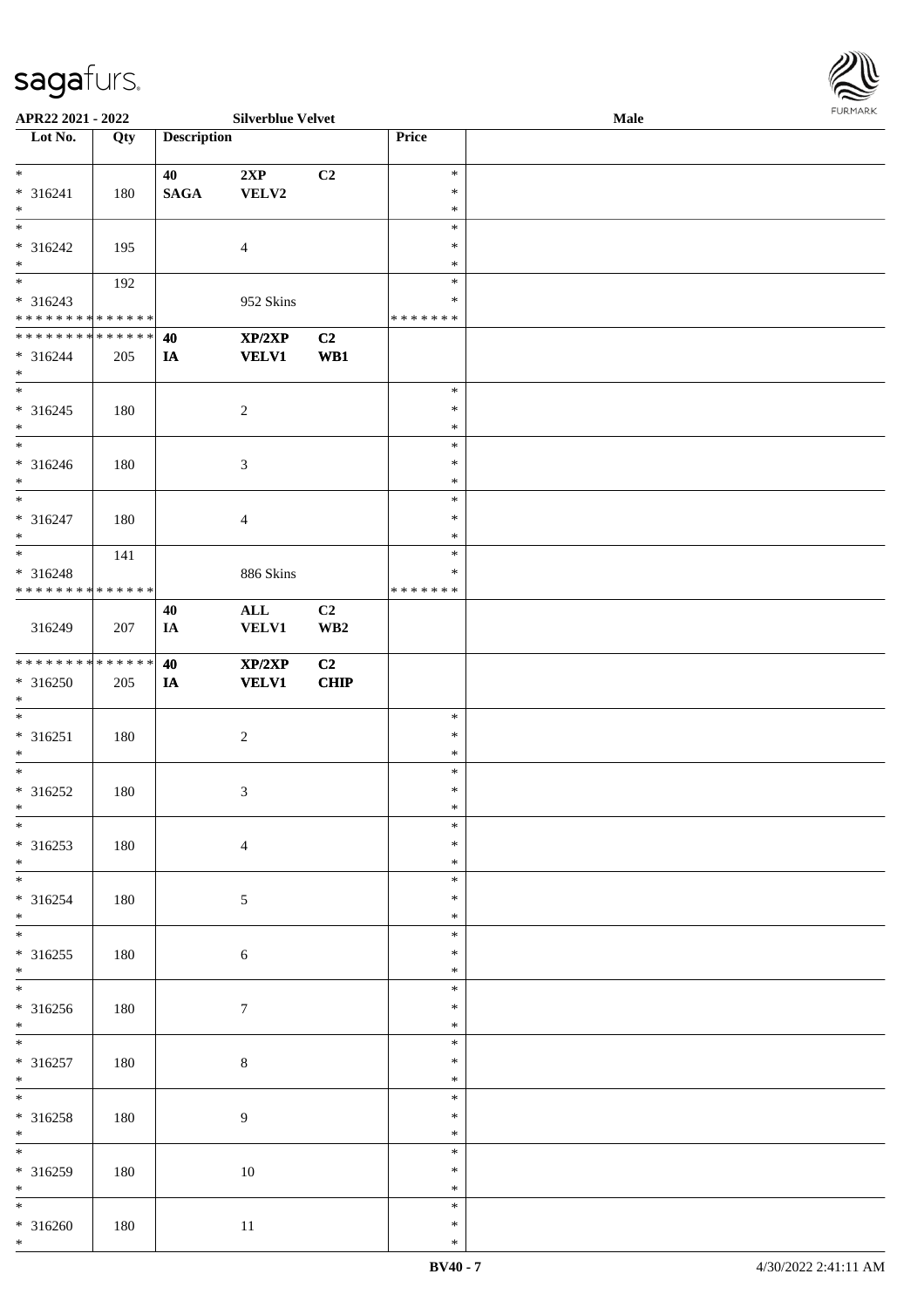\* \* \* \* \* \* \* \* \* \* \* \* \* \*

| APR22 2021 - 2022                  |             |                    | <b>Silverblue Velvet</b> |             |                  | FURMARK<br>Male |  |  |
|------------------------------------|-------------|--------------------|--------------------------|-------------|------------------|-----------------|--|--|
| Lot No.                            | Qty         | <b>Description</b> |                          |             | Price            |                 |  |  |
| $*$                                |             | 40                 | XP/2XP                   | C2          | $\ast$           |                 |  |  |
| $* 316261$                         | 180         | IA                 | VELV1                    | <b>CHIP</b> | $\ast$           |                 |  |  |
| $\ast$                             |             |                    |                          |             | $\ast$           |                 |  |  |
| $\frac{1}{*}$                      |             |                    |                          |             | $\ast$           |                 |  |  |
| $* 316262$                         | 180         |                    | 13                       |             | $\ast$           |                 |  |  |
| $*$<br>$\overline{\phantom{0}}$    |             |                    |                          |             | $\ast$<br>$\ast$ |                 |  |  |
| $* 316263$                         | $180\,$     |                    | $14\,$                   |             | $\ast$           |                 |  |  |
| $*$                                |             |                    |                          |             | $\ast$           |                 |  |  |
| $*$                                |             |                    |                          |             | $\ast$           |                 |  |  |
| $* 316264$                         | 180         |                    | 15                       |             | $\ast$           |                 |  |  |
| $*$                                |             |                    |                          |             | $\ast$           |                 |  |  |
| $\overline{\phantom{0}}$           |             |                    |                          |             | $\ast$           |                 |  |  |
| $* 316265$                         | 180         |                    | $16\,$                   |             | $\ast$           |                 |  |  |
| $*$<br>$\overline{\phantom{0}}$    |             |                    |                          |             | $\ast$           |                 |  |  |
|                                    |             |                    |                          |             | $\ast$           |                 |  |  |
| $* 316266$<br>$\ast$               | 180         |                    | $17\,$                   |             | $\ast$<br>$\ast$ |                 |  |  |
| $\overline{\phantom{0}}$           |             |                    |                          |             | $\ast$           |                 |  |  |
| * 316267                           | $180\,$     |                    | $18\,$                   |             | $\ast$           |                 |  |  |
| $\ast$                             |             |                    |                          |             | $\ast$           |                 |  |  |
| $\frac{1}{*}$                      |             |                    |                          |             | $\ast$           |                 |  |  |
| * 316268                           | 180         |                    | 19                       |             | $\ast$           |                 |  |  |
| $*$                                |             |                    |                          |             | $\ast$           |                 |  |  |
| $\overline{\phantom{0}}$           |             |                    |                          |             | $\ast$           |                 |  |  |
| $* 316269$                         | 180         |                    | $20\,$                   |             | $\ast$           |                 |  |  |
| $*$<br>$\overline{\ast}$           |             |                    |                          |             | $\ast$           |                 |  |  |
|                                    |             |                    |                          |             | $\ast$<br>$\ast$ |                 |  |  |
| $* 316270$<br>$\ast$               | 180         |                    | 21                       |             | $\ast$           |                 |  |  |
| $\overline{\phantom{0}}$           |             |                    |                          |             | $\ast$           |                 |  |  |
| $* 316271$                         | 180         |                    | $22\,$                   |             | $\ast$           |                 |  |  |
| $\ast$                             |             |                    |                          |             | $\ast$           |                 |  |  |
| $\overline{\ast}$                  | 129         |                    |                          |             | $\ast$           |                 |  |  |
| * 316272                           |             |                    | 4114 Skins               |             | $\ast$           |                 |  |  |
| **************                     |             |                    |                          |             | * * * * * * *    |                 |  |  |
| **************                     |             | 40                 | XP/2XP                   | C2          |                  |                 |  |  |
| * 316273                           | 205         | IA                 | <b>VELV2</b>             | CHIP        |                  |                 |  |  |
| $\ast$<br>$\overline{\phantom{0}}$ |             |                    |                          |             | $\ast$           |                 |  |  |
| $* 316274$                         | 180         |                    | $\boldsymbol{2}$         |             | $\ast$           |                 |  |  |
| $*$                                |             |                    |                          |             | $\ast$           |                 |  |  |
| $\overline{\phantom{a}^*}$         |             |                    |                          |             | $\ast$           |                 |  |  |
| $* 316275$                         | 180         |                    | 3                        |             | $\ast$           |                 |  |  |
| $\ast$                             |             |                    |                          |             | $\ast$           |                 |  |  |
| $\overline{\phantom{a}^*}$         |             |                    |                          |             | $\ast$           |                 |  |  |
| * 316276                           | 180         |                    | $\overline{4}$           |             | $\ast$           |                 |  |  |
| $*$                                |             |                    |                          |             | $\ast$           |                 |  |  |
| $\overline{\phantom{a}^*}$         |             |                    |                          |             | $\ast$           |                 |  |  |
| * 316277                           | 180         |                    | 5                        |             | $\ast$           |                 |  |  |
| $\ast$<br>$\ast$                   |             |                    |                          |             | $\ast$<br>$\ast$ |                 |  |  |
| * 316278                           | 196         |                    | 1121 Skins               |             | $\ast$           |                 |  |  |
| * * * * * * * *                    | * * * * * * |                    |                          |             | * * * * * * *    |                 |  |  |
| * * * * * * * * * * * * * *        |             | 40                 | <b>PALE</b>              | C1          |                  |                 |  |  |
| * 316279                           | 205         | <b>SROY</b>        | <b>VELV1</b>             |             |                  |                 |  |  |
| $\ast$                             |             |                    |                          |             |                  |                 |  |  |
| $\ast$                             | 61          |                    |                          |             | $\ast$           |                 |  |  |
| * 316280                           |             |                    | 266 Skins                |             | $\ast$           |                 |  |  |

\* \* \* \* \* \* \*

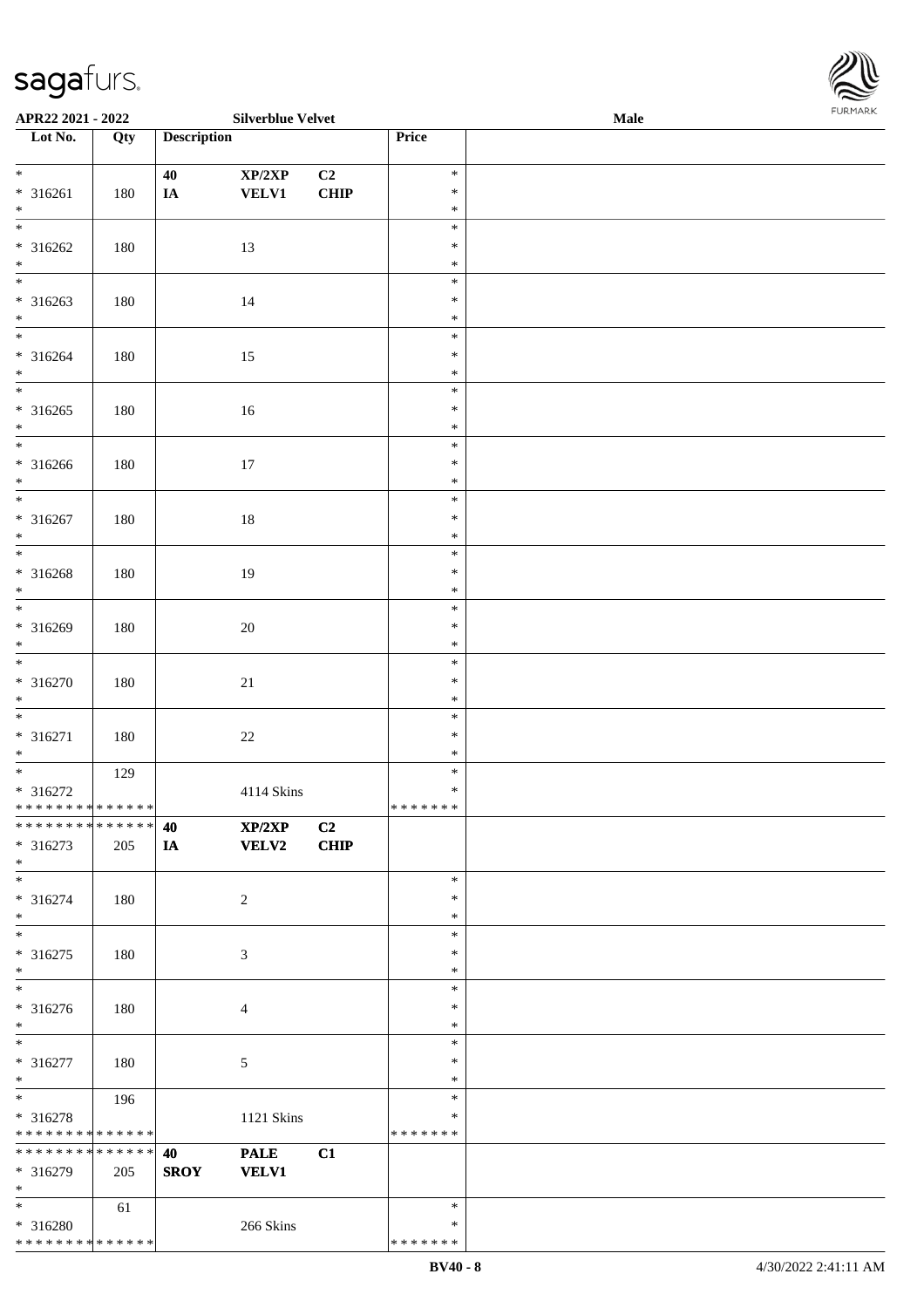

| APR22 2021 - 2022                    |     |                    | <b>Silverblue Velvet</b> |       |               | Male |
|--------------------------------------|-----|--------------------|--------------------------|-------|---------------|------|
| Lot No.                              | Qty | <b>Description</b> |                          |       | Price         |      |
|                                      |     |                    |                          |       |               |      |
| **************                       |     | 40                 | <b>PALE</b>              | C2    |               |      |
| * 316281                             | 205 | <b>SROY</b>        | <b>VELV1</b>             |       |               |      |
| $\ast$                               |     |                    |                          |       |               |      |
| $\ast$                               |     |                    |                          |       | $\ast$        |      |
|                                      |     |                    |                          |       |               |      |
| * 316282                             | 180 |                    | $\overline{2}$           |       | $\ast$        |      |
| $\ast$                               |     |                    |                          |       | ∗             |      |
| $\overline{\phantom{0}}$             |     |                    |                          |       | $\ast$        |      |
| * 316283                             | 180 |                    | $\mathfrak{Z}$           |       | $\ast$        |      |
| $*$                                  |     |                    |                          |       | $\ast$        |      |
| $\overline{\ast}$                    |     |                    |                          |       | $\ast$        |      |
| * 316284                             | 180 |                    | $\overline{4}$           |       | $\ast$        |      |
| $\ast$                               |     |                    |                          |       | $\ast$        |      |
| $\overline{\ast}$                    |     |                    |                          |       | $\ast$        |      |
| $* 316285$                           | 180 |                    | $5\,$                    |       | $\ast$        |      |
| $\ast$                               |     |                    |                          |       | $\ast$        |      |
| $\overline{\phantom{0}}$             |     |                    |                          |       |               |      |
|                                      |     |                    |                          |       | $\ast$        |      |
| $* 316286$                           | 180 |                    | $\sqrt{6}$               |       | $\ast$        |      |
| $*$                                  |     |                    |                          |       | $\ast$        |      |
| $\overline{\ast}$                    | 36  |                    |                          |       | $\ast$        |      |
| $* 316287$                           |     |                    | 1141 Skins               |       | ∗             |      |
| * * * * * * * * * * * * * *          |     |                    |                          |       | * * * * * * * |      |
| **************                       |     | 40                 | <b>PALE</b>              | C3    |               |      |
| * 316288                             | 205 | <b>SROY</b>        | <b>VELV1</b>             |       |               |      |
| $\ast$                               |     |                    |                          |       |               |      |
| $\ast$                               |     |                    |                          |       | $\ast$        |      |
| * 316289                             |     |                    |                          |       | $\ast$        |      |
|                                      | 180 |                    | $\sqrt{2}$               |       | $\ast$        |      |
| $\ast$<br>$\overline{\phantom{a}^*}$ |     |                    |                          |       |               |      |
|                                      | 135 |                    |                          |       | $\ast$        |      |
| * 316290                             |     |                    | 520 Skins                |       | ∗             |      |
| * * * * * * * * * * * * * *          |     |                    |                          |       | * * * * * * * |      |
|                                      |     | 40                 | 2XP                      | C1    |               |      |
| 316291                               | 168 | <b>SROY</b>        | <b>VELV1</b>             |       |               |      |
|                                      |     |                    |                          |       |               |      |
| **************                       |     | 40                 | 2XP                      | C2    |               |      |
| $* 316292$                           | 205 | <b>SROY</b>        | <b>VELV1</b>             |       |               |      |
| $*$                                  |     |                    |                          |       |               |      |
| $*$                                  |     |                    |                          |       | $\ast$        |      |
| * 316293                             | 180 |                    | $\overline{c}$           |       | ∗             |      |
|                                      |     |                    |                          |       |               |      |
| $*$<br>$\ast$                        |     |                    |                          |       | $\ast$        |      |
|                                      |     |                    |                          |       | $\ast$        |      |
| * 316294                             | 180 |                    | 3                        |       | ∗             |      |
| $\ast$                               |     |                    |                          |       | *             |      |
| $\ast$                               |     |                    |                          |       | $\ast$        |      |
| * 316295                             | 180 |                    | 4                        |       | ∗             |      |
| $*$                                  |     |                    |                          |       | *             |      |
| $\ast$                               | 154 |                    |                          |       | $\ast$        |      |
| * 316296                             |     |                    | 899 Skins                |       | *             |      |
| * * * * * * * * * * * * * *          |     |                    |                          |       | * * * * * * * |      |
| * * * * * * * * * * * * * * *        |     | 40                 | 2XP                      | C3    |               |      |
|                                      |     |                    |                          |       |               |      |
| * 316297                             | 205 | <b>SROY</b>        | <b>VELV1</b>             |       |               |      |
| $*$                                  |     |                    |                          |       |               |      |
| $\ast$                               |     |                    |                          |       | $\ast$        |      |
| * 316298                             | 190 |                    | 2                        |       | $\ast$        |      |
| $*$                                  |     |                    |                          |       | $\ast$        |      |
| $\ast$                               | 96  |                    |                          |       | $\ast$        |      |
| * 316299                             |     |                    | 491 Skins                |       | ∗             |      |
| * * * * * * * * * * * * * *          |     |                    |                          |       | * * * * * * * |      |
| * * * * * * * * * * * * * * *        |     | 40                 | <b>PALE</b>              | C1/C2 |               |      |
| $* 316300$                           | 205 | <b>SROY</b>        | <b>VELV2</b>             |       |               |      |
| $*$                                  |     |                    |                          |       |               |      |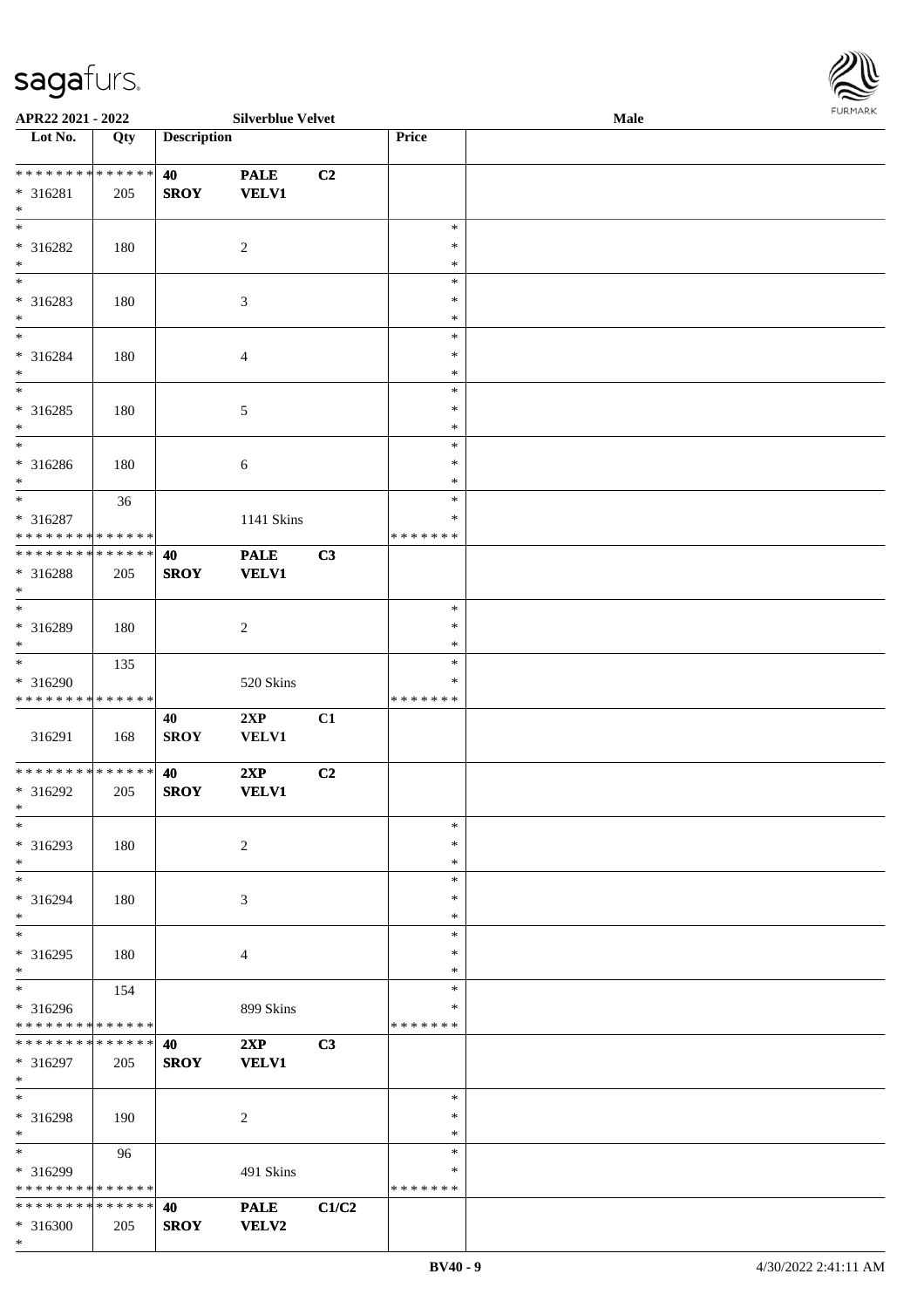

| APR22 2021 - 2022             |     |                    | <b>Silverblue Velvet</b> |                |              | <b>Male</b> | <b>FURMARK</b> |
|-------------------------------|-----|--------------------|--------------------------|----------------|--------------|-------------|----------------|
| Lot No.                       | Qty | <b>Description</b> |                          |                | <b>Price</b> |             |                |
| $\ast$                        | 125 | 40                 | <b>PALE</b>              | C1/C2          | *            |             |                |
| $* 316301$                    |     | <b>SROY</b>        | <b>VELV2</b>             |                | *            |             |                |
| **************                |     |                    |                          |                | *******      |             |                |
| * * * * * * * * * * * * * * * |     | 40                 | 2XP                      | C <sub>2</sub> |              |             |                |
| $* 316302$                    | 205 | <b>SROY</b>        | <b>VELV2</b>             |                |              |             |                |
| $\ast$                        |     |                    |                          |                |              |             |                |
| $\ast$                        |     |                    |                          |                | $\ast$       |             |                |
| $* 316303$                    | 180 |                    | 2                        |                | $\ast$       |             |                |
| $\ast$                        |     |                    |                          |                | $\ast$       |             |                |
| $\ast$                        | 67  |                    |                          |                | $\ast$       |             |                |
| $* 316304$                    |     |                    | 452 Skins                |                | *            |             |                |
| **************                |     |                    |                          |                | *******      |             |                |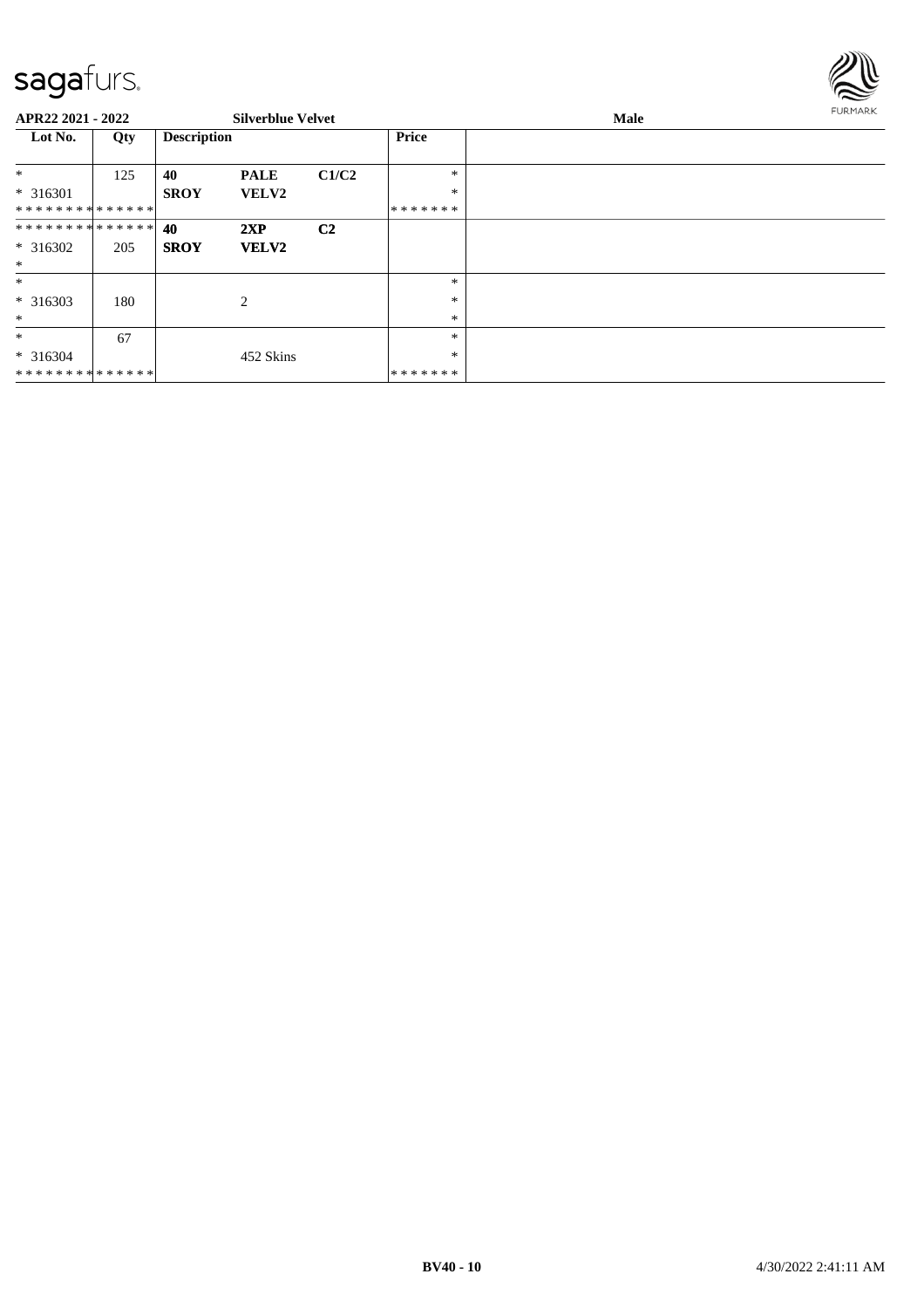$\mathbf{I}$ 

|                               |     | 30                     | <b>Dark</b>                 | C1/C2 |                  |  |
|-------------------------------|-----|------------------------|-----------------------------|-------|------------------|--|
| 316361                        | 205 | ${\bf S}{\bf I}$       | <b>VELV1</b>                |       |                  |  |
| **************                |     |                        |                             |       |                  |  |
| * 316362                      | 245 | 30<br>${\bf S}{\bf I}$ | <b>PALE</b><br><b>VELV1</b> | C1    |                  |  |
| $\ast$                        |     |                        |                             |       |                  |  |
| $\overline{\phantom{a}}$      | 177 |                        |                             |       | $\ast$           |  |
| $* 316363$                    |     |                        | 422 Skins                   |       | ∗                |  |
| **************                |     |                        |                             |       | *******          |  |
|                               |     | 30                     | <b>PALE</b>                 | C1/C2 |                  |  |
| 316364                        | 201 | ${\bf SI}$             | <b>VELV1</b>                |       |                  |  |
| **************                |     | 30                     | <b>PALE</b>                 | C2    |                  |  |
| $* 316365$                    | 245 | SI                     | <b>VELV1</b>                |       |                  |  |
| $\ast$                        |     |                        |                             |       |                  |  |
| $\ast$                        |     |                        |                             |       | $\ast$           |  |
| * 316366                      | 220 |                        | 2                           |       | ∗                |  |
| $\ast$<br>$\overline{\ast}$   |     |                        |                             |       | ∗                |  |
|                               |     |                        |                             |       | $\ast$           |  |
| $* 316367$<br>$\ast$          | 220 |                        | 3                           |       | $\ast$<br>$\ast$ |  |
| $_{*}^{-}$                    |     |                        |                             |       | $\ast$           |  |
| * 316368                      | 220 |                        | $\overline{4}$              |       | $\ast$           |  |
| $\ast$                        |     |                        |                             |       | $\ast$           |  |
| $\ast$                        | 76  |                        |                             |       | $\ast$           |  |
| * 316369                      |     |                        | 981 Skins                   |       | ∗                |  |
| * * * * * * * * * * * * * *   |     |                        |                             |       | *******          |  |
| 316370                        | 237 | 30<br>${\bf S}{\bf I}$ | <b>PALE</b><br><b>VELV1</b> | C3    |                  |  |
|                               |     |                        |                             |       |                  |  |
|                               |     | 30                     | $\bold{XP}$                 | C1/C2 |                  |  |
| 316371                        | 252 | ${\bf S}{\bf I}$       | <b>VELV1</b>                |       |                  |  |
|                               |     |                        |                             |       |                  |  |
|                               |     | 30                     | 2XP                         | C1    |                  |  |
| 316372                        | 210 | SI                     | <b>VELV1</b>                |       |                  |  |
| ******** <mark>*****</mark> * |     | 30                     | 2XP                         | C2    |                  |  |
| $* 316373$                    | 245 | SI                     | <b>VELV1</b>                |       |                  |  |
|                               |     |                        |                             |       |                  |  |
| $\ast$                        |     |                        |                             |       | *                |  |
| $* 316374$                    | 220 |                        | $\overline{c}$              |       | ∗                |  |
| $\ast$<br>$\ast$              |     |                        |                             |       | $\ast$<br>$\ast$ |  |
| $* 316375$                    | 220 |                        | 3                           |       | *                |  |
| $\ast$                        |     |                        |                             |       | $\ast$           |  |
| $\ast$                        | 70  |                        |                             |       | $\ast$           |  |
| * 316376                      |     |                        | 755 Skins                   |       | ∗                |  |
| * * * * * * * * * * * * * *   |     |                        |                             |       | * * * * * * *    |  |
| ******** <mark>*****</mark> * |     | 30                     | 2XP                         | C3    |                  |  |
| $* 316377$<br>$\ast$          | 245 | SI                     | <b>VELV1</b>                |       |                  |  |
| $*$                           | 158 |                        |                             |       | $\ast$           |  |
| * 316378                      |     |                        | 403 Skins                   |       | ∗                |  |
| * * * * * * * * * * * * * *   |     |                        |                             |       | * * * * * * *    |  |
| **************                |     | 30                     | <b>PALE</b>                 | C1/C2 |                  |  |
| * 316379                      | 265 | SI                     | VELV2                       |       |                  |  |
| $\ast$<br>$\ast$              |     |                        |                             |       | $\ast$           |  |
| $* 316380$                    | 117 |                        | 382 Skins                   |       | ∗                |  |
| **************                |     |                        |                             |       | * * * * * * *    |  |

**APR22 2021 - 2022 Silverblue Velvet Male**

**Lot No. Qty Description Price**

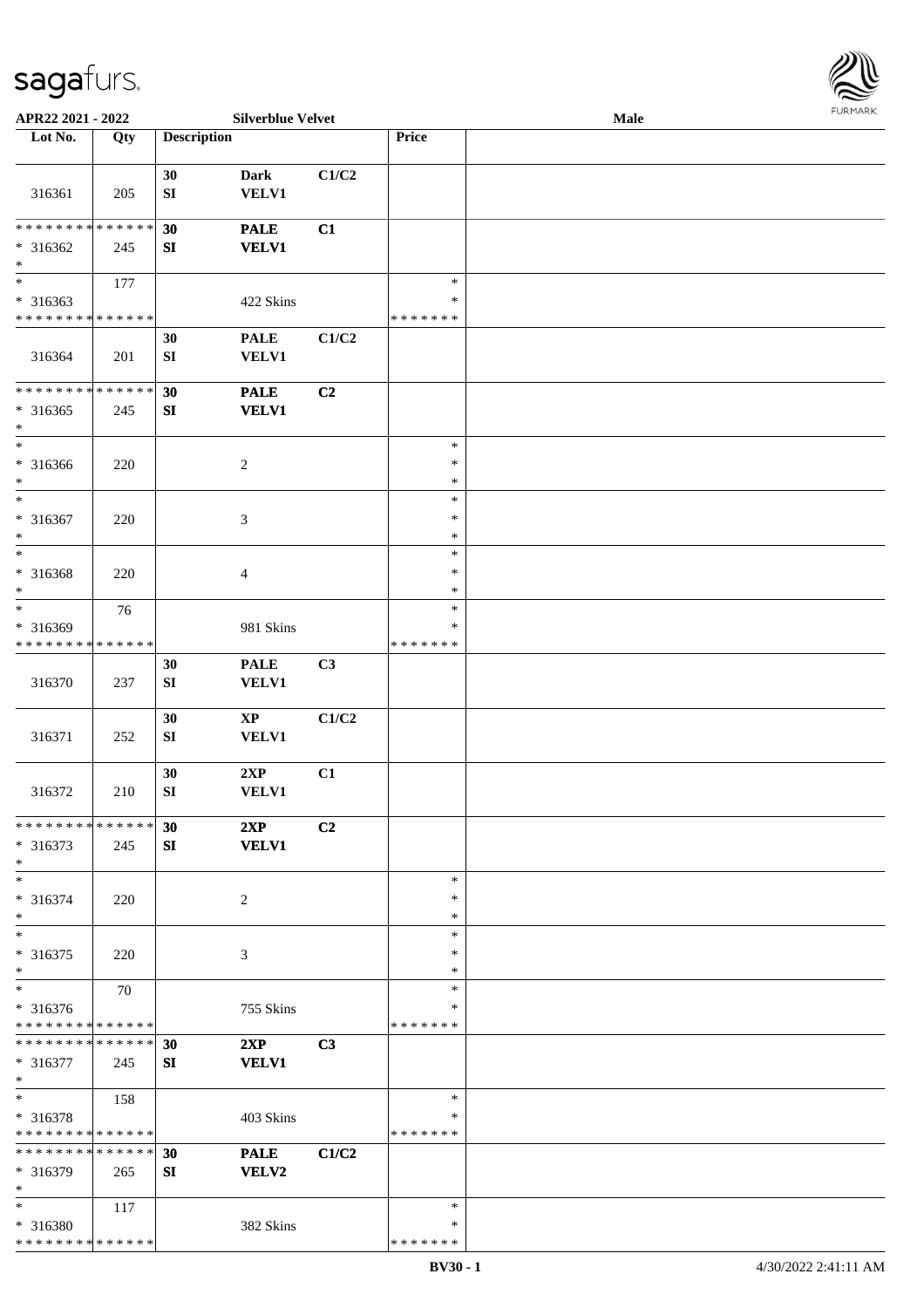

| APR22 2021 - 2022            |     |                    | <b>Silverblue Velvet</b> |                |               | <b>Male</b> |
|------------------------------|-----|--------------------|--------------------------|----------------|---------------|-------------|
| Lot No.                      | Qty | <b>Description</b> |                          |                | Price         |             |
|                              |     |                    |                          |                |               |             |
| * * * * * * * * * * * * * *  |     | 30                 | 2XP                      | C1/C2          |               |             |
|                              |     |                    |                          |                |               |             |
| * 316381                     | 245 | SI                 | VELV2                    |                |               |             |
| $*$                          |     |                    |                          |                |               |             |
|                              | 170 |                    |                          |                | $\ast$        |             |
| * 316382                     |     |                    | 415 Skins                |                | ∗             |             |
| * * * * * * * * * * * * * *  |     |                    |                          |                | * * * * * * * |             |
| * * * * * * * * * * * * * *  |     | 30                 | <b>ALL</b>               | C <sub>2</sub> |               |             |
|                              |     |                    |                          | WB1            |               |             |
| * 316383                     | 245 | $\mathbf{I}$       | <b>VELV1</b>             |                |               |             |
| $*$                          |     |                    |                          |                |               |             |
| $*$                          | 136 |                    |                          |                | $\ast$        |             |
| * 316384                     |     |                    | 381 Skins                |                | $\ast$        |             |
| * * * * * * * * * * * * * *  |     |                    |                          |                | *******       |             |
| * * * * * * * * * * * * * *  |     | 30                 | XP/2XP                   | C2             |               |             |
| $* 316385$                   | 245 | $\mathbf{I}$       | <b>VELV1</b>             | <b>CHIP</b>    |               |             |
| $*$                          |     |                    |                          |                |               |             |
| $*$                          |     |                    |                          |                |               |             |
|                              |     |                    |                          |                | $\ast$        |             |
| * 316386                     | 220 |                    | $\overline{c}$           |                | $\ast$        |             |
| $*$                          |     |                    |                          |                | $\ast$        |             |
| $*$                          |     |                    |                          |                | $\ast$        |             |
| * 316387                     | 220 |                    | 3                        |                | $\ast$        |             |
| $\ast$                       |     |                    |                          |                | $\ast$        |             |
| $*$                          |     |                    |                          |                | $\ast$        |             |
|                              |     |                    |                          |                |               |             |
| * 316388                     | 220 |                    | 4                        |                | $\ast$        |             |
| $\ast$                       |     |                    |                          |                | $\ast$        |             |
| $*$                          |     |                    |                          |                | $\ast$        |             |
| * 316389                     | 220 |                    | 5                        |                | $\ast$        |             |
| $*$                          |     |                    |                          |                | $\ast$        |             |
| $*$                          |     |                    |                          |                | $\ast$        |             |
|                              |     |                    |                          |                |               |             |
| * 316390                     | 220 |                    | 6                        |                | $\ast$        |             |
| $*$                          |     |                    |                          |                | $\ast$        |             |
| $*$                          | 43  |                    |                          |                | $\ast$        |             |
| * 316391                     |     |                    | 1388 Skins               |                | $\ast$        |             |
| * * * * * * * * * * * * * *  |     |                    |                          |                | *******       |             |
|                              |     | 30                 | <b>Dark</b>              | C1             |               |             |
|                              |     |                    |                          |                |               |             |
| 316392                       | 182 | <b>SAGA</b>        | <b>VELV1</b>             |                |               |             |
|                              |     |                    |                          |                |               |             |
| ******** <mark>******</mark> |     | 30                 | <b>Dark</b>              | C <sub>2</sub> |               |             |
| * 316393                     | 225 | <b>SAGA</b>        | <b>VELV1</b>             |                |               |             |
| $*$                          |     |                    |                          |                |               |             |
| $*$ $*$                      | 203 |                    |                          |                | $\ast$        |             |
|                              |     |                    |                          |                | ∗             |             |
| * 316394                     |     |                    | 428 Skins                |                |               |             |
| ******** <mark>******</mark> |     |                    |                          |                | * * * * * * * |             |
|                              |     | 30                 | <b>Dark</b>              | C3             |               |             |
| 316395                       | 124 | <b>SAGA</b>        | <b>VELV1</b>             |                |               |             |
|                              |     |                    |                          |                |               |             |
| ******** <mark>******</mark> |     | 30                 | <b>PALE</b>              | C1             |               |             |
| * 316396                     |     | <b>SAGA</b>        | <b>VELV1</b>             |                |               |             |
|                              | 225 |                    |                          |                |               |             |
| $*$                          |     |                    |                          |                |               |             |
| $*$                          |     |                    |                          |                | $\ast$        |             |
| * 316397                     | 200 |                    | $\sqrt{2}$               |                | $\ast$        |             |
| $*$                          |     |                    |                          |                | $\ast$        |             |
| $*$                          |     |                    |                          |                | $\ast$        |             |
|                              |     |                    |                          |                | $\ast$        |             |
| * 316398                     | 200 |                    | 3                        |                |               |             |
| $*$                          |     |                    |                          |                | $\ast$        |             |
| $*$                          |     |                    |                          |                | $\ast$        |             |
| * 316399                     | 200 |                    | $\overline{4}$           |                | $\ast$        |             |
| $*$                          |     |                    |                          |                | $\ast$        |             |
| $*$                          |     |                    |                          |                | $\ast$        |             |
| $* 316400$                   |     |                    |                          |                | $\ast$        |             |
|                              | 200 |                    | $\mathfrak{S}$           |                |               |             |
| $*$                          |     |                    |                          |                | $\ast$        |             |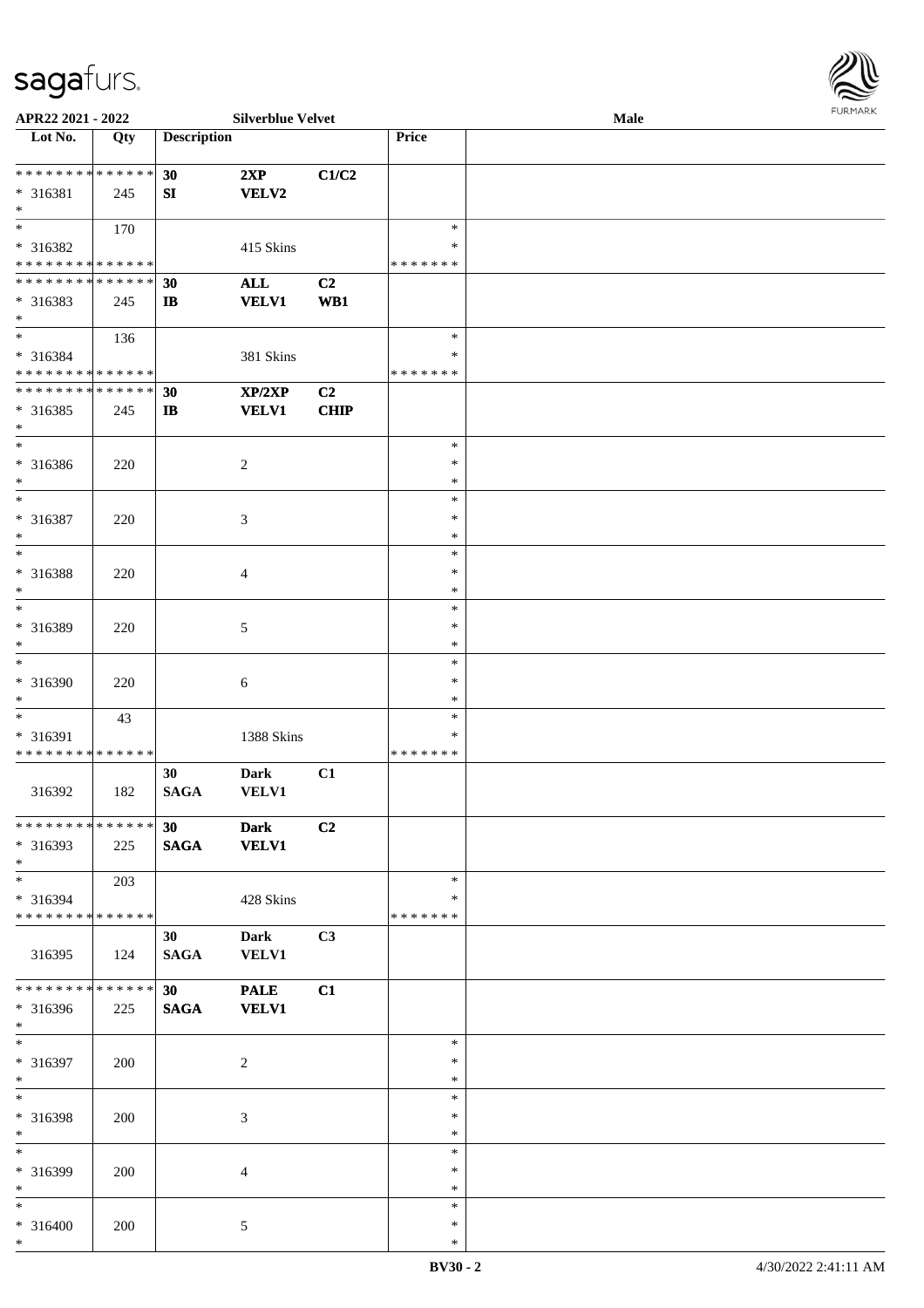| Lot No.                                                                 | Qty               | <b>Description</b>                 |                             |       | Price                             |  |
|-------------------------------------------------------------------------|-------------------|------------------------------------|-----------------------------|-------|-----------------------------------|--|
| $\overline{\ast}$<br>* 316401<br>$\ast$                                 | 200               | 30 <sup>°</sup><br>$\mathbf{SAGA}$ | <b>PALE</b><br><b>VELV1</b> | C1    | $\ast$<br>$\ast$<br>$\ast$        |  |
| $\overline{\phantom{a}^*}$<br>$* 316402$<br>$\ast$                      | 200               |                                    | $\boldsymbol{7}$            |       | $\ast$<br>$\ast$<br>$\ast$        |  |
| $\overline{\phantom{0}}$<br>$* 316403$<br>$\ast$                        | 200               |                                    | $\,8\,$                     |       | $\ast$<br>$\ast$<br>$\ast$        |  |
| $\overline{\phantom{0}}$<br>$* 316404$<br>$*$                           | 200               |                                    | $\overline{9}$              |       | $\ast$<br>$\ast$<br>$\ast$        |  |
| $\overline{\phantom{a}^*}$<br>$* 316405$<br>* * * * * * * * * * * * * * | 99                |                                    | 1924 Skins                  |       | $\ast$<br>$\ast$<br>* * * * * * * |  |
| ******** <mark>******</mark><br>$* 316406$<br>$*$                       | 225               | 30<br>$\mathbf{SAGA}$              | <b>PALE</b><br><b>VELV1</b> | C1/C2 |                                   |  |
| $\overline{\phantom{a}^*}$<br>$* 316407$<br>$*$                         | 200               |                                    | $\sqrt{2}$                  |       | $\ast$<br>$\ast$<br>$\ast$        |  |
| $\overline{\phantom{a}^*}$<br>* 316408<br>**************                | 83                |                                    | $508~\mathrm{Skins}$        |       | $\ast$<br>$\ast$<br>* * * * * * * |  |
| **************                                                          |                   | 30                                 | <b>PALE</b>                 | C2    |                                   |  |
| * 316409<br>$*$                                                         | 225               | $\mathbf{SAGA}$                    | <b>VELV1</b>                |       |                                   |  |
| $\frac{1}{*}$<br>$* 316410$<br>$*$                                      | 200               |                                    | $\sqrt{2}$                  |       | $\ast$<br>$\ast$<br>$\ast$        |  |
| $\overline{\phantom{0}}$<br>$* 316411$<br>$*$                           | 200               |                                    | $\sqrt{3}$                  |       | $\ast$<br>$\ast$<br>$\ast$        |  |
| $*$<br>$* 316412$<br>$*$                                                | 200               |                                    | $\overline{4}$              |       | $\ast$<br>$\ast$<br>$\ast$        |  |
| $* 316413$<br>$\ast$                                                    | 200               |                                    | $\sqrt{5}$                  |       | $\ast$<br>$\ast$<br>$\ast$        |  |
| $\frac{1}{1}$<br>$* 316414$<br>$\ast$                                   | 200               |                                    | $\sqrt{6}$                  |       | $\ast$<br>$\ast$<br>$\ast$        |  |
| $\ast$<br>$* 316415$<br>$*$                                             | 200               |                                    | $\tau$                      |       | $\ast$<br>$\ast$<br>$\ast$        |  |
| $\overline{\phantom{0}}$<br>$* 316416$<br>$*$                           | 200               |                                    | $8\,$                       |       | $\ast$<br>$\ast$<br>$\ast$        |  |
| $\overline{\phantom{0}}$<br>$* 316417$<br>$*$                           | 200               |                                    | $\overline{9}$              |       | $\ast$<br>$\ast$<br>$\ast$        |  |
| $\ast$<br>$* 316418$<br>$*$                                             | 200               |                                    | $10\,$                      |       | $\ast$<br>$\ast$<br>$\ast$        |  |
| $\frac{1}{*}$<br>$* 316419$<br>$\ast$                                   | 200               |                                    | $11\,$                      |       | $\ast$<br>$\ast$<br>$\ast$        |  |
| $\overline{\phantom{0}}$<br>$* 316420$<br>* * * * * * * *               | 74<br>* * * * * * |                                    | 2299 Skins                  |       | $\ast$<br>$\ast$<br>* * * * * * * |  |

**APR22 2021 - 2022 Silverblue Velvet Male**

\* \* \* \* \* \* \*

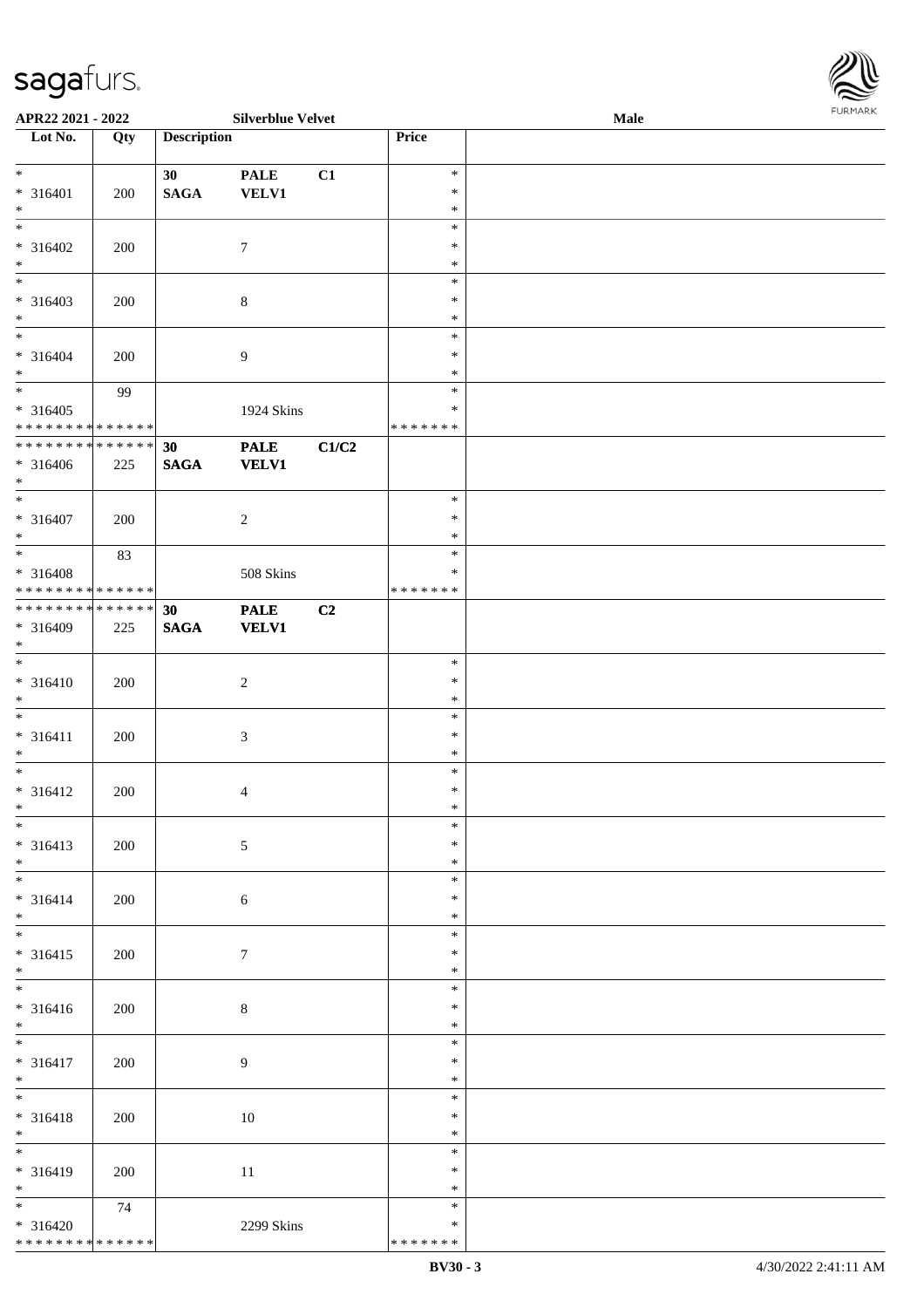

| APR22 2021 - 2022                                                              |     |                                | <b>Silverblue Velvet</b>               |    |                                   | <b>Male</b> | . |
|--------------------------------------------------------------------------------|-----|--------------------------------|----------------------------------------|----|-----------------------------------|-------------|---|
| $\overline{\phantom{1}}$ Lot No.                                               | Qty | <b>Description</b>             |                                        |    | Price                             |             |   |
| **************<br>$* 316421$<br>$*$                                            | 225 | 30 <sub>o</sub><br><b>SAGA</b> | <b>PALE</b><br><b>VELV1</b>            | C3 |                                   |             |   |
| $\overline{\phantom{a}^*}$<br>$* 316422$<br>$\ast$<br>$\overline{\phantom{0}}$ | 200 |                                | $\overline{2}$                         |    | $\ast$<br>$\ast$<br>$\ast$        |             |   |
| $* 316423$<br>$*$<br>$\overline{\phantom{a}^*}$                                | 200 |                                | $\mathfrak{Z}$                         |    | $\ast$<br>$\ast$<br>$\ast$        |             |   |
| $* 316424$<br>$*$                                                              | 200 |                                | $\overline{4}$                         |    | $\ast$<br>$\ast$<br>$\ast$        |             |   |
| $\overline{\phantom{a}^*}$<br>$* 316425$<br>$*$<br>$_{\ast}^{-}$               | 200 |                                | $\mathfrak{S}$                         |    | $\ast$<br>$\ast$<br>$\ast$        |             |   |
| $* 316426$<br>$*$<br>$\overline{\phantom{0}}$                                  | 200 |                                | $\sqrt{6}$                             |    | $\ast$<br>$\ast$<br>$\ast$        |             |   |
| $* 316427$<br>******** <mark>******</mark>                                     | 234 |                                | 1459 Skins                             |    | $\ast$<br>$\ast$<br>* * * * * * * |             |   |
| 316428                                                                         | 193 | 30 <sup>°</sup><br><b>SAGA</b> | $\mathbf{XP}$<br><b>VELV1</b>          | C1 |                                   |             |   |
| **************<br>* 316429<br>$*$<br>$\overline{\ast}$                         | 225 | 30 <sup>7</sup><br><b>SAGA</b> | $\mathbf{X}\mathbf{P}$<br><b>VELV1</b> | C2 |                                   |             |   |
| $* 316430$<br>$*$                                                              | 200 |                                | $\sqrt{2}$                             |    | $\ast$<br>$\ast$<br>$\ast$        |             |   |
| $\ast$<br>$* 316431$<br>$*$                                                    | 200 |                                | $\sqrt{3}$                             |    | $\ast$<br>$\ast$<br>$\ast$        |             |   |
| $*$<br>$* 316432$<br>$*$                                                       | 200 |                                | $\overline{4}$                         |    | $\ast$<br>$\ast$<br>$\ast$        |             |   |
| $*$<br>$* 316433$<br>$*$<br>$\overline{\phantom{0}}$                           | 200 |                                | $\mathfrak{S}$                         |    | $\ast$<br>$\ast$<br>$\ast$        |             |   |
| $* 316434$<br>$*$<br>$\overline{\phantom{0}}$                                  | 200 |                                | 6                                      |    | $\ast$<br>$\ast$<br>$\ast$        |             |   |
| $* 316435$<br>$*$<br>$_{\ast}^{-}$                                             | 200 |                                | $7\phantom{.0}$                        |    | $\ast$<br>$\ast$<br>$\ast$        |             |   |
| $* 316436$<br>$*$<br>$*$                                                       | 200 |                                | $8\,$                                  |    | $\ast$<br>$\ast$<br>$\ast$        |             |   |
| $* 316437$<br>$*$<br>$\overline{\phantom{0}}$                                  | 200 |                                | 9                                      |    | $\ast$<br>$\ast$<br>$\ast$        |             |   |
| $* 316438$<br>$*$<br>$\overline{\phantom{0}}$                                  | 200 |                                | $10\,$                                 |    | $\ast$<br>$\ast$<br>$\ast$        |             |   |
| $* 316439$<br>$*$                                                              | 200 |                                | 11                                     |    | $\ast$<br>$\ast$<br>$\ast$        |             |   |
| $\overline{\phantom{0}}$<br>$* 316440$<br>$*$                                  | 200 |                                | 12                                     |    | $\ast$<br>$\ast$<br>$\ast$        |             |   |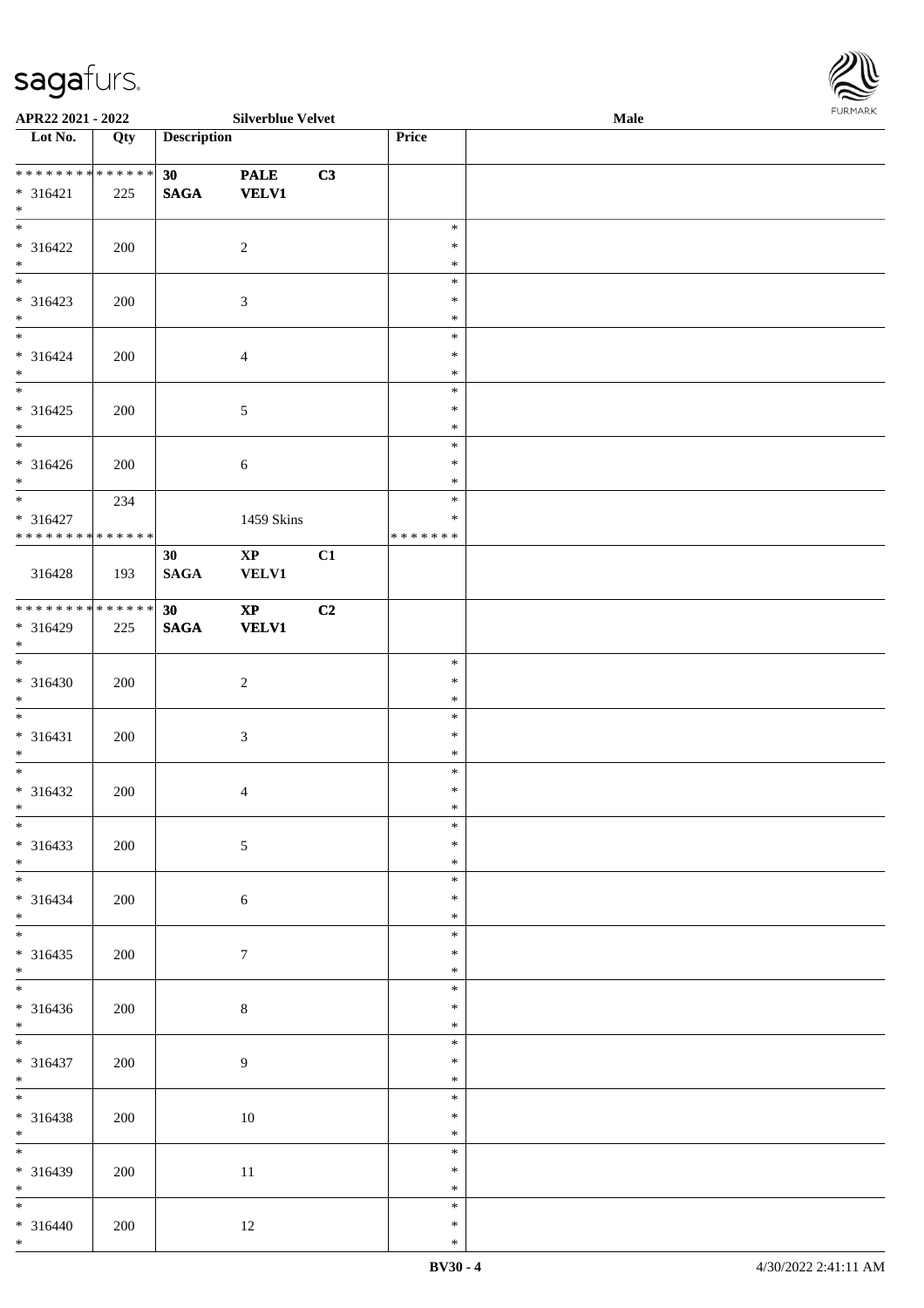

| APR22 2021 - 2022           |     |                    | <b>Silverblue Velvet</b> |                |               | Male |
|-----------------------------|-----|--------------------|--------------------------|----------------|---------------|------|
| Lot No.                     | Qty | <b>Description</b> |                          |                | Price         |      |
|                             |     |                    |                          |                |               |      |
| $\ast$                      |     | 30                 | $\bold{XP}$              | C <sub>2</sub> | $\ast$        |      |
| $* 316441$                  | 200 | <b>SAGA</b>        | <b>VELV1</b>             |                | $\ast$        |      |
| $\ast$                      |     |                    |                          |                | $\ast$        |      |
| $\overline{\phantom{0}}$    | 196 |                    |                          |                | $\ast$        |      |
| $* 316442$                  |     |                    | 2821 Skins               |                | $\ast$        |      |
| * * * * * * * * * * * * * * |     |                    |                          |                | * * * * * * * |      |
| **************              |     | 30                 | 2XP                      | C1             |               |      |
| $* 316443$                  | 225 | <b>SAGA</b>        | <b>VELV1</b>             |                |               |      |
| $*$                         |     |                    |                          |                |               |      |
| $\overline{\phantom{a}^*}$  |     |                    |                          |                | $\ast$        |      |
| $* 316444$                  |     |                    |                          |                | $\ast$        |      |
| $\ast$                      | 200 |                    | $\sqrt{2}$               |                | $\ast$        |      |
| $\overline{\ast}$           |     |                    |                          |                | $\ast$        |      |
|                             |     |                    |                          |                |               |      |
| $* 316445$                  | 200 |                    | $\mathfrak{Z}$           |                | $\ast$        |      |
| $\ast$                      |     |                    |                          |                | $\ast$        |      |
| $_{\ast}^{-}$               |     |                    |                          |                | $\ast$        |      |
| $* 316446$                  | 200 |                    | $\overline{4}$           |                | $\ast$        |      |
| $*$                         |     |                    |                          |                | *             |      |
| $\ast$                      | 102 |                    |                          |                | $\ast$        |      |
| $* 316447$                  |     |                    | 927 Skins                |                | ∗             |      |
| * * * * * * * * * * * * * * |     |                    |                          |                | * * * * * * * |      |
| **************              |     | 30                 | 2XP                      | C1/C2          |               |      |
| $* 316448$                  | 205 | <b>SAGA</b>        | <b>VELV1</b>             |                |               |      |
| $*$                         |     |                    |                          |                |               |      |
| $\overline{\phantom{a}^*}$  | 53  |                    |                          |                | $\ast$        |      |
| * 316449                    |     |                    | 258 Skins                |                | $\ast$        |      |
| * * * * * * * * * * * * * * |     |                    |                          |                | * * * * * * * |      |
| **************              |     | 30                 | 2XP                      | C <sub>2</sub> |               |      |
| $* 316450$                  | 225 | $\mathbf{SAGA}$    | <b>VELV1</b>             |                |               |      |
| $*$                         |     |                    |                          |                |               |      |
| $*$                         |     |                    |                          |                | $\ast$        |      |
| $* 316451$                  |     |                    |                          |                | $\ast$        |      |
| $*$                         | 200 |                    | $\sqrt{2}$               |                | $\ast$        |      |
| $\ast$                      |     |                    |                          |                | $\ast$        |      |
|                             |     |                    |                          |                |               |      |
| $* 316452$                  | 200 |                    | 3                        |                | $\ast$        |      |
| $*$                         |     |                    |                          |                | $\ast$        |      |
| $*$                         |     |                    |                          |                | $\ast$        |      |
| $* 316453$                  | 200 |                    | $\overline{4}$           |                | ∗             |      |
| $*$                         |     |                    |                          |                | $\ast$        |      |
| $\ast$                      |     |                    |                          |                | $\ast$        |      |
| $* 316454$                  | 200 |                    | $5\overline{)}$          |                | *             |      |
| $*$                         |     |                    |                          |                | $\ast$        |      |
| $\ast$                      |     |                    |                          |                | $\ast$        |      |
| $* 316455$                  | 200 |                    | 6                        |                | $\ast$        |      |
| $*$                         |     |                    |                          |                | $\ast$        |      |
| $\overline{\phantom{0}}$    |     |                    |                          |                | $\ast$        |      |
| * 316456                    | 200 |                    | 7                        |                | ∗             |      |
| $*$                         |     |                    |                          |                | $\ast$        |      |
| $*$                         |     |                    |                          |                | $\ast$        |      |
| $* 316457$                  | 200 |                    | 8                        |                | $\ast$        |      |
| $*$                         |     |                    |                          |                | $\ast$        |      |
| $\ast$                      |     |                    |                          |                | $\ast$        |      |
|                             |     |                    |                          |                | $\ast$        |      |
| * 316458<br>$*$             | 200 |                    | 9                        |                | $\ast$        |      |
| $\overline{\phantom{0}}$    |     |                    |                          |                | $\ast$        |      |
|                             |     |                    |                          |                |               |      |
| * 316459                    | 200 |                    | 10                       |                | ∗             |      |
| $*$                         |     |                    |                          |                | $\ast$        |      |
| $*$                         | 214 |                    |                          |                | $\ast$        |      |
| $* 316460$                  |     |                    | 2239 Skins               |                | $\ast$        |      |
| * * * * * * * * * * * * * * |     |                    |                          |                | * * * * * * * |      |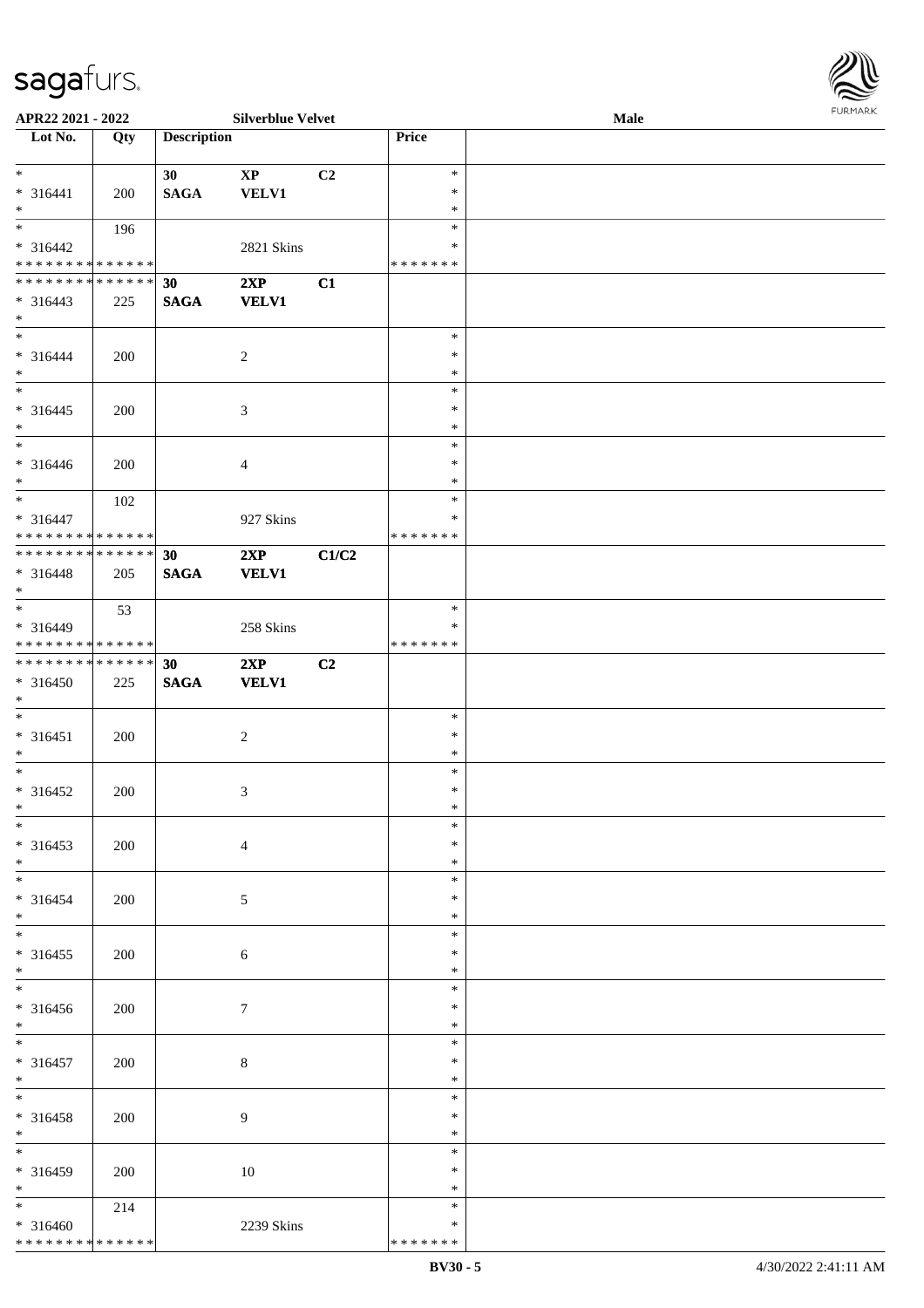\* \* \* \* \* \* \* \* \* \* \* \* \* \* \* 316461 225

\* 316462 200 2

\* 316463 200 3

\* \*

\*

\*

**APR22 2021 - 2022 Silverblue Velvet** 

**Lot No. Qty Description Price**

**SAGA VELV1**

**30 2XP C3**

| <b>Male</b> | <b>FURMARK</b> |
|-------------|----------------|
|             |                |
|             |                |
|             |                |
|             |                |
|             |                |
|             |                |
|             |                |
|             |                |
|             |                |
|             |                |
|             |                |
|             |                |
|             |                |
|             |                |
|             |                |
|             |                |

|                                                                          |             |                 |                                             |                       | $BV30 - 6$       | 4/30/2022 2:41:11 AM |
|--------------------------------------------------------------------------|-------------|-----------------|---------------------------------------------|-----------------------|------------------|----------------------|
| * 316480<br>$\ast$                                                       | 225         | IA              | <b>VELV1</b>                                | <b>CHIP</b>           |                  |                      |
| * * * * * * * *                                                          | * * * * * * | 30              | $\mathbf{X}\mathbf{D}/\mathbf{D}\mathbf{K}$ | C2                    |                  |                      |
| 316479                                                                   | 252         | IA              | VELV2                                       | WB1                   |                  |                      |
|                                                                          |             | 30              | $\mathbf{ALL}$                              | C2                    |                  |                      |
| 316478                                                                   | 247         | 30<br>IA        | ALL<br><b>VELV1</b>                         | C2<br>WB <sub>2</sub> |                  |                      |
| * * * * * * * *                                                          | * * * * * * |                 |                                             |                       | * * * * * * *    |                      |
| * 316477                                                                 |             |                 | 719 Skins                                   |                       | ∗                |                      |
| $\ast$                                                                   | 94          |                 |                                             |                       | $\ast$           |                      |
| $* 316476$<br>$\ast$                                                     | 200         |                 | $\mathfrak{Z}$                              |                       | $\ast$<br>$\ast$ |                      |
| $*$                                                                      |             |                 |                                             |                       | $\ast$           |                      |
| $*$                                                                      |             |                 |                                             |                       | $\ast$           |                      |
| $*$ $-$<br>* 316475                                                      | 200         |                 | 2                                           |                       | $\ast$<br>$\ast$ |                      |
| $*$ $-$                                                                  |             |                 |                                             |                       |                  |                      |
| $* 316474$                                                               | 225         | IA              | <b>VELV1</b>                                | WB1                   |                  |                      |
| * * * * * * * * <mark>* * * * * *</mark><br>******** <mark>******</mark> |             | 30              | XP/2XP                                      | C2                    | *******          |                      |
| $* 316473$                                                               |             |                 | 933 Skins                                   |                       | *                |                      |
| $*$ $-$                                                                  | 108         |                 |                                             |                       | $\ast$           |                      |
| * 316472<br>$*$                                                          | 200         |                 | 4                                           |                       | $\ast$           |                      |
| $*$                                                                      |             |                 |                                             |                       | $\ast$<br>*      |                      |
| $*$                                                                      |             |                 |                                             |                       | $\ast$           |                      |
| * 316471                                                                 | 200         |                 | 3                                           |                       | ∗                |                      |
| $*$                                                                      |             |                 |                                             |                       | $\ast$<br>$\ast$ |                      |
| $* 316470$                                                               | 200         |                 | $\overline{2}$                              |                       | $\ast$           |                      |
| $*$<br>$*$                                                               |             |                 |                                             |                       | $\ast$           |                      |
| * 316469                                                                 | 225         | <b>SAGA</b>     | <b>VELV2</b>                                |                       |                  |                      |
| * * * * * * * * <mark>* * * * * * *</mark>                               |             | 30 <sup>°</sup> | 2XP                                         | C2                    |                  |                      |
| * 316468<br>******** <mark>******</mark>                                 |             |                 | 754 Skins                                   |                       | *<br>*******     |                      |
| $*$                                                                      | 129         |                 |                                             |                       | $\ast$           |                      |
| $*$                                                                      |             |                 |                                             |                       | $\ast$           |                      |
| $\overline{\ast}$<br>$* 316467$                                          | 200         |                 | 3                                           |                       | $\ast$<br>$\ast$ |                      |
| $*$                                                                      |             |                 |                                             |                       | $\ast$           |                      |
| * 316466                                                                 | 200         |                 | 2                                           |                       | $\ast$           |                      |
|                                                                          |             |                 |                                             |                       | $\ast$           |                      |
| $* 316465$<br>$*$                                                        | 225         | <b>SAGA</b>     | <b>VELV2</b>                                |                       |                  |                      |
| * * * * * * * * * * * * * * *                                            |             | 30              | <b>PALE</b>                                 | C <sub>2</sub>        |                  |                      |
| * * * * * * * * * * * * * * *                                            |             |                 |                                             |                       | *******          |                      |
| $* 316464$                                                               | 230         |                 | 855 Skins                                   |                       | $\ast$<br>*      |                      |
| $\ast$                                                                   |             |                 |                                             |                       | $\ast$           |                      |

\* \* \*

\* \*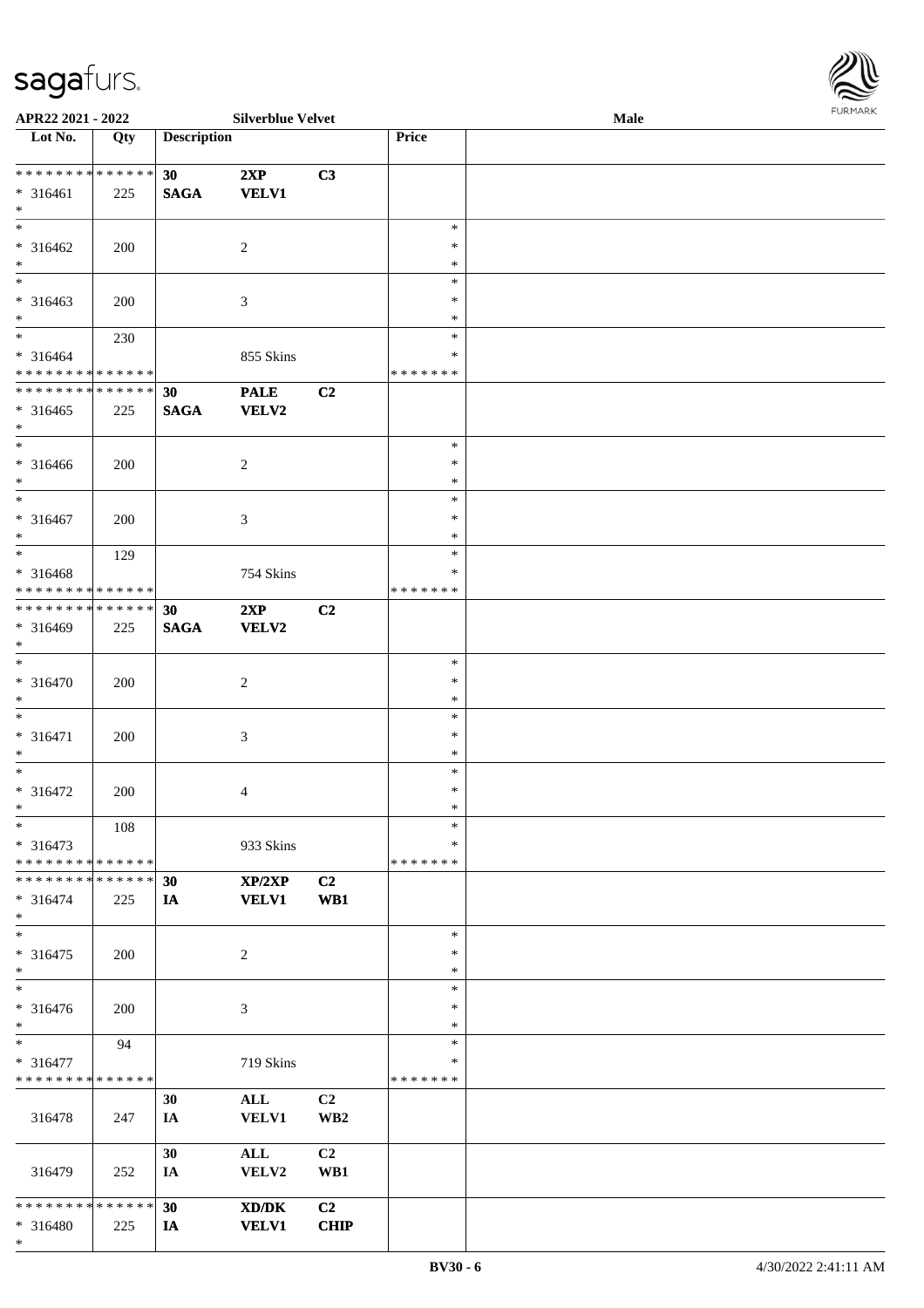

| APR22 2021 - 2022                          |             |                    | <b>Silverblue Velvet</b>            |      |               | <b>Male</b> |  |
|--------------------------------------------|-------------|--------------------|-------------------------------------|------|---------------|-------------|--|
| Lot No.                                    | Qty         | <b>Description</b> |                                     |      | Price         |             |  |
|                                            |             |                    |                                     |      |               |             |  |
| $*$                                        |             | 30                 | $\bold{X}\bold{D}/\bold{D}\bold{K}$ | C2   | $\ast$        |             |  |
| * 316481                                   | 200         | $I\!\!A$           | <b>VELV1</b>                        | CHIP | $\ast$        |             |  |
|                                            |             |                    |                                     |      |               |             |  |
| $*$                                        |             |                    |                                     |      | $\ast$        |             |  |
|                                            |             |                    |                                     |      | $\ast$        |             |  |
| * 316482                                   | 200         |                    | $\mathfrak{Z}$                      |      | $\ast$        |             |  |
| $\ast$                                     |             |                    |                                     |      | $\ast$        |             |  |
| $\overline{\phantom{0}}$                   |             |                    |                                     |      | $\ast$        |             |  |
|                                            |             |                    |                                     |      |               |             |  |
| * 316483                                   | 200         |                    | $\overline{4}$                      |      | $\ast$        |             |  |
| $*$                                        |             |                    |                                     |      | $\ast$        |             |  |
| $*$                                        |             |                    |                                     |      | $\ast$        |             |  |
| * 316484                                   | 200         |                    | $\sqrt{5}$                          |      | $\ast$        |             |  |
| $*$                                        |             |                    |                                     |      | $\ast$        |             |  |
|                                            |             |                    |                                     |      | $\ast$        |             |  |
|                                            | 40          |                    |                                     |      |               |             |  |
| * 316485                                   |             |                    | 1065 Skins                          |      | $\ast$        |             |  |
| * * * * * * * * * * * * * *                |             |                    |                                     |      | *******       |             |  |
| * * * * * * * *                            | * * * * * * | 30                 | MED/PAL C2                          |      |               |             |  |
| * 316486                                   | 225         | IA                 | <b>VELV1</b>                        | CHIP |               |             |  |
| $*$                                        |             |                    |                                     |      |               |             |  |
|                                            |             |                    |                                     |      |               |             |  |
|                                            |             |                    |                                     |      | $\ast$        |             |  |
| * 316487                                   | 200         |                    | $\overline{c}$                      |      | $\ast$        |             |  |
| $*$                                        |             |                    |                                     |      | $\ast$        |             |  |
|                                            |             |                    |                                     |      | $\ast$        |             |  |
| * 316488                                   | 200         |                    | $\mathfrak{Z}$                      |      | $\ast$        |             |  |
|                                            |             |                    |                                     |      |               |             |  |
| $*$                                        |             |                    |                                     |      | $\ast$        |             |  |
|                                            |             |                    |                                     |      | $\ast$        |             |  |
| * 316489                                   | 200         |                    | $\overline{4}$                      |      | $\ast$        |             |  |
| $*$                                        |             |                    |                                     |      | $\ast$        |             |  |
| $\overline{\phantom{0}}$                   |             |                    |                                     |      | $\ast$        |             |  |
|                                            |             |                    |                                     |      | $\ast$        |             |  |
| * 316490                                   | 200         |                    | $\sqrt{5}$                          |      |               |             |  |
| $*$                                        |             |                    |                                     |      | $\ast$        |             |  |
| $*$                                        |             |                    |                                     |      | $\ast$        |             |  |
| * 316491                                   | 200         |                    | $\sqrt{6}$                          |      | $\ast$        |             |  |
| $\ast$                                     |             |                    |                                     |      | $\ast$        |             |  |
| $*$                                        |             |                    |                                     |      | $\ast$        |             |  |
|                                            |             |                    |                                     |      |               |             |  |
| * 316492                                   | 200         |                    | $\tau$                              |      | $\ast$        |             |  |
| $*$                                        |             |                    |                                     |      | $\ast$        |             |  |
| $*$                                        |             |                    |                                     |      | $\ast$        |             |  |
| * 316493                                   | 200         |                    | $\,8\,$                             |      | $\ast$        |             |  |
| $*$                                        |             |                    |                                     |      | $\ast$        |             |  |
| $*$                                        |             |                    |                                     |      | $\ast$        |             |  |
|                                            |             |                    |                                     |      |               |             |  |
| * 316494                                   | 200         |                    | $\overline{9}$                      |      | $\ast$        |             |  |
| $\ast$                                     |             |                    |                                     |      | $\ast$        |             |  |
|                                            |             |                    |                                     |      | $\ast$        |             |  |
| * 316495                                   | 200         |                    | 10                                  |      | $\ast$        |             |  |
| $*$                                        |             |                    |                                     |      | $\ast$        |             |  |
| $*$                                        |             |                    |                                     |      | $\ast$        |             |  |
|                                            |             |                    |                                     |      |               |             |  |
| * 316496                                   | 200         |                    | 11                                  |      | $\ast$        |             |  |
| $*$                                        |             |                    |                                     |      | $\ast$        |             |  |
| $*$                                        |             |                    |                                     |      | $\ast$        |             |  |
| * 316497                                   | 200         |                    | 12                                  |      | $\ast$        |             |  |
| $*$                                        |             |                    |                                     |      | $\ast$        |             |  |
| $*$                                        |             |                    |                                     |      |               |             |  |
|                                            | 44          |                    |                                     |      | $\ast$        |             |  |
| * 316498                                   |             |                    | 2469 Skins                          |      | $\ast$        |             |  |
| * * * * * * * *                            | * * * * * * |                    |                                     |      | * * * * * * * |             |  |
| * * * * * * * * <mark>* * * * * * *</mark> |             | 30                 | $\mathbf{XP}/2\mathbf{XP}$          | C2   |               |             |  |
| * 316499                                   | 225         | IA                 | <b>VELV1</b>                        | CHIP |               |             |  |
| $*$                                        |             |                    |                                     |      |               |             |  |
|                                            |             |                    |                                     |      |               |             |  |
| $*$                                        |             |                    |                                     |      | $\ast$        |             |  |
| * 316500                                   | 200         |                    | $\overline{2}$                      |      | $\ast$        |             |  |
| $\ast$                                     |             |                    |                                     |      | $\ast$        |             |  |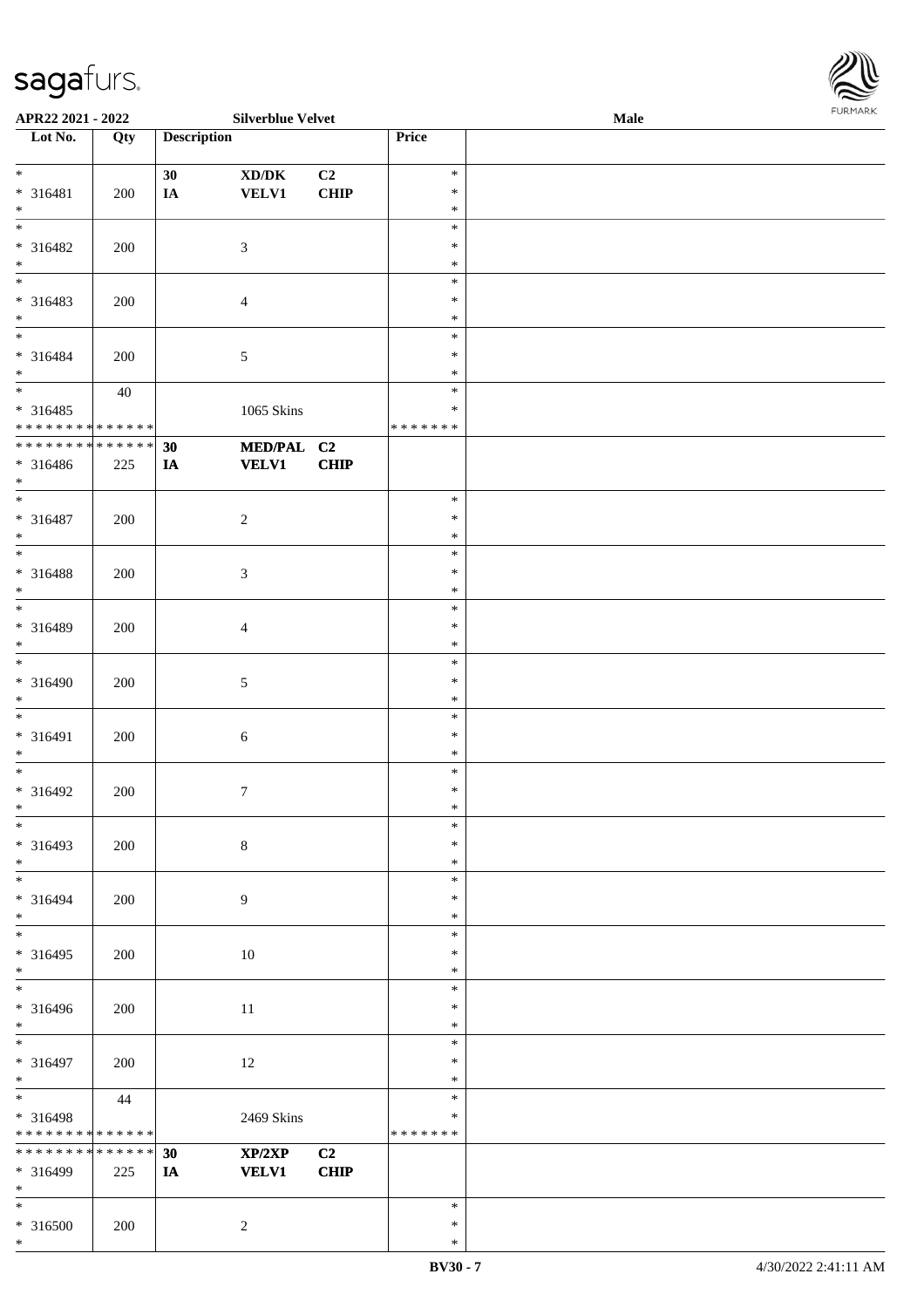

| APR22 2021 - 2022                                                           |     |                    | <b>Silverblue Velvet</b>    |            |                              | Male |  |
|-----------------------------------------------------------------------------|-----|--------------------|-----------------------------|------------|------------------------------|------|--|
| Lot No.                                                                     | Qty | <b>Description</b> |                             |            | Price                        |      |  |
| $\ddot{x}$                                                                  |     | 30                 | XP/2XP                      | C2         | $\ast$                       |      |  |
| * 316501<br>$*$<br>$\overline{\ast}$                                        | 200 | IA                 | <b>VELV1</b>                | CHIP       | $\ast$<br>$\ast$             |      |  |
| * 316502<br>$\ast$                                                          | 200 |                    | $\overline{4}$              |            | $\ast$<br>$\ast$<br>$\ast$   |      |  |
| * 316503<br>$*$                                                             | 200 |                    | $\mathfrak{S}$              |            | $\ast$<br>$\ast$<br>$\ast$   |      |  |
| * 316504<br>$*$                                                             | 200 |                    | 6                           |            | $\ast$<br>$\ast$<br>$\ast$   |      |  |
| * 316505<br>$*$                                                             | 200 |                    | $\boldsymbol{7}$            |            | $\ast$<br>$\ast$<br>$\ast$   |      |  |
| $\overline{\phantom{0}}$<br>* 316506<br>$*$                                 | 200 |                    | $\,8\,$                     |            | $\ast$<br>$\ast$<br>$\ast$   |      |  |
| $\overline{\ast}$<br>* 316507<br>$*$                                        | 200 |                    | 9                           |            | $\ast$<br>$\ast$<br>$\ast$   |      |  |
| $\overline{\ast}$<br>* 316508<br>$\ast$                                     | 200 |                    | $10\,$                      |            | $\ast$<br>$\ast$<br>$\ast$   |      |  |
| * 316509<br>$\ast$                                                          | 200 |                    | 11                          |            | $\ast$<br>$\ast$<br>$\ast$   |      |  |
| $*$<br>$* 316510$<br>* * * * * * * * <mark>* * * * * * *</mark>             | 186 |                    | 2411 Skins                  |            | $\ast$<br>*<br>* * * * * * * |      |  |
| * * * * * * * * <mark>* * * * * * *</mark><br>* 316511<br>$*$               | 224 | 30<br>IA           | XP/2XP<br>VELV2             | C2<br>CHIP |                              |      |  |
| $\overline{\phantom{0}}$<br>$* 316512$<br>$\ast$                            | 200 |                    | $\overline{2}$              |            | $\ast$<br>$\ast$<br>$\ast$   |      |  |
| $\ast$<br>* 316513<br>$*$                                                   | 200 |                    | $\mathfrak{Z}$              |            | $\ast$<br>$\ast$<br>$\ast$   |      |  |
| $*$<br>* 316514<br>$\ast$                                                   | 200 |                    | $\overline{4}$              |            | $\ast$<br>$\ast$<br>$\ast$   |      |  |
| $*$<br>* 316515<br>$*$                                                      | 200 |                    | 5                           |            | $\ast$<br>$\ast$<br>$\ast$   |      |  |
| $\overline{\ast}$<br>* 316516<br>* * * * * * * * <mark>* * * * * * *</mark> | 211 |                    | 1235 Skins                  |            | $\ast$<br>*<br>*******       |      |  |
| 316517                                                                      | 231 | 30<br><b>SROY</b>  | Dark<br><b>VELV1</b>        | C1/C2      |                              |      |  |
| * * * * * * * * <mark>* * * * * * *</mark><br>* 316518<br>$*$               | 205 | 30<br><b>SROY</b>  | <b>PALE</b><br><b>VELV1</b> | C1         |                              |      |  |
| $\overline{\ast}$<br>* 316519<br>$*$                                        | 180 |                    | 2                           |            | $\ast$<br>$\ast$<br>$\ast$   |      |  |
| $*$<br>* 316520<br>$\ast$                                                   | 180 |                    | $\mathbf{3}$                |            | $\ast$<br>$\ast$<br>$\ast$   |      |  |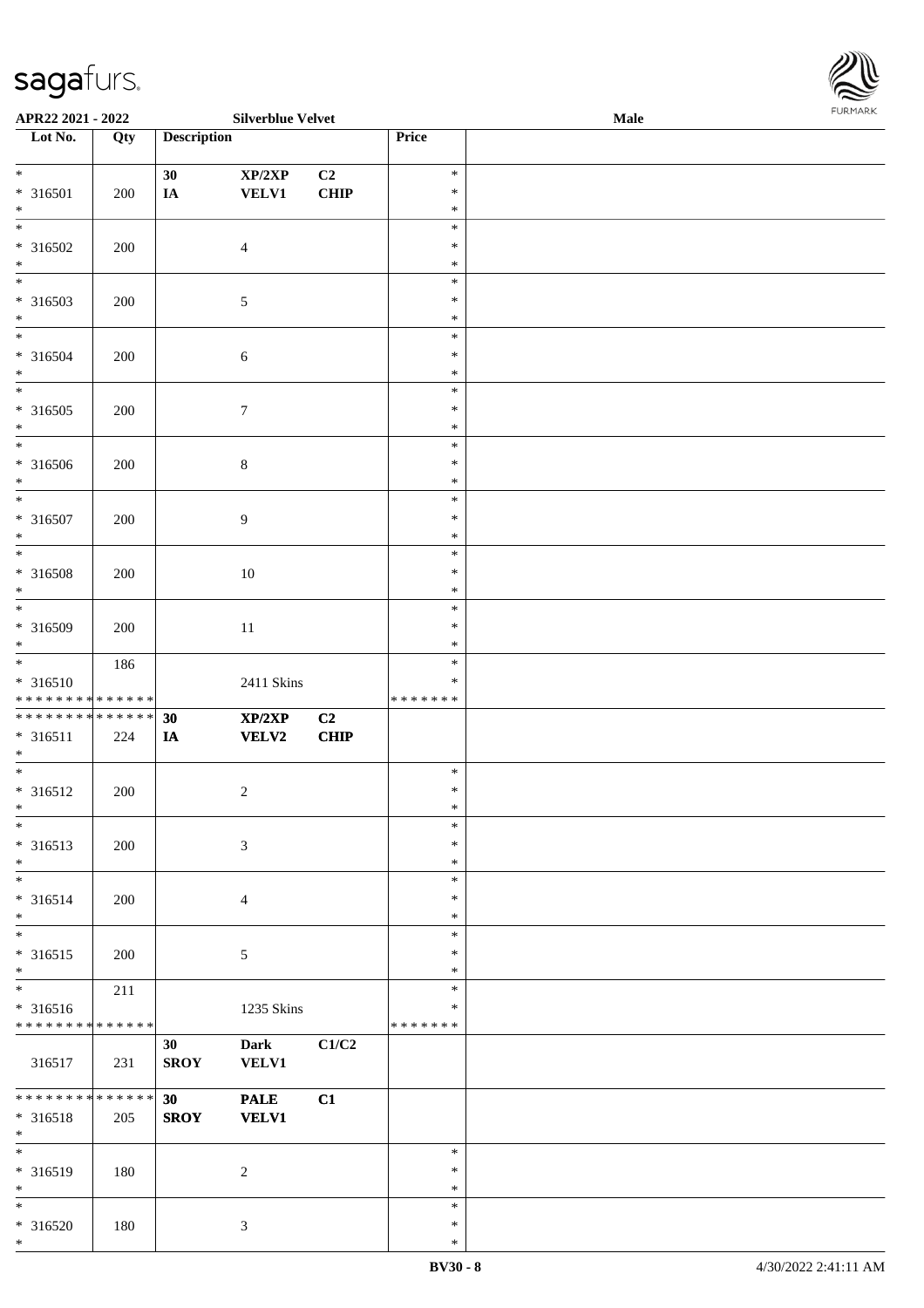| <b>FURMARK</b> |
|----------------|
|                |
|                |
|                |
|                |
|                |
|                |

| APR22 2021 - 2022                             |     |                    | <b>Silverblue Velvet</b>                  |    |                    | Male | <b>FURMARK</b> |
|-----------------------------------------------|-----|--------------------|-------------------------------------------|----|--------------------|------|----------------|
| $\overline{\phantom{1}}$ Lot No.              | Qty | <b>Description</b> |                                           |    | Price              |      |                |
| $\ast$                                        |     | 30                 | <b>PALE</b>                               | C1 | $\ast$             |      |                |
| $* 316521$                                    | 180 | <b>SROY</b>        | <b>VELV1</b>                              |    | $\ast$             |      |                |
| $\ast$                                        |     |                    |                                           |    | $\ast$             |      |                |
| $\overline{\phantom{a}^*}$                    | 158 |                    |                                           |    | $\ast$             |      |                |
| * 316522                                      |     |                    | 903 Skins                                 |    | $\ast$             |      |                |
| **************<br>* * * * * * * * * * * * * * |     |                    |                                           |    | * * * * * * *      |      |                |
|                                               |     | 30                 | $\ensuremath{\mathop{\bf PALE}\nolimits}$ | C2 |                    |      |                |
| $* 316523$<br>$\ast$                          | 205 | <b>SROY</b>        | <b>VELV1</b>                              |    |                    |      |                |
| $\ast$                                        |     |                    |                                           |    | $\ast$             |      |                |
| $* 316524$                                    | 180 |                    | $\sqrt{2}$                                |    | $\ast$             |      |                |
| $\ast$                                        |     |                    |                                           |    | $\ast$             |      |                |
| $\overline{\phantom{0}}$                      |     |                    |                                           |    | $\ast$             |      |                |
| $* 316525$                                    | 180 |                    | $\mathfrak{Z}$                            |    | $\ast$             |      |                |
| $\ast$                                        |     |                    |                                           |    | $\ast$             |      |                |
| $\overline{\phantom{a}^*}$                    |     |                    |                                           |    | $\ast$             |      |                |
| * 316526<br>$\ast$                            | 180 |                    | $\overline{4}$                            |    | $\ast$<br>$\ast$   |      |                |
| $\ast$                                        |     |                    |                                           |    | $\ast$             |      |                |
| $* 316527$                                    | 180 |                    | $\sqrt{5}$                                |    | $\ast$             |      |                |
| $\ast$                                        |     |                    |                                           |    | $\ast$             |      |                |
| $_{\ast}$                                     |     |                    |                                           |    | $\ast$             |      |                |
| $* 316528$                                    | 180 |                    | $\sqrt{6}$                                |    | $\ast$             |      |                |
| $\ast$                                        |     |                    |                                           |    | $\ast$             |      |                |
| $_{\ast}^{-}$                                 |     |                    |                                           |    | $\ast$             |      |                |
| $* 316529$                                    | 180 |                    | $\boldsymbol{7}$                          |    | $\ast$             |      |                |
| $\ast$<br>$\overline{\phantom{a}^*}$          |     |                    |                                           |    | $\ast$<br>$\ast$   |      |                |
| $* 316530$                                    | 180 |                    | $\,8\,$                                   |    | $\ast$             |      |                |
| $\ast$                                        |     |                    |                                           |    | $\ast$             |      |                |
| $\overline{\phantom{a}^*}$                    |     |                    |                                           |    | $\ast$             |      |                |
| * 316531                                      | 180 |                    | $\boldsymbol{9}$                          |    | $\ast$             |      |                |
| $\ast$                                        |     |                    |                                           |    | $\ast$             |      |                |
| $\overline{\ast}$                             |     |                    |                                           |    | $\ast$             |      |                |
| $* 316532$                                    | 180 |                    | $10\,$                                    |    | $\ast$             |      |                |
| $\ast$<br>$\overline{\phantom{a}^*}$          |     |                    |                                           |    | $\ast$             |      |                |
| $* 316533$                                    | 180 |                    |                                           |    | $\ast$<br>$\ast$   |      |                |
| $\ast$                                        |     |                    | $11\,$                                    |    | $\ast$             |      |                |
| $\overline{\phantom{0}}$                      |     |                    |                                           |    | $\ast$             |      |                |
| * 316534                                      | 180 |                    | 12                                        |    | $\ast$             |      |                |
| $\ast$                                        |     |                    |                                           |    | $\ast$             |      |                |
| $_{\ast}$                                     | 161 |                    |                                           |    | $\ast$             |      |                |
| * 316535                                      |     |                    | 2346 Skins                                |    | ∗                  |      |                |
| * * * * * * * * * * * * * *                   |     |                    |                                           |    | * * * * * * *      |      |                |
| **************                                |     | 30                 | <b>PALE</b>                               | C3 |                    |      |                |
| $* 316536$<br>$\ast$                          | 205 | <b>SROY</b>        | <b>VELV1</b>                              |    |                    |      |                |
| $\overline{\phantom{a}}$                      |     |                    |                                           |    | $\ast$             |      |                |
| $* 316537$                                    | 180 |                    | $\overline{c}$                            |    | $\ast$             |      |                |
| $\ast$                                        |     |                    |                                           |    | $\ast$             |      |                |
| $\overline{\ast}$                             |     |                    |                                           |    | $\ast$             |      |                |
| $* 316538$                                    | 180 |                    | $\mathfrak{Z}$                            |    | $\ast$             |      |                |
| $\ast$                                        |     |                    |                                           |    | $\ast$             |      |                |
| $\ast$                                        | 169 |                    |                                           |    | $\ast$             |      |                |
| * 316539<br>* * * * * * * * * * * * * *       |     |                    | 734 Skins                                 |    | ∗<br>* * * * * * * |      |                |
| **************                                |     | 30                 | 2XP                                       | C1 |                    |      |                |
| $* 316540$                                    | 205 | <b>SROY</b>        | <b>VELV1</b>                              |    |                    |      |                |
| $*$                                           |     |                    |                                           |    |                    |      |                |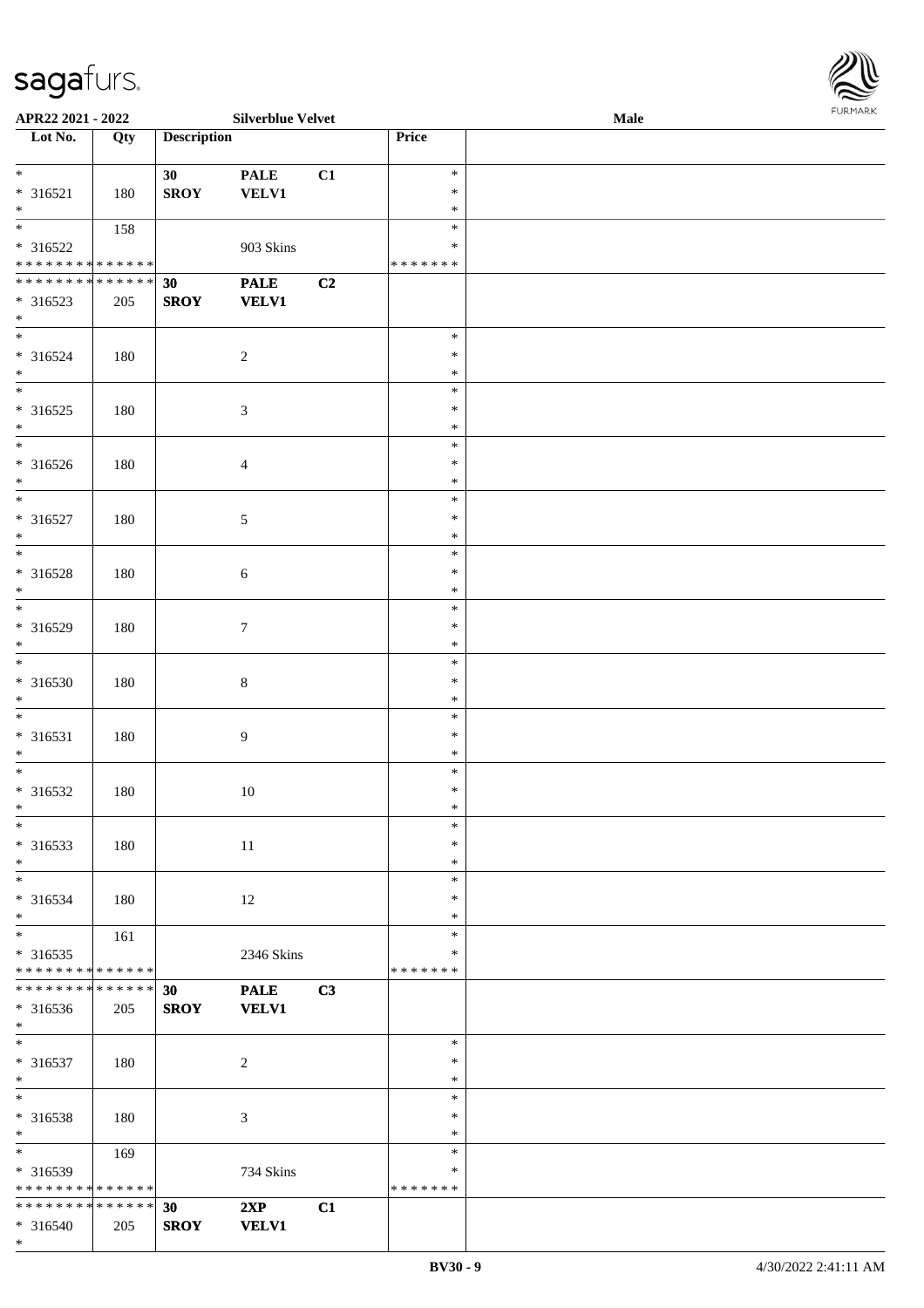

| APR22 2021 - 2022                                                       |     |                    | <b>Silverblue Velvet</b> |                | Male                              |  |  |  |
|-------------------------------------------------------------------------|-----|--------------------|--------------------------|----------------|-----------------------------------|--|--|--|
| Lot No.                                                                 | Qty | <b>Description</b> |                          |                | Price                             |  |  |  |
| $\ast$<br>* 316541<br>$\ast$                                            | 180 | 30<br><b>SROY</b>  | 2XP<br><b>VELV1</b>      | C1             | $\ast$<br>$\ast$<br>$\ast$        |  |  |  |
| $\overline{\ }$<br>* 316542<br>* * * * * * * * <mark>* * * * * *</mark> | 81  |                    | 466 Skins                |                | $\ast$<br>*<br>* * * * * * *      |  |  |  |
| * * * * * * * * <mark>* * * * * * *</mark><br>$* 316543$<br>$*$         | 205 | 30<br><b>SROY</b>  | 2XP<br><b>VELV1</b>      | C2             |                                   |  |  |  |
| $*$<br>* 316544<br>$*$                                                  | 180 |                    | $\overline{c}$           |                | $\ast$<br>$\ast$<br>$\ast$        |  |  |  |
| $* 316545$<br>$\ast$                                                    | 180 |                    | 3                        |                | $\ast$<br>$\ast$<br>$\ast$        |  |  |  |
| * 316546<br>$\ast$                                                      | 180 |                    | $\overline{4}$           |                | $\ast$<br>$\ast$<br>$\ast$        |  |  |  |
| $\overline{\ast}$<br>* 316547<br>$\ast$                                 | 180 |                    | 5                        |                | $\ast$<br>$\ast$<br>$\ast$        |  |  |  |
| $\overline{\mathbf{r}}$<br>* 316548<br>* * * * * * * * * * * * * * *    | 151 |                    | 1076 Skins               |                | $\ast$<br>∗<br>*******            |  |  |  |
| * * * * * * * * * * * * * * *<br>* 316549<br>$\ast$                     | 205 | 30<br><b>SROY</b>  | 2XP<br><b>VELV1</b>      | C <sub>3</sub> |                                   |  |  |  |
| $*$<br>* 316550<br>* * * * * * * * <mark>* * * * * *</mark>             | 112 |                    | 317 Skins                |                | $\ast$<br>∗<br>*******            |  |  |  |
| * * * * * * * * <mark>* * * * * * *</mark><br>$* 316551$<br>$\ast$      | 205 | 30<br><b>SROY</b>  | <b>PALE</b><br>VELV2     | C1/C2          |                                   |  |  |  |
| * 316552<br>* * * * * * * * <mark>* * * * * *</mark>                    | 182 |                    | 387 Skins                |                | $\ast$<br>$\ast$<br>* * * * * * * |  |  |  |
| * * * * * * * * <mark>* * * * * * *</mark><br>* 316553<br>$*$           | 205 | 30<br><b>SROY</b>  | 2XP<br><b>VELV2</b>      | C2             |                                   |  |  |  |
| $\ast$<br>* 316554<br>$\ast$                                            | 180 |                    | 2                        |                | $\ast$<br>$\ast$<br>$\ast$        |  |  |  |
| $*$<br>* 316555<br>* * * * * * * * <mark>* * * * * * *</mark>           | 111 |                    | 496 Skins                |                | $\ast$<br>$\ast$<br>* * * * * * * |  |  |  |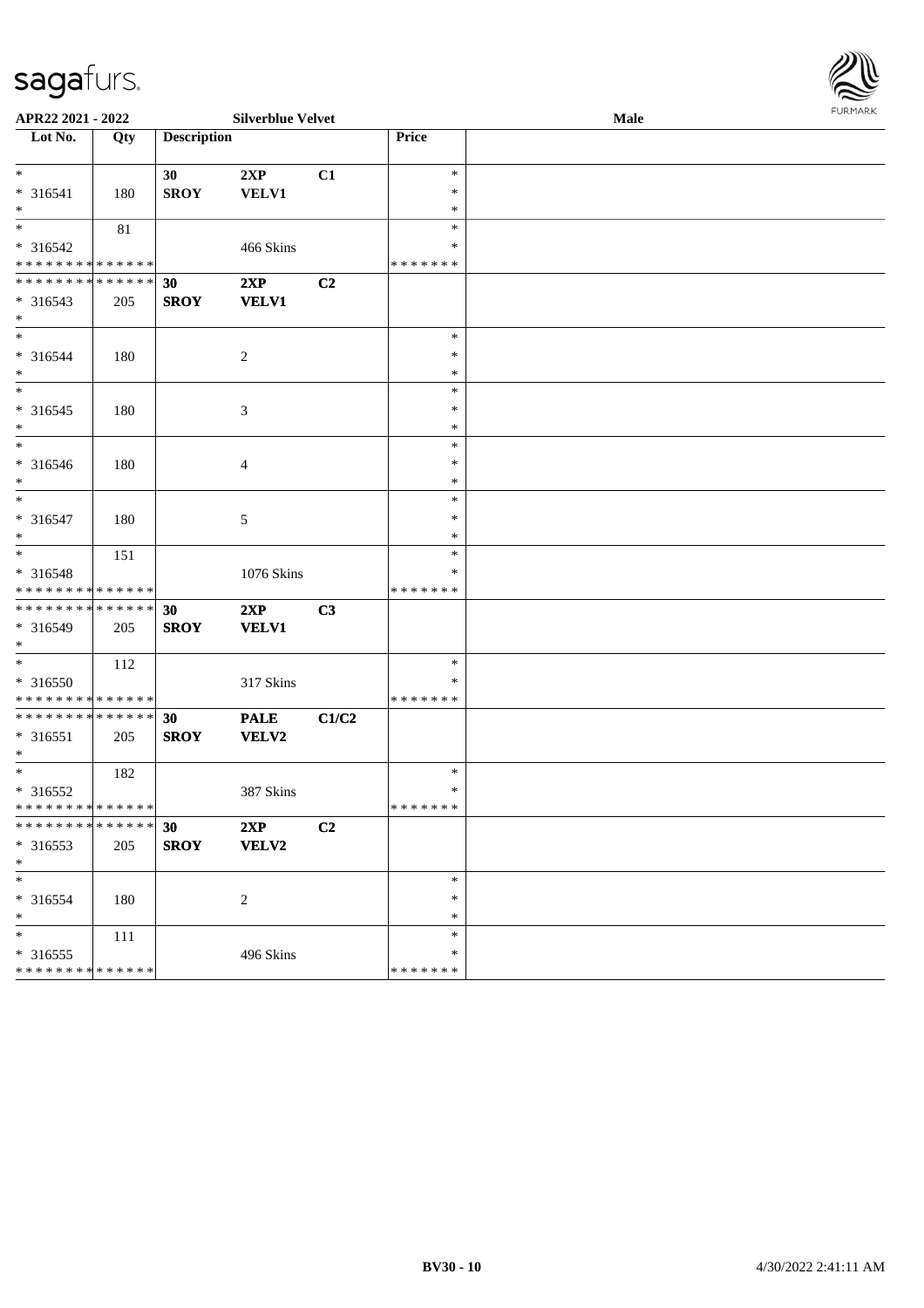

| APR22 2021 - 2022                                                     |                    |                        | <b>Silverblue Velvet</b>    |                               |                                   | <b>FURMARK</b><br>Male |  |  |  |  |
|-----------------------------------------------------------------------|--------------------|------------------------|-----------------------------|-------------------------------|-----------------------------------|------------------------|--|--|--|--|
| Lot No.                                                               | Qty                | <b>Description</b>     |                             |                               | Price                             |                        |  |  |  |  |
| 316601                                                                | 152                | 20<br>SI               | <b>Dark</b><br><b>VELV1</b> | C1/C2                         |                                   |                        |  |  |  |  |
| 316602                                                                | 227                | $20\,$<br>${\bf SI}$   | <b>PALE</b><br>VELV1        | C1                            |                                   |                        |  |  |  |  |
| * * * * * * * *<br>* 316603<br>$\ast$                                 | * * * * * *<br>285 | 20<br>${\bf SI}$       | <b>PALE</b><br><b>VELV1</b> | C <sub>2</sub>                |                                   |                        |  |  |  |  |
| $\ast$<br>$* 316604$<br>$\ast$                                        | 260                |                        | $\sqrt{2}$                  |                               | $\ast$<br>$\ast$<br>$\ast$        |                        |  |  |  |  |
| $\ast$<br>$* 316605$<br>$\ast$                                        | 260                |                        | $\mathfrak{Z}$              |                               | $\ast$<br>$\ast$<br>$\ast$        |                        |  |  |  |  |
| $\overline{\phantom{0}}$<br>* 316606<br>* * * * * * * * * * * * * *   | 226                |                        | 1031 Skins                  |                               | $\ast$<br>∗<br>* * * * * * *      |                        |  |  |  |  |
| * * * * * * * * * * * * * *<br>$* 316607$<br>$\ast$                   | 285                | 20<br>SI               | <b>PALE</b><br><b>VELV1</b> | C3                            |                                   |                        |  |  |  |  |
| $\ast$<br>* 316608<br>$\ast$                                          | 260                |                        | $\overline{c}$              |                               | $\ast$<br>$\ast$<br>$\ast$        |                        |  |  |  |  |
| $\overline{\phantom{a}^*}$<br>* 316609<br>* * * * * * * * * * * * * * | 67                 |                        | 612 Skins                   |                               | $\ast$<br>∗<br>* * * * * * *      |                        |  |  |  |  |
| ******** <mark>******</mark><br>$* 316610$<br>$\ast$                  | 285                | 20<br>${\bf SI}$       | 2XP<br><b>VELV1</b>         | C1/C2                         |                                   |                        |  |  |  |  |
| $\ast$<br>$* 316611$<br>* * * * * * * * * * * * * *                   | 115                |                        | 400 Skins                   |                               | $\ast$<br>$\ast$<br>* * * * * * * |                        |  |  |  |  |
| 316612                                                                | 217                | 20<br>${\bf S}{\bf I}$ | 2XP<br>VELV1                | C <sub>3</sub>                |                                   |                        |  |  |  |  |
| 316613                                                                | 254                | 20<br>SI               | <b>PALE</b><br>VELV2        | C1/C2                         |                                   |                        |  |  |  |  |
| 316614                                                                | 242                | 20<br>SI               | 2XP<br>VELV2                | C1/C2                         |                                   |                        |  |  |  |  |
| * * * * * * * *<br>$* 316615$<br>$\ast$                               | * * * * * *<br>285 | 20<br>$\mathbf{I}$     | MED/PAL C2<br><b>VELV1</b>  | <b>CHIP</b>                   |                                   |                        |  |  |  |  |
| $\ast$<br>$* 316616$<br>$\ast$                                        | 260                |                        | $\overline{c}$              |                               | $\ast$<br>$\ast$<br>$\ast$        |                        |  |  |  |  |
| $\ast$<br>* 316617<br>* * * * * * * * * * * * * *                     | 105                |                        | 650 Skins                   |                               | $\ast$<br>$\ast$<br>* * * * * * * |                        |  |  |  |  |
| * * * * * * * *<br>* 316618<br>$\ast$                                 | * * * * * *<br>285 | 20<br>$\mathbf{I}$     | XP/2XP<br><b>VELV1</b>      | C <sub>2</sub><br><b>CHIP</b> |                                   |                        |  |  |  |  |
| $\ast$<br>* 316619<br>$\ast$                                          | 260                |                        | $\overline{c}$              |                               | $\ast$<br>$\ast$<br>$\ast$        |                        |  |  |  |  |
| $\ast$<br>* 316620<br>**************                                  | 174                |                        | 719 Skins                   |                               | $\ast$<br>$\ast$<br>* * * * * * * |                        |  |  |  |  |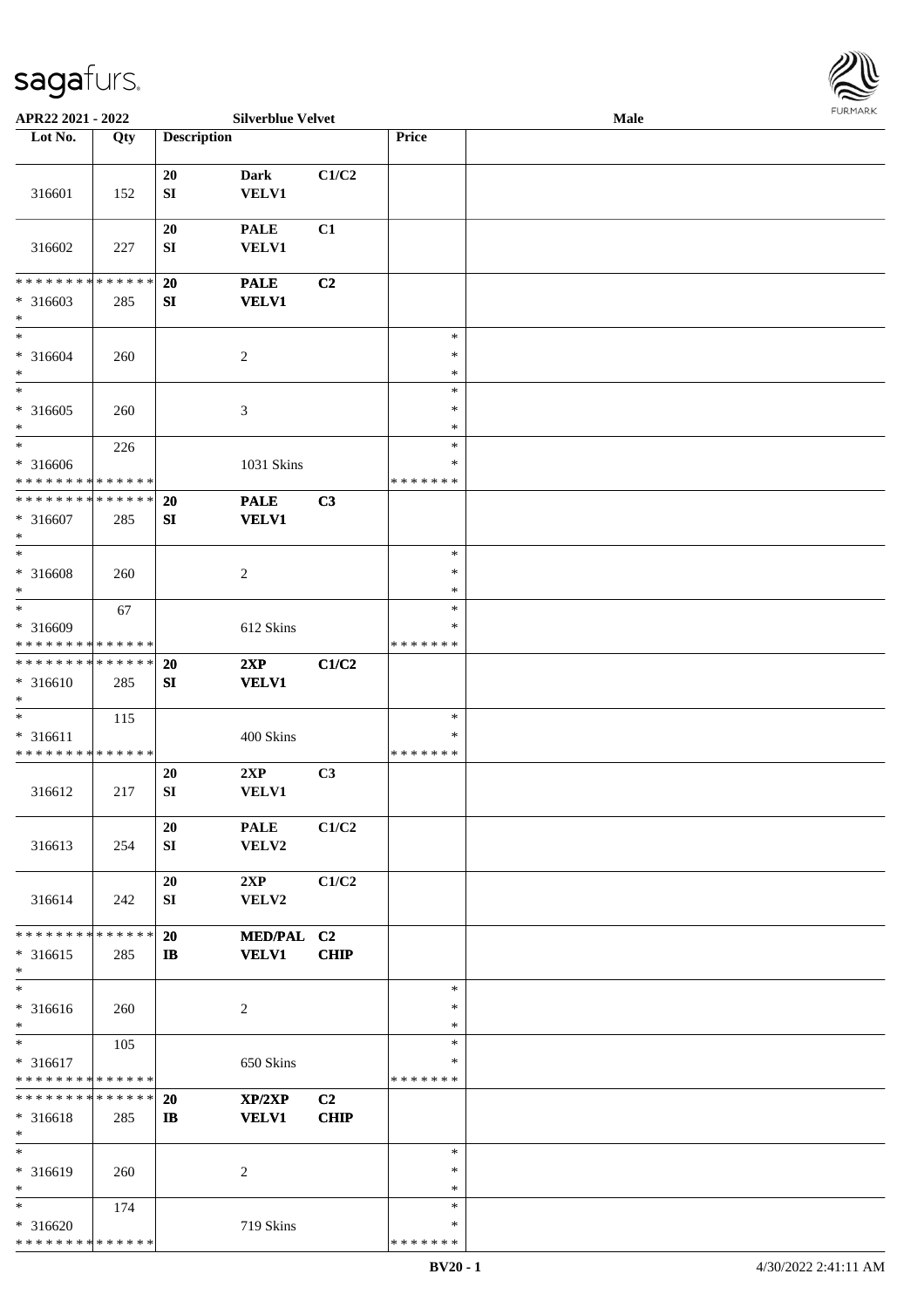| <b>FURMARK</b> |
|----------------|
|                |

| APR22 2021 - 2022             |     |                    | <b>Silverblue Velvet</b> |       |               | Male |  |
|-------------------------------|-----|--------------------|--------------------------|-------|---------------|------|--|
| Lot No.                       | Qty | <b>Description</b> |                          |       | Price         |      |  |
|                               |     |                    |                          |       |               |      |  |
| **************                |     | 20                 | <b>Dark</b>              | C1/C2 |               |      |  |
| $* 316621$                    | 265 | <b>SAGA</b>        | <b>VELV1</b>             |       |               |      |  |
| $\ast$                        |     |                    |                          |       |               |      |  |
| $\ast$                        | 127 |                    |                          |       | $\ast$        |      |  |
|                               |     |                    |                          |       | ∗             |      |  |
| $* 316622$                    |     |                    | 392 Skins                |       |               |      |  |
| **************                |     |                    |                          |       | * * * * * * * |      |  |
|                               |     | 20                 | <b>Dark</b>              | C3    |               |      |  |
| 316623                        | 130 | <b>SAGA</b>        | <b>VELV1</b>             |       |               |      |  |
|                               |     |                    |                          |       |               |      |  |
| **************                |     | 20                 | <b>PALE</b>              | C1    |               |      |  |
| $* 316624$                    | 265 | $\mathbf{SAGA}$    | <b>VELV1</b>             |       |               |      |  |
| $\ast$                        |     |                    |                          |       |               |      |  |
| $\overline{\phantom{a}^*}$    |     |                    |                          |       |               |      |  |
|                               |     |                    |                          |       | $\ast$        |      |  |
| $* 316625$                    | 240 |                    | $\sqrt{2}$               |       | $\ast$        |      |  |
| $\ast$                        |     |                    |                          |       | $\ast$        |      |  |
| $\overline{\phantom{a}^*}$    |     |                    |                          |       | $\ast$        |      |  |
| $* 316626$                    | 240 |                    | $\mathfrak{Z}$           |       | $\ast$        |      |  |
| $\ast$                        |     |                    |                          |       | $\ast$        |      |  |
| $\overline{\ast}$             | 219 |                    |                          |       | $\ast$        |      |  |
|                               |     |                    |                          |       | $\ast$        |      |  |
| $* 316627$                    |     |                    | 964 Skins                |       |               |      |  |
| * * * * * * * * * * * * * * * |     |                    |                          |       | * * * * * * * |      |  |
| **************                |     | <b>20</b>          | <b>PALE</b>              | C2    |               |      |  |
| $* 316628$                    | 265 | <b>SAGA</b>        | <b>VELV1</b>             |       |               |      |  |
| $\ast$                        |     |                    |                          |       |               |      |  |
| $_{*}$                        |     |                    |                          |       | $\ast$        |      |  |
| * 316629                      | 240 |                    | $\sqrt{2}$               |       | $\ast$        |      |  |
| $\ast$                        |     |                    |                          |       | $\ast$        |      |  |
| $\overline{\ast}$             |     |                    |                          |       | $\ast$        |      |  |
|                               |     |                    |                          |       |               |      |  |
| $* 316630$                    | 240 |                    | $\mathfrak{Z}$           |       | $\ast$        |      |  |
| $\ast$                        |     |                    |                          |       | $\ast$        |      |  |
| $\ast$                        |     |                    |                          |       | $\ast$        |      |  |
| $* 316631$                    | 240 |                    | $\overline{4}$           |       | $\ast$        |      |  |
| $\ast$                        |     |                    |                          |       | $\ast$        |      |  |
| $\ast$                        |     |                    |                          |       | $\ast$        |      |  |
|                               |     |                    |                          |       | $\ast$        |      |  |
| $* 316632$                    | 240 |                    | $\mathfrak{S}$           |       |               |      |  |
| $*$                           |     |                    |                          |       | $\ast$        |      |  |
| $\ast$                        |     |                    |                          |       | $\ast$        |      |  |
| $* 316633$                    | 240 |                    | $6\,$                    |       | $\ast$        |      |  |
| $\ast$                        |     |                    |                          |       | $\ast$        |      |  |
| $\ast$                        |     |                    |                          |       | $\ast$        |      |  |
| $* 316634$                    | 240 |                    | $\tau$                   |       | $\ast$        |      |  |
| $\ast$                        |     |                    |                          |       | $\ast$        |      |  |
| $\ast$                        |     |                    |                          |       | $\ast$        |      |  |
|                               |     |                    |                          |       |               |      |  |
| $* 316635$                    | 240 |                    | $8\,$                    |       | $\ast$        |      |  |
| $\ast$                        |     |                    |                          |       | $\ast$        |      |  |
| $\frac{1}{1}$                 |     |                    |                          |       | $\ast$        |      |  |
| * 316636                      | 240 |                    | $\overline{9}$           |       | $\ast$        |      |  |
| $\ast$                        |     |                    |                          |       | $\ast$        |      |  |
| $\ast$                        |     |                    |                          |       | $\ast$        |      |  |
|                               |     |                    |                          |       | $\ast$        |      |  |
| $* 316637$                    | 240 |                    | $10\,$                   |       |               |      |  |
| $\ast$                        |     |                    |                          |       | $\ast$        |      |  |
| $\ast$                        |     |                    |                          |       | $\ast$        |      |  |
| $*316638$                     | 240 |                    | 11                       |       | $\ast$        |      |  |
| $\ast$                        |     |                    |                          |       | $\ast$        |      |  |
| $\overline{\phantom{a}^*}$    | 202 |                    |                          |       | $\ast$        |      |  |
| * 316639                      |     |                    | 2867 Skins               |       | ∗             |      |  |
| * * * * * * * * * * * * * *   |     |                    |                          |       | * * * * * * * |      |  |
|                               |     |                    |                          |       |               |      |  |
| **************                |     | 20                 | <b>PALE</b>              | C3    |               |      |  |
| * 316640                      | 265 | <b>SAGA</b>        | <b>VELV1</b>             |       |               |      |  |
| $*$                           |     |                    |                          |       |               |      |  |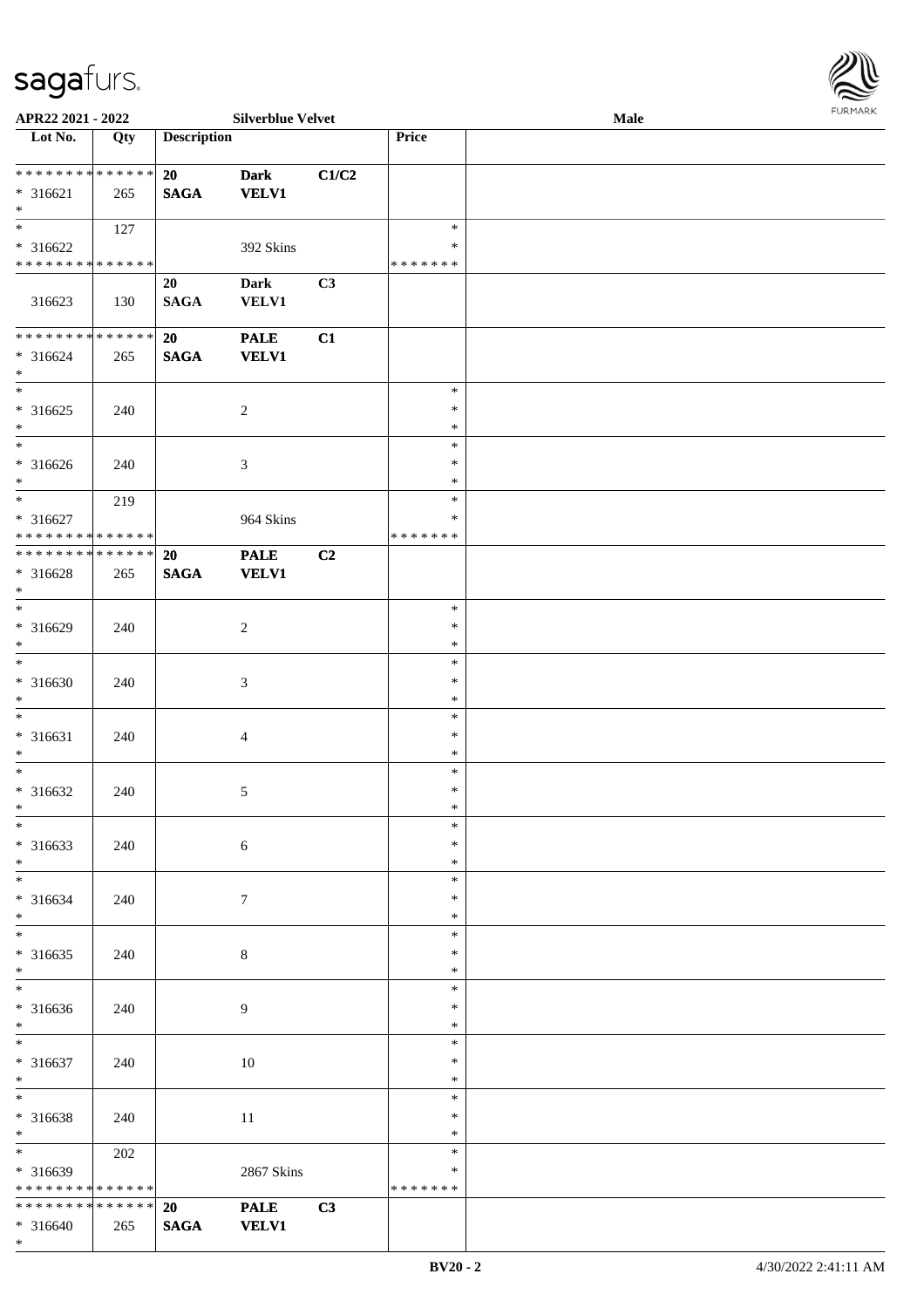

| APR22 2021 - 2022                           |                 |                    | <b>Silverblue Velvet</b> |                 |               | Male | 101111111111 |
|---------------------------------------------|-----------------|--------------------|--------------------------|-----------------|---------------|------|--------------|
| Lot No.                                     | Qty             | <b>Description</b> |                          |                 | Price         |      |              |
|                                             |                 |                    |                          |                 |               |      |              |
| $*$                                         |                 | 20                 | <b>PALE</b>              | C3              | $\ast$        |      |              |
| * 316641                                    | 240             | <b>SAGA</b>        | <b>VELV1</b>             |                 | $\ast$        |      |              |
| $*$                                         |                 |                    |                          |                 | $\ast$        |      |              |
| $*$                                         |                 |                    |                          |                 | $\ast$        |      |              |
| * 316642                                    | 240             |                    | 3                        |                 | $\ast$        |      |              |
| $*$                                         |                 |                    |                          |                 | $\ast$        |      |              |
| $*$                                         |                 |                    |                          |                 | $\ast$        |      |              |
| * 316643                                    | 240             |                    | $\overline{4}$           |                 | $\ast$        |      |              |
| $*$                                         |                 |                    |                          |                 | $\ast$        |      |              |
| $*$                                         |                 |                    |                          |                 | $\ast$        |      |              |
| * 316644                                    | 240             |                    | 5                        |                 | $\ast$        |      |              |
| $*$                                         |                 |                    |                          |                 | $\ast$        |      |              |
|                                             | 54              |                    |                          |                 | $\ast$        |      |              |
|                                             |                 |                    |                          |                 | ∗             |      |              |
| $* 316645$<br>* * * * * * * * * * * * * * * |                 |                    | 1279 Skins               |                 | * * * * * * * |      |              |
| ******** <mark>******</mark>                |                 |                    |                          |                 |               |      |              |
|                                             |                 | 20                 | 2XP                      | C1              |               |      |              |
| * 316646                                    | 265             | <b>SAGA</b>        | <b>VELV1</b>             |                 |               |      |              |
| $*$<br>$*$                                  |                 |                    |                          |                 |               |      |              |
|                                             | 69              |                    |                          |                 | $\ast$        |      |              |
| $* 316647$                                  |                 |                    | 334 Skins                |                 | $\ast$        |      |              |
| * * * * * * * * <mark>* * * * * *</mark>    |                 |                    |                          |                 | * * * * * * * |      |              |
| * * * * * * * * <mark>* * * * * * *</mark>  |                 | <b>20</b>          | 2XP                      | C <sub>2</sub>  |               |      |              |
| $* 316648$                                  | 240             | <b>SAGA</b>        | <b>VELV1</b>             |                 |               |      |              |
| $*$                                         |                 |                    |                          |                 |               |      |              |
| $*$                                         | 220             |                    |                          |                 | $\ast$        |      |              |
| * 316649                                    |                 |                    | 460 Skins                |                 | *             |      |              |
| * * * * * * * * * * * * * *                 |                 |                    |                          |                 | * * * * * * * |      |              |
| * * * * * * * * * * * * * * *               |                 | 20                 | 2XP                      | C3              |               |      |              |
| * 316650                                    | 265             | <b>SAGA</b>        | <b>VELV1</b>             |                 |               |      |              |
| $*$                                         |                 |                    |                          |                 |               |      |              |
| $*$                                         | 161             |                    |                          |                 | $\ast$        |      |              |
| $* 316651$                                  |                 |                    | 426 Skins                |                 | ∗             |      |              |
| * * * * * * * * * * * * * * *               |                 |                    |                          |                 | *******       |      |              |
| ******** <mark>******</mark>                |                 | <b>20</b>          | <b>PALE</b>              | C <sub>2</sub>  |               |      |              |
| * 316652                                    | 265             | <b>SAGA</b>        | <b>VELV2</b>             |                 |               |      |              |
| $*$ $-$                                     |                 |                    |                          |                 |               |      |              |
| $\ast$                                      | 120             |                    |                          |                 | $\ast$        |      |              |
| * 316653                                    |                 |                    | 385 Skins                |                 | $\ast$        |      |              |
| * * * * * * * * * * * * * *                 |                 |                    |                          |                 | * * * * * * * |      |              |
| * * * * * * * * * * * * * * *               |                 | 20                 | 2XP                      | C <sub>2</sub>  |               |      |              |
| * 316654                                    | 265             | <b>SAGA</b>        | <b>VELV2</b>             |                 |               |      |              |
| $*$                                         |                 |                    |                          |                 |               |      |              |
| $\ast$                                      | 109             |                    |                          |                 | $\ast$        |      |              |
| * 316655                                    |                 |                    | 374 Skins                |                 | ∗             |      |              |
| * * * * * * * * * * * * * *                 |                 |                    |                          |                 | * * * * * * * |      |              |
|                                             |                 | <b>20</b>          | XP/2XP                   | C <sub>2</sub>  |               |      |              |
| 316656                                      | 255             | IA                 | <b>VELV1</b>             | WB1             |               |      |              |
|                                             |                 |                    |                          |                 |               |      |              |
|                                             |                 | 20                 | $\mathbf{ALL}$           | C <sub>2</sub>  |               |      |              |
|                                             |                 |                    |                          | WB <sub>2</sub> |               |      |              |
| 316657                                      | 176             | IA                 | <b>VELV1</b>             |                 |               |      |              |
|                                             |                 | 20                 | XD/DK                    | C2              |               |      |              |
|                                             |                 |                    |                          |                 |               |      |              |
| 316658                                      | 192             | IA                 | <b>VELV1</b>             | <b>CHIP</b>     |               |      |              |
| * * * * * * * *                             | $* * * * * * *$ |                    |                          |                 |               |      |              |
|                                             |                 | 20                 | XP/2XP                   | C <sub>2</sub>  |               |      |              |
| * 316659                                    | 265             | IA                 | <b>VELV1</b>             | <b>CHIP</b>     |               |      |              |
| $*$                                         |                 |                    |                          |                 |               |      |              |
| $\ast$                                      |                 |                    |                          |                 | $\ast$        |      |              |
| * 316660                                    | 240             |                    | 2                        |                 | $\ast$        |      |              |
| $\ast$                                      |                 |                    |                          |                 | $\ast$        |      |              |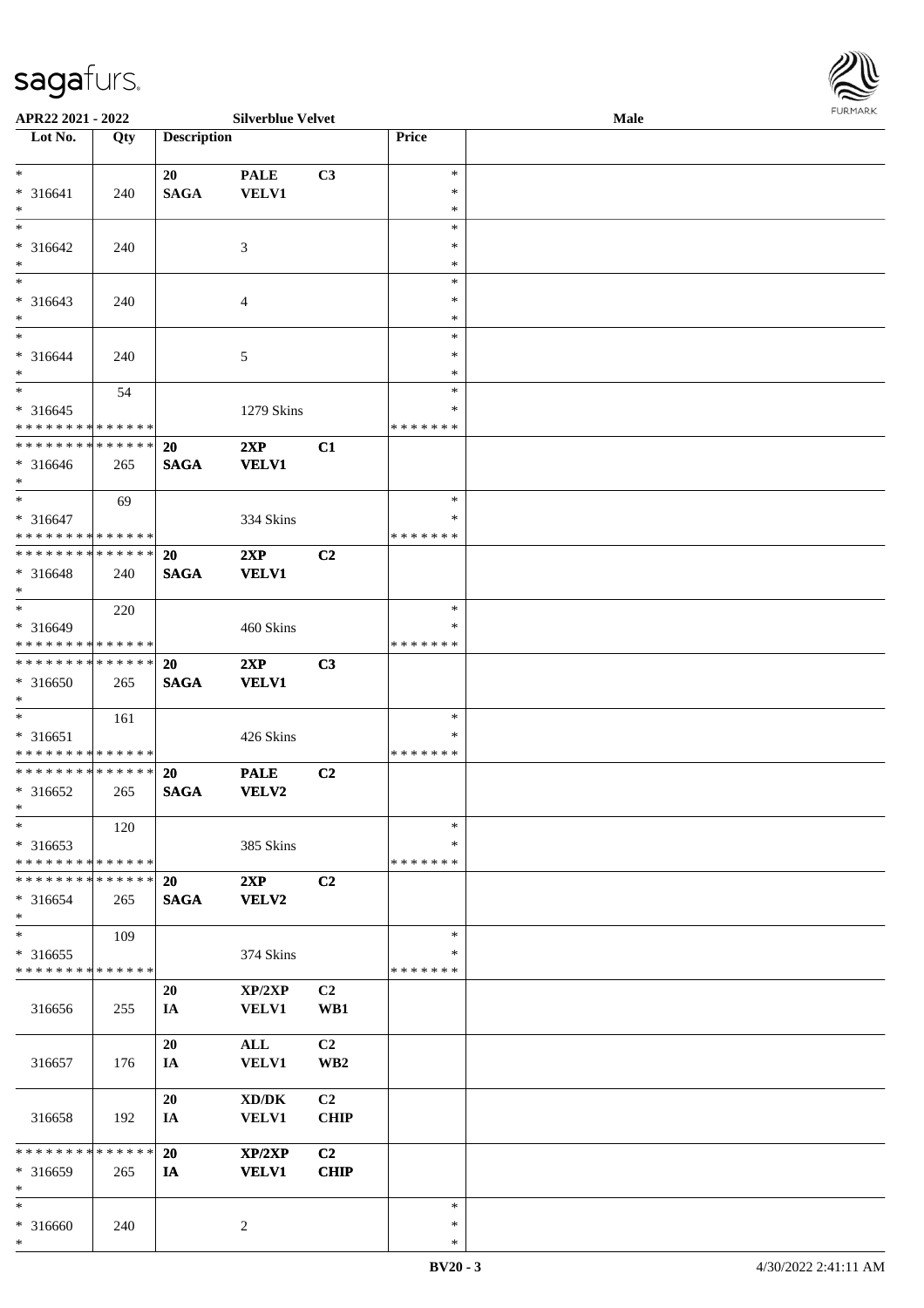

| APR22 2021 - 2022                                      |        |                    | <b>Silverblue Velvet</b> |                |                   | Male | <b>FURPIARR</b> |
|--------------------------------------------------------|--------|--------------------|--------------------------|----------------|-------------------|------|-----------------|
| Lot No.                                                | Qty    | <b>Description</b> |                          |                | Price             |      |                 |
| $*$                                                    |        | 20                 | XP/2XP                   | C2             | $\ast$            |      |                 |
| * 316661                                               | 240    | IA                 | <b>VELV1</b>             | <b>CHIP</b>    | $\ast$            |      |                 |
| $\ast$                                                 |        |                    |                          |                | $\ast$            |      |                 |
| $\ast$                                                 |        |                    |                          |                | $\ast$            |      |                 |
| * 316662                                               | 240    |                    | $\overline{4}$           |                | $\ast$            |      |                 |
| $\ast$                                                 |        |                    |                          |                | $\ast$            |      |                 |
|                                                        |        |                    |                          |                | $\ast$            |      |                 |
| * 316663                                               | 240    |                    | 5                        |                | $\ast$            |      |                 |
| $\ast$                                                 |        |                    |                          |                | $\ast$            |      |                 |
| $\overline{\ast}$                                      |        |                    |                          |                | $\ast$            |      |                 |
| * 316664                                               | 240    |                    | $\sqrt{6}$               |                | $\ast$            |      |                 |
| $\ast$                                                 |        |                    |                          |                | $\ast$            |      |                 |
| $\overline{\phantom{0}}$                               |        |                    |                          |                | $\ast$            |      |                 |
| * 316665                                               | 240    |                    | $\tau$                   |                | $\ast$            |      |                 |
| $\ast$<br>$\overline{\phantom{0}}$                     |        |                    |                          |                | $\ast$            |      |                 |
|                                                        |        |                    |                          |                | $\ast$            |      |                 |
| * 316666                                               | 240    |                    | $\bf 8$                  |                | $\ast$            |      |                 |
| $*$<br>$*$                                             |        |                    |                          |                | $\ast$            |      |                 |
|                                                        | 268    |                    |                          |                | $\ast$            |      |                 |
| * 316667<br>* * * * * * * * <mark>* * * * * * *</mark> |        |                    | 2213 Skins               |                | $\ast$<br>******* |      |                 |
| * * * * * * * * <mark>* * * * * * *</mark>             |        |                    |                          |                |                   |      |                 |
|                                                        |        | 20                 | XP/2XP                   | C <sub>2</sub> |                   |      |                 |
| * 316668<br>$\ast$                                     | 265    | <b>IA</b>          | <b>VELV2</b>             | CHIP           |                   |      |                 |
| $\overline{\phantom{0}}$                               | 264    |                    |                          |                | $\ast$            |      |                 |
| * 316669                                               |        |                    | 529 Skins                |                | ∗                 |      |                 |
| * * * * * * * * <mark>* * * * * *</mark>               |        |                    |                          |                | * * * * * * *     |      |                 |
| * * * * * * * * <mark>* * * * * * *</mark>             |        | 20                 | <b>PALE</b>              | C1             |                   |      |                 |
| * 316670                                               | 245    | <b>SROY</b>        | <b>VELV1</b>             |                |                   |      |                 |
| $\ast$                                                 |        |                    |                          |                |                   |      |                 |
|                                                        | 111    |                    |                          |                | $\ast$            |      |                 |
| $* 316671$                                             |        |                    | 356 Skins                |                | $\ast$            |      |                 |
| * * * * * * * * * * * * * * *                          |        |                    |                          |                | * * * * * * *     |      |                 |
| * * * * * * * * <mark>* * * * * * *</mark>             |        | 20                 | <b>PALE</b>              | C3             |                   |      |                 |
| * 316672                                               | 245    | <b>SROY</b>        | <b>VELV1</b>             |                |                   |      |                 |
| $\ast$                                                 |        |                    |                          |                |                   |      |                 |
| $\ast$                                                 | 210    |                    |                          |                | $\ast$            |      |                 |
| * 316673                                               |        |                    | 455 Skins                |                | $\ast$            |      |                 |
| * * * * * * * * * * * * * *                            |        |                    |                          |                | * * * * * * *     |      |                 |
|                                                        |        | 20                 | 2XP                      | C1             |                   |      |                 |
| 316674                                                 | 189    | <b>SROY</b>        | <b>VELV1</b>             |                |                   |      |                 |
|                                                        |        |                    |                          |                |                   |      |                 |
|                                                        |        | 20                 | 2XP                      | C3             |                   |      |                 |
| 316675                                                 | 156    | <b>SROY</b>        | <b>VELV1</b>             |                |                   |      |                 |
|                                                        |        |                    |                          |                |                   |      |                 |
|                                                        |        | 20                 | <b>PALE</b>              | C1/C2          |                   |      |                 |
| 316676                                                 | 237    | <b>SROY</b>        | VELV2                    |                |                   |      |                 |
|                                                        |        |                    |                          |                |                   |      |                 |
| * * * * * * * *                                        | ****** | <b>20</b>          | 2XP                      | C1/C2          |                   |      |                 |
| * 316677                                               | 245    | <b>SROY</b>        | <b>VELV2</b>             |                |                   |      |                 |
| $\ast$<br>$\ast$                                       |        |                    |                          |                | $\ast$            |      |                 |
| * 316678                                               | 58     |                    |                          |                | *                 |      |                 |
| * * * * * * * * <mark>* * * * * * *</mark>             |        |                    | 303 Skins                |                | * * * * * * *     |      |                 |
|                                                        |        |                    |                          |                |                   |      |                 |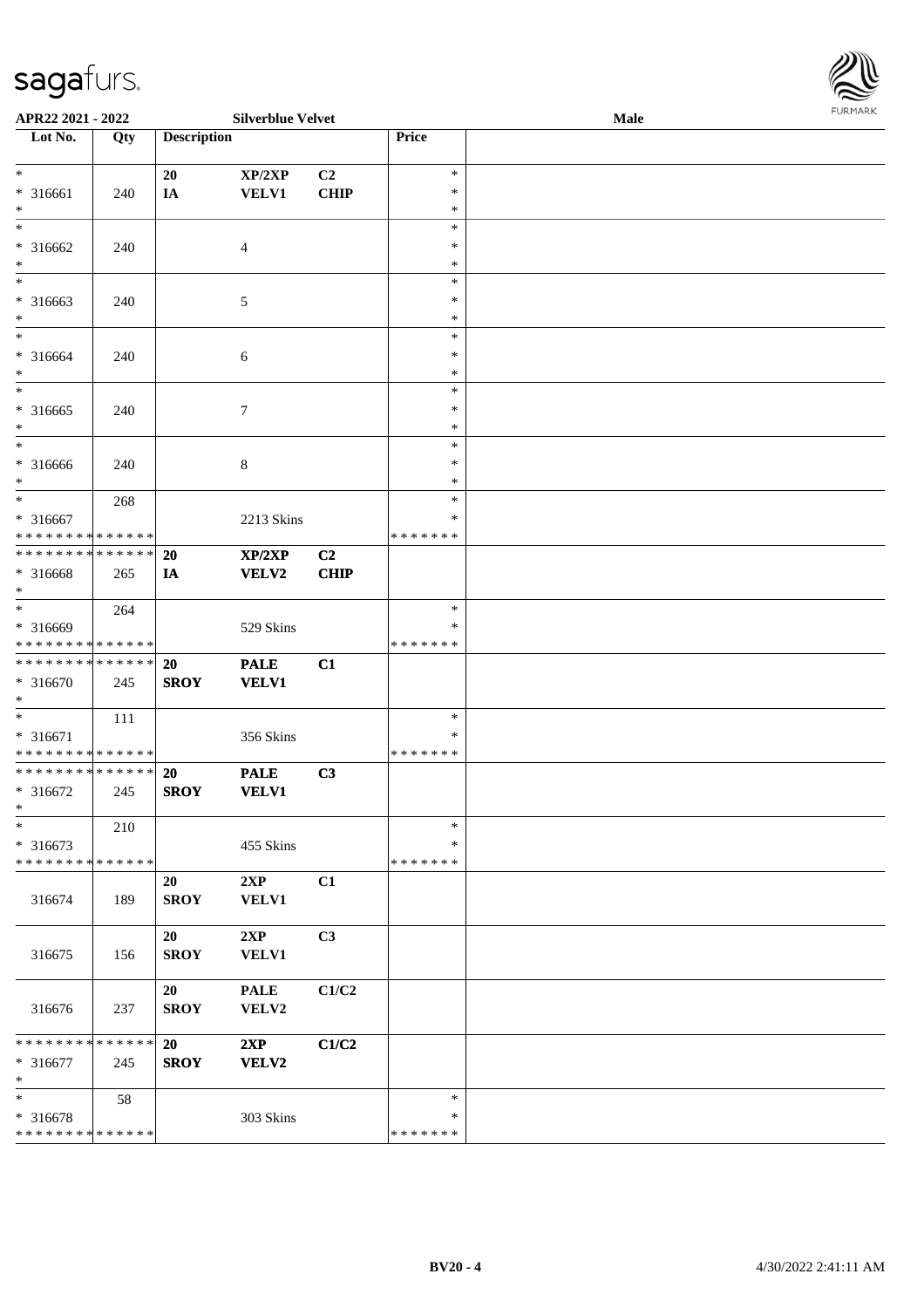

| APR22 2021 - 2022                          |     |                    | Silverblue  |                |               | Female |  |
|--------------------------------------------|-----|--------------------|-------------|----------------|---------------|--------|--|
| Lot No.                                    | Qty | <b>Description</b> |             |                | Price         |        |  |
|                                            |     |                    |             |                |               |        |  |
| ******** <mark>******</mark>               |     | <b>20</b>          | <b>PALE</b> | C1/C2          |               |        |  |
| $* 415001$                                 | 465 | SI                 |             |                |               |        |  |
| $*$                                        |     |                    |             |                |               |        |  |
| $\overline{\ast}$                          | 105 |                    |             |                | $\ast$        |        |  |
| $* 415002$                                 |     |                    | 570 Skins   |                | ∗             |        |  |
| * * * * * * * * * * * * * *                |     |                    |             |                | * * * * * * * |        |  |
|                                            |     | <b>20</b>          | XD/DK       | C <sub>2</sub> |               |        |  |
| 415003                                     | 132 | SI                 | <b>LNAP</b> |                |               |        |  |
|                                            |     |                    |             |                |               |        |  |
|                                            |     | 20                 | <b>Dark</b> | C1/C2          |               |        |  |
| 415004                                     | 237 | <b>SAGA</b>        |             |                |               |        |  |
|                                            |     |                    |             |                |               |        |  |
| * * * * * * * * * * * * * * *              |     | 20                 | <b>PALE</b> | C1             |               |        |  |
| $* 415005$                                 | 405 | <b>SAGA</b>        |             |                |               |        |  |
| $*$                                        |     |                    |             |                |               |        |  |
| $*$                                        | 83  |                    |             |                | $\ast$        |        |  |
| $* 415006$                                 |     |                    | 488 Skins   |                | $\ast$        |        |  |
| * * * * * * * * <mark>* * * * * * *</mark> |     |                    |             |                | * * * * * * * |        |  |
| * * * * * * * * * * * * * *                |     | <b>20</b>          | <b>PALE</b> | C <sub>2</sub> |               |        |  |
| $* 415007$                                 | 445 | <b>SAGA</b>        |             |                |               |        |  |
| $*$                                        |     |                    |             |                |               |        |  |
| $*$                                        |     |                    |             |                | $\ast$        |        |  |
| * 415008                                   | 420 |                    | 2           |                | $\ast$        |        |  |
| $*$                                        |     |                    |             |                | $\ast$        |        |  |
| $*$                                        |     |                    |             |                | $\ast$        |        |  |
| * 415009                                   | 420 |                    | 3           |                | $\ast$        |        |  |
| $*$                                        |     |                    |             |                | $\ast$        |        |  |
| $*$                                        | 97  |                    |             |                | $\ast$        |        |  |
| * 415010                                   |     |                    | 1382 Skins  |                | ∗             |        |  |
| * * * * * * * * * * * * * *                |     |                    |             |                | * * * * * * * |        |  |
|                                            |     | 20                 | <b>PALE</b> | C3             |               |        |  |
| 415011                                     | 408 | <b>SAGA</b>        |             |                |               |        |  |
|                                            |     |                    |             |                |               |        |  |
|                                            |     | 20                 | 2XP         | C1/C2          |               |        |  |
| 415012                                     | 311 | <b>SAGA</b>        |             |                |               |        |  |
|                                            |     |                    |             |                |               |        |  |
| * * * * * * * * * * * * * * *              |     | <b>20</b>          | ALL         | C <sub>2</sub> |               |        |  |
| $* 415013$                                 | 445 | IA                 | <b>SPAR</b> |                |               |        |  |
| $*$                                        |     |                    |             |                |               |        |  |
| $*$                                        | 257 |                    |             |                | $\ast$        |        |  |
| $* 415014$                                 |     |                    | 702 Skins   |                | ∗             |        |  |
| * * * * * * * * * * * * * * *              |     |                    |             |                | * * * * * * * |        |  |
| * * * * * * * * * * * * * * *              |     | <b>20</b>          | XP/2XP      | C2             |               |        |  |
| $* 415015$                                 | 420 | IA                 | <b>CHIP</b> |                |               |        |  |
| $*$                                        |     |                    |             |                |               |        |  |
| $*$                                        | 232 |                    |             |                | $\ast$        |        |  |
| $* 415016$                                 |     |                    | 652 Skins   |                | ∗             |        |  |
| * * * * * * * * * * * * * *                |     |                    |             |                | *******       |        |  |
|                                            |     | 20                 | <b>PALE</b> | C1             |               |        |  |
| 415017                                     | 154 | <b>SROY</b>        |             |                |               |        |  |
|                                            |     |                    |             |                |               |        |  |
| * * * * * * * * * * * * * * *              |     | 20                 | <b>PALE</b> | C2             |               |        |  |
| $* 415018$                                 | 425 | <b>SROY</b>        |             |                |               |        |  |
| $*$                                        |     |                    |             |                |               |        |  |
| $*$                                        | 78  |                    |             |                | $\ast$        |        |  |
| * 415019                                   |     |                    | 503 Skins   |                | ∗             |        |  |
| * * * * * * * * * * * * * *                |     |                    |             |                | * * * * * * * |        |  |
|                                            |     | 20                 | 2XP         | C1/C2          |               |        |  |
| 415020                                     | 122 | <b>SROY</b>        |             |                |               |        |  |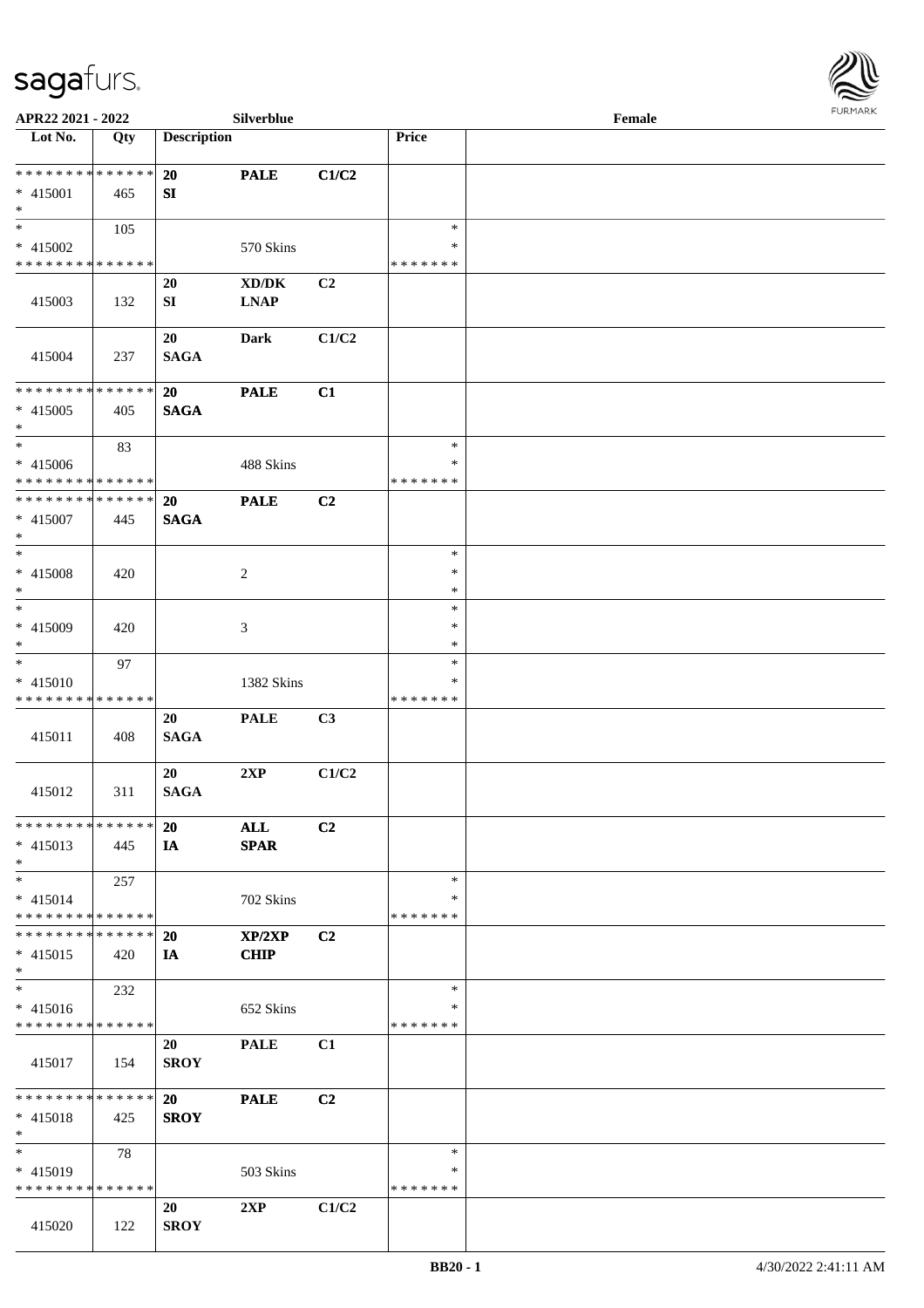

| APR22 2021 - 2022                                                     |        |                                      | Silverblue                   |                           |                                   | Female |  |
|-----------------------------------------------------------------------|--------|--------------------------------------|------------------------------|---------------------------|-----------------------------------|--------|--|
| Lot No.                                                               | Qty    | <b>Description</b>                   |                              |                           | Price                             |        |  |
| 415061                                                                | 371    | $\bf{0}$<br>${\bf S}{\bf I}$         | <b>Dark</b>                  | C1/C2                     |                                   |        |  |
| 415062                                                                | 301    | $\bf{0}$<br>${\bf S}{\bf I}$         | <b>PALE</b>                  | C1                        |                                   |        |  |
| * * * * * * * * * * * * * *<br>$* 415063$<br>$\ast$                   | 400    | $\mathbf 0$<br>SI                    | <b>PALE</b>                  | C <sub>2</sub>            |                                   |        |  |
| $_{\ast}$<br>$* 415064$<br>* * * * * * * * <mark>* * * * * * *</mark> | $80\,$ |                                      | 480 Skins                    |                           | $\ast$<br>$\ast$<br>* * * * * * * |        |  |
| 415065                                                                | 492    | $\bf{0}$<br>SI                       | $\ensuremath{\mathsf{PALE}}$ | C3                        |                                   |        |  |
| 415066                                                                | 123    | $\boldsymbol{0}$<br>${\bf SI}$       | <b>Dark</b><br><b>LNAP</b>   | $\mathbf{C1}/\mathbf{C2}$ |                                   |        |  |
| 415067                                                                | 173    | $\boldsymbol{0}$<br>${\bf S}{\bf I}$ | $\bf MED$<br><b>LNAP</b>     | C1/C2                     |                                   |        |  |
| 415068                                                                | 172    | $\boldsymbol{0}$<br>${\bf S}{\bf I}$ | <b>PALE</b><br><b>LNAP</b>   | C1/C2                     |                                   |        |  |
| 415069                                                                | 232    | $\pmb{0}$<br>${\bf S}{\bf I}$        | <b>PALE</b><br><b>LNAP</b>   | C3                        |                                   |        |  |
| 415070                                                                | 118    | $\boldsymbol{0}$<br>${\bf S}{\bf I}$ | XP/2XP<br><b>LNAP</b>        | C2                        |                                   |        |  |
| 415071                                                                | 505    | $\boldsymbol{0}$<br>$\bf I\bf B$     | $\mathbf{ALL}$<br>$\bf SPAR$ | C2                        |                                   |        |  |
| 415072                                                                | 364    | $\bf{0}$<br>$\mathbf{SAGA}$          | <b>Dark</b>                  | C1                        |                                   |        |  |
| ******** <mark>******</mark><br>$* 415073$<br>$*$                     | 445    | $\mathbf{0}$<br>$\mathbf{SAGA}$      | <b>Dark</b>                  | C2                        |                                   |        |  |
| $\overline{\phantom{0}}$<br>$* 415074$<br>$*$                         | 420    |                                      | $\overline{2}$               |                           | $\ast$<br>*<br>$\ast$             |        |  |
| $*$<br>$* 415075$<br>* * * * * * * * * * * * * *                      | 206    |                                      | 1071 Skins                   |                           | $\ast$<br>∗<br>* * * * * * *      |        |  |
| 415076                                                                | 379    | $\bf{0}$<br><b>SAGA</b>              | <b>Dark</b>                  | C3                        |                                   |        |  |
| * * * * * * * * * * * * * * *<br>$* 415077$<br>$*$                    | 445    | $\mathbf{0}$<br><b>SAGA</b>          | <b>PALE</b>                  | C1                        |                                   |        |  |
| $\ast$<br>* 415078<br>$*$                                             | 420    |                                      | $\overline{c}$               |                           | $\ast$<br>$\ast$<br>$\ast$        |        |  |
| $\overline{\phantom{0}}$<br>* 415079<br>$*$                           | 420    |                                      | 3                            |                           | $\ast$<br>∗<br>$\ast$             |        |  |
| $*$<br>* 415080<br>* * * * * * * * * * * * * *                        | 429    |                                      | 1714 Skins                   |                           | $\ast$<br>*<br>* * * * * * *      |        |  |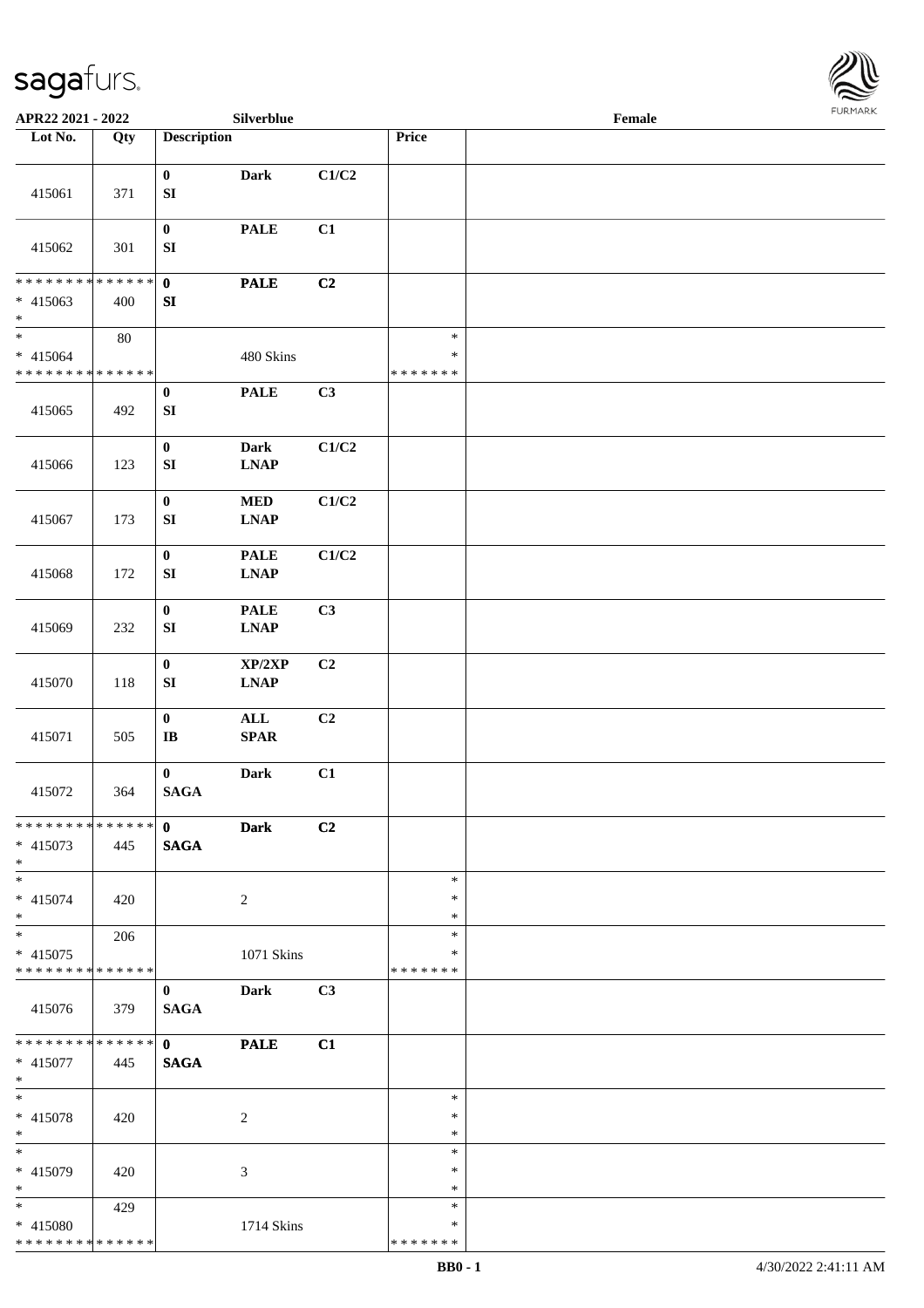

| APR22 2021 - 2022                                      |     |                    | Silverblue     |                |                    | Female |  |
|--------------------------------------------------------|-----|--------------------|----------------|----------------|--------------------|--------|--|
| Lot No.                                                | Qty | <b>Description</b> |                |                | Price              |        |  |
|                                                        |     |                    |                |                |                    |        |  |
| * * * * * * * * * * * * * * <mark>*</mark>             |     | $\mathbf{0}$       | <b>PALE</b>    | C2             |                    |        |  |
| $* 415081$<br>$*$                                      | 445 | <b>SAGA</b>        |                |                |                    |        |  |
|                                                        |     |                    |                |                | $\ast$             |        |  |
| * 415082                                               | 420 |                    | 2              |                | $\ast$             |        |  |
| $\ast$                                                 |     |                    |                |                | $\ast$             |        |  |
|                                                        |     |                    |                |                | $\ast$             |        |  |
| * 415083                                               | 420 |                    | 3              |                | $\ast$             |        |  |
| $\ast$                                                 |     |                    |                |                | $\ast$             |        |  |
| $*$                                                    |     |                    |                |                | $\ast$             |        |  |
| * 415084                                               | 420 |                    | $\overline{4}$ |                | $\ast$             |        |  |
| $*$                                                    |     |                    |                |                | $\ast$             |        |  |
| $\overline{\ast}$                                      |     |                    |                |                | $\ast$             |        |  |
| * 415085                                               | 420 |                    | 5              |                | $\ast$             |        |  |
| $*$                                                    |     |                    |                |                | $\ast$             |        |  |
| $\overline{\phantom{0}}$                               |     |                    |                |                | $\ast$             |        |  |
| * 415086                                               | 420 |                    | $\sqrt{6}$     |                | $\ast$             |        |  |
| $\ast$<br>$\overline{\ast}$                            |     |                    |                |                | $\ast$             |        |  |
|                                                        | 166 |                    |                |                | $\ast$             |        |  |
| * 415087<br>* * * * * * * * <mark>* * * * * *</mark>   |     |                    | 2711 Skins     |                | ∗<br>*******       |        |  |
| * * * * * * * * <mark>* * * * * *</mark> *             |     | $\mathbf{0}$       | <b>PALE</b>    | C3             |                    |        |  |
| * 415088                                               | 445 | <b>SAGA</b>        |                |                |                    |        |  |
| $\ast$                                                 |     |                    |                |                |                    |        |  |
|                                                        |     |                    |                |                | $\ast$             |        |  |
| * 415089                                               | 420 |                    | $\overline{2}$ |                | $\ast$             |        |  |
| $\ast$                                                 |     |                    |                |                | $\ast$             |        |  |
| $\ast$                                                 |     |                    |                |                | $\ast$             |        |  |
| * 415090                                               | 420 |                    | $\mathfrak{Z}$ |                | $\ast$             |        |  |
| $*$                                                    |     |                    |                |                | $\ast$             |        |  |
| $\overline{\mathbf{r}}$                                | 245 |                    |                |                | $\ast$             |        |  |
| * 415091                                               |     |                    | 1530 Skins     |                | $\ast$             |        |  |
| * * * * * * * * <mark>* * * * * * *</mark>             |     |                    |                |                | *******            |        |  |
|                                                        |     | $\mathbf{0}$       | 2XP            | C1             |                    |        |  |
| 415092                                                 | 256 | $\mathbf{SAGA}$    |                |                |                    |        |  |
|                                                        |     |                    |                |                |                    |        |  |
|                                                        |     | 2XP                |                | C2             |                    |        |  |
| $* 415093$                                             | 425 | <b>SAGA</b>        |                |                |                    |        |  |
| $*$                                                    |     |                    |                |                |                    |        |  |
| $*$ $-$                                                | 83  |                    |                |                | $\ast$<br>$\ast$   |        |  |
| * 415094<br>* * * * * * * * <mark>* * * * * * *</mark> |     |                    | 508 Skins      |                | * * * * * * *      |        |  |
|                                                        |     |                    | <b>Dark</b>    | C1/C2          |                    |        |  |
| * 415095                                               | 445 | <b>SAGA</b>        | <b>LNAP</b>    |                |                    |        |  |
| $*$                                                    |     |                    |                |                |                    |        |  |
| $\ddot{x}$                                             | 327 |                    |                |                | $\ast$             |        |  |
| * 415096                                               |     |                    | 772 Skins      |                | ∗                  |        |  |
| * * * * * * * * <mark>* * * * * * *</mark>             |     |                    |                |                | *******            |        |  |
|                                                        |     | $\mathbf{0}$       | <b>Dark</b>    | C <sub>3</sub> |                    |        |  |
| 415097                                                 | 431 | <b>SAGA</b>        | <b>LNAP</b>    |                |                    |        |  |
|                                                        |     |                    |                |                |                    |        |  |
|                                                        |     |                    | <b>PALE</b>    | C1/C2          |                    |        |  |
| * 415098                                               | 445 | <b>SAGA</b>        | <b>LNAP</b>    |                |                    |        |  |
| $*$                                                    |     |                    |                |                |                    |        |  |
| $*$                                                    |     |                    |                |                | $\ast$             |        |  |
| * 415099                                               | 420 |                    | 2              |                | $\ast$             |        |  |
| $*$                                                    |     |                    |                |                | $\ast$             |        |  |
| $\ast$                                                 | 264 |                    |                |                | $\ast$             |        |  |
| $* 415100$<br>* * * * * * * * * * * * * *              |     |                    | 1129 Skins     |                | ∗<br>* * * * * * * |        |  |
|                                                        |     |                    |                |                |                    |        |  |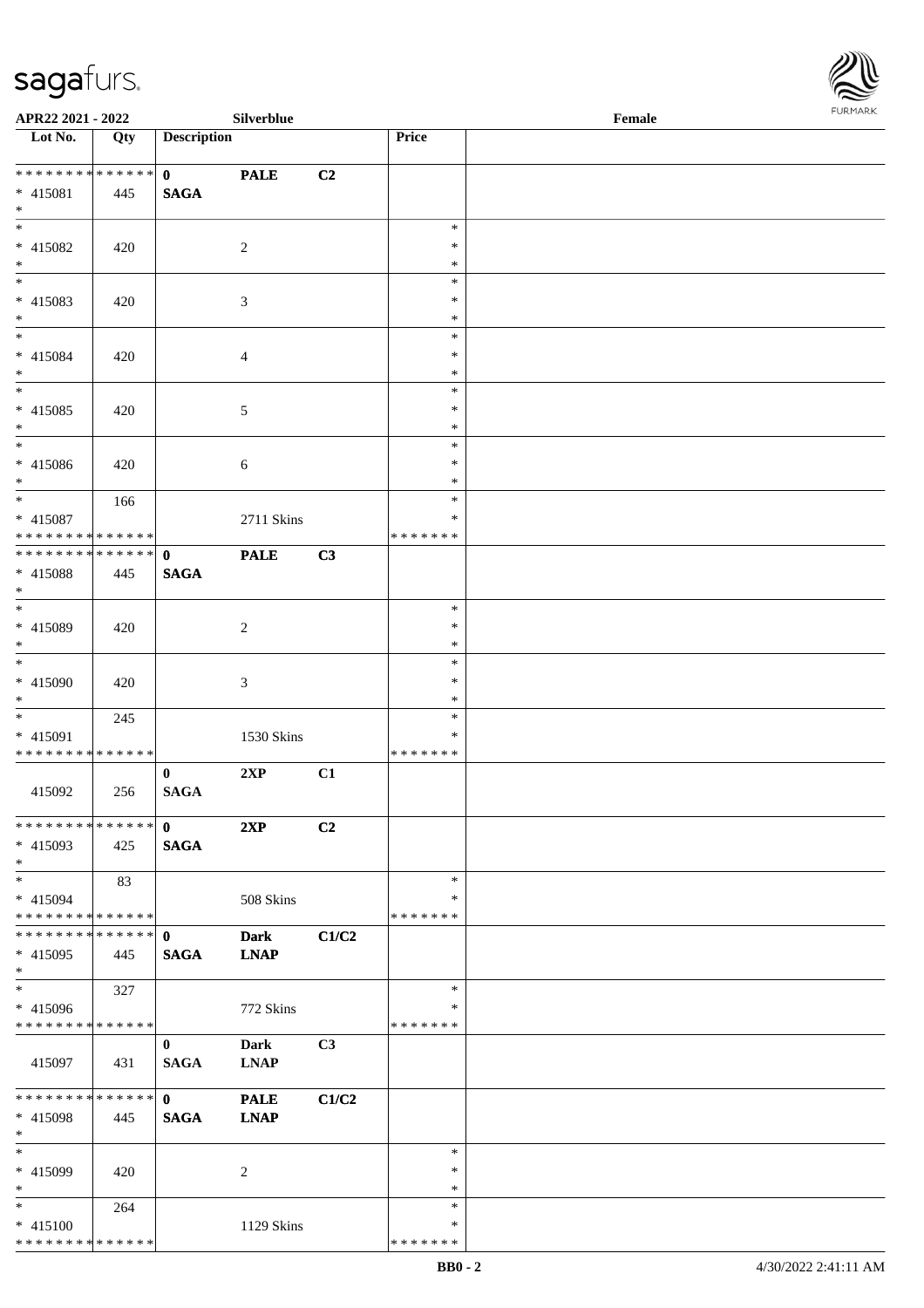

| APR22 2021 - 2022             |     |                    | Silverblue     |    |               | Female |  |
|-------------------------------|-----|--------------------|----------------|----|---------------|--------|--|
| Lot No.                       | Qty | <b>Description</b> |                |    | Price         |        |  |
|                               |     |                    |                |    |               |        |  |
| ******** <mark>******</mark>  |     | $\mathbf{0}$       | <b>PALE</b>    | C3 |               |        |  |
| $* 415101$                    | 445 | <b>SAGA</b>        | <b>LNAP</b>    |    |               |        |  |
| $*$                           |     |                    |                |    |               |        |  |
|                               | 134 |                    |                |    | $\ast$        |        |  |
| $* 415102$                    |     |                    | 579 Skins      |    | ∗             |        |  |
| * * * * * * * * * * * * * *   |     |                    |                |    | * * * * * * * |        |  |
|                               |     |                    |                |    |               |        |  |
|                               |     | $\bf{0}$           | XP/2XP         | C2 |               |        |  |
| 415103                        | 189 | <b>SAGA</b>        | <b>LNAP</b>    |    |               |        |  |
|                               |     |                    |                |    |               |        |  |
| ******** <mark>******</mark>  |     | $\mathbf{0}$       | ALL            | C2 |               |        |  |
| $* 415104$                    | 445 | IA                 | SPAR           |    |               |        |  |
| $*$                           |     |                    |                |    |               |        |  |
| $\overline{\ast}$             | 420 |                    |                |    | $\ast$        |        |  |
| $* 415105$                    |     |                    | 865 Skins      |    | $\ast$        |        |  |
| * * * * * * * * * * * * * * * |     |                    |                |    | * * * * * * * |        |  |
| * * * * * * * * * * * * * * * |     | $\mathbf{0}$       | XP/2XP         | C2 |               |        |  |
| $* 415106$                    | 445 | IA                 | <b>CHIP</b>    |    |               |        |  |
| $*$                           |     |                    |                |    |               |        |  |
| $\overline{\phantom{0}}$      |     |                    |                |    | $\ast$        |        |  |
| $* 415107$                    | 420 |                    | $\overline{c}$ |    | $\ast$        |        |  |
| $*$                           |     |                    |                |    | $\ast$        |        |  |
| $*$                           |     |                    |                |    | $\ast$        |        |  |
|                               |     |                    |                |    |               |        |  |
| $* 415108$                    | 420 |                    | 3              |    | $\ast$        |        |  |
| $*$                           |     |                    |                |    | ∗             |        |  |
| $*$                           |     |                    |                |    | $\ast$        |        |  |
| $* 415109$                    | 420 |                    | 4              |    | $\ast$        |        |  |
| $*$                           |     |                    |                |    | $\ast$        |        |  |
| $\overline{\ast}$             |     |                    |                |    | $\ast$        |        |  |
| $* 415110$                    | 420 |                    | 5              |    | $\ast$        |        |  |
| $*$                           |     |                    |                |    | $\ast$        |        |  |
| $*$                           |     |                    |                |    | $\ast$        |        |  |
| $* 415111$                    | 420 |                    | 6              |    | $\ast$        |        |  |
| $*$                           |     |                    |                |    | $\ast$        |        |  |
| $*$                           |     |                    |                |    | $\ast$        |        |  |
| $* 415112$                    | 420 |                    | $\tau$         |    | $\ast$        |        |  |
| $*$                           |     |                    |                |    | $\ast$        |        |  |
| $*$                           |     |                    |                |    | $\ast$        |        |  |
|                               | 330 |                    |                |    |               |        |  |
| $* 415113$                    |     |                    | 3295 Skins     |    | ∗             |        |  |
| * * * * * * * * * * * * * * * |     |                    |                |    | * * * * * * * |        |  |
|                               |     | $\bf{0}$           | Dark           | C1 |               |        |  |
| 415114                        | 372 | <b>SROY</b>        |                |    |               |        |  |
|                               |     |                    |                |    |               |        |  |
| * * * * * * * * * * * * * * * |     | $\mathbf{0}$       | <b>Dark</b>    | C2 |               |        |  |
| $* 415115$                    | 425 | <b>SROY</b>        |                |    |               |        |  |
| $*$                           |     |                    |                |    |               |        |  |
|                               | 416 |                    |                |    | $\ast$        |        |  |
| $* 415116$                    |     |                    | 841 Skins      |    | ∗             |        |  |
| * * * * * * * * * * * * * *   |     |                    |                |    | * * * * * * * |        |  |
|                               |     | $\mathbf{0}$       | Dark           | C3 |               |        |  |
|                               |     |                    |                |    |               |        |  |
| 415117                        | 213 | <b>SROY</b>        |                |    |               |        |  |
|                               |     |                    |                |    |               |        |  |
| * * * * * * * * * * * * * * * |     | $\mathbf{0}$       | <b>PALE</b>    | C1 |               |        |  |
| $* 415118$                    | 425 | <b>SROY</b>        |                |    |               |        |  |
| $*$                           |     |                    |                |    |               |        |  |
| $*$                           |     |                    |                |    | $\ast$        |        |  |
| $* 415119$                    | 400 |                    | 2              |    | $\ast$        |        |  |
| $*$                           |     |                    |                |    | $\ast$        |        |  |
| $*$                           |     |                    |                |    | $\ast$        |        |  |
| * 415120                      | 400 |                    | 3              |    | $\ast$        |        |  |
| $*$                           |     |                    |                |    | $\ast$        |        |  |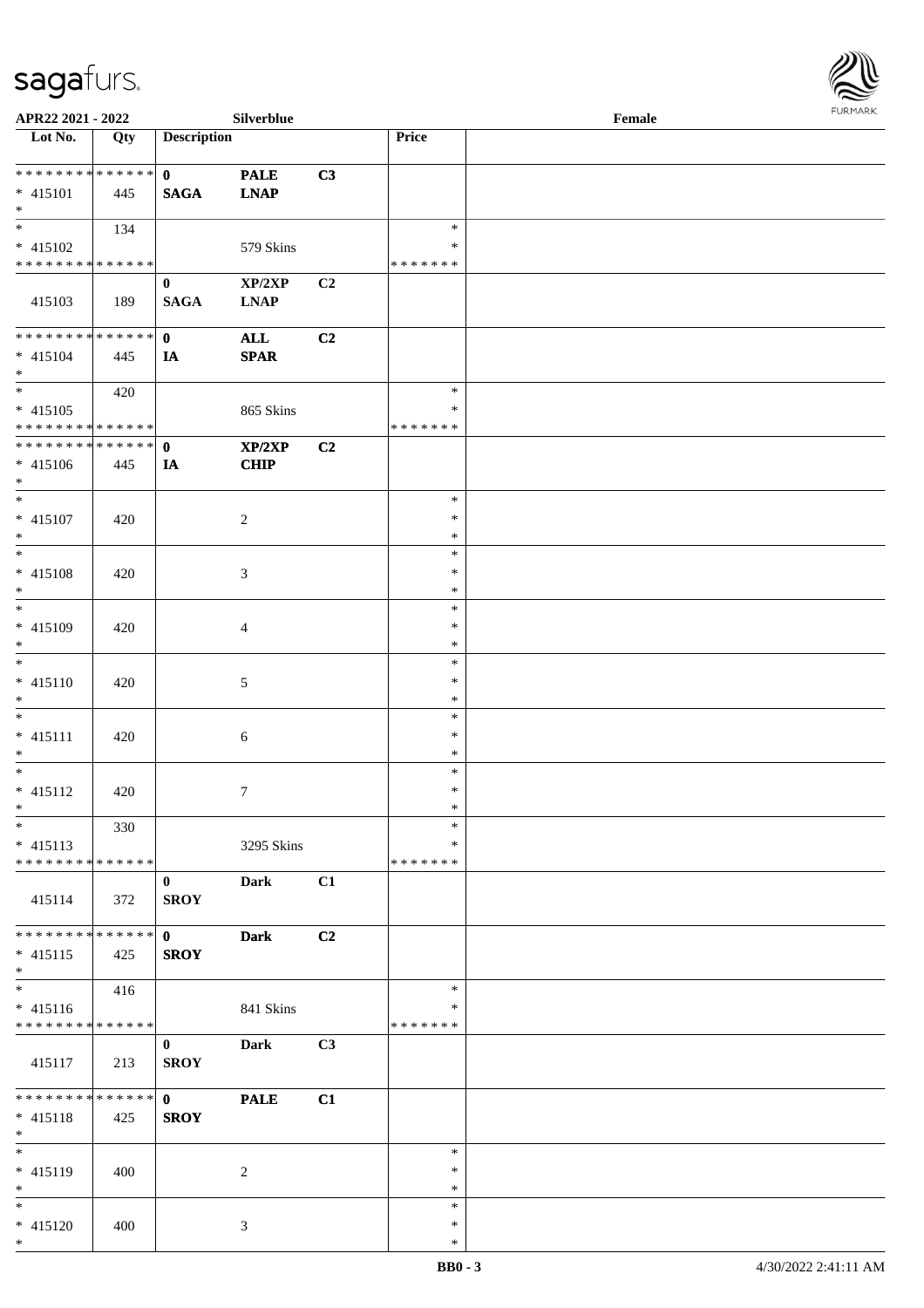

| APR22 2021 - 2022                                  |     |                             | <b>Silverblue</b> |                |                                   | Female | FURMARK |
|----------------------------------------------------|-----|-----------------------------|-------------------|----------------|-----------------------------------|--------|---------|
| $\overline{\phantom{1}}$ Lot No.                   | Qty | <b>Description</b>          |                   |                | Price                             |        |         |
| $* 415121$<br>* * * * * * * * * * * * * * *        | 403 | $\mathbf{0}$<br><b>SROY</b> | <b>PALE</b>       | C1             | $\ast$<br>$\ast$<br>* * * * * * * |        |         |
| * 415122<br>$*$                                    | 400 | <b>SROY</b>                 | <b>PALE</b>       | C <sub>2</sub> |                                   |        |         |
| $*$<br>* 415123<br>$*$                             | 400 |                             | 2                 |                | $\ast$<br>$\ast$<br>$\ast$        |        |         |
| $\frac{1}{1}$<br>$* 415124$<br>$*$                 | 400 |                             | 3                 |                | $\ast$<br>$\ast$<br>$\ast$        |        |         |
| * 415125<br>$*$                                    | 400 |                             | $\overline{4}$    |                | $\ast$<br>$\ast$<br>$\ast$        |        |         |
| $*$<br>$* 415126$<br>* * * * * * * * * * * * * * * | 400 |                             | 2000 Skins        |                | $\ast$<br>*<br>* * * * * * *      |        |         |
| * 415127<br>$*$                                    | 425 | <b>SROY</b>                 | <b>PALE</b>       | C3             |                                   |        |         |
| * 415128<br>* * * * * * * * * * * * * * *          | 325 |                             | 750 Skins         |                | $\ast$<br>*<br>* * * * * * *      |        |         |
| 415129                                             | 145 | $\mathbf{0}$<br><b>SROY</b> | 2XP               | C1             |                                   |        |         |
| 415130                                             | 273 | $\mathbf{0}$<br><b>SROY</b> | 2XP               | C2             |                                   |        |         |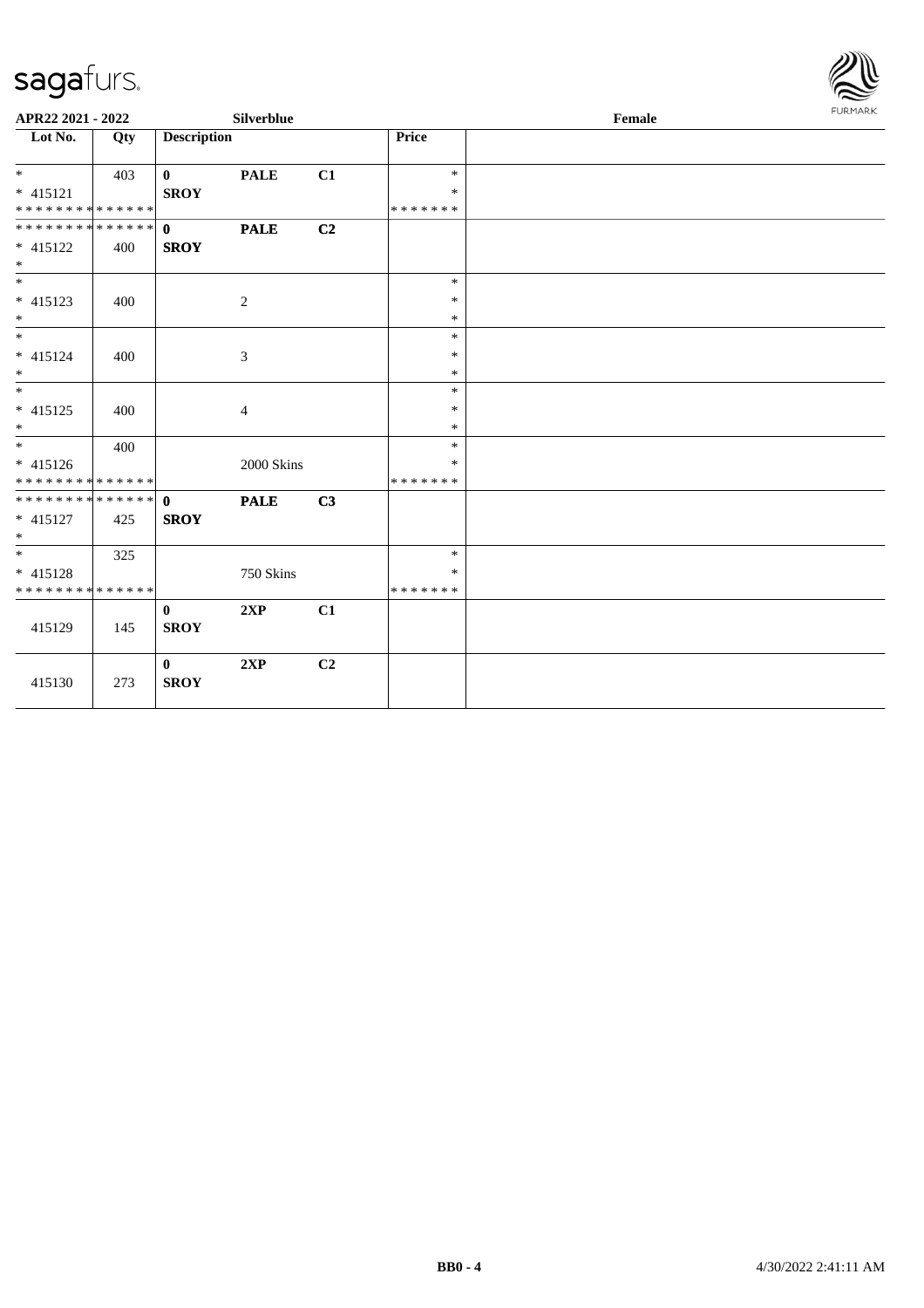

| APR22 2021 - 2022                                                          |     |                                  | Silverblue                 |                |                                   | Female |  |
|----------------------------------------------------------------------------|-----|----------------------------------|----------------------------|----------------|-----------------------------------|--------|--|
| Lot No.                                                                    | Qty | <b>Description</b>               |                            |                | Price                             |        |  |
| 415181                                                                     | 359 | $\mathbf{1}$<br>${\bf S}{\bf I}$ | $\mathbf{X}\mathbf{D}$     | C1/C2          |                                   |        |  |
| 415182                                                                     | 178 | $\mathbf{1}$<br>${\bf S}{\bf I}$ | <b>Dark</b>                | C1             |                                   |        |  |
| * * * * * * * * * * * * * *<br>$* 415183$<br>$\ast$                        | 505 | $\mathbf{1}$<br>${\bf SI}$       | <b>Dark</b>                | C2             |                                   |        |  |
| $\overline{\phantom{a}^*}$<br>$* 415184$<br>* * * * * * * * * * * * * *    | 322 |                                  | 827 Skins                  |                | $\ast$<br>$\ast$<br>* * * * * * * |        |  |
| 415185                                                                     | 487 | $\mathbf{1}$<br>SI               | Dark                       | C3             |                                   |        |  |
| 415186                                                                     | 341 | $\mathbf{1}$<br>SI               | $\bf MED$                  | C1/C2          |                                   |        |  |
| 415187                                                                     | 424 | $\mathbf{1}$<br>${\bf S}{\bf I}$ | <b>PALE</b>                | C1             |                                   |        |  |
| 415188                                                                     | 287 | $\mathbf{1}$<br>SI               | <b>PALE</b>                | C1/C2          |                                   |        |  |
| * * * * * * * * * * * * * *<br>* 415189<br>$*$<br>$\overline{\phantom{0}}$ | 505 | $\mathbf{1}$<br>${\bf SI}$       | <b>PALE</b>                | C <sub>2</sub> |                                   |        |  |
| $* 415190$<br>$*$                                                          | 480 |                                  | $\sqrt{2}$                 |                | $\ast$<br>$\ast$<br>$\ast$        |        |  |
| $\ast$<br>* 415191<br>* * * * * * * * * * * * * *                          | 491 |                                  | 1476 Skins                 |                | $\ast$<br>$\ast$<br>* * * * * * * |        |  |
| 415192                                                                     | 229 | $\mathbf{1}$<br>${\bf SI}$       | <b>PALE</b>                | C3             |                                   |        |  |
| 415193                                                                     | 124 | $\mathbf{1}$<br>${\bf SI}$       | 2XP                        | C1/C2          |                                   |        |  |
| 415194                                                                     | 443 | $\mathbf{1}$<br>SI               | <b>Dark</b><br><b>LNAP</b> | C1/C2          |                                   |        |  |
| 415195                                                                     | 230 | $\mathbf{1}$<br>SI               | <b>Dark</b><br><b>LNAP</b> | C3             |                                   |        |  |
| 415196                                                                     | 376 | $\mathbf{1}$<br>${\bf SI}$       | <b>MED</b><br><b>LNAP</b>  | C1/C2          |                                   |        |  |
| 415197                                                                     | 276 | $\mathbf{1}$<br>SI               | <b>PALE</b><br><b>LNAP</b> | C1/C2          |                                   |        |  |
| 415198                                                                     | 297 | $\mathbf{1}$<br>${\bf SI}$       | <b>PALE</b><br><b>LNAP</b> | C3             |                                   |        |  |
| 415199                                                                     | 167 | $\mathbf{1}$<br>${\bf SI}$       | XP/2XP<br><b>LNAP</b>      | C2             |                                   |        |  |
| * * * * * * * * * * * * * * *<br>* 415200<br>$\ast$                        | 480 | $\mathbf{1}$<br>$\mathbf{I}$     | ALL<br><b>SPAR</b>         | C2             |                                   |        |  |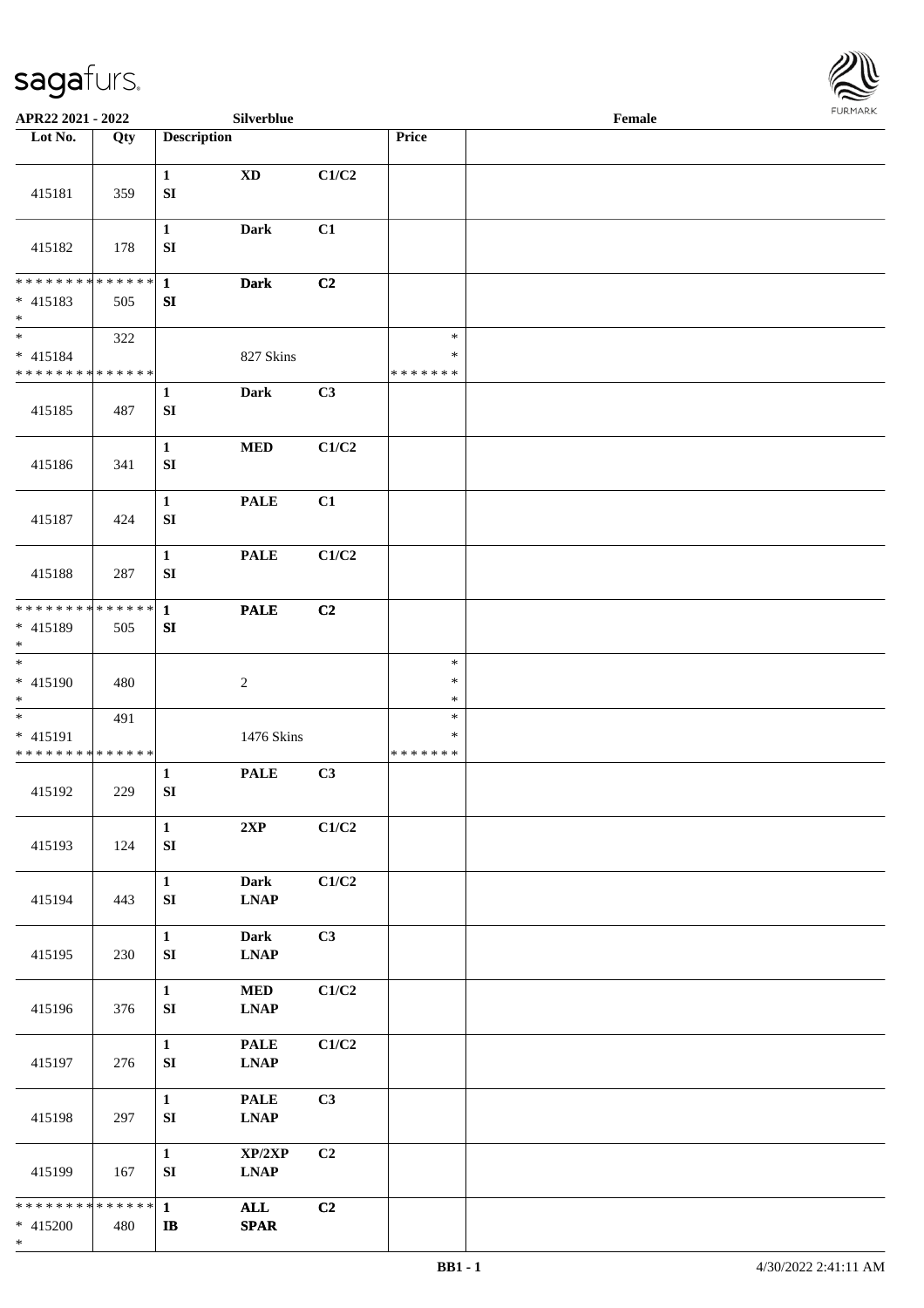

| APR22 2021 - 2022                          |     |                                       | Silverblue            |                |               | Female | <b>FURMARK</b> |
|--------------------------------------------|-----|---------------------------------------|-----------------------|----------------|---------------|--------|----------------|
| $\overline{\phantom{1}}$ Lot No.           | Qty | <b>Description</b>                    |                       |                | Price         |        |                |
| $*$ $*$                                    | 86  | $\mathbf{1}$                          | $\mathbf{ALL}$        | C2             | $\ast$        |        |                |
| $* 415201$                                 |     | $\mathbf{I}$ <b>B</b>                 | <b>SPAR</b>           |                | *             |        |                |
| * * * * * * * * * * * * * * *              |     |                                       |                       |                | * * * * * * * |        |                |
| * * * * * * * * * * * * * * *              |     | $\mathbf{1}$                          | XD/DK                 | C <sub>2</sub> |               |        |                |
| $* 415202$                                 | 505 | $\mathbf{I}$                          | <b>CHIP</b>           |                |               |        |                |
| $*$                                        |     |                                       |                       |                |               |        |                |
| $_{\ast}^{-}$                              | 118 |                                       |                       |                | $\ast$        |        |                |
| $* 415203$                                 |     |                                       | 623 Skins             |                | ∗             |        |                |
| * * * * * * * * * * * * * *                |     |                                       |                       |                | * * * * * * * |        |                |
| 415204                                     | 327 | $\mathbf{1}$<br>$\mathbf{I}$ <b>B</b> | XP/2XP<br><b>CHIP</b> | C2             |               |        |                |
| ******** <mark>******</mark>               |     | $\mathbf{1}$                          | <b>Dark</b>           | C2             |               |        |                |
| $* 415205$                                 | 485 | <b>SAGA</b>                           |                       |                |               |        |                |
| $*$                                        |     |                                       |                       |                |               |        |                |
| $\overline{\phantom{0}}$                   |     |                                       |                       |                | $\ast$        |        |                |
| $* 415206$                                 | 460 |                                       | $\overline{c}$        |                | ∗             |        |                |
| $*$                                        |     |                                       |                       |                | $\ast$        |        |                |
| $\ast$                                     |     |                                       |                       |                | $\ast$        |        |                |
| $* 415207$                                 | 460 |                                       | 3                     |                | $\ast$        |        |                |
| $\ast$                                     |     |                                       |                       |                | $\ast$        |        |                |
| $\ast$                                     |     |                                       |                       |                | $\ast$        |        |                |
| * 415208                                   | 460 |                                       | 4                     |                | $\ast$        |        |                |
| $\ast$                                     |     |                                       |                       |                | $\ast$        |        |                |
| $\overline{\phantom{0}}$                   |     |                                       |                       |                | $\ast$        |        |                |
| * 415209                                   | 460 |                                       | $\mathfrak{S}$        |                | $\ast$        |        |                |
| $\ast$                                     |     |                                       |                       |                | $\ast$        |        |                |
| $\ast$                                     |     |                                       |                       |                | $\ast$        |        |                |
| $* 415210$                                 | 460 |                                       | 6                     |                | $\ast$        |        |                |
| $\ast$                                     |     |                                       |                       |                | $\ast$        |        |                |
| $\ast$                                     | 163 |                                       |                       |                | $\ast$        |        |                |
| $* 415211$                                 |     |                                       | 2948 Skins            |                | $\ast$        |        |                |
| * * * * * * * * * * * * * * *              |     |                                       |                       |                | * * * * * * * |        |                |
| ************** 1                           |     |                                       | <b>Dark</b>           | C3             |               |        |                |
| $* 415212$                                 | 485 | <b>SAGA</b>                           |                       |                |               |        |                |
| $\ast$<br>$\overline{\ast}$                |     |                                       |                       |                | $\ast$        |        |                |
|                                            |     |                                       |                       |                | $\ast$        |        |                |
| $* 415213$<br>$\ast$                       | 460 |                                       | $\overline{c}$        |                | $\ast$        |        |                |
| $\ast$                                     | 128 |                                       |                       |                | $\ast$        |        |                |
| $* 415214$                                 |     |                                       | 1073 Skins            |                | *             |        |                |
| * * * * * * * * <mark>* * * * * * *</mark> |     |                                       |                       |                | * * * * * * * |        |                |
| * * * * * * * * * * * * * * *              |     | $\mathbf{1}$                          | <b>PALE</b>           | C1             |               |        |                |
| $* 415215$                                 | 460 | <b>SAGA</b>                           |                       |                |               |        |                |
| $\ast$                                     |     |                                       |                       |                |               |        |                |
| $_{\ast}^{-}$                              |     |                                       |                       |                | $\ast$        |        |                |
| $* 415216$                                 | 460 |                                       | $\overline{2}$        |                | $\ast$        |        |                |
| $*$                                        |     |                                       |                       |                | $\ast$        |        |                |
| $\ast$                                     | 300 |                                       |                       |                | $\ast$        |        |                |
| $* 415217$                                 |     |                                       | 1220 Skins            |                | $\ast$        |        |                |
| * * * * * * * * * * * * * * *              |     |                                       |                       |                | * * * * * * * |        |                |
| **************                             |     | $\mathbf{1}$                          | <b>PALE</b>           | C2             |               |        |                |
| $* 415218$                                 | 460 | <b>SAGA</b>                           |                       |                |               |        |                |
| $*$                                        |     |                                       |                       |                |               |        |                |
| $_{\ast}^{-}$                              | 183 |                                       |                       |                | $\ast$        |        |                |
| * 415219                                   |     |                                       | 643 Skins             |                | ∗             |        |                |
| * * * * * * * * * * * * * *                |     |                                       |                       |                | * * * * * * * |        |                |
| **************                             |     | 1                                     | <b>PALE</b>           | C3             |               |        |                |
| $* 415220$                                 | 485 | <b>SAGA</b>                           |                       |                |               |        |                |
| $*$                                        |     |                                       |                       |                |               |        |                |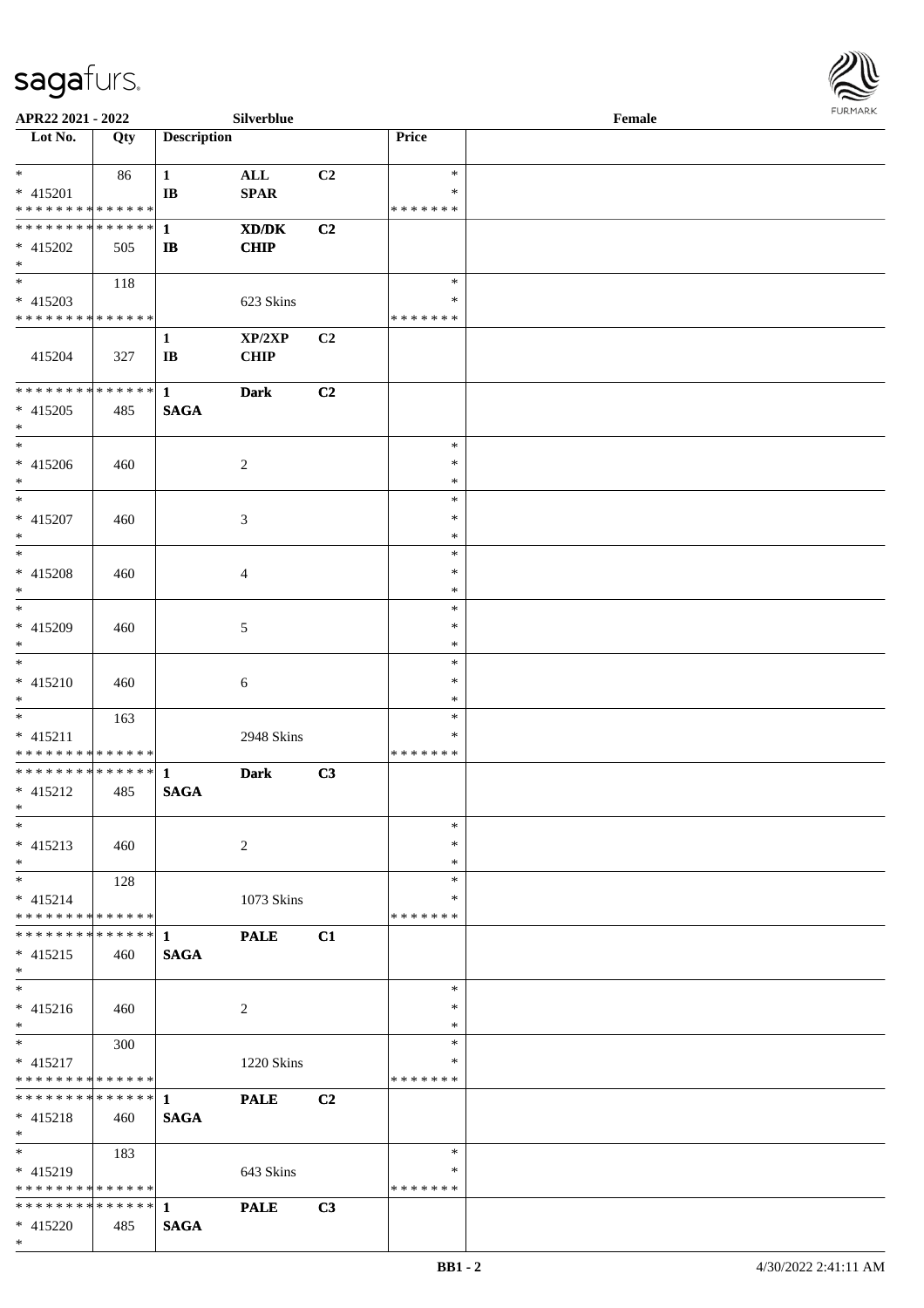\*



| APR22 2021 - 2022                                        |     |                             | Silverblue             |       |                  | Female |  |
|----------------------------------------------------------|-----|-----------------------------|------------------------|-------|------------------|--------|--|
| Lot No.                                                  | Qty | <b>Description</b>          |                        |       | Price            |        |  |
|                                                          |     |                             |                        |       |                  |        |  |
| $\ast$                                                   |     | $\mathbf{1}$                | <b>PALE</b>            | C3    | $\ast$           |        |  |
| $* 415221$                                               | 460 | <b>SAGA</b>                 |                        |       | $\ast$           |        |  |
| $*$<br>$\overline{\phantom{0}}$                          |     |                             |                        |       | $\ast$<br>$\ast$ |        |  |
| * 415222                                                 | 460 |                             | 3                      |       | $\ast$           |        |  |
| $*$                                                      |     |                             |                        |       | $\ast$           |        |  |
|                                                          |     |                             |                        |       | $\ast$           |        |  |
| $* 415223$                                               | 460 |                             | $\overline{4}$         |       | $\ast$           |        |  |
| $*$                                                      |     |                             |                        |       | $\ast$           |        |  |
| $*$                                                      |     |                             |                        |       | $\ast$           |        |  |
| * 415224                                                 | 460 |                             | $\mathfrak{S}$         |       | $\ast$           |        |  |
| $*$                                                      |     |                             |                        |       | $\ast$           |        |  |
| $\overline{\ast}$                                        | 151 |                             |                        |       | $\ast$           |        |  |
| $* 415225$                                               |     |                             | 2476 Skins             |       | $\ast$           |        |  |
| * * * * * * * * * * * * * * *                            |     |                             |                        |       | *******          |        |  |
| 415226                                                   | 259 | $\mathbf{1}$<br><b>SAGA</b> | $\mathbf{X}\mathbf{P}$ | C1/C2 |                  |        |  |
|                                                          |     |                             |                        |       |                  |        |  |
|                                                          |     | $\mathbf{1}$                | 2XP                    | C1/C2 |                  |        |  |
| 415227                                                   | 482 | <b>SAGA</b>                 |                        |       |                  |        |  |
|                                                          |     |                             |                        |       |                  |        |  |
|                                                          |     | $\mathbf{1}$                | 2XP                    | C3    |                  |        |  |
| 415228                                                   | 156 | <b>SAGA</b>                 |                        |       |                  |        |  |
|                                                          |     |                             |                        |       |                  |        |  |
| * * * * * * * * <mark>* * * * * * *</mark>               |     | $\mathbf{1}$                | <b>Dark</b>            | C1/C2 |                  |        |  |
| * 415229                                                 | 485 | <b>SAGA</b>                 | <b>LNAP</b>            |       |                  |        |  |
| $\ast$<br>$\ddot{x}$                                     |     |                             |                        |       | $\ast$           |        |  |
| $* 415230$                                               | 314 |                             | 799 Skins              |       | $\ast$           |        |  |
| * * * * * * * * <mark>* * * * * *</mark>                 |     |                             |                        |       | *******          |        |  |
|                                                          |     | $\mathbf{1}$                | <b>Dark</b>            | C3    |                  |        |  |
| 415231                                                   | 402 | <b>SAGA</b>                 | <b>LNAP</b>            |       |                  |        |  |
|                                                          |     |                             |                        |       |                  |        |  |
|                                                          |     |                             | <b>PALE</b>            | C3    |                  |        |  |
| $* 415232$                                               | 465 | <b>SAGA</b>                 | <b>LNAP</b>            |       |                  |        |  |
| $*$ $-$                                                  |     |                             |                        |       |                  |        |  |
| $\ast$                                                   | 167 |                             |                        |       | $\ast$<br>$\ast$ |        |  |
| $* 415233$<br>* * * * * * * * * * * * * * <mark>*</mark> |     |                             | 632 Skins              |       | *******          |        |  |
|                                                          |     | $\mathbf{1}$                | XP/2XP                 | C1/C2 |                  |        |  |
| 415234                                                   | 114 | SAGA                        | <b>LNAP</b>            |       |                  |        |  |
|                                                          |     |                             |                        |       |                  |        |  |
|                                                          |     |                             | ALL                    | C2    |                  |        |  |
| $* 415235$                                               | 485 | $I$ A                       | <b>SPAR</b>            |       |                  |        |  |
| $*$                                                      |     |                             |                        |       |                  |        |  |
| $\overline{\phantom{0}}$                                 |     |                             |                        |       | $\ast$           |        |  |
| $* 415236$                                               | 460 |                             | 2                      |       | $\ast$           |        |  |
| $\ddot{x}$                                               |     |                             |                        |       | $\ast$           |        |  |
| $*$                                                      |     |                             |                        |       | $\ast$           |        |  |
| $* 415237$<br>$*$                                        | 460 |                             | 3                      |       | $\ast$<br>$\ast$ |        |  |
| $*$ $-$                                                  |     |                             |                        |       | $\ast$           |        |  |
| * 415238                                                 | 460 |                             | $\overline{4}$         |       | $\ast$           |        |  |
| $*$ $-$                                                  |     |                             |                        |       | $\ast$           |        |  |
|                                                          | 286 |                             |                        |       | $\ast$           |        |  |
| * 415239                                                 |     |                             | 2151 Skins             |       | ∗                |        |  |
| * * * * * * * * <mark>* * * * * *</mark>                 |     |                             |                        |       | * * * * * * *    |        |  |
|                                                          |     |                             | XP/2XP                 | C2    |                  |        |  |
| $* 415240$                                               | 485 | <b>IA</b>                   | <b>CHIP</b>            |       |                  |        |  |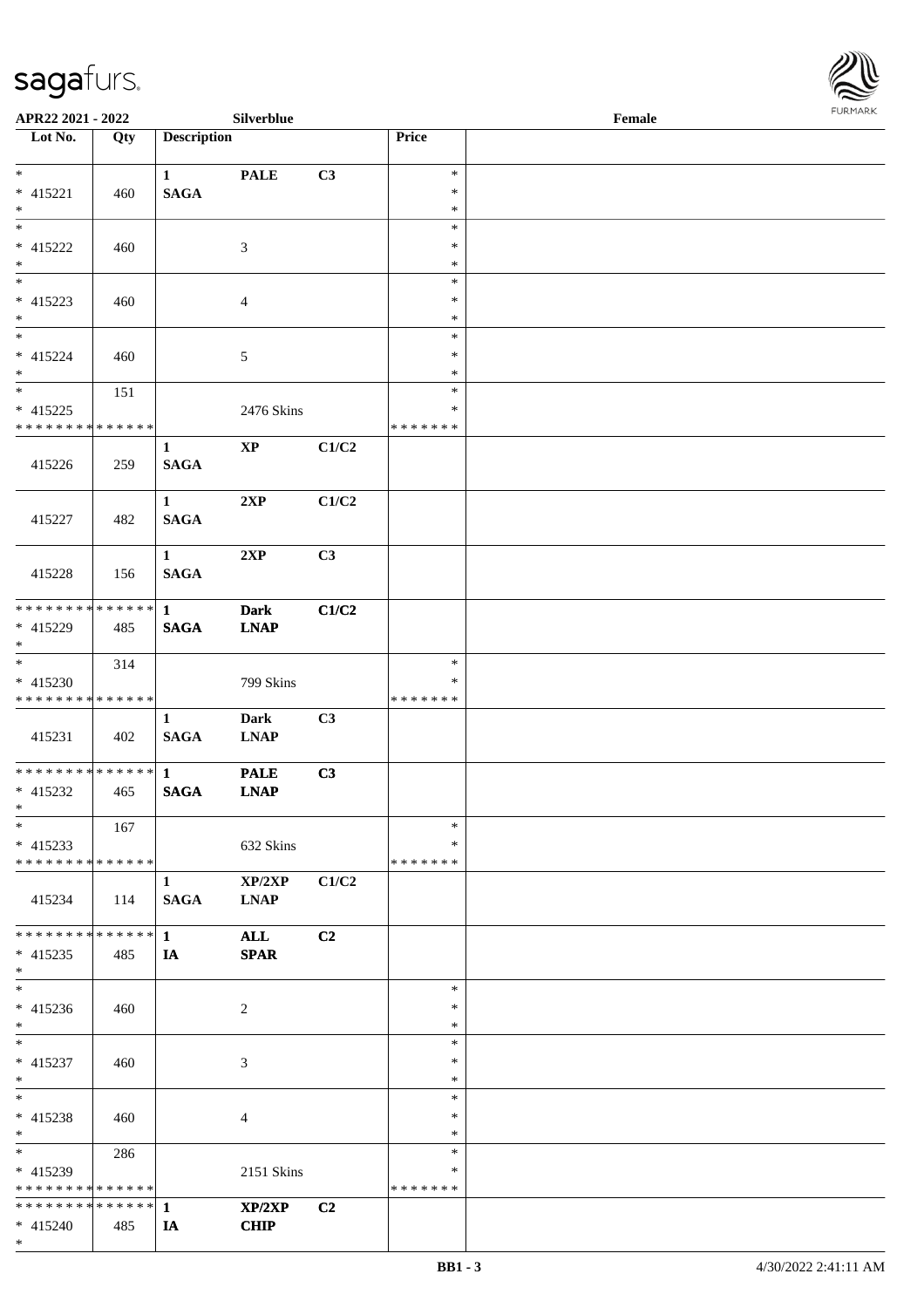

| APR22 2021 - 2022 |     |                    | <b>Silverblue</b> |                |              | Female |  |  |
|-------------------|-----|--------------------|-------------------|----------------|--------------|--------|--|--|
| Lot No.           | Qty | <b>Description</b> |                   |                | <b>Price</b> |        |  |  |
| $*$               |     | 1                  | XP/2XP            | C2             | $\ast$       |        |  |  |
| $* 415241$        | 460 | IA                 | <b>CHIP</b>       |                | $\ast$       |        |  |  |
| $\ast$            |     |                    |                   |                | $\ast$       |        |  |  |
| $\ast$            |     |                    |                   |                | $\ast$       |        |  |  |
| $* 415242$        | 460 |                    | $\mathfrak{Z}$    |                | $\ast$       |        |  |  |
| $\ast$            |     |                    |                   |                | $\ast$       |        |  |  |
| $\ast$            |     |                    |                   |                | $\ast$       |        |  |  |
| $* 415243$        | 460 |                    | $\overline{4}$    |                | $\ast$       |        |  |  |
| $\ast$            |     |                    |                   |                | $\ast$       |        |  |  |
| $*$               | 72  |                    |                   |                | $\ast$       |        |  |  |
| $* 415244$        |     |                    | 1937 Skins        |                | $\ast$       |        |  |  |
| **************    |     |                    |                   |                | *******      |        |  |  |
|                   |     | 1                  | <b>Dark</b>       | C <sub>3</sub> |              |        |  |  |
| 415245            | 162 | <b>SROY</b>        |                   |                |              |        |  |  |
| 415246            | 195 | 1<br><b>SROY</b>   | 2XP               | C1/C2          |              |        |  |  |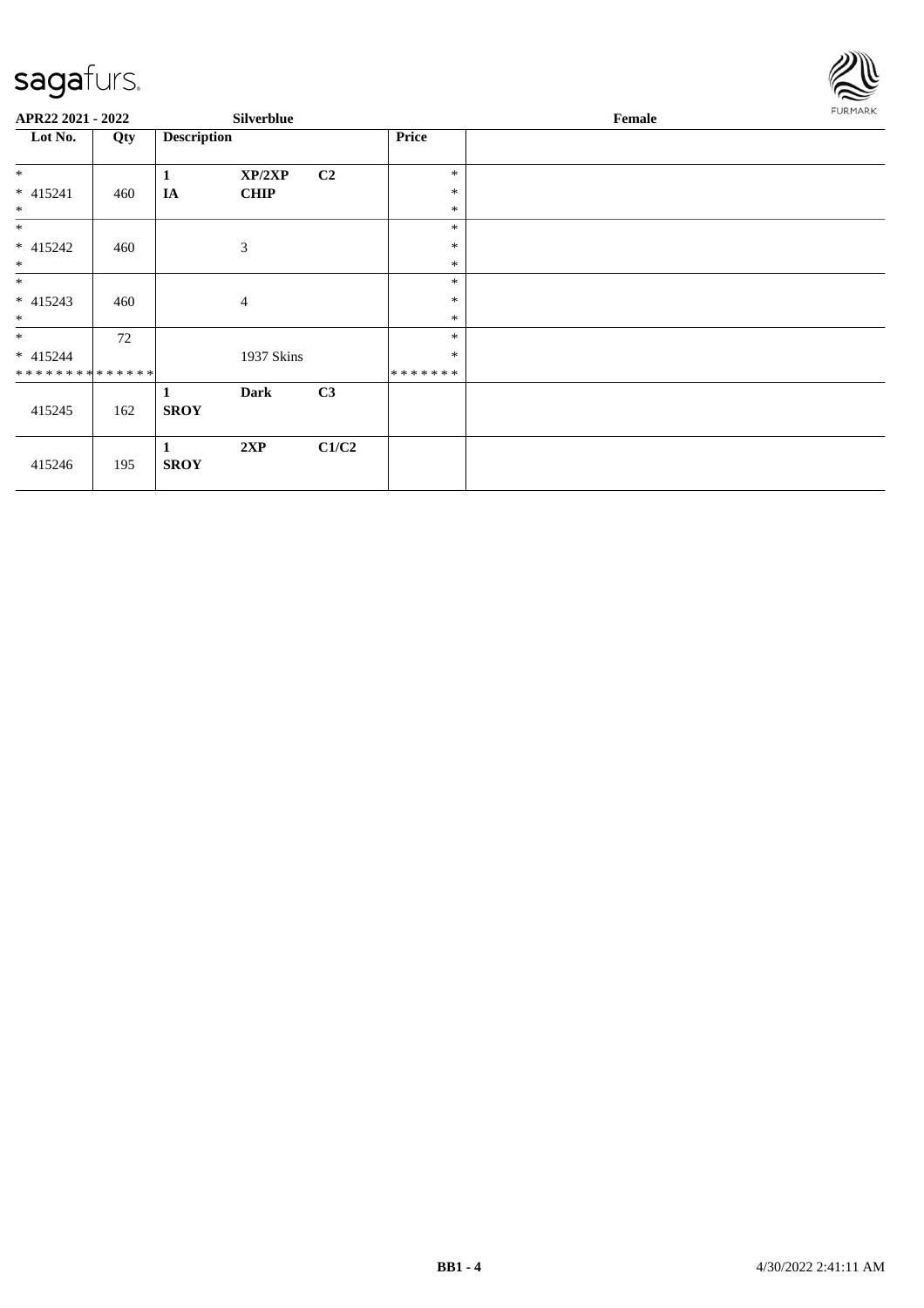

| APR22 2021 - 2022 |     |                                 | <b>Silverblue</b>            |                |              | FURMARK |  |
|-------------------|-----|---------------------------------|------------------------------|----------------|--------------|---------|--|
| Lot No.           | Qty | <b>Description</b>              |                              |                | <b>Price</b> |         |  |
| 415301            | 197 | $\boldsymbol{2}$<br><b>SI</b>   | XP/2XP                       | C3             |              |         |  |
| 415302            | 215 | $\boldsymbol{2}$<br><b>SI</b>   | <b>PAL/XP</b><br><b>LNAP</b> | C1/C2          |              |         |  |
| 415303            | 171 | $\boldsymbol{2}$<br><b>SI</b>   | <b>PAL/XP</b><br><b>LNAP</b> | C <sub>3</sub> |              |         |  |
| 415304            | 220 | $\boldsymbol{2}$<br><b>SAGA</b> | <b>PAL/XP</b><br><b>LNAP</b> | C2             |              |         |  |
| 415305            | 207 | $\overline{2}$<br><b>SROY</b>   | <b>PALE</b>                  | C1/C2          |              |         |  |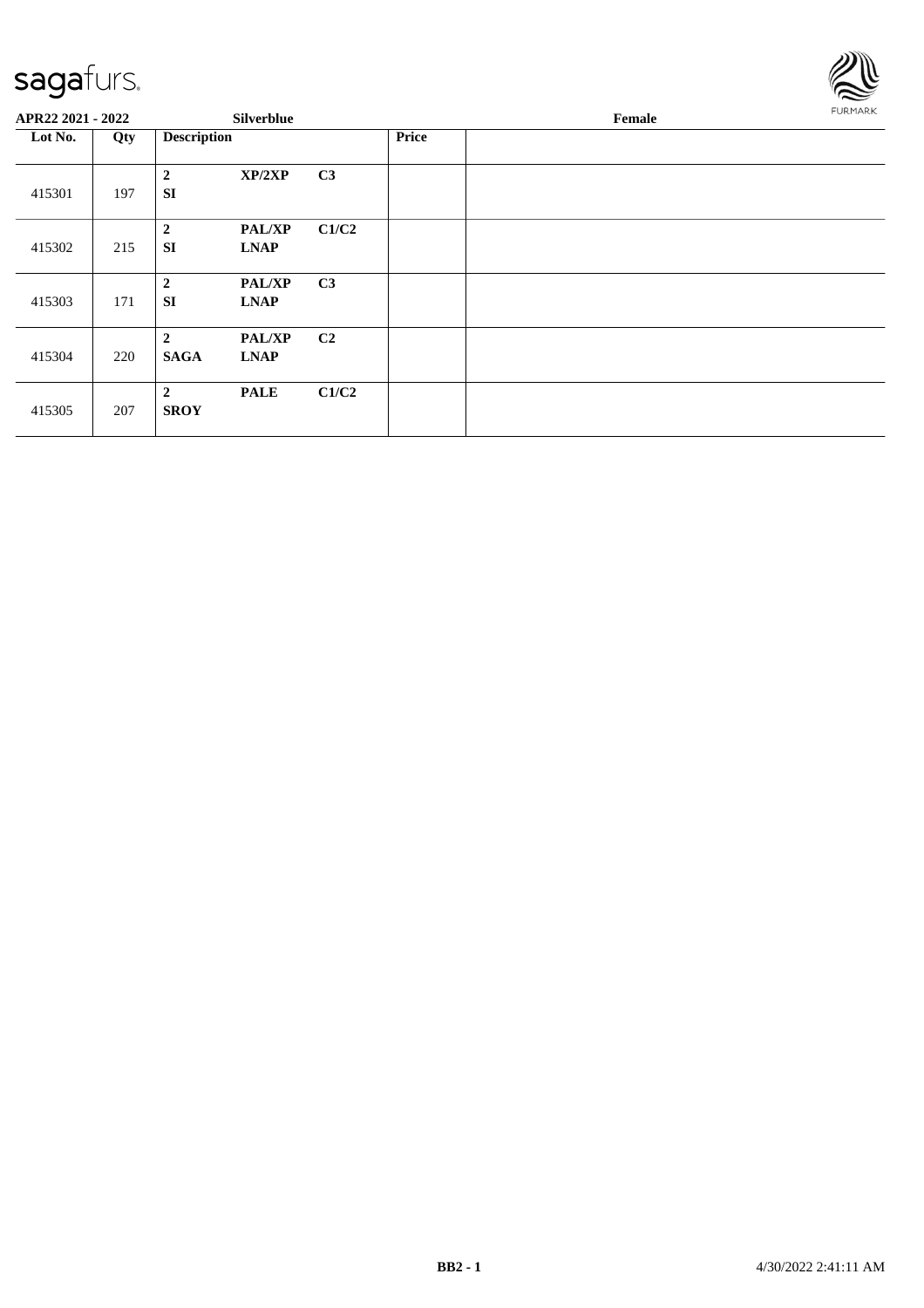

| APR22 2021 - 2022           |     |                    | <b>Silverblue Velvet</b> |                |               | Female |  |
|-----------------------------|-----|--------------------|--------------------------|----------------|---------------|--------|--|
| Lot No.                     | Qty | <b>Description</b> |                          |                | Price         |        |  |
|                             |     |                    |                          |                |               |        |  |
| * * * * * * * * * * * * * * |     | 20                 | <b>PALE</b>              | C1/C2          |               |        |  |
| $* 415361$                  | 465 | SI                 | <b>VELV1</b>             |                |               |        |  |
| $\ast$                      |     |                    |                          |                |               |        |  |
| $\ast$                      | 148 |                    |                          |                | $\ast$        |        |  |
| * 415362                    |     |                    | 613 Skins                |                | ∗             |        |  |
| * * * * * * * * * * * * * * |     |                    |                          |                | * * * * * * * |        |  |
|                             |     | 20                 | <b>PALE</b>              | C3             |               |        |  |
| 415363                      | 233 | ${\bf S}{\bf I}$   | <b>VELV1</b>             |                |               |        |  |
|                             |     |                    |                          |                |               |        |  |
|                             |     | 20                 | 2XP                      | C1/C2          |               |        |  |
| 415364                      | 167 | ${\bf S}{\bf I}$   | <b>VELV1</b>             |                |               |        |  |
|                             |     |                    |                          |                |               |        |  |
|                             |     | 20                 | <b>PALE</b>              | C1/C2          |               |        |  |
| 415365                      | 187 | SI                 | VELV2                    |                |               |        |  |
|                             |     |                    |                          |                |               |        |  |
|                             |     | 20                 | 2XP                      | C1/C2          |               |        |  |
| 415366                      | 163 | ${\bf SI}$         | VELV2                    |                |               |        |  |
|                             |     |                    |                          |                |               |        |  |
| * * * * * * * * * * * * * * |     | 20                 | XP/2XP                   | C <sub>2</sub> |               |        |  |
| $* 415367$                  | 465 | $\mathbf{I}$       | <b>VELV1</b>             | <b>CHIP</b>    |               |        |  |
| $\ast$                      |     |                    |                          |                |               |        |  |
| $*$                         | 141 |                    |                          |                | $\ast$        |        |  |
| * 415368                    |     |                    | 606 Skins                |                | *             |        |  |
| * * * * * * * * * * * * * * |     |                    |                          |                | * * * * * * * |        |  |
|                             |     | 20                 | <b>Dark</b>              | C1/C2          |               |        |  |
| 415369                      | 225 | <b>SAGA</b>        | VELV1                    |                |               |        |  |
|                             |     |                    |                          |                |               |        |  |
| * * * * * * * * * * * * * * |     | 20                 | <b>PALE</b>              | C1             |               |        |  |
| * 415370                    | 445 | <b>SAGA</b>        | <b>VELV1</b>             |                |               |        |  |
| $*$                         |     |                    |                          |                |               |        |  |
| $*$                         | 374 |                    |                          |                | $\ast$        |        |  |
| * 415371                    |     |                    | 819 Skins                |                | $\ast$        |        |  |
| * * * * * * * * * * * * * * |     |                    |                          |                | * * * * * * * |        |  |
| * * * * * * * * * * * * * * |     | 20                 | <b>PALE</b>              | C <sub>2</sub> |               |        |  |
| $* 415372$                  | 445 | <b>SAGA</b>        | <b>VELV1</b>             |                |               |        |  |
| $*$                         |     |                    |                          |                |               |        |  |
| $\ast$                      |     |                    |                          |                | $\ast$        |        |  |
| $* 415373$                  | 420 |                    | 2                        |                | ∗             |        |  |
| $*$                         |     |                    |                          |                | $\ast$        |        |  |
| $*$                         |     |                    |                          |                | $\ast$        |        |  |
| $* 415374$                  | 420 |                    | 3                        |                | *             |        |  |
| $*$                         |     |                    |                          |                | *             |        |  |
| $\ast$                      |     |                    |                          |                | $\ast$        |        |  |
| $* 415375$                  | 420 |                    | 4                        |                | $\ast$        |        |  |
| $*$                         |     |                    |                          |                | *             |        |  |
| $\overline{\phantom{0}}$    |     |                    |                          |                | $\ast$        |        |  |
| * 415376                    | 420 |                    | 5                        |                | *             |        |  |
| $*$                         |     |                    |                          |                | $\ast$        |        |  |
| $\overline{\ast}$           | 187 |                    |                          |                | $\ast$        |        |  |
| * 415377                    |     |                    | 2312 Skins               |                | *             |        |  |
| * * * * * * * * * * * * * * |     |                    |                          |                | *******       |        |  |
| **************              |     | <b>20</b>          | <b>PALE</b>              | C3             |               |        |  |
| $* 415378$                  | 445 | <b>SAGA</b>        | <b>VELV1</b>             |                |               |        |  |
| $*$                         |     |                    |                          |                |               |        |  |
| $*$                         | 366 |                    |                          |                | $\ast$        |        |  |
| * 415379                    |     |                    | 811 Skins                |                | ∗             |        |  |
| * * * * * * * * * * * * * * |     |                    |                          |                | * * * * * * * |        |  |
|                             |     | 20                 | 2XP                      | C1             |               |        |  |
| 415380                      | 220 | <b>SAGA</b>        | <b>VELV1</b>             |                |               |        |  |
|                             |     |                    |                          |                |               |        |  |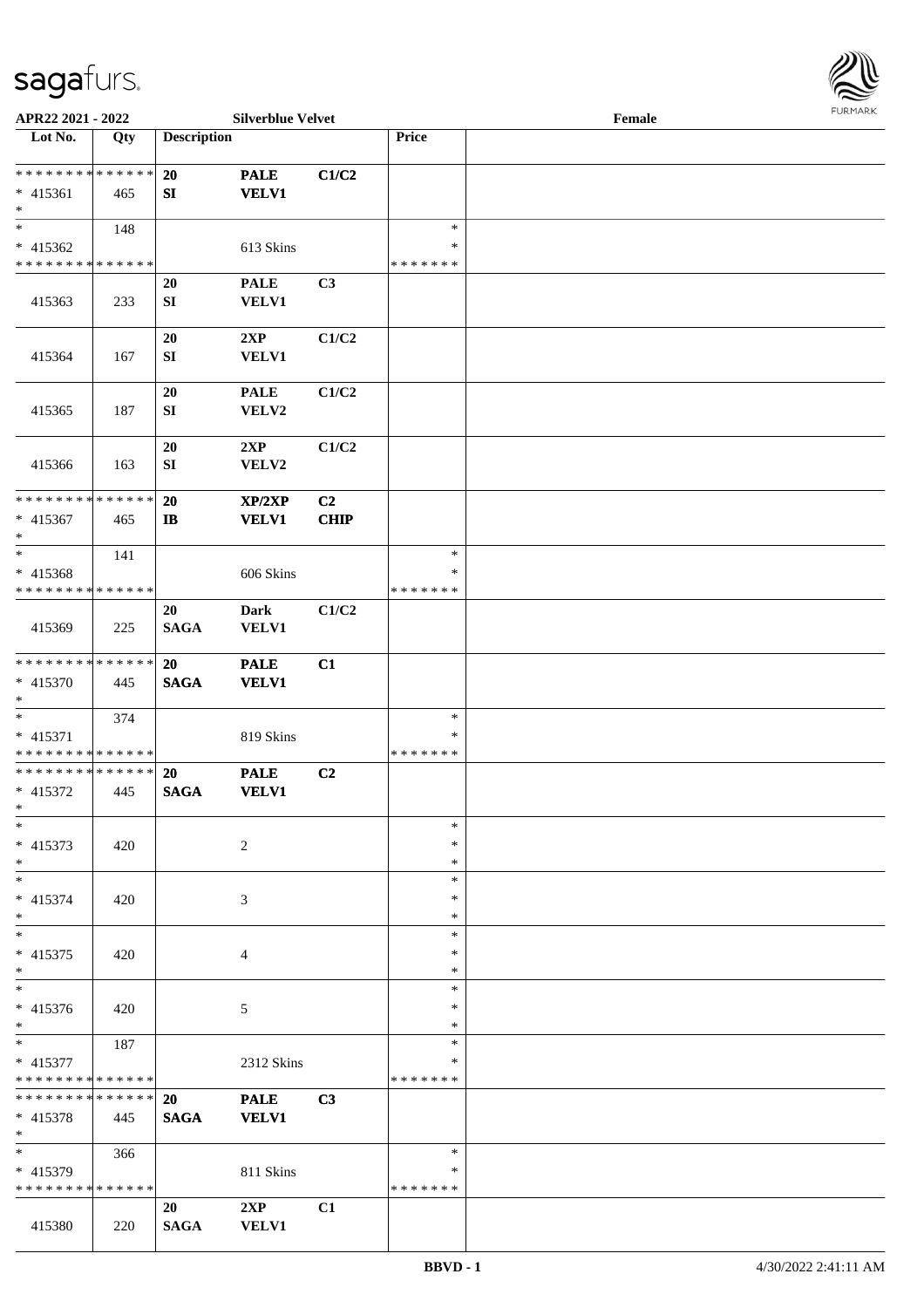

| APR22 2021 - 2022             |     |                    | <b>Silverblue Velvet</b> |                |               | Female |  |
|-------------------------------|-----|--------------------|--------------------------|----------------|---------------|--------|--|
| Lot No.                       | Qty | <b>Description</b> |                          |                | Price         |        |  |
|                               |     |                    |                          |                |               |        |  |
| ******** <mark>******</mark>  |     | 20                 | 2XP                      | C2             |               |        |  |
| $* 415381$                    | 445 | <b>SAGA</b>        | <b>VELV1</b>             |                |               |        |  |
| $*$                           |     |                    |                          |                |               |        |  |
| $\overline{\ast}$             |     |                    |                          |                | $\ast$        |        |  |
|                               | 242 |                    |                          |                |               |        |  |
| $* 415382$                    |     |                    | 687 Skins                |                | ∗             |        |  |
| * * * * * * * * * * * * * *   |     |                    |                          |                | * * * * * * * |        |  |
|                               |     | 20                 | 2XP                      | C3             |               |        |  |
| 415383                        | 312 | <b>SAGA</b>        | <b>VELV1</b>             |                |               |        |  |
|                               |     |                    |                          |                |               |        |  |
| * * * * * * * * * * * * * * * |     | 20                 | <b>PALE</b>              | C2             |               |        |  |
| * 415384                      | 445 | <b>SAGA</b>        | <b>VELV2</b>             |                |               |        |  |
| $*$                           |     |                    |                          |                |               |        |  |
| $*$                           |     |                    |                          |                | $\ast$        |        |  |
|                               | 305 |                    |                          |                |               |        |  |
| $* 415385$                    |     |                    | 750 Skins                |                | $\ast$        |        |  |
| * * * * * * * * * * * * * * * |     |                    |                          |                | * * * * * * * |        |  |
| * * * * * * * * * * * * * *   |     | <b>20</b>          | 2XP                      | C2             |               |        |  |
| $* 415386$                    | 445 | <b>SAGA</b>        | VELV2                    |                |               |        |  |
| $*$                           |     |                    |                          |                |               |        |  |
| $*$                           | 125 |                    |                          |                | $\ast$        |        |  |
| $* 415387$                    |     |                    | 570 Skins                |                | ∗             |        |  |
| * * * * * * * * * * * * * * * |     |                    |                          |                | * * * * * * * |        |  |
| * * * * * * * * * * * * * * * |     | 20                 | XP/2XP                   | C <sub>2</sub> |               |        |  |
|                               |     |                    |                          |                |               |        |  |
| * 415388                      | 445 | IA                 | <b>VELV1</b>             | <b>CHIP</b>    |               |        |  |
| $*$                           |     |                    |                          |                |               |        |  |
| $*$                           |     |                    |                          |                | $\ast$        |        |  |
| $* 415389$                    | 420 |                    | 2                        |                | $\ast$        |        |  |
| $*$                           |     |                    |                          |                | $\ast$        |        |  |
| $*$                           |     |                    |                          |                | $\ast$        |        |  |
| $* 415390$                    | 420 |                    | 3                        |                | $\ast$        |        |  |
| $*$                           |     |                    |                          |                | $\ast$        |        |  |
| $*$                           |     |                    |                          |                | $\ast$        |        |  |
|                               |     |                    |                          |                | $\ast$        |        |  |
| * 415391                      | 420 |                    | 4                        |                |               |        |  |
| $*$                           |     |                    |                          |                | $\ast$        |        |  |
| $*$                           |     |                    |                          |                | $\ast$        |        |  |
| * 415392                      | 420 |                    | 5                        |                | $\ast$        |        |  |
| $*$                           |     |                    |                          |                | $\ast$        |        |  |
| $*$                           |     |                    |                          |                | $\ast$        |        |  |
| * 415393                      | 420 |                    | 6                        |                | ∗             |        |  |
| $*$                           |     |                    |                          |                | $\ast$        |        |  |
| $*$                           |     |                    |                          |                | $\ast$        |        |  |
| * 415394                      |     |                    |                          |                | *             |        |  |
| $*$                           | 420 |                    | 7                        |                | *             |        |  |
|                               |     |                    |                          |                |               |        |  |
| $*$                           |     |                    |                          |                | $\ast$        |        |  |
| $* 415395$                    | 420 |                    | 8                        |                | $\ast$        |        |  |
| $*$                           |     |                    |                          |                | $\ast$        |        |  |
| $*$                           |     |                    |                          |                | $\ast$        |        |  |
| * 415396                      | 420 |                    | 9                        |                | *             |        |  |
| $*$                           |     |                    |                          |                | *             |        |  |
| $*$                           | 305 |                    |                          |                | $\ast$        |        |  |
| * 415397                      |     |                    | 4110 Skins               |                | *             |        |  |
| * * * * * * * * * * * * * *   |     |                    |                          |                | * * * * * * * |        |  |
| * * * * * * * * * * * * * *   |     | 20                 | XP/2XP                   | C <sub>2</sub> |               |        |  |
|                               |     |                    |                          |                |               |        |  |
| * 415398                      | 420 | IA                 | VELV2                    | <b>CHIP</b>    |               |        |  |
| $*$                           |     |                    |                          |                |               |        |  |
| $*$                           |     |                    |                          |                | $\ast$        |        |  |
| * 415399                      | 420 |                    | 2                        |                | ∗             |        |  |
| $*$                           |     |                    |                          |                | $\ast$        |        |  |
| $*$                           |     |                    |                          |                | $\ast$        |        |  |
| * 415400                      | 420 |                    | 3                        |                | $\ast$        |        |  |
| $*$                           |     |                    |                          |                | $\ast$        |        |  |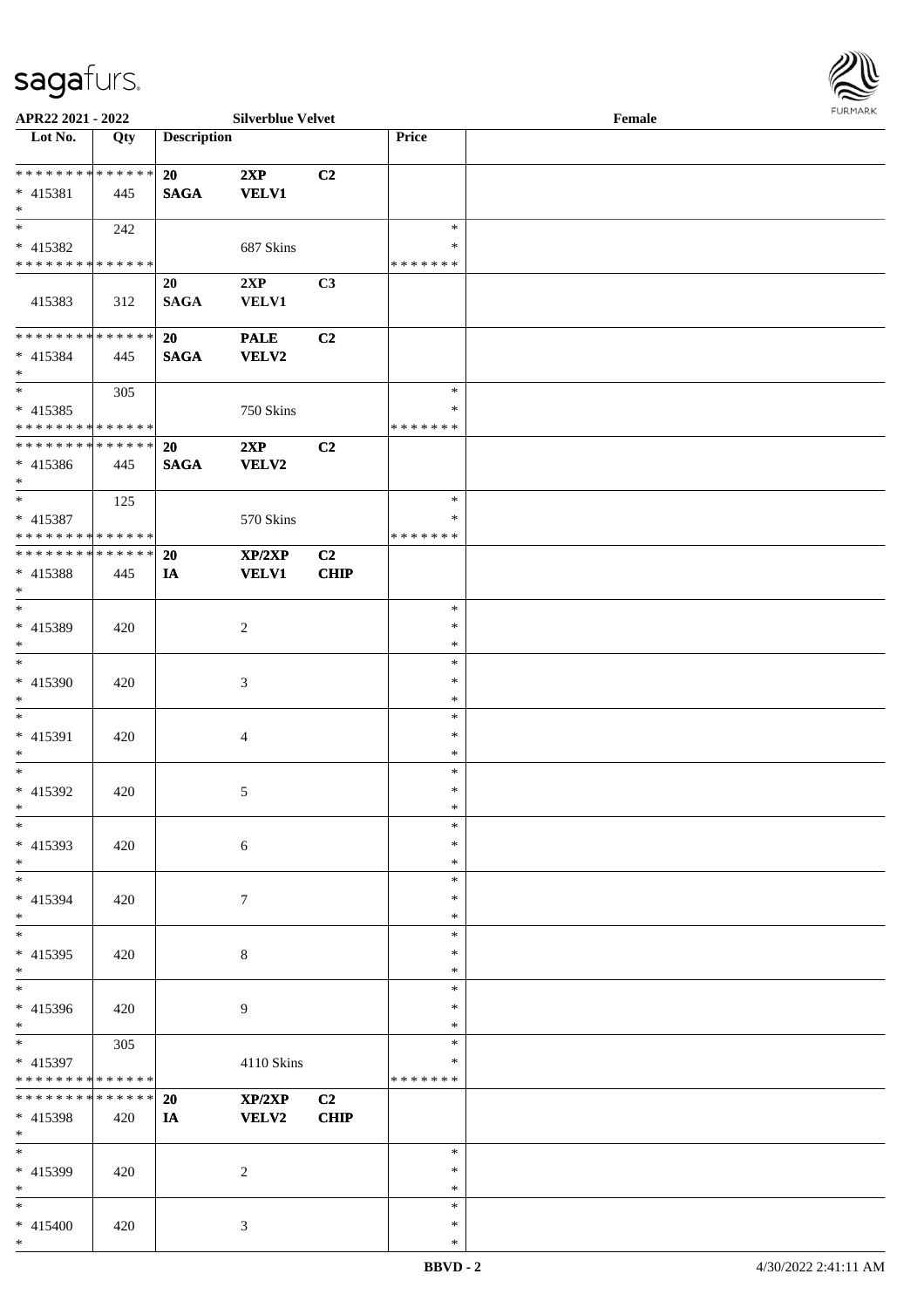

| APR22 2021 - 2022                       |     |                    | <b>Silverblue Velvet</b>    |                |                         | Female |  |  |
|-----------------------------------------|-----|--------------------|-----------------------------|----------------|-------------------------|--------|--|--|
| Lot No.                                 | Qty | <b>Description</b> |                             |                | Price                   |        |  |  |
| $*$                                     |     | 20                 | XP/2XP                      | C2             | $\ast$                  |        |  |  |
| * 415401<br>$*$                         | 420 | IA                 | VELV2                       | CHIP           | $\ast$<br>$\ast$        |        |  |  |
| $\frac{1}{1}$                           |     |                    |                             |                | $\ast$                  |        |  |  |
| $* 415402$                              | 420 |                    | 5                           |                | $\ast$                  |        |  |  |
| $*$                                     |     |                    |                             |                | $\ast$                  |        |  |  |
| $*$                                     | 173 |                    |                             |                | $\ast$                  |        |  |  |
| * 415403<br>* * * * * * * * * * * * * * |     |                    | 2273 Skins                  |                | $\ast$<br>* * * * * * * |        |  |  |
|                                         |     | 20                 | <b>PALE</b>                 | C1             |                         |        |  |  |
| 415404                                  | 267 | <b>SROY</b>        | VELV1                       |                |                         |        |  |  |
| * * * * * * * * * * * * * *             |     | 20                 | <b>PALE</b>                 | C2             |                         |        |  |  |
| $* 415405$<br>$*$                       | 425 | <b>SROY</b>        | <b>VELV1</b>                |                |                         |        |  |  |
| $*$                                     | 397 |                    |                             |                | $\ast$                  |        |  |  |
| * 415406                                |     |                    | 822 Skins                   |                | $\ast$                  |        |  |  |
| * * * * * * * * * * * * * *             |     |                    |                             |                | *******                 |        |  |  |
| 415407                                  | 166 | 20<br><b>SROY</b>  | <b>PALE</b><br><b>VELV1</b> | C <sub>3</sub> |                         |        |  |  |
| 415408                                  | 396 | 20<br><b>SROY</b>  | <b>PALE</b><br>VELV2        | C2             |                         |        |  |  |
| 415409                                  | 147 | 20<br><b>SROY</b>  | 2XP<br>VELV2                | C1             |                         |        |  |  |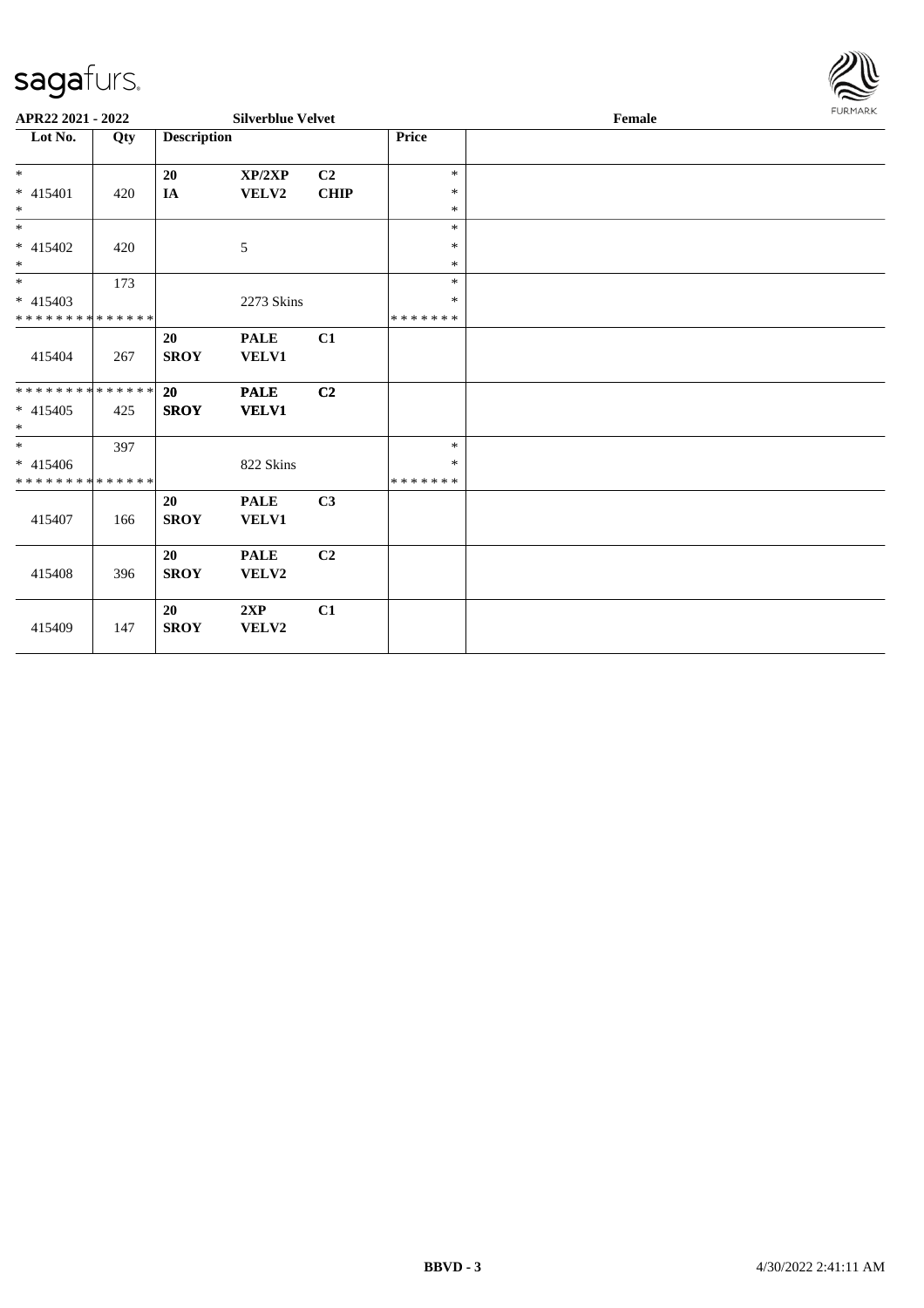\*

 $\overline{\phantom{a}}$ 



| APR22 2021 - 2022                         |     |                    | <b>Silverblue Velvet</b>     |                |                  | Female |  |
|-------------------------------------------|-----|--------------------|------------------------------|----------------|------------------|--------|--|
| Lot No.                                   | Qty | <b>Description</b> |                              |                | Price            |        |  |
|                                           |     |                    |                              |                |                  |        |  |
|                                           |     | $\bf{0}$           | <b>Dark</b>                  | C1/C2          |                  |        |  |
| 415461                                    | 175 | SI                 | VELV1                        |                |                  |        |  |
|                                           |     |                    |                              |                |                  |        |  |
|                                           |     | $\boldsymbol{0}$   | <b>PALE</b>                  | C1             |                  |        |  |
| 415462                                    | 351 | SI                 | <b>VELV1</b>                 |                |                  |        |  |
|                                           |     |                    |                              |                |                  |        |  |
| * * * * * * * * * * * * * * *             |     | $\mathbf{0}$       | <b>PALE</b>                  | C2             |                  |        |  |
| $* 415463$                                | 465 | ${\bf SI}$         | <b>VELV1</b>                 |                |                  |        |  |
| $*$                                       |     |                    |                              |                |                  |        |  |
| $*$                                       |     |                    |                              |                | $\ast$           |        |  |
| $* 415464$                                | 440 |                    | $\sqrt{2}$                   |                | $\ast$           |        |  |
| $*$<br>$\overline{\phantom{0}}$           |     |                    |                              |                | $\ast$           |        |  |
|                                           |     |                    |                              |                | $\ast$           |        |  |
| $* 415465$                                | 440 |                    | $\mathfrak{Z}$               |                | $\ast$           |        |  |
| $*$<br>$*$                                |     |                    |                              |                | $\ast$<br>$\ast$ |        |  |
|                                           | 92  |                    |                              |                | $\ast$           |        |  |
| $* 415466$<br>* * * * * * * * * * * * * * |     |                    | 1437 Skins                   |                | * * * * * * *    |        |  |
| * * * * * * * * * * * * * * *             |     |                    |                              |                |                  |        |  |
|                                           |     | $\mathbf{0}$       | <b>PALE</b>                  | C3             |                  |        |  |
| $* 415467$<br>$*$                         | 465 | SI                 | <b>VELV1</b>                 |                |                  |        |  |
| $*$                                       |     |                    |                              |                | $\ast$           |        |  |
|                                           | 286 |                    |                              |                | $\ast$           |        |  |
| $* 415468$<br>* * * * * * * * * * * * * * |     |                    | 751 Skins                    |                | *******          |        |  |
|                                           |     |                    |                              |                |                  |        |  |
|                                           |     | $\bf{0}$           | 2XP                          | C1             |                  |        |  |
| 415469                                    | 126 | ${\bf S}{\bf I}$   | <b>VELV1</b>                 |                |                  |        |  |
|                                           |     | $\bf{0}$           | 2XP                          | C2             |                  |        |  |
| 415470                                    | 398 | ${\bf S}{\bf I}$   | VELV1                        |                |                  |        |  |
|                                           |     |                    |                              |                |                  |        |  |
|                                           |     | $\boldsymbol{0}$   | 2XP                          | C3             |                  |        |  |
| 415471                                    | 141 | SI                 | <b>VELV1</b>                 |                |                  |        |  |
|                                           |     |                    |                              |                |                  |        |  |
|                                           |     | $\boldsymbol{0}$   | $\ensuremath{\mathsf{PALE}}$ | C1/C2          |                  |        |  |
| 415472                                    | 408 | SI                 | VELV2                        |                |                  |        |  |
|                                           |     |                    |                              |                |                  |        |  |
|                                           |     | $\bf{0}$           | 2XP                          | C1/C2          |                  |        |  |
| 415473                                    | 244 | SI                 | VELV2                        |                |                  |        |  |
|                                           |     |                    |                              |                |                  |        |  |
| * * * * * * * * * * * * * * *             |     | $\mathbf{0}$       | XP/2XP                       | C2             |                  |        |  |
| $* 415474$                                | 465 | $\mathbf{I}$       | <b>VELV1</b>                 | <b>CHIP</b>    |                  |        |  |
| $*$                                       |     |                    |                              |                |                  |        |  |
| $*$                                       |     |                    |                              |                | $\ast$           |        |  |
| $* 415475$                                | 440 |                    | 2                            |                | $\ast$           |        |  |
| $*$                                       |     |                    |                              |                | $\ast$           |        |  |
| $\overline{\phantom{0}}$                  |     |                    |                              |                | $\ast$           |        |  |
| $* 415476$                                | 440 |                    | 3                            |                | $\ast$           |        |  |
| $*$                                       |     |                    |                              |                | $\ast$           |        |  |
| $*$ and $*$                               | 134 |                    |                              |                | $\ast$           |        |  |
| $* 415477$                                |     |                    | 1479 Skins                   |                | $\ast$           |        |  |
| * * * * * * * * * * * * * * *             |     |                    |                              |                | *******          |        |  |
|                                           |     | $\mathbf{0}$       | $\mathbf{X}\mathbf{D}$       | C1/C2          |                  |        |  |
| 415478                                    | 168 | <b>SAGA</b>        | <b>VELV1</b>                 |                |                  |        |  |
|                                           |     |                    |                              |                |                  |        |  |
|                                           |     | $\mathbf{0}$       | <b>Dark</b>                  | C1             |                  |        |  |
| 415479                                    | 247 | <b>SAGA</b>        | <b>VELV1</b>                 |                |                  |        |  |
|                                           |     |                    |                              |                |                  |        |  |
| * * * * * * * * * * * * * * *             |     | $\mathbf{0}$       | <b>Dark</b>                  | C <sub>2</sub> |                  |        |  |
| * 415480                                  | 445 | <b>SAGA</b>        | <b>VELV1</b>                 |                |                  |        |  |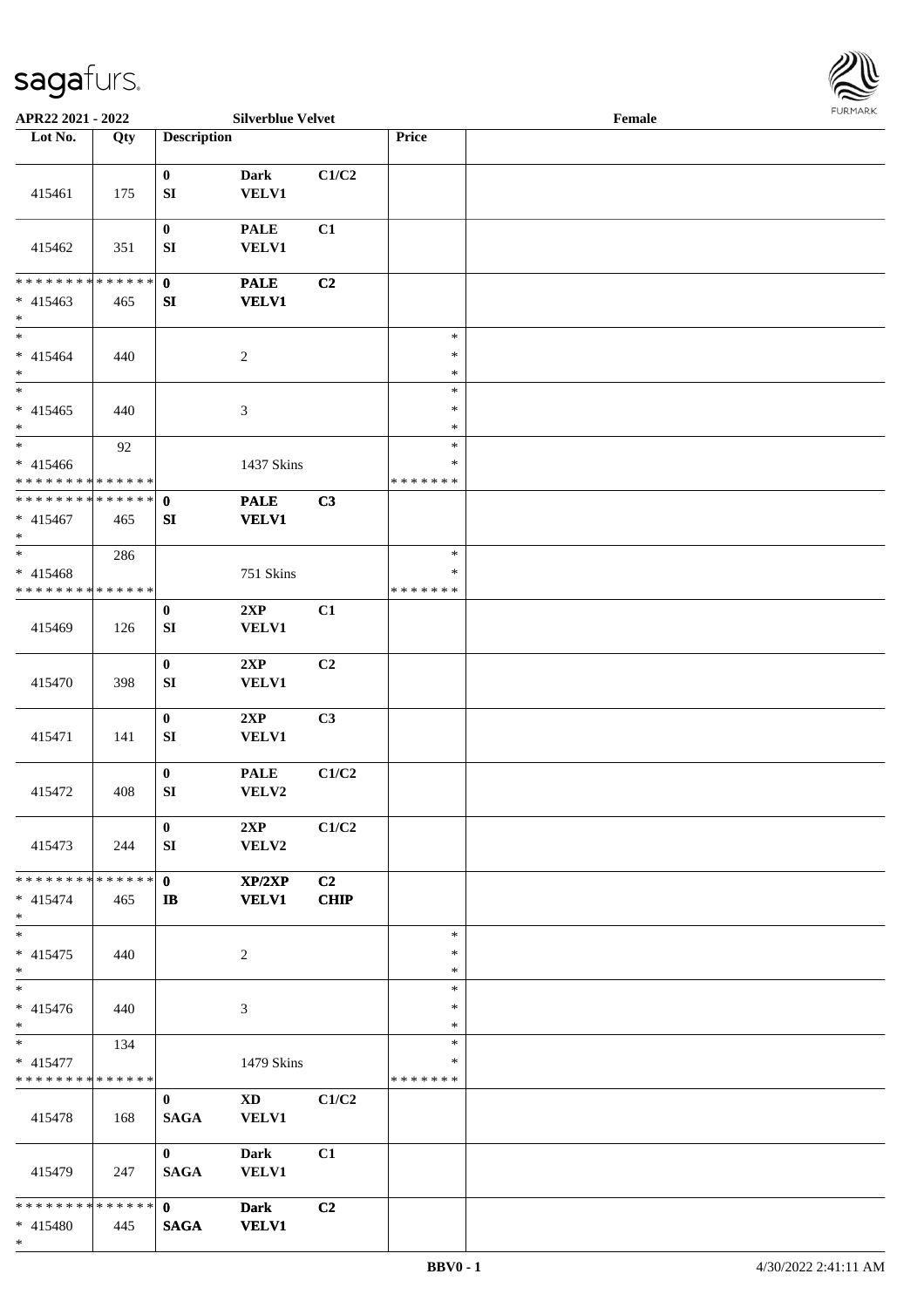\*

 $\overline{\phantom{a}}$ 



| APR22 2021 - 2022                                             |     |                             | <b>Silverblue Velvet</b>    |                |                                      | Female |  |
|---------------------------------------------------------------|-----|-----------------------------|-----------------------------|----------------|--------------------------------------|--------|--|
| Lot No.                                                       | Qty | <b>Description</b>          |                             |                | Price                                |        |  |
| $*$<br>$* 415481$<br>* * * * * * * * * * * * * *              | 283 | $\mathbf{0}$<br><b>SAGA</b> | <b>Dark</b><br><b>VELV1</b> | C <sub>2</sub> | $\ast$<br>$\ast$<br>* * * * * * *    |        |  |
| 415482                                                        | 299 | $\mathbf{0}$<br><b>SAGA</b> | <b>Dark</b><br><b>VELV1</b> | C3             |                                      |        |  |
| __<br>******** <mark>*******</mark><br>$* 415483$<br>$*$      | 445 | $\mathbf{0}$<br><b>SAGA</b> | <b>PALE</b><br><b>VELV1</b> | C1             |                                      |        |  |
| $\overline{\ast}$<br>* 415484<br>$*$                          | 420 |                             | $\overline{2}$              |                | $\ast$<br>$\ast$<br>$\ast$           |        |  |
| $* 415485$<br>$*$                                             | 420 |                             | $\mathfrak{Z}$              |                | $\ast$<br>$\ast$<br>$\ast$           |        |  |
| $\overline{\phantom{0}}$<br>* 415486<br>$*$                   | 420 |                             | $\overline{4}$              |                | $\ast$<br>$\ast$<br>$\ast$           |        |  |
| $\overline{\ast}$<br>* 415487<br>$*$                          | 420 |                             | 5                           |                | $\ast$<br>$\ast$<br>$\ast$           |        |  |
| * 415488<br>******** <mark>******</mark>                      | 99  |                             | 2224 Skins                  |                | $\ast$<br>$\ast$<br>*******          |        |  |
| * * * * * * * * <mark>* * * * * * *</mark><br>* 415489<br>$*$ | 445 | $\mathbf{0}$<br><b>SAGA</b> | <b>PALE</b><br><b>VELV1</b> | C2             |                                      |        |  |
| * 415490<br>$*$                                               | 420 |                             | 2                           |                | $\ast$<br>$\ast$<br>$\ast$           |        |  |
| $*$ $-$<br>* 415491<br>$*$                                    | 420 |                             | $\mathfrak{Z}$              |                | $\ast$<br>$\ast$<br>$\ast$           |        |  |
| $*$<br>* 415492<br>$*$ $*$                                    | 420 |                             | $\overline{4}$              |                | $\ast$<br>$\ast$<br>$\ast$           |        |  |
| $*$<br>* 415493<br>$*$                                        | 420 |                             | 5                           |                | $\ast$<br>$\ast$<br>$\ast$           |        |  |
| $*$<br>* 415494<br>$*$<br>$\overline{\mathbf{r}}$             | 420 |                             | 6                           |                | $\ast$<br>$\ast$<br>$\ast$<br>$\ast$ |        |  |
| * 415495<br>$*$                                               | 420 |                             | $\tau$                      |                | $\ast$<br>$\ast$<br>$\ast$           |        |  |
| * 415496<br>$*$<br>$*$                                        | 420 |                             | $\,8\,$                     |                | $\ast$<br>$\ast$                     |        |  |
| * 415497<br>* * * * * * * * * * * * * *                       | 182 |                             | 3567 Skins                  |                | $\ast$<br>$\ast$<br>*******          |        |  |
| * * * * * * * * <mark>* * * * * * *</mark><br>* 415498<br>$*$ | 445 | $\mathbf{0}$<br><b>SAGA</b> | <b>PALE</b><br><b>VELV1</b> | C3             |                                      |        |  |
| $*$<br>* 415499<br>$*$                                        | 420 |                             | 2                           |                | $\ast$<br>$\ast$<br>$\ast$           |        |  |
| $*$<br>* 415500<br>$*$                                        | 420 |                             | 3                           |                | $\ast$<br>$\ast$<br>$\ast$           |        |  |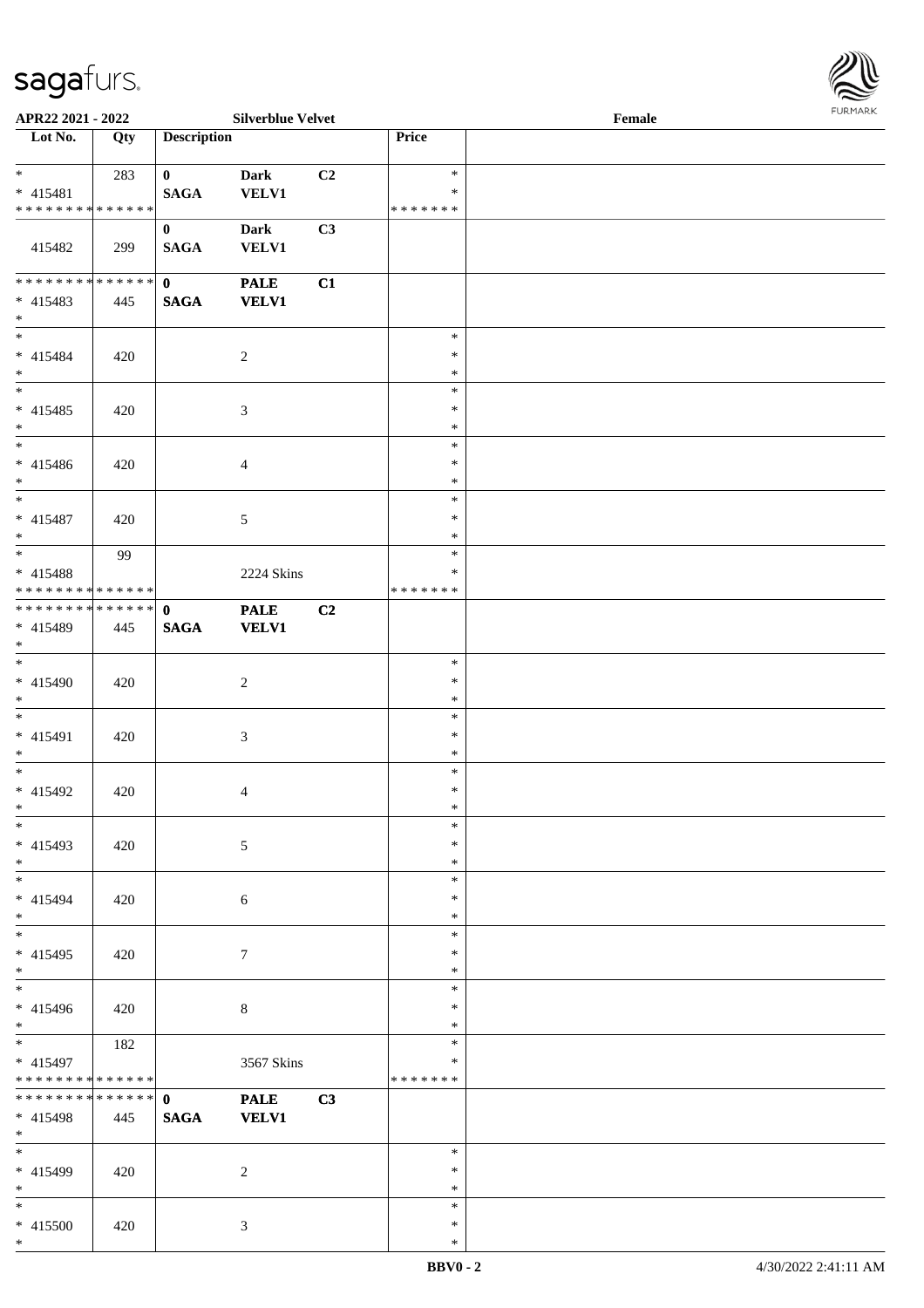\* \* \* \* \* \* \* \* \* \* \* \* \* \*

| $*$                             |     | $\mathbf{0}$ | <b>PALE</b>            | C3 | $\ast$           |  |
|---------------------------------|-----|--------------|------------------------|----|------------------|--|
| $* 415501$                      | 420 | <b>SAGA</b>  | <b>VELV1</b>           |    | $\ast$           |  |
| $*$                             |     |              |                        |    | $\ast$           |  |
| $\overline{\ast}$               |     |              |                        |    | $\ast$           |  |
| $* 415502$                      | 420 |              | $5\overline{)}$        |    | $\ast$           |  |
| $*$<br>$\overline{\phantom{0}}$ |     |              |                        |    | $\ast$           |  |
|                                 |     |              |                        |    | $\ast$           |  |
| $* 415503$                      | 420 |              | 6                      |    | $\ast$           |  |
| $*$                             |     |              |                        |    | $\ast$<br>$\ast$ |  |
| $* 415504$                      | 420 |              | $\mathcal{I}$          |    | $\ast$           |  |
| $*$                             |     |              |                        |    | $\ast$           |  |
|                                 | 215 |              |                        |    | $\ast$           |  |
| $* 415505$                      |     |              | 3180 Skins             |    | $\ast$           |  |
| * * * * * * * * * * * * * *     |     |              |                        |    | * * * * * * *    |  |
| **************                  |     | $\mathbf{0}$ | $\mathbf{X}\mathbf{P}$ | C2 |                  |  |
| $* 415506$                      | 445 | <b>SAGA</b>  | <b>VELV1</b>           |    |                  |  |
| $*$                             |     |              |                        |    |                  |  |
| $\overline{\phantom{0}}$        |     |              |                        |    | $\ast$           |  |
| $* 415507$                      | 420 |              | $\overline{c}$         |    | $\ast$           |  |
| $*$<br>$\overline{\phantom{0}}$ |     |              |                        |    | $\ast$           |  |
|                                 |     |              |                        |    | $\ast$           |  |
| $* 415508$                      | 420 |              | $\mathfrak{Z}$         |    | $\ast$           |  |
| $*$<br>$*$                      |     |              |                        |    | $\ast$<br>$\ast$ |  |
| $* 415509$                      |     |              |                        |    | $\ast$           |  |
| $*$                             | 420 |              | $\overline{4}$         |    | $\ast$           |  |
| $*$                             |     |              |                        |    | $\ast$           |  |
| $* 415510$                      | 420 |              | $5\phantom{.0}$        |    | $\ast$           |  |
| $*$                             |     |              |                        |    | $\ast$           |  |
| $*$                             |     |              |                        |    | $\ast$           |  |
| $* 415511$                      | 420 |              | 6                      |    | $\ast$           |  |
| $*$                             |     |              |                        |    | $\ast$           |  |
|                                 |     |              |                        |    | $\ast$           |  |
| $* 415512$                      | 420 |              | $\tau$                 |    | $\ast$           |  |
| $*$                             |     |              |                        |    | $\ast$           |  |
|                                 | 75  |              |                        |    | $\ast$           |  |
| $* 415513$                      |     |              | 3040 Skins             |    | $\ast$           |  |
| ******** <mark>******</mark>    |     |              |                        |    | *******          |  |
| * * * * * * * * * * * * * * *   |     | $\mathbf{0}$ | 2XP                    | C1 |                  |  |
| $* 415514$<br>$*$               | 465 | <b>SAGA</b>  | <b>VELV1</b>           |    |                  |  |
| $\ast$                          | 189 |              |                        |    | $\ast$           |  |
| $* 415515$                      |     |              | 654 Skins              |    | $\ast$           |  |
| * * * * * * * * * * * * * * *   |     |              |                        |    | * * * * * * *    |  |
| ******** <mark>******</mark>    |     | $\mathbf{0}$ | 2XP                    | C2 |                  |  |
| $* 415516$                      | 445 | <b>SAGA</b>  | <b>VELV1</b>           |    |                  |  |
| $*$                             |     |              |                        |    |                  |  |
| $*$                             |     |              |                        |    | $\ast$           |  |
| $* 415517$                      | 420 |              | $\boldsymbol{2}$       |    | $\ast$           |  |
| $*$                             |     |              |                        |    | $\ast$           |  |
| $\ast$                          |     |              |                        |    | $\ast$           |  |
| $* 415518$                      | 420 |              | $\mathfrak{Z}$         |    | $\ast$           |  |
| $\ast$                          |     |              |                        |    | $\ast$           |  |
| $\overline{\phantom{a}^*}$      |     |              |                        |    | $\ast$           |  |
| * 415519                        | 420 |              | $\overline{4}$         |    | $\ast$           |  |
| $\ast$                          |     |              |                        |    | $\ast$           |  |
| $\ast$                          | 176 |              |                        |    | $\ast$           |  |
| $* 415520$                      |     |              | 1881 Skins             |    | $\ast$           |  |

**APR22 2021 - 2022 Silverblue Velvet Female**

**Lot No. Qty Description Price**

\* \* \* \* \* \* \*

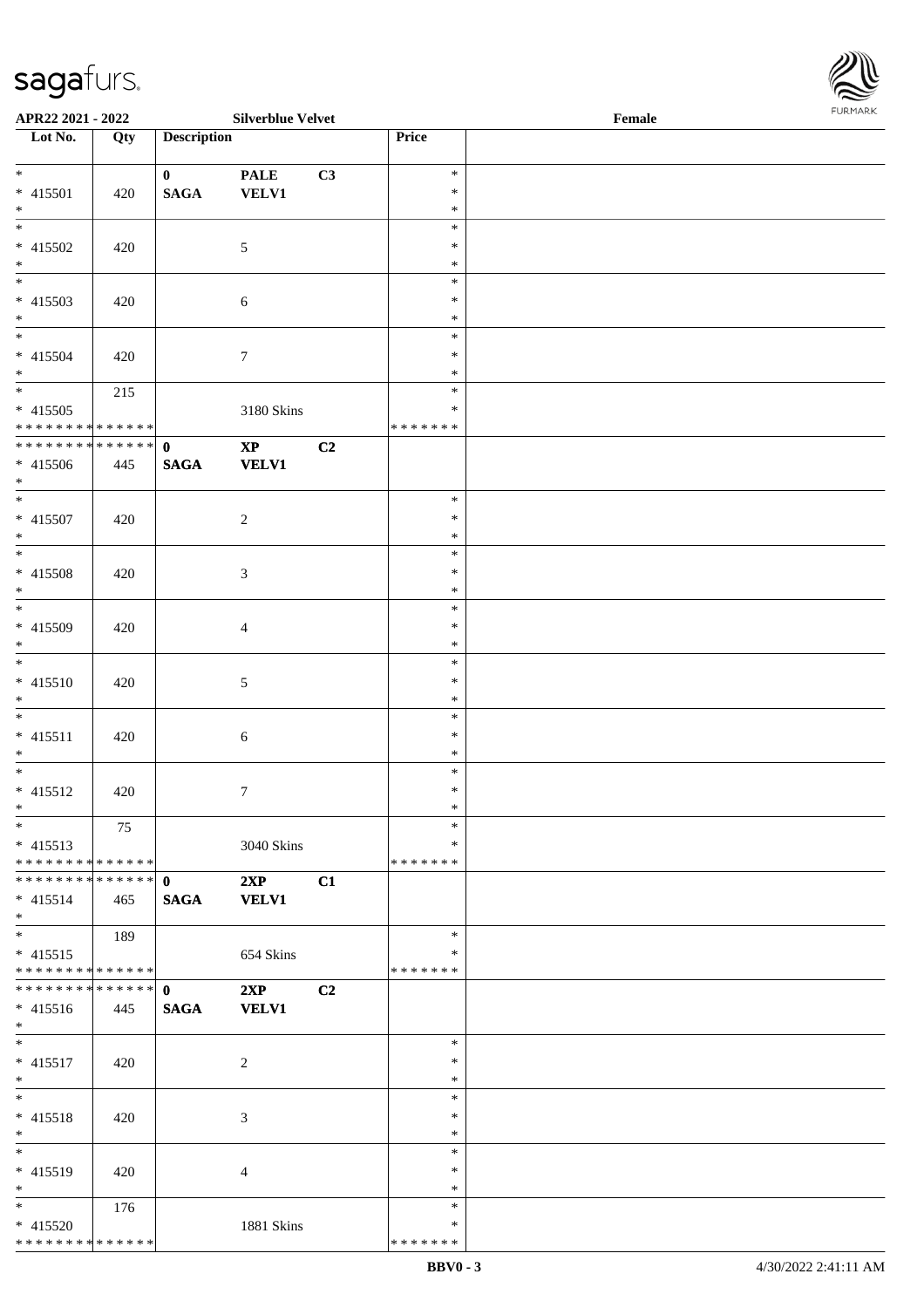

| APR22 2021 - 2022             |     |                    | <b>Silverblue Velvet</b> |                |         | Female |  |
|-------------------------------|-----|--------------------|--------------------------|----------------|---------|--------|--|
| Lot No.                       | Qty | <b>Description</b> |                          |                | Price   |        |  |
|                               |     |                    |                          |                |         |        |  |
| **************                |     | $\mathbf{0}$       | 2XP                      | C3             |         |        |  |
| $* 415521$                    | 445 | <b>SAGA</b>        | <b>VELV1</b>             |                |         |        |  |
| $*$                           |     |                    |                          |                |         |        |  |
|                               | 354 |                    |                          |                | $\ast$  |        |  |
| * 415522                      |     |                    | 799 Skins                |                | ∗       |        |  |
| * * * * * * * * * * * * * * * |     |                    |                          |                | ******* |        |  |
|                               |     |                    |                          |                |         |        |  |
|                               |     | $\mathbf{0}$       | <b>Dark</b>              | C1/C2          |         |        |  |
| 415523                        | 132 | <b>SAGA</b>        | VELV2                    |                |         |        |  |
| **************                |     |                    |                          |                |         |        |  |
|                               |     | $\mathbf{0}$       | <b>PALE</b>              | C <sub>2</sub> |         |        |  |
| $* 415524$                    | 445 | <b>SAGA</b>        | <b>VELV2</b>             |                |         |        |  |
| $*$                           |     |                    |                          |                |         |        |  |
|                               |     |                    |                          |                | $\ast$  |        |  |
| $* 415525$                    | 420 |                    | 2                        |                | $\ast$  |        |  |
| $*$                           |     |                    |                          |                | $\ast$  |        |  |
|                               |     |                    |                          |                | $\ast$  |        |  |
| $* 415526$                    | 420 |                    | 3                        |                | $\ast$  |        |  |
| $*$                           |     |                    |                          |                | $\ast$  |        |  |
| $*$                           |     |                    |                          |                | $\ast$  |        |  |
| $* 415527$                    | 420 |                    | $\overline{4}$           |                | $\ast$  |        |  |
| $*$                           |     |                    |                          |                | $\ast$  |        |  |
|                               |     |                    |                          |                | $\ast$  |        |  |
|                               | 459 |                    |                          |                |         |        |  |
| $* 415528$                    |     |                    | 2164 Skins               |                | ∗       |        |  |
| * * * * * * * * * * * * * * * |     |                    |                          |                | ******* |        |  |
| * * * * * * * * * * * * * * * |     | $\mathbf{0}$       | 2XP                      | C <sub>2</sub> |         |        |  |
| * 415529                      | 445 | <b>SAGA</b>        | <b>VELV2</b>             |                |         |        |  |
| $*$                           |     |                    |                          |                |         |        |  |
|                               |     |                    |                          |                | $\ast$  |        |  |
| * 415530                      | 420 |                    | 2                        |                | $\ast$  |        |  |
| $*$                           |     |                    |                          |                | $\ast$  |        |  |
| $*$                           |     |                    |                          |                | $\ast$  |        |  |
| $* 415531$                    | 420 |                    | $\mathfrak{Z}$           |                | $\ast$  |        |  |
| $*$                           |     |                    |                          |                | $\ast$  |        |  |
| $*$                           | 228 |                    |                          |                | $\ast$  |        |  |
| * 415532                      |     |                    |                          |                | $\ast$  |        |  |
| * * * * * * * * * * * * * * * |     |                    | 1513 Skins               |                | ******* |        |  |
| * * * * * * * * * * * * * * * |     |                    |                          |                |         |        |  |
|                               |     | $\mathbf{0}$       | XD/DK                    | C2             |         |        |  |
| $* 415533$                    | 445 | <b>IA</b>          | <b>VELV1</b>             | <b>CHIP</b>    |         |        |  |
| $*$                           |     |                    |                          |                |         |        |  |
| $*$                           |     |                    |                          |                | $\ast$  |        |  |
| $* 415534$                    | 420 |                    | $\overline{2}$           |                | $\ast$  |        |  |
| $*$                           |     |                    |                          |                | $\ast$  |        |  |
|                               |     |                    |                          |                | $\ast$  |        |  |
| $* 415535$                    | 420 |                    | 3                        |                | $\ast$  |        |  |
| $*$                           |     |                    |                          |                | $\ast$  |        |  |
| $\overline{\ast}$             |     |                    |                          |                | $\ast$  |        |  |
| $* 415536$                    | 420 |                    | $\overline{4}$           |                | $\ast$  |        |  |
| $*$                           |     |                    |                          |                | $\ast$  |        |  |
| $*$                           |     |                    |                          |                | $\ast$  |        |  |
|                               |     |                    |                          |                |         |        |  |
| $* 415537$                    | 420 |                    | 5                        |                | $\ast$  |        |  |
| $*$                           |     |                    |                          |                | $\ast$  |        |  |
| $*$                           |     |                    |                          |                | $\ast$  |        |  |
| $* 415538$                    | 420 |                    | $\sqrt{6}$               |                | $\ast$  |        |  |
| $*$                           |     |                    |                          |                | $\ast$  |        |  |
| $*$                           |     |                    |                          |                | $\ast$  |        |  |
| * 415539                      | 420 |                    | $\tau$                   |                | $\ast$  |        |  |
| $*$                           |     |                    |                          |                | $\ast$  |        |  |
| $*$                           |     |                    |                          |                | $\ast$  |        |  |
| * 415540                      | 420 |                    | $\bf 8$                  |                | $\ast$  |        |  |
| $*$                           |     |                    |                          |                | $\ast$  |        |  |
|                               |     |                    |                          |                |         |        |  |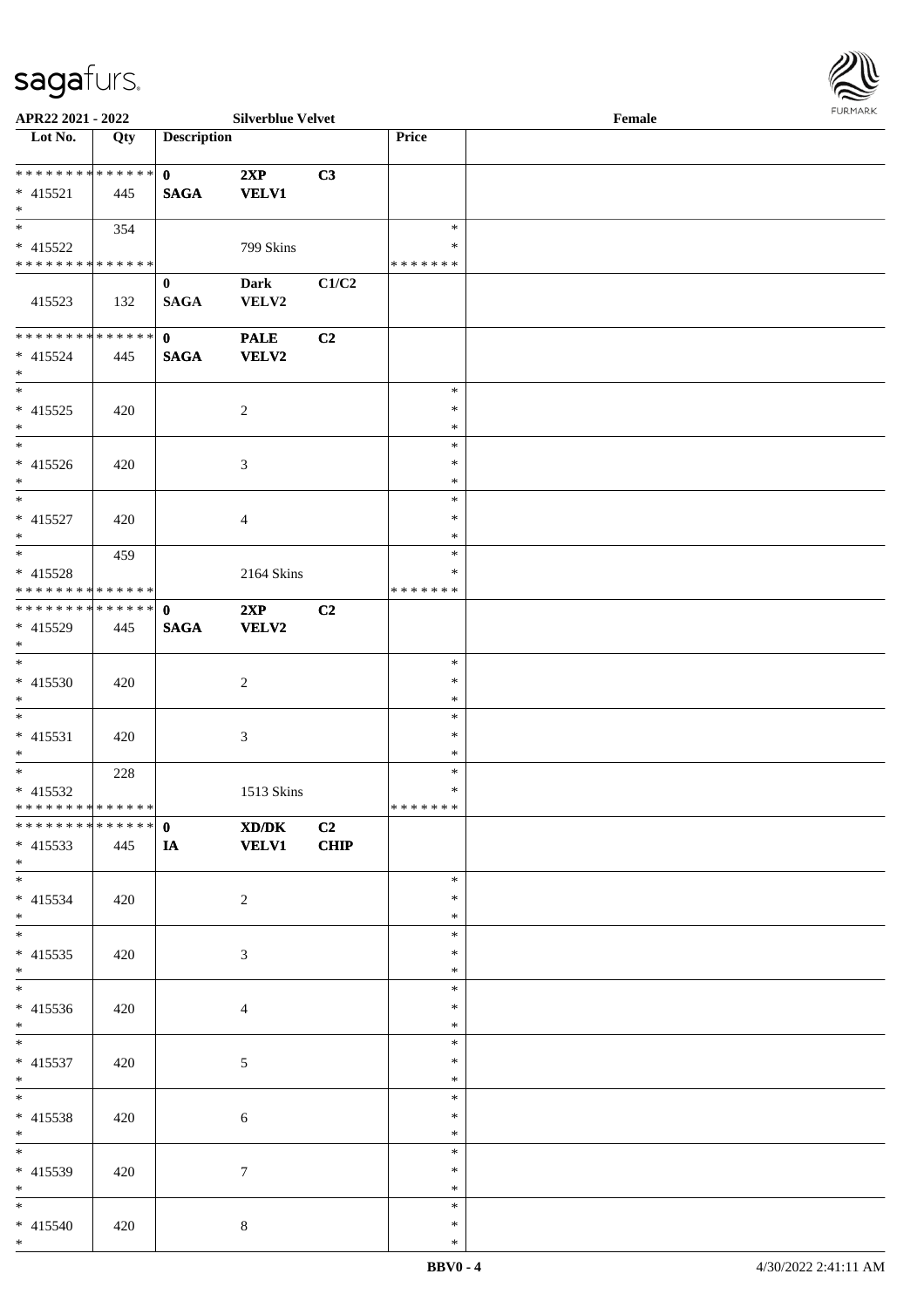\*

| $\overline{\phantom{0}}$      |     | $\mathbf{0}$ | $\bold{X}\bold{D}/\bold{D}\bold{K}$ | C2          | $\ast$        |  |
|-------------------------------|-----|--------------|-------------------------------------|-------------|---------------|--|
| $* 415541$                    | 420 | $I\!\!A$     | <b>VELV1</b>                        | CHIP        | $\ast$        |  |
| $\ast$                        |     |              |                                     |             | $\ast$        |  |
|                               |     |              |                                     |             |               |  |
|                               |     |              |                                     |             | $\ast$        |  |
| $* 415542$                    | 420 |              | 10                                  |             | $\ast$        |  |
| $\ast$                        |     |              |                                     |             | $\ast$        |  |
|                               |     |              |                                     |             | $\ast$        |  |
| $* 415543$                    |     |              |                                     |             | $\ast$        |  |
|                               | 420 |              | $11\,$                              |             |               |  |
| $*$                           |     |              |                                     |             | $\ast$        |  |
|                               |     |              |                                     |             | $\ast$        |  |
| $* 415544$                    | 420 |              | $12\,$                              |             | $\ast$        |  |
| $*$                           |     |              |                                     |             | $\ast$        |  |
|                               | 211 |              |                                     |             | $\ast$        |  |
|                               |     |              |                                     |             |               |  |
| $* 415545$                    |     |              | 5276 Skins                          |             | $\ast$        |  |
| * * * * * * * * * * * * * * * |     |              |                                     |             | * * * * * * * |  |
| * * * * * * * * * * * * * *   |     | $\mathbf{0}$ | MED/PAL C2                          |             |               |  |
| $* 415546$                    | 445 | IA           | <b>VELV1</b>                        | CHIP        |               |  |
| $*$                           |     |              |                                     |             |               |  |
| $\overline{\phantom{0}}$      |     |              |                                     |             | $\ast$        |  |
|                               |     |              |                                     |             |               |  |
| $* 415547$                    | 420 |              | $\overline{2}$                      |             | $\ast$        |  |
| $*$                           |     |              |                                     |             | $\ast$        |  |
|                               |     |              |                                     |             | $\ast$        |  |
| $* 415548$                    | 420 |              | $\mathfrak{Z}$                      |             | $\ast$        |  |
| $*$                           |     |              |                                     |             | $\ast$        |  |
| $*$                           |     |              |                                     |             |               |  |
|                               |     |              |                                     |             | $\ast$        |  |
| $* 415549$                    | 420 |              | $\overline{4}$                      |             | $\ast$        |  |
| $*$                           |     |              |                                     |             | $\ast$        |  |
| $*$                           |     |              |                                     |             | $\ast$        |  |
| $* 415550$                    | 420 |              | $\mathfrak{S}$                      |             | $\ast$        |  |
|                               |     |              |                                     |             |               |  |
| $*$                           |     |              |                                     |             | $\ast$        |  |
| $*$                           |     |              |                                     |             | $\ast$        |  |
| $* 415551$                    | 420 |              | $6\,$                               |             | $\ast$        |  |
| $*$                           |     |              |                                     |             | $\ast$        |  |
| $*$                           |     |              |                                     |             | $\ast$        |  |
| $* 415552$                    |     |              |                                     |             | $\ast$        |  |
|                               | 420 |              | $\boldsymbol{7}$                    |             |               |  |
| $*$                           |     |              |                                     |             | $\ast$        |  |
|                               |     |              |                                     |             | $\ast$        |  |
| $* 415553$                    | 420 |              | 8                                   |             | $\ast$        |  |
| $\ast$                        |     |              |                                     |             | $\ast$        |  |
| $\overline{\phantom{0}}$      |     |              |                                     |             | $\ast$        |  |
|                               |     |              |                                     |             |               |  |
| $* 415554$                    | 420 |              | $\overline{9}$                      |             | ∗             |  |
| $*$                           |     |              |                                     |             | $\ast$        |  |
| $\overline{\phantom{a}^*}$    |     |              |                                     |             | $\ast$        |  |
| $* 415555$                    | 420 |              | $10\,$                              |             | $\ast$        |  |
| $*$                           |     |              |                                     |             | $\ast$        |  |
| $\overline{\phantom{0}}$      |     |              |                                     |             | $\ast$        |  |
|                               |     |              |                                     |             |               |  |
| $* 415556$                    | 420 |              | $11\,$                              |             | $\ast$        |  |
| $*$                           |     |              |                                     |             | $\ast$        |  |
| $\overline{\phantom{0}}$      | 86  |              |                                     |             | $\ast$        |  |
| $* 415557$                    |     |              | 4731 Skins                          |             | $\ast$        |  |
| * * * * * * * * * * * * * *   |     |              |                                     |             | * * * * * * * |  |
| * * * * * * * * * * * * * * * |     |              |                                     |             |               |  |
|                               |     | $\mathbf{0}$ | $\mathbf{XP}/2\mathbf{XP}$          | C2          |               |  |
| $* 415558$                    | 445 | IA           | <b>VELV1</b>                        | <b>CHIP</b> |               |  |
| $*$                           |     |              |                                     |             |               |  |
| $*$                           |     |              |                                     |             | $\ast$        |  |
| $* 415559$                    | 420 |              | $\boldsymbol{2}$                    |             | $\ast$        |  |
| $*$                           |     |              |                                     |             | $\ast$        |  |
|                               |     |              |                                     |             |               |  |
| $\ast$                        |     |              |                                     |             | $\ast$        |  |
| $* 415560$                    | 420 |              | $\sqrt{3}$                          |             | $\ast$        |  |

 $\overline{\phantom{a}}$ 

**APR22 2021 - 2022 Silverblue Velvet Female**

**Lot No. Qty Description Price**

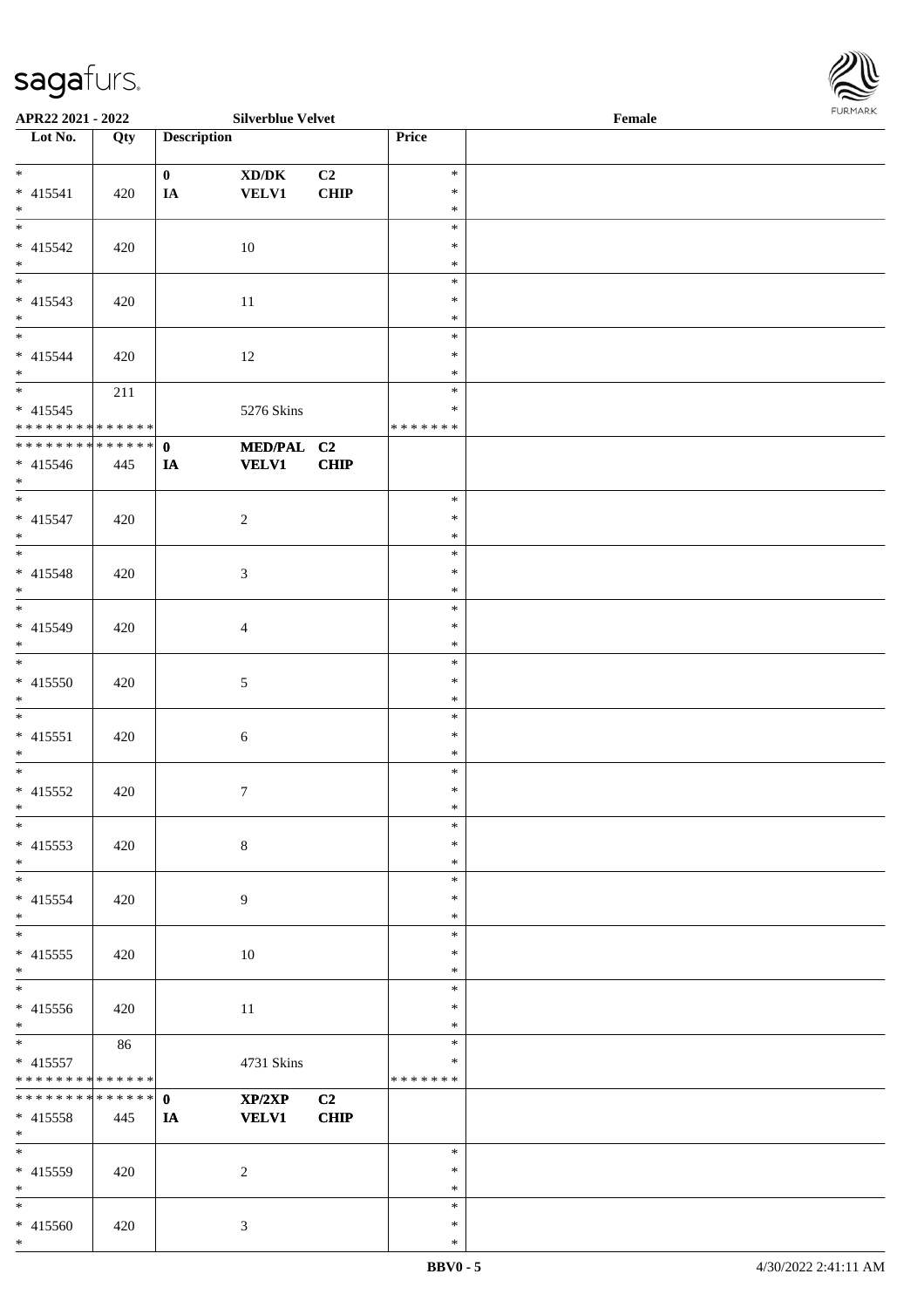\* \* \* \* \* \* \* \* \* \* \* \* \* \*

| APR22 2021 - 2022                    |     |                    | <b>Silverblue Velvet</b>           |             |                  | Female | <b>FURMARK</b> |
|--------------------------------------|-----|--------------------|------------------------------------|-------------|------------------|--------|----------------|
| $\overline{\phantom{1}}$ Lot No.     | Qty | <b>Description</b> |                                    |             | Price            |        |                |
| $\ast$                               |     | $\mathbf{0}$       | XP/2XP                             | C2          | $\ast$           |        |                |
| $* 415561$                           | 420 | IA                 | <b>VELV1</b>                       | CHIP        | $\ast$           |        |                |
| $\ast$                               |     |                    |                                    |             | $\ast$           |        |                |
| $\ast$                               |     |                    |                                    |             | $\ast$           |        |                |
| $* 415562$                           | 420 |                    | 5                                  |             | $\ast$           |        |                |
| $\ast$                               |     |                    |                                    |             | $\ast$           |        |                |
| $\frac{1}{1}$                        | 86  |                    |                                    |             | $\ast$           |        |                |
| $* 415563$                           |     |                    | 2211 Skins                         |             | ∗                |        |                |
| ******** <mark>******</mark>         |     |                    |                                    |             | * * * * * * *    |        |                |
|                                      |     | $\mathbf{0}$       | $\boldsymbol{\text{XD}/\text{DK}}$ | C2          |                  |        |                |
| 415564                               | 198 | <b>IA</b>          | VELV2                              | CHIP        |                  |        |                |
| ******** <mark>******</mark>         |     | $\mathbf{0}$       | XP/2XP                             | C2          |                  |        |                |
| $* 415565$                           | 445 | IA                 | <b>VELV2</b>                       | <b>CHIP</b> |                  |        |                |
| $\ast$                               |     |                    |                                    |             |                  |        |                |
| $_{*}^{-}$                           |     |                    |                                    |             | $\ast$           |        |                |
| $* 415566$                           | 420 |                    | $\sqrt{2}$                         |             | $\ast$           |        |                |
| $\ast$                               |     |                    |                                    |             | $\ast$           |        |                |
| $\ast$                               |     |                    |                                    |             | $\ast$           |        |                |
| * 415567                             | 420 |                    | 3                                  |             | $\ast$           |        |                |
| $\ast$<br>$\overline{\phantom{0}}$   |     |                    |                                    |             | $\ast$           |        |                |
|                                      |     |                    |                                    |             | $\ast$           |        |                |
| * 415568                             | 420 |                    | $\overline{4}$                     |             | $\ast$           |        |                |
| $\ast$<br>$\overline{\phantom{a}^*}$ |     |                    |                                    |             | $\ast$           |        |                |
|                                      |     |                    |                                    |             | $\ast$           |        |                |
| * 415569                             | 420 |                    | 5                                  |             | $\ast$           |        |                |
| $\ast$<br>$\overline{\phantom{a}^*}$ |     |                    |                                    |             | $\ast$<br>$\ast$ |        |                |
|                                      |     |                    |                                    |             | $\ast$           |        |                |
| $* 415570$<br>$\ast$                 | 420 |                    | $\sqrt{6}$                         |             | $\ast$           |        |                |
| $_{\ast}^{-}$                        |     |                    |                                    |             | $\ast$           |        |                |
| $* 415571$                           |     |                    | $\boldsymbol{7}$                   |             | $\ast$           |        |                |
| $\ast$                               | 420 |                    |                                    |             | $\ast$           |        |                |
| $\overline{\phantom{0}}$             |     |                    |                                    |             | $\ast$           |        |                |
| $* 415572$                           | 420 |                    | 8                                  |             | $\ast$           |        |                |
| $\ast$                               |     |                    |                                    |             | $\ast$           |        |                |
| $\ast$                               | 341 |                    |                                    |             | $\ast$           |        |                |
| $* 415573$                           |     |                    | 3726 Skins                         |             | $\ast$           |        |                |
| * * * * * * * * * * * * * *          |     |                    |                                    |             | * * * * * * *    |        |                |
|                                      |     | $\bf{0}$           | <b>Dark</b>                        | C1/C2       |                  |        |                |
| 415574                               | 345 | <b>SROY</b>        | <b>VELV1</b>                       |             |                  |        |                |
|                                      |     |                    |                                    |             |                  |        |                |
| * * * * * * * * * * * * * *          |     | $\mathbf{0}$       | <b>PALE</b>                        | C3          |                  |        |                |
| $* 415575$                           | 425 | <b>SROY</b>        | <b>VELV1</b>                       |             |                  |        |                |
| $\ast$                               |     |                    |                                    |             |                  |        |                |
| $\overline{\phantom{1}}$             |     |                    |                                    |             | $\ast$           |        |                |
| $* 415576$                           | 400 |                    | $\overline{2}$                     |             | $\ast$           |        |                |
| $*$                                  |     |                    |                                    |             | $\ast$           |        |                |
| $\ast$                               | 375 |                    |                                    |             | $\ast$           |        |                |
| $* 415577$                           |     |                    | 1200 Skins                         |             | $\ast$           |        |                |
| **************                       |     |                    |                                    |             | * * * * * * *    |        |                |
| **************                       |     | $\mathbf{0}$       | 2XP                                | C2          |                  |        |                |
| $* 415578$                           | 425 | <b>SROY</b>        | <b>VELV1</b>                       |             |                  |        |                |
| $*$<br>$\overline{\phantom{a}}$      |     |                    |                                    |             | $\ast$           |        |                |
|                                      |     |                    |                                    |             |                  |        |                |
| * 415579<br>$\ast$                   | 400 |                    | 2                                  |             | $\ast$           |        |                |
| $\ast$                               |     |                    |                                    |             | $\ast$<br>$\ast$ |        |                |
|                                      | 115 |                    |                                    |             | $\ast$           |        |                |
| * 415580                             |     |                    | 940 Skins                          |             |                  |        |                |

\* \* \* \* \* \* \*

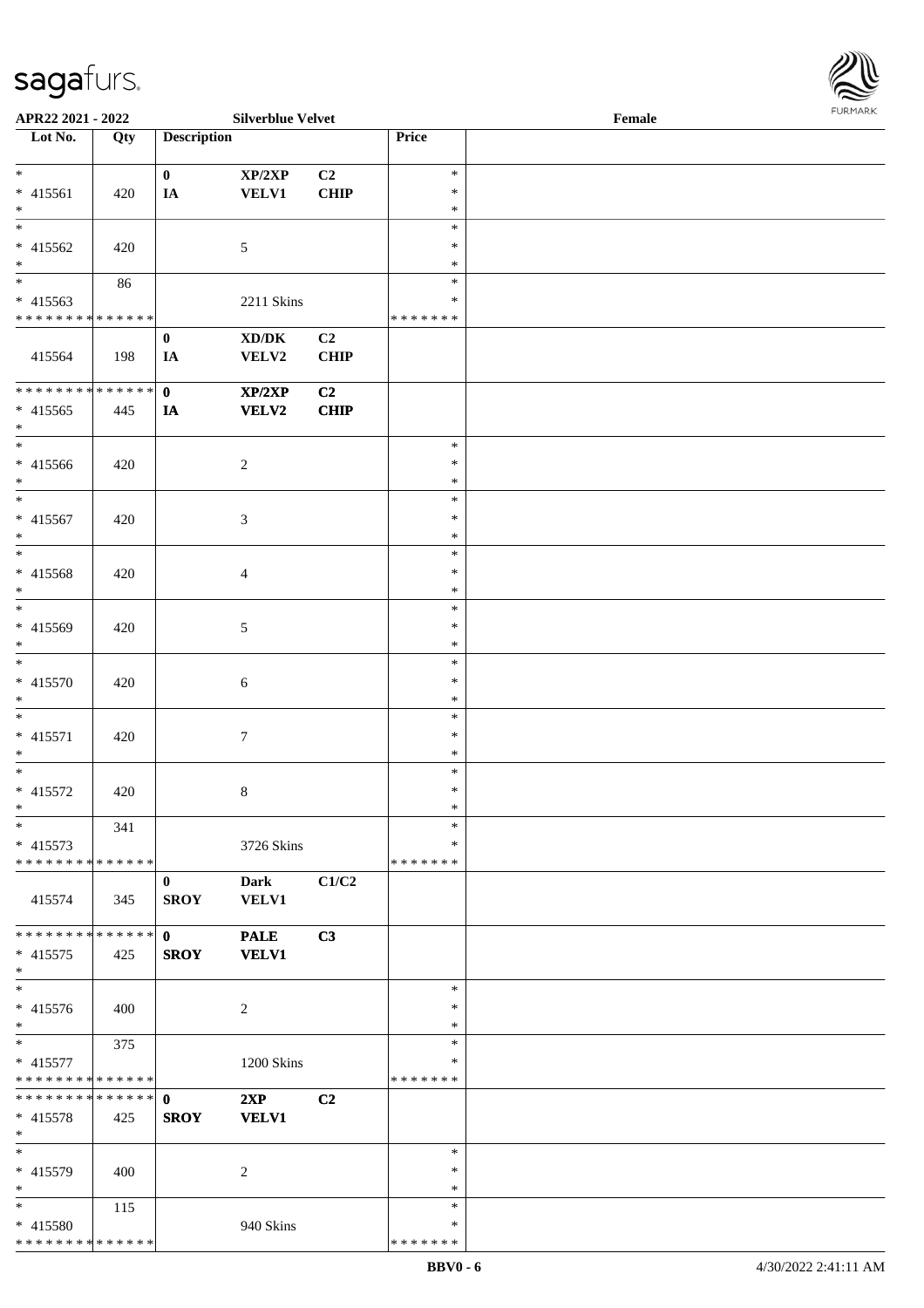

| APR22 2021 - 2022<br><b>Silverblue Velvet</b>    |     |                             |                      |                | <b>FURPIARR</b><br>Female         |  |  |  |  |
|--------------------------------------------------|-----|-----------------------------|----------------------|----------------|-----------------------------------|--|--|--|--|
| Lot No.                                          | Qty | <b>Description</b>          |                      |                | Price                             |  |  |  |  |
| 415581                                           | 285 | $\bf{0}$<br><b>SROY</b>     | 2XP<br><b>VELV1</b>  | C <sub>3</sub> |                                   |  |  |  |  |
| * 415582<br>$*$                                  | 425 | <b>SROY</b>                 | <b>PALE</b><br>VELV2 | C1             |                                   |  |  |  |  |
| $*$<br>* 415583<br>* * * * * * * * * * * * * *   | 198 |                             | 623 Skins            |                | $\ast$<br>$\ast$<br>* * * * * * * |  |  |  |  |
| $* 415584$<br>$*$                                | 424 | <b>SROY</b>                 | <b>PALE</b><br>VELV2 | C <sub>2</sub> |                                   |  |  |  |  |
| $\overline{\ast}$<br>* 415585<br>$*$             | 400 |                             | 2                    |                | $\ast$<br>$\ast$<br>$\ast$        |  |  |  |  |
| $*$<br>$* 415586$<br>* * * * * * * * * * * * * * | 398 |                             | 1222 Skins           |                | $\ast$<br>$\ast$<br>*******       |  |  |  |  |
| 415587                                           | 360 | $\mathbf{0}$<br><b>SROY</b> | 2XP<br>VELV2         | C1             |                                   |  |  |  |  |
| * * * * * * * * * * * * * * *<br>* 415588<br>$*$ | 425 | $\mathbf{0}$<br><b>SROY</b> | 2XP<br><b>VELV2</b>  | C <sub>2</sub> |                                   |  |  |  |  |
| $*$<br>* 415589<br>$*$                           | 400 |                             | $\overline{2}$       |                | $\ast$<br>$\ast$<br>$\ast$        |  |  |  |  |
| $*$<br>* 415590<br>* * * * * * * * * * * * * *   | 72  |                             | 897 Skins            |                | $\ast$<br>$\ast$<br>*******       |  |  |  |  |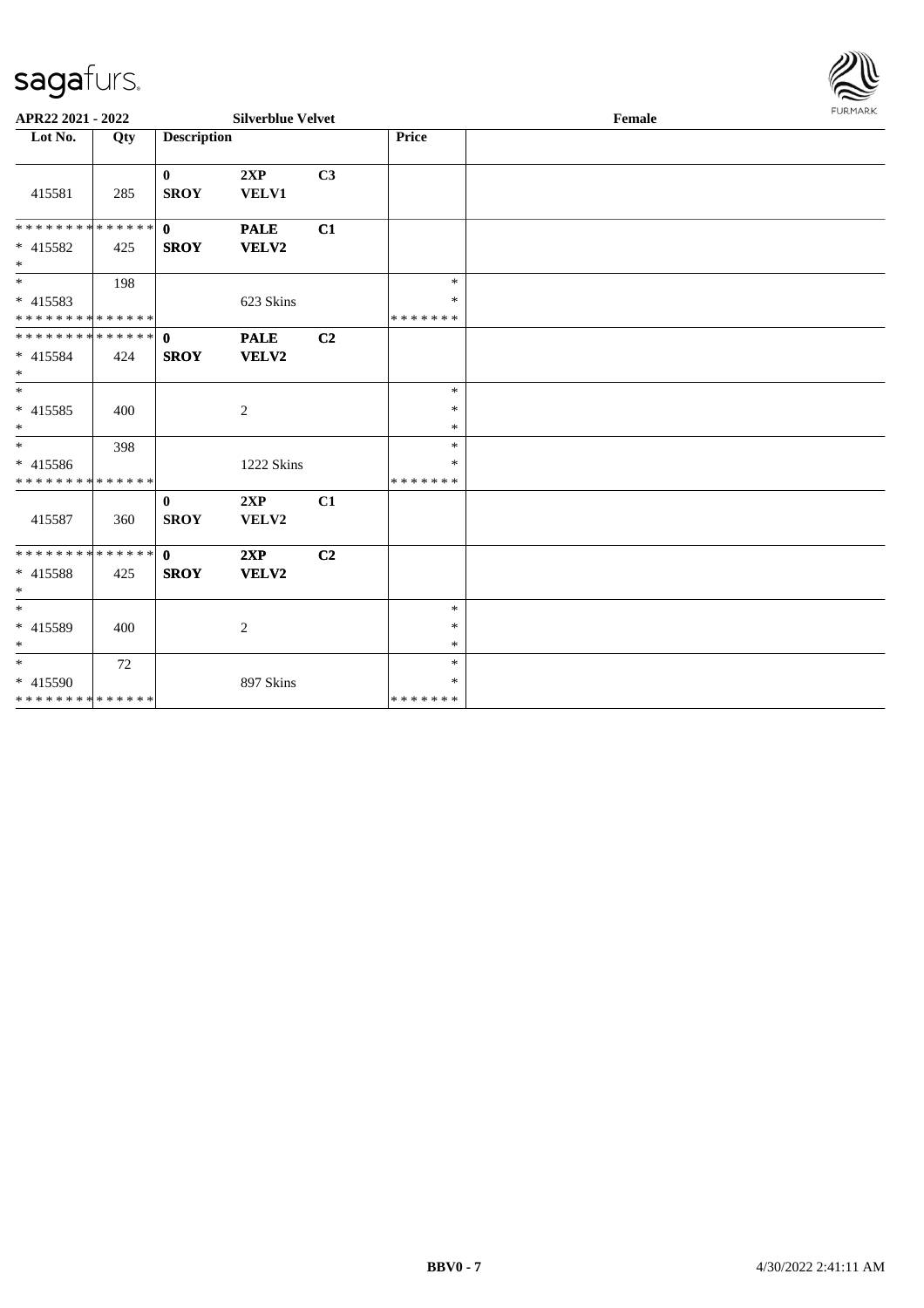

| APR22 2021 - 2022                         |     |                            | <b>Silverblue Velvet</b>    |       |                         | Female |  |
|-------------------------------------------|-----|----------------------------|-----------------------------|-------|-------------------------|--------|--|
| Lot No.                                   | Qty | <b>Description</b>         |                             |       | Price                   |        |  |
|                                           |     |                            |                             |       |                         |        |  |
| 415641                                    | 197 | $\mathbf{1}$<br>SI         | <b>Dark</b><br>VELV1        | C1    |                         |        |  |
| * * * * * * * * * * * * * * *             |     | $\mathbf{1}$               | <b>Dark</b>                 | C2    |                         |        |  |
| $* 415642$<br>$\ast$                      | 505 | SI                         | <b>VELV1</b>                |       |                         |        |  |
| $\overline{\ast}$                         | 131 |                            |                             |       | $\ast$                  |        |  |
| $* 415643$                                |     |                            | 636 Skins                   |       | $\ast$                  |        |  |
| * * * * * * * * * * * * * *               |     |                            |                             |       | * * * * * * *           |        |  |
|                                           |     | 1                          | Dark                        | C3    |                         |        |  |
| 415644                                    | 435 | SI                         | <b>VELV1</b>                |       |                         |        |  |
| * * * * * * * * * * * * * *               |     | $\mathbf{1}$               | <b>PALE</b>                 | C1    |                         |        |  |
| $* 415645$<br>$\ast$                      | 505 | SI                         | <b>VELV1</b>                |       |                         |        |  |
| $\ast$                                    | 103 |                            |                             |       | $\ast$                  |        |  |
| $* 415646$                                |     |                            | 608 Skins                   |       | $\ast$                  |        |  |
| * * * * * * * * * * * * * *               |     |                            |                             |       | * * * * * * *           |        |  |
| 415647                                    | 447 | $\mathbf{1}$<br>${\bf SI}$ | <b>PALE</b><br><b>VELV1</b> | C1/C2 |                         |        |  |
| * * * * * * * * * * * * * * *             |     | $\mathbf{1}$               | <b>PALE</b>                 | C2    |                         |        |  |
| $* 415648$<br>$\ast$                      | 505 | SI                         | <b>VELV1</b>                |       |                         |        |  |
| $\ast$                                    |     |                            |                             |       | $\ast$                  |        |  |
| * 415649<br>$*$                           | 480 |                            | $\overline{c}$              |       | $\ast$<br>$\ast$        |        |  |
| $\ast$                                    |     |                            |                             |       | $\ast$                  |        |  |
| $* 415650$                                | 480 |                            | $\mathfrak{Z}$              |       | $\ast$                  |        |  |
| $*$                                       |     |                            |                             |       | $\ast$                  |        |  |
| $\ast$                                    |     |                            |                             |       | $\ast$                  |        |  |
| $* 415651$                                | 480 |                            | 4                           |       | $\ast$                  |        |  |
| $*$                                       |     |                            |                             |       | $\ast$                  |        |  |
| $*$                                       | 239 |                            |                             |       | $\ast$                  |        |  |
| $* 415652$                                |     |                            | 2184 Skins                  |       | $\ast$                  |        |  |
| * * * * * * * * * * * * * *               |     |                            |                             |       | *******                 |        |  |
| **************                            |     | $\mathbf{1}$               | <b>PALE</b>                 | C3    |                         |        |  |
| $* 415653$<br>$*$                         | 505 | SI                         | <b>VELV1</b>                |       |                         |        |  |
| $*$                                       |     |                            |                             |       | $\ast$                  |        |  |
| * 415654<br>$*$                           | 480 |                            | 2                           |       | $\ast$<br>$\ast$        |        |  |
| $\ast$                                    | 235 |                            |                             |       | $\ast$                  |        |  |
| $* 415655$<br>* * * * * * * * * * * * * * |     |                            | 1220 Skins                  |       | $\ast$<br>* * * * * * * |        |  |
|                                           |     | $\mathbf{1}$               | $\mathbf{X}\mathbf{P}$      | C1/C2 |                         |        |  |
| 415656                                    | 285 | SI                         | <b>VELV1</b>                |       |                         |        |  |
|                                           |     | $\mathbf{1}$               | 2XP                         | C1/C2 |                         |        |  |
| 415657                                    | 332 | SI                         | <b>VELV1</b>                |       |                         |        |  |
|                                           |     | $\mathbf{1}$               | Dark                        | C1/C2 |                         |        |  |
| 415658                                    | 203 | SI                         | VELV2                       |       |                         |        |  |
| * * * * * * * * * * * * * * *             |     | $\mathbf{1}$               | <b>PALE</b>                 | C2    |                         |        |  |
| * 415659<br>$\ast$                        | 505 | SI                         | VELV2                       |       |                         |        |  |
| $*$                                       | 171 |                            |                             |       | $\ast$                  |        |  |
| * 415660                                  |     |                            | 676 Skins                   |       | ∗                       |        |  |
| * * * * * * * * * * * * * *               |     |                            |                             |       | * * * * * * *           |        |  |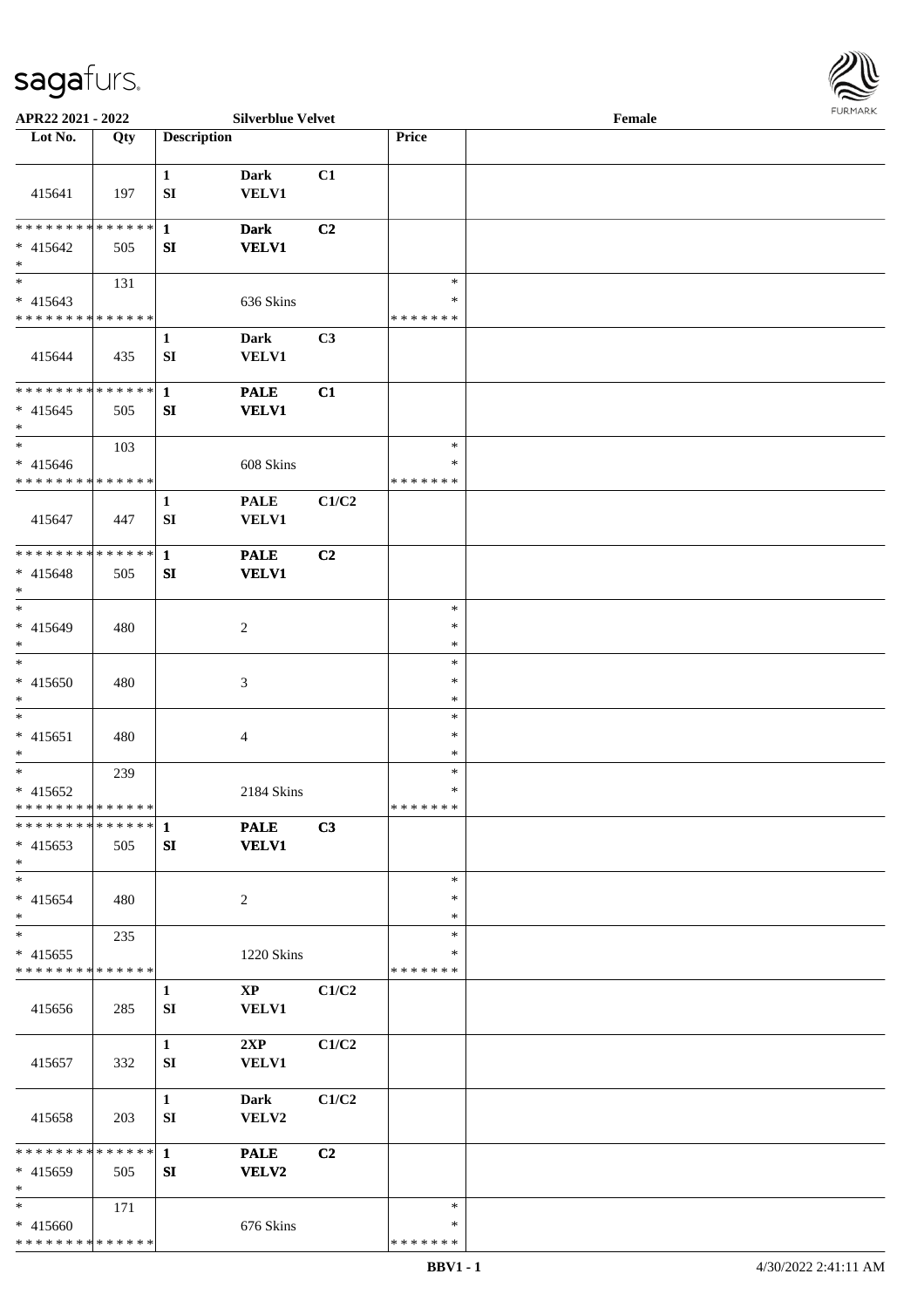

| APR22 2021 - 2022                                                           |                      |                             | <b>Silverblue Velvet</b>    |                |                                   | Female |  |
|-----------------------------------------------------------------------------|----------------------|-----------------------------|-----------------------------|----------------|-----------------------------------|--------|--|
| Lot No.                                                                     | Qty                  | <b>Description</b>          |                             |                | Price                             |        |  |
|                                                                             |                      |                             |                             |                |                                   |        |  |
| 415661                                                                      | 237                  | $\mathbf{1}$<br>SI          | 2XP<br>VELV2                | C1/C2          |                                   |        |  |
| * * * * * * * *                                                             | * * * * * *          | $\mathbf{1}$                | XP/2XP                      | C <sub>2</sub> |                                   |        |  |
| $* 415662$<br>$\ast$                                                        | 506                  | $\mathbf{I}$                | <b>VELV1</b>                | CHIP           |                                   |        |  |
| $\overline{\phantom{0}}$<br>* 415663<br>$*$                                 | 480                  |                             | $\overline{c}$              |                | $\ast$<br>$\ast$<br>$\ast$        |        |  |
| $*$<br>* 415664<br>$*$                                                      | 480                  |                             | $\mathfrak{Z}$              |                | $\ast$<br>$\ast$<br>$\ast$        |        |  |
| $*$                                                                         | 282                  |                             |                             |                | $\ast$                            |        |  |
| $* 415665$<br>* * * * * * * * * * * * * *                                   |                      |                             | 1748 Skins                  |                | $\ast$<br>* * * * * * *           |        |  |
| 415666                                                                      | 486                  | $\mathbf{1}$<br><b>SAGA</b> | <b>XD</b><br><b>VELV1</b>   | C2             |                                   |        |  |
| 415667                                                                      | 217                  | $\mathbf{1}$<br><b>SAGA</b> | XD<br><b>VELV1</b>          | C3             |                                   |        |  |
| 415668                                                                      | 460                  | $\mathbf{1}$<br><b>SAGA</b> | <b>Dark</b><br><b>VELV1</b> | C2             |                                   |        |  |
| * * * * * * * *<br>* 415669<br>$*$                                          | * * * * * *  <br>485 | $\mathbf{1}$<br><b>SAGA</b> | <b>Dark</b><br><b>VELV1</b> | C3             |                                   |        |  |
| $\overline{\ }$<br>$* 415670$<br>* * * * * * * * <mark>* * * * * * *</mark> | 290                  |                             | 775 Skins                   |                | $\ast$<br>∗<br>* * * * * * *      |        |  |
| $* 415671$<br>$\ast$                                                        | 485                  | <b>SAGA</b>                 | <b>MED</b><br><b>VELV1</b>  | C1/C2          |                                   |        |  |
| * 415672<br>* * * * * * * * <mark>* * * * * * *</mark>                      | 136                  |                             | 621 Skins                   |                | $\ast$<br>$\ast$<br>* * * * * * * |        |  |
| ************** 1<br>$* 415673$<br>$*$                                       | 485                  | <b>SAGA</b>                 | <b>PALE</b><br><b>VELV1</b> | C1             |                                   |        |  |
| $*$<br>* 415674<br>$*$                                                      | 460                  |                             | 2                           |                | $\ast$<br>∗<br>$\ast$             |        |  |
| $*$<br>* 415675<br>$*$                                                      | 460                  |                             | $\mathfrak{Z}$              |                | $\ast$<br>$\ast$<br>$\ast$        |        |  |
| $*$<br>* 415676<br>$*$                                                      | 460                  |                             | $\overline{4}$              |                | $\ast$<br>$\ast$<br>$\ast$        |        |  |
| * 415677<br>* * * * * * * * * * * * * *                                     | 349                  |                             | 2214 Skins                  |                | $\ast$<br>*<br>* * * * * * *      |        |  |
| * * * * * * * *<br>* 415678<br>$*$                                          | ****** 1<br>485      | <b>SAGA</b>                 | <b>PALE</b><br><b>VELV1</b> | C <sub>2</sub> |                                   |        |  |
| $*$<br>* 415679<br>$*$                                                      | 460                  |                             | 2                           |                | $\ast$<br>$\ast$<br>$\ast$        |        |  |
| $*$<br>* 415680<br>$*$                                                      | 460                  |                             | $\mathfrak{Z}$              |                | $\ast$<br>∗<br>$\ast$             |        |  |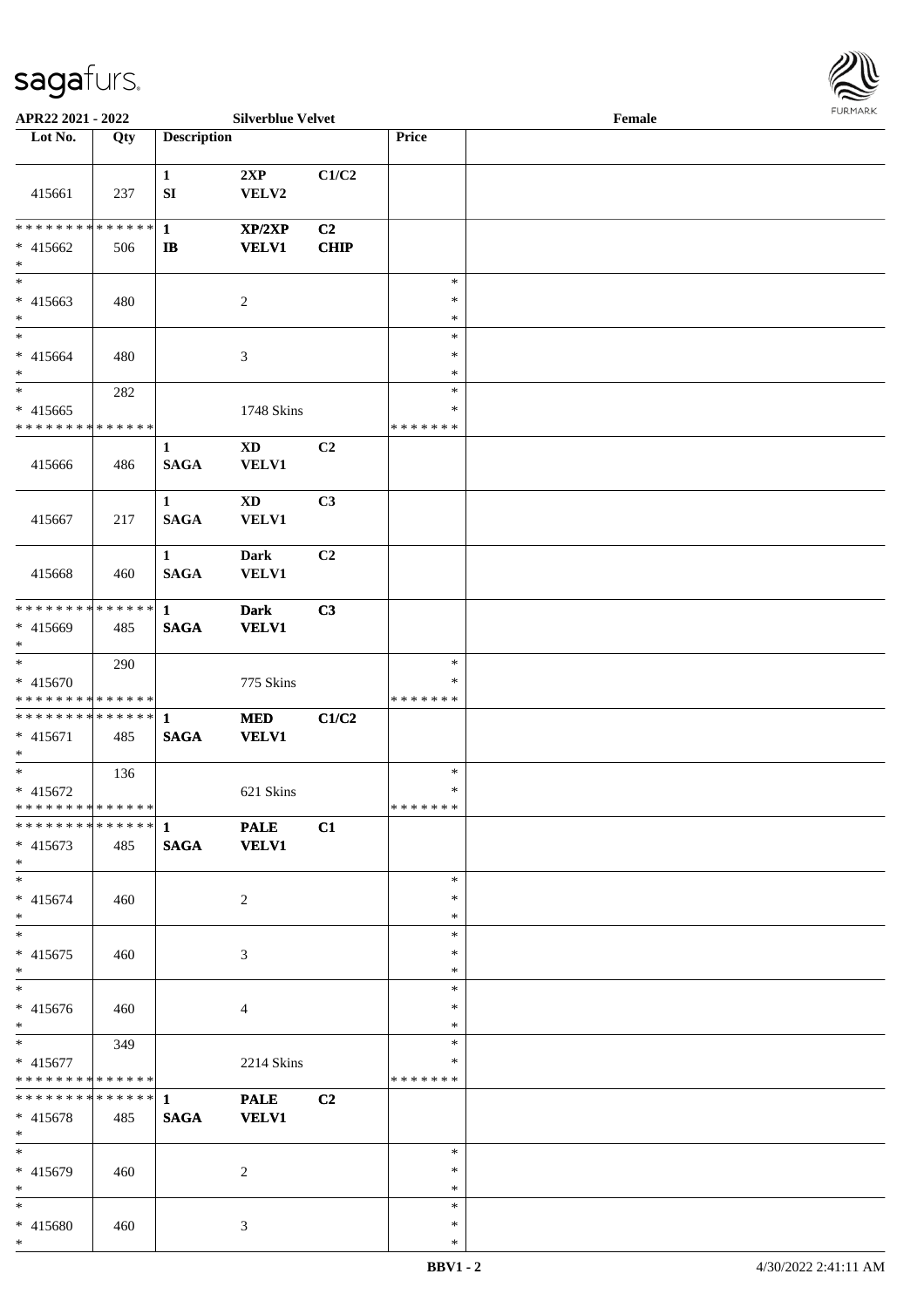

| APR22 2021 - 2022                          |     |                        | <b>Silverblue Velvet</b> |                |                  | Female | $1 \times 1$ |
|--------------------------------------------|-----|------------------------|--------------------------|----------------|------------------|--------|--------------|
| Lot No.                                    | Qty | <b>Description</b>     |                          |                | Price            |        |              |
|                                            |     |                        |                          |                |                  |        |              |
| $*$ $-$                                    |     | $\mathbf{1}$           | <b>PALE</b>              | C2             | $\ast$           |        |              |
| * 415681                                   | 460 | <b>SAGA</b>            | <b>VELV1</b>             |                | $\ast$           |        |              |
| $*$                                        |     |                        |                          |                | $\ast$           |        |              |
| $\overline{\ast}$                          |     |                        |                          |                | $\ast$           |        |              |
| * 415682                                   | 460 |                        | 5                        |                | $\ast$           |        |              |
| $*$                                        |     |                        |                          |                | $\ast$           |        |              |
|                                            | 429 |                        |                          |                | $\ast$           |        |              |
| * 415683                                   |     |                        | 2754 Skins               |                | ∗                |        |              |
| * * * * * * * * * * * * * *                |     |                        |                          |                | *******          |        |              |
| * * * * * * * * <mark>* * * * * * *</mark> |     | 1                      | <b>PALE</b>              | C3             |                  |        |              |
| $* 415684$                                 | 485 | <b>SAGA</b>            | <b>VELV1</b>             |                |                  |        |              |
| $*$                                        |     |                        |                          |                |                  |        |              |
|                                            |     |                        |                          |                | $\ast$           |        |              |
| $* 415685$                                 | 460 |                        | 2                        |                | $\ast$           |        |              |
| $*$                                        |     |                        |                          |                | $\ast$           |        |              |
| $\frac{1}{2}$                              |     |                        |                          |                | $\ast$           |        |              |
| * 415686                                   | 460 |                        | $\mathfrak{Z}$           |                | $\ast$           |        |              |
| $*$                                        |     |                        |                          |                | $\ast$           |        |              |
|                                            |     |                        |                          |                | $\ast$           |        |              |
| * 415687                                   | 460 |                        | $\overline{4}$           |                | $\ast$           |        |              |
| $*$                                        |     |                        |                          |                | $\ast$           |        |              |
|                                            |     |                        |                          |                | $\ast$           |        |              |
| * 415688                                   |     |                        |                          |                | $\ast$           |        |              |
| $*$                                        | 460 |                        | 5                        |                | $\ast$           |        |              |
| $*$                                        |     |                        |                          |                | $\ast$           |        |              |
| * 415689                                   |     |                        |                          |                | $\ast$           |        |              |
| $*$                                        | 460 |                        | 6                        |                | $\ast$           |        |              |
|                                            |     |                        |                          |                | $\ast$           |        |              |
|                                            |     |                        |                          |                | $\ast$           |        |              |
| * 415690                                   | 460 |                        | $\tau$                   |                |                  |        |              |
| $*$                                        |     |                        |                          |                | $\ast$<br>$\ast$ |        |              |
|                                            | 325 |                        |                          |                |                  |        |              |
| * 415691<br>* * * * * * * * * * * * * *    |     |                        | 3570 Skins               |                | *<br>*******     |        |              |
|                                            |     |                        |                          |                |                  |        |              |
|                                            |     | $\mathbf{1}$           | $\mathbf{XP}$            | C1             |                  |        |              |
| 415692                                     | 249 | <b>SAGA</b>            | <b>VELV1</b>             |                |                  |        |              |
|                                            |     |                        |                          |                |                  |        |              |
|                                            |     |                        | $\mathbf{X}\mathbf{P}$   | C2             |                  |        |              |
| $* 415693$                                 | 505 | <b>SAGA</b>            | <b>VELV1</b>             |                |                  |        |              |
| $*$<br>$*$                                 |     |                        |                          |                | $\ast$           |        |              |
|                                            | 180 |                        |                          |                |                  |        |              |
| $* 415694$                                 |     |                        | 685 Skins                |                | ∗                |        |              |
| * * * * * * * * * * * * * * <mark>*</mark> |     |                        |                          |                | *******          |        |              |
|                                            |     | $\mathbf{1}$           | $\mathbf{X}\mathbf{P}$   | C3             |                  |        |              |
| 415695                                     | 357 | <b>SAGA</b>            | <b>VELV1</b>             |                |                  |        |              |
|                                            |     |                        |                          |                |                  |        |              |
|                                            |     | 1                      | 2XP                      | C1             |                  |        |              |
| 415696                                     | 240 | <b>SAGA</b>            | <b>VELV1</b>             |                |                  |        |              |
|                                            |     |                        |                          |                |                  |        |              |
|                                            |     | $1 \quad \blacksquare$ | 2XP                      | C1/C2          |                  |        |              |
| 415697                                     | 333 | <b>SAGA</b>            | <b>VELV1</b>             |                |                  |        |              |
|                                            |     |                        |                          |                |                  |        |              |
|                                            |     |                        | 2XP                      | C <sub>2</sub> |                  |        |              |
| * 415698                                   | 485 | <b>SAGA</b>            | <b>VELV1</b>             |                |                  |        |              |
| $*$                                        |     |                        |                          |                |                  |        |              |
| $*$ $-$                                    | 460 |                        |                          |                | $\ast$           |        |              |
| * 415699                                   |     |                        | 945 Skins                |                | $\ast$           |        |              |
| * * * * * * * * * * * * * *                |     |                        |                          |                | * * * * * * *    |        |              |
| * * * * * * * * <mark>* * * * * * *</mark> |     | $\mathbf{1}$           | 2XP                      | C3             |                  |        |              |
| $* 415700$                                 | 465 | <b>SAGA</b>            | <b>VELV1</b>             |                |                  |        |              |
| $*$                                        |     |                        |                          |                |                  |        |              |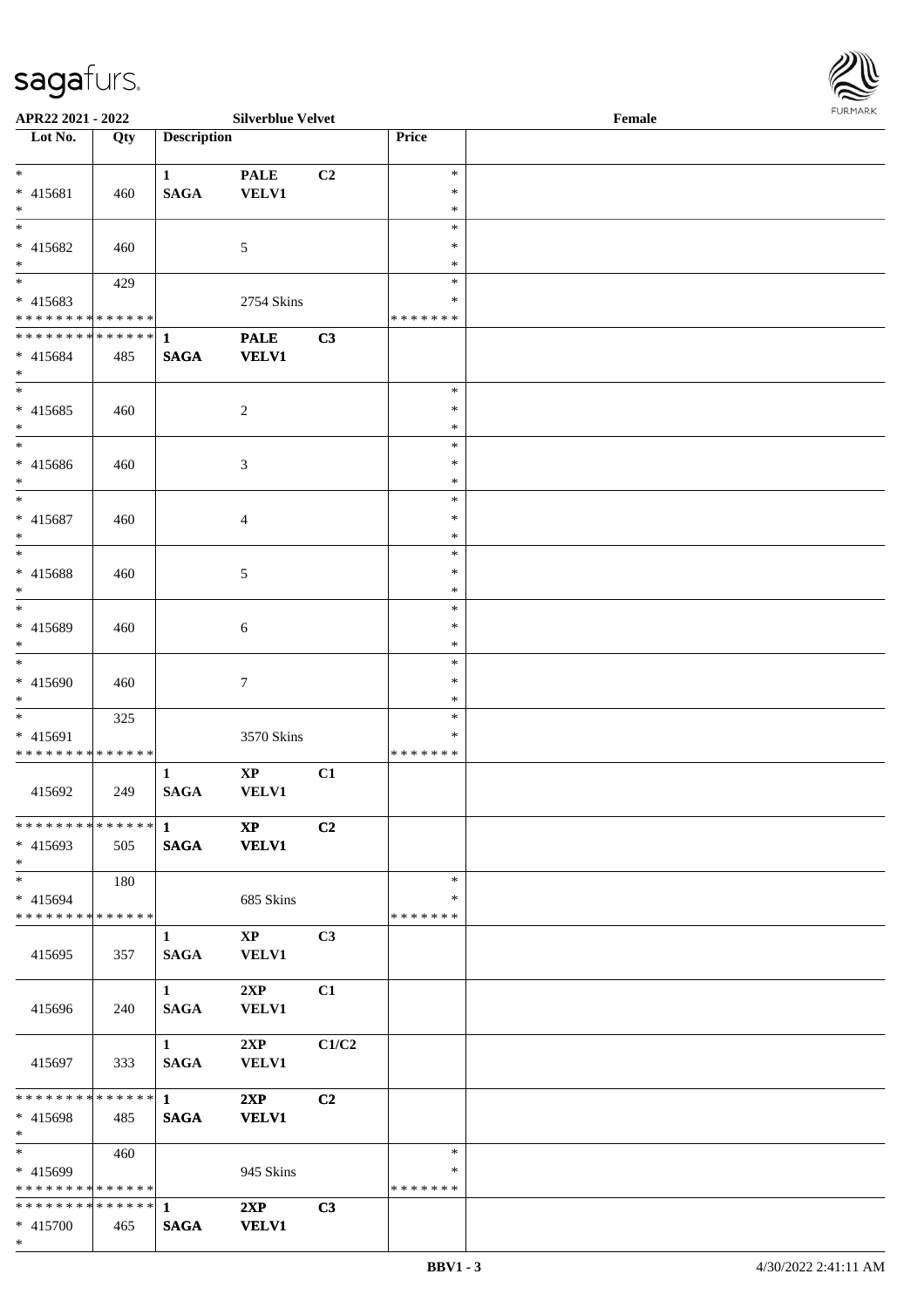

| APR22 2021 - 2022                                               |     |                             | <b>Silverblue Velvet</b>        |                   |                                   | Female |  |
|-----------------------------------------------------------------|-----|-----------------------------|---------------------------------|-------------------|-----------------------------------|--------|--|
| Lot No.                                                         | Qty | <b>Description</b>          |                                 |                   | Price                             |        |  |
| $*$<br>* 415701<br>* * * * * * * * * * * * * *                  | 79  | $\mathbf{1}$<br><b>SAGA</b> | 2XP<br><b>VELV1</b>             | C3                | $\ast$<br>∗<br>* * * * * * *      |        |  |
| 415702                                                          | 383 | $\mathbf{1}$<br><b>SAGA</b> | <b>Dark</b><br>VELV2            | C <sub>2</sub>    |                                   |        |  |
| 415703                                                          | 465 | $\mathbf{1}$<br><b>SAGA</b> | <b>PALE</b><br>VELV2            | C1/C2             |                                   |        |  |
| ******** <mark>******</mark><br>* 415704<br>$*$                 | 485 | $\mathbf{1}$<br><b>SAGA</b> | <b>PALE</b><br>VELV2            | C <sub>2</sub>    |                                   |        |  |
| $*$<br>$* 415705$<br>$*$                                        | 460 |                             | $\sqrt{2}$                      |                   | $\ast$<br>$\ast$<br>$\ast$        |        |  |
| $*$<br>$* 415706$<br>$*$                                        | 460 |                             | 3                               |                   | $\ast$<br>$\ast$<br>$\ast$        |        |  |
| $*$<br>* 415707<br>$\ast$                                       | 460 |                             | 4                               |                   | $\ast$<br>$\ast$<br>$\ast$        |        |  |
| * 415708<br>$\ast$                                              | 460 |                             | 5                               |                   | $\ast$<br>$\ast$<br>$\ast$        |        |  |
| * 415709<br>* * * * * * * * * * * * * *                         | 265 |                             | 2590 Skins                      |                   | $\ast$<br>$\ast$<br>* * * * * * * |        |  |
| ******** <mark>******</mark><br>* 415710<br>$*$                 | 505 | $\mathbf{1}$<br><b>SAGA</b> | $\mathbf{X}\mathbf{P}$<br>VELV2 | C1/C2             |                                   |        |  |
| $*$<br>$* 415711$<br>* * * * * * * * * * * * * * *              | 82  |                             | 587 Skins                       |                   | $\ast$<br>$\ast$<br>*******       |        |  |
| * 415712<br>$*$ $-$                                             | 485 | <b>SAGA</b>                 | 2XP<br>VELV2                    | C2                |                                   |        |  |
| $*$<br>$* 415713$<br>* * * * * * * * * * * * * * *              | 367 |                             | 852 Skins                       |                   | $\ast$<br>∗<br>* * * * * * *      |        |  |
| * * * * * * * * <mark>* * * * * * *</mark><br>$* 415714$<br>$*$ | 485 | -1<br>IA                    | XD/DK<br><b>VELV1</b>           | C2<br><b>CHIP</b> |                                   |        |  |
| $*$<br>$* 415715$<br>$*$                                        | 460 |                             | $\overline{c}$                  |                   | $\ast$<br>$\ast$<br>$\ast$        |        |  |
| $\ast$<br>* 415716<br>$*$                                       | 460 |                             | 3                               |                   | $\ast$<br>$\ast$<br>$\ast$        |        |  |
| $*$<br>* 415717<br>$*$                                          | 460 |                             | $\overline{4}$                  |                   | $\ast$<br>$\ast$<br>$\ast$        |        |  |
| $*$<br>$* 415718$<br>* * * * * * * * * * * * * *                | 65  |                             | 1930 Skins                      |                   | $\ast$<br>$\ast$<br>* * * * * * * |        |  |
| * * * * * * * * * * * * * * *<br>* 415719<br>$*$                | 485 | $\mathbf{1}$<br>IA          | MED/PAL C2<br><b>VELV1</b>      | <b>CHIP</b>       |                                   |        |  |
| $*$<br>* 415720<br>$*$                                          | 460 |                             | 2                               |                   | $\ast$<br>$\ast$<br>$\ast$        |        |  |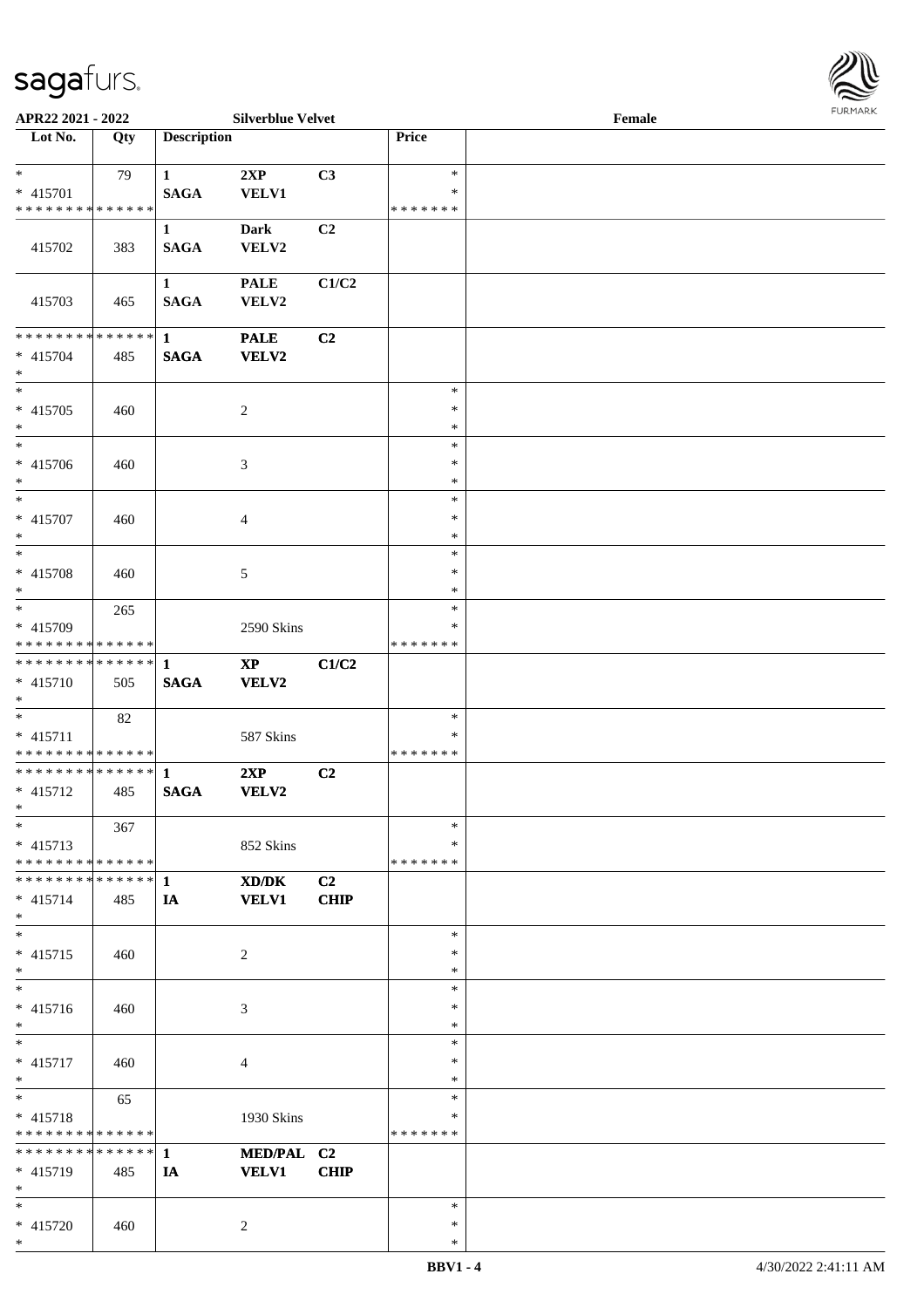

| APR22 2021 - 2022                                    |     |                    | <b>Silverblue Velvet</b>   |                   |                              | Female |  |
|------------------------------------------------------|-----|--------------------|----------------------------|-------------------|------------------------------|--------|--|
| Lot No.                                              | Qty | <b>Description</b> |                            |                   | Price                        |        |  |
| $*$<br>$* 415721$<br>$*$                             | 460 | $\mathbf{1}$<br>IA | MED/PAL C2<br><b>VELV1</b> | <b>CHIP</b>       | $\ast$<br>$\ast$<br>$\ast$   |        |  |
| $\overline{\phantom{0}}$<br>$* 415722$<br>$*$        | 460 | $\overline{4}$     |                            |                   | $\ast$<br>$\ast$<br>$\ast$   |        |  |
| $* 415723$<br>$*$                                    | 460 | $\sqrt{5}$         |                            |                   | $\ast$<br>$\ast$<br>$\ast$   |        |  |
| * 415724<br>$*$<br>$\overline{\phantom{0}}$          | 460 | $\sqrt{6}$         |                            |                   | $\ast$<br>$\ast$<br>$\ast$   |        |  |
| $* 415725$<br>$*$<br>$\overline{\phantom{0}}$        | 460 | $\tau$             |                            |                   | $\ast$<br>$\ast$<br>$\ast$   |        |  |
| $* 415726$<br>$*$<br>$\overline{\phantom{0}}$        | 460 | $\,8\,$            |                            |                   | $\ast$<br>$\ast$<br>$\ast$   |        |  |
| * 415727<br>$*$<br>$\overline{\phantom{0}}$          | 460 | 9                  |                            |                   | $\ast$<br>$\ast$<br>$\ast$   |        |  |
| $* 415728$<br>$*$                                    | 460 | 10                 |                            |                   | $\ast$<br>$\ast$<br>$\ast$   |        |  |
| * 415729<br>******** <mark>******</mark>             | 475 |                    | $5100$ Skins               |                   | $\ast$<br>∗<br>* * * * * * * |        |  |
| ************** 1<br>* 415730<br>$*$                  | 485 | IA                 | XP/2XP<br><b>VELV1</b>     | C2<br><b>CHIP</b> |                              |        |  |
| $*$<br>$* 415731$<br>$*$                             | 460 | $\sqrt{2}$         |                            |                   | $\ast$<br>$\ast$<br>$\ast$   |        |  |
| $*$<br>$* 415732$<br>$*$ $-$                         | 460 | $\mathfrak{Z}$     |                            |                   | $\ast$<br>$\ast$<br>$\ast$   |        |  |
| $*$<br>$* 415733$<br>$*$<br>$\overline{\phantom{0}}$ | 460 | $\overline{4}$     |                            |                   | $\ast$<br>$\ast$<br>$\ast$   |        |  |
| $* 415734$<br>$*$                                    | 460 | 5                  |                            |                   | $\ast$<br>$\ast$<br>$\ast$   |        |  |
| * 415735<br>$*$                                      | 460 | 6                  |                            |                   | $\ast$<br>$\ast$<br>$\ast$   |        |  |
| $* 415736$<br>$*$<br>$\overline{\phantom{0}}$        | 460 | $\boldsymbol{7}$   |                            |                   | $\ast$<br>$\ast$<br>$\ast$   |        |  |
| $* 415737$<br>$*$                                    | 460 | $\,8\,$            |                            |                   | $\ast$<br>$\ast$<br>$\ast$   |        |  |
| $*$<br>$* 415738$<br>$*$                             | 460 | 9                  |                            |                   | $\ast$<br>$\ast$<br>$\ast$   |        |  |
| * 415739<br>$*$                                      | 460 | 10                 |                            |                   | $\ast$<br>$\ast$<br>$\ast$   |        |  |
| $\ast$<br>$* 415740$<br>$\ast$                       | 460 | $11\,$             |                            |                   | $\ast$<br>$\ast$<br>$\ast$   |        |  |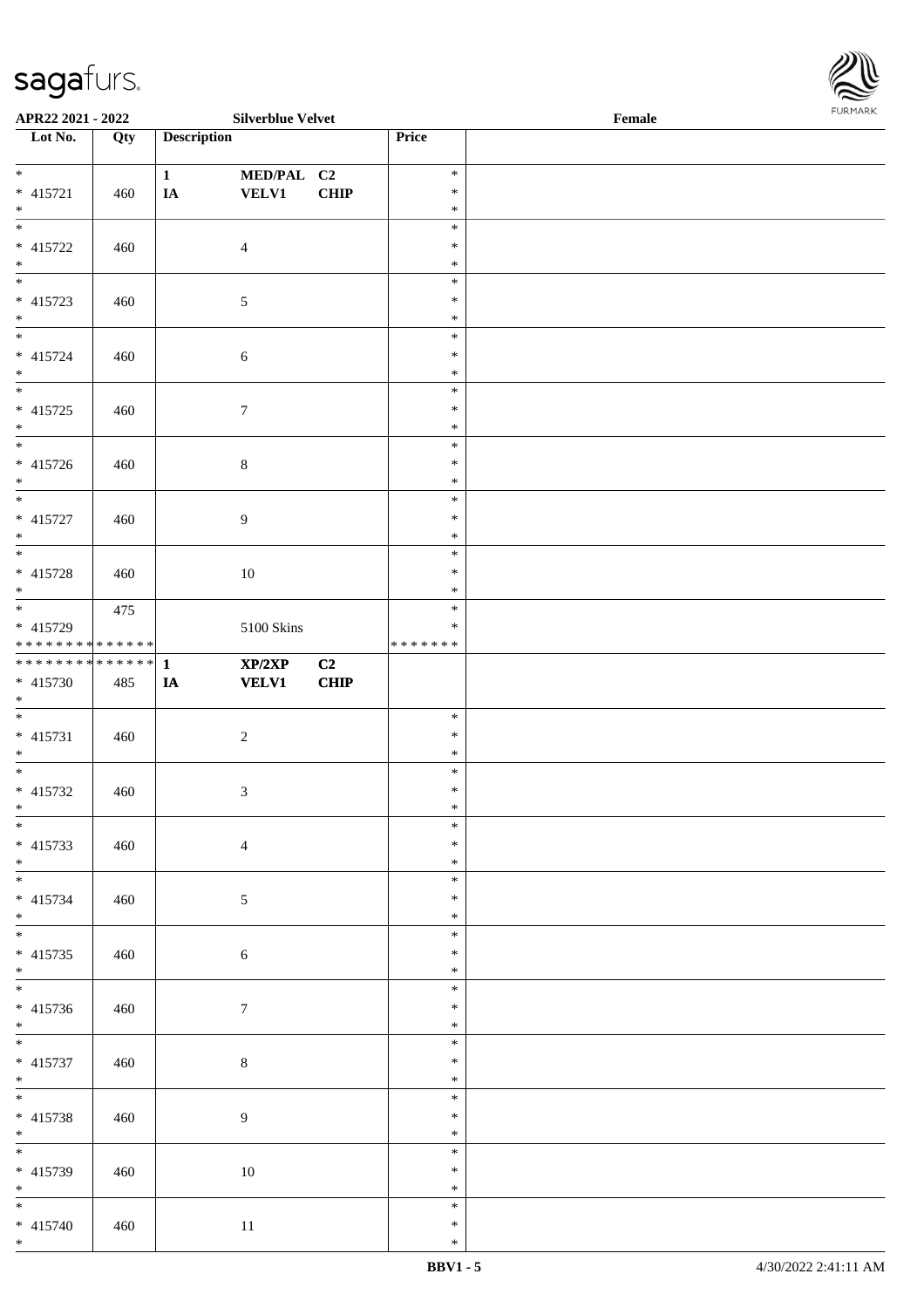

| APR22 2021 - 2022                |     |                        | <b>Silverblue Velvet</b>            |                |               | Female |  |
|----------------------------------|-----|------------------------|-------------------------------------|----------------|---------------|--------|--|
| $\overline{\phantom{1}}$ Lot No. | Qty | <b>Description</b>     |                                     |                | Price         |        |  |
|                                  |     |                        |                                     |                |               |        |  |
| $*$                              |     | $\mathbf{1}$           | XP/2XP                              | C <sub>2</sub> | $\ast$        |        |  |
| * 415741                         | 460 | IA                     | <b>VELV1</b>                        | <b>CHIP</b>    | $\ast$        |        |  |
| $\ast$                           |     |                        |                                     |                | $\ast$        |        |  |
| $\overline{\ast}$                | 243 |                        |                                     |                | $\ast$        |        |  |
|                                  |     |                        |                                     |                | ∗             |        |  |
| $* 415742$                       |     |                        | 5788 Skins                          |                |               |        |  |
| * * * * * * * * * * * * * *      |     |                        |                                     |                | * * * * * * * |        |  |
|                                  |     | $\mathbf{1}$           | $\bold{X}\bold{D}/\bold{D}\bold{K}$ | C2             |               |        |  |
| 415743                           | 341 | IA                     | VELV2                               | <b>CHIP</b>    |               |        |  |
|                                  |     |                        |                                     |                |               |        |  |
| * * * * * * * * * * * * * * *    |     | $\mathbf{1}$           | XP/2XP                              | C <sub>2</sub> |               |        |  |
| $* 415744$                       | 485 | <b>IA</b>              | <b>VELV2</b>                        | CHIP           |               |        |  |
| $*$                              |     |                        |                                     |                |               |        |  |
|                                  |     |                        |                                     |                | $\ast$        |        |  |
| $* 415745$                       | 460 |                        | $\sqrt{2}$                          |                | $\ast$        |        |  |
| $*$                              |     |                        |                                     |                | $\ast$        |        |  |
| $\overline{\phantom{0}}$         |     |                        |                                     |                | $\ast$        |        |  |
|                                  |     |                        |                                     |                |               |        |  |
| $* 415746$                       | 460 |                        | 3                                   |                | $\ast$        |        |  |
| $*$                              |     |                        |                                     |                | $\ast$        |        |  |
| $*$                              |     |                        |                                     |                | $\ast$        |        |  |
| $* 415747$                       | 460 |                        | $\overline{4}$                      |                | $\ast$        |        |  |
| $\ast$                           |     |                        |                                     |                | $\ast$        |        |  |
| $*$                              |     |                        |                                     |                | $\ast$        |        |  |
| * 415748                         | 460 |                        | 5                                   |                | $\ast$        |        |  |
| $*$                              |     |                        |                                     |                | $\ast$        |        |  |
|                                  |     |                        |                                     |                | $\ast$        |        |  |
|                                  |     |                        |                                     |                | $\ast$        |        |  |
| * 415749                         | 460 |                        | 6                                   |                |               |        |  |
| $\ast$                           |     |                        |                                     |                | $\ast$        |        |  |
| $*$                              |     |                        |                                     |                | $\ast$        |        |  |
| $* 415750$                       | 460 |                        | $7\phantom{.0}$                     |                | $\ast$        |        |  |
| $*$                              |     |                        |                                     |                | $\ast$        |        |  |
| $\ast$                           |     |                        |                                     |                | $\ast$        |        |  |
| $* 415751$                       | 460 |                        | $\,8\,$                             |                | $\ast$        |        |  |
| $*$                              |     |                        |                                     |                | $\ast$        |        |  |
| $*$                              | 247 |                        |                                     |                | $\ast$        |        |  |
| $* 415752$                       |     |                        | 3952 Skins                          |                | $\ast$        |        |  |
| * * * * * * * * * * * * * * *    |     |                        |                                     |                | * * * * * * * |        |  |
|                                  |     |                        |                                     |                |               |        |  |
|                                  |     | $\mathbf{1}$           | $\mathbf{X}\mathbf{D}$              | C1/C2          |               |        |  |
| 415753                           | 221 | <b>SROY</b>            | <b>VELV1</b>                        |                |               |        |  |
|                                  |     |                        |                                     |                |               |        |  |
|                                  |     | $1 \quad \blacksquare$ | <b>Dark</b>                         | C1             |               |        |  |
| 415754                           | 323 | <b>SROY</b>            | <b>VELV1</b>                        |                |               |        |  |
|                                  |     |                        |                                     |                |               |        |  |
|                                  |     | $\mathbf{1}$           | <b>Dark</b>                         | C3             |               |        |  |
| 415755                           | 172 | <b>SROY</b>            | <b>VELV1</b>                        |                |               |        |  |
|                                  |     |                        |                                     |                |               |        |  |
|                                  |     | $1 \qquad \qquad$      | <b>PALE</b>                         | C1/C2          |               |        |  |
|                                  |     |                        |                                     |                |               |        |  |
| 415756                           | 253 | <b>SROY</b>            | <b>VELV1</b>                        |                |               |        |  |
|                                  |     |                        |                                     |                |               |        |  |
| * * * * * * * * * * * * * * *    |     | $1 \qquad \qquad$      | <b>PALE</b>                         | C3             |               |        |  |
| $* 415757$                       | 465 | <b>SROY</b>            | <b>VELV1</b>                        |                |               |        |  |
| $*$                              |     |                        |                                     |                |               |        |  |
| $*$                              |     |                        |                                     |                | $\ast$        |        |  |
| * 415758                         | 440 |                        | $\overline{2}$                      |                | $\ast$        |        |  |
| $*$                              |     |                        |                                     |                | $\ast$        |        |  |
| $*$ $*$                          | 324 |                        |                                     |                | $\ast$        |        |  |
| * 415759                         |     |                        | 1229 Skins                          |                | $\ast$        |        |  |
| * * * * * * * * * * * * * *      |     |                        |                                     |                | *******       |        |  |
|                                  |     |                        |                                     |                |               |        |  |
|                                  |     | $\mathbf{1}$           | $\mathbf{XP}$                       | C1/C2          |               |        |  |
| 415760                           | 211 | <b>SROY</b>            | <b>VELV1</b>                        |                |               |        |  |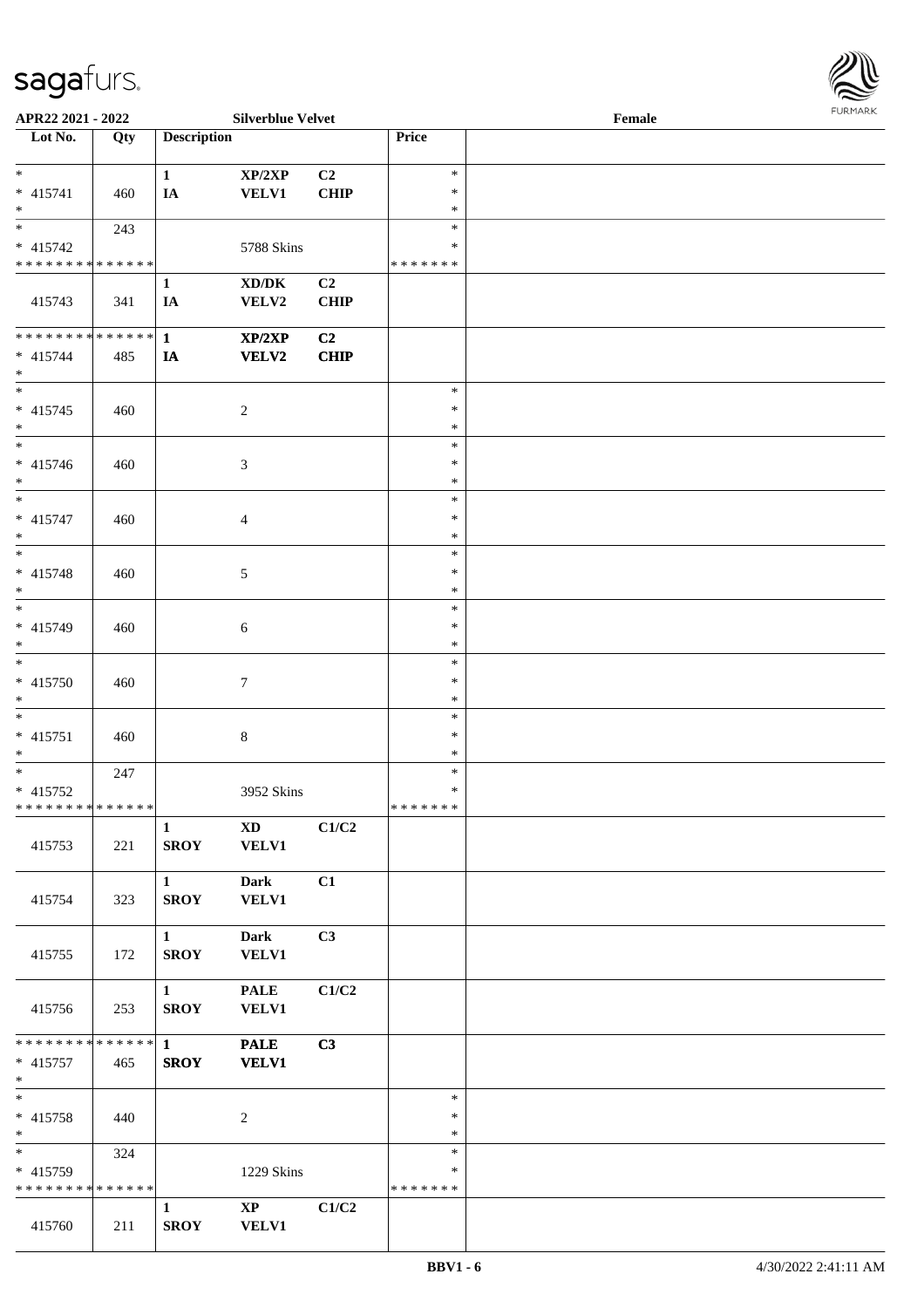

| APR22 2021 - 2022                         |     |                             | <b>Silverblue Velvet</b>        |                  |                         | $\ensuremath{\textnormal{\textbf{Female}}}$ | <b>FURPIARA</b> |
|-------------------------------------------|-----|-----------------------------|---------------------------------|------------------|-------------------------|---------------------------------------------|-----------------|
| Lot No.                                   | Qty | <b>Description</b>          |                                 |                  | <b>Price</b>            |                                             |                 |
| 415761                                    | 152 | $\mathbf{1}$<br><b>SROY</b> | 2XP<br>VELV1                    | C1               |                         |                                             |                 |
| 415762                                    | 214 | $\mathbf{1}$<br><b>SROY</b> | 2XP<br>VELV1                    | C3               |                         |                                             |                 |
| 415763                                    | 237 | $\mathbf{1}$<br><b>SROY</b> | <b>Dark</b><br>VELV2            | C1/C2            |                         |                                             |                 |
| 415764                                    | 345 | $\mathbf{1}$<br><b>SROY</b> | <b>PALE</b><br>VELV2            | C1/C2            |                         |                                             |                 |
| * 415765<br>$\ast$                        | 465 | <b>SROY</b>                 | <b>PALE</b><br>VELV2            | C2               |                         |                                             |                 |
|                                           |     |                             |                                 |                  | $\ast$                  |                                             |                 |
| * 415766<br>$*$                           | 440 |                             | $\sqrt{2}$                      |                  | $\ast$<br>$\ast$        |                                             |                 |
|                                           |     |                             |                                 |                  | $\ast$                  |                                             |                 |
| * 415767<br>$\ast$                        | 440 |                             | $\sqrt{3}$                      |                  | $\ast$<br>$\ast$        |                                             |                 |
| $\overline{\ast}$                         | 234 |                             |                                 |                  | $\ast$                  |                                             |                 |
| * 415768<br>* * * * * * * * * * * * * * * |     |                             | 1579 Skins                      |                  | $\ast$<br>* * * * * * * |                                             |                 |
| 415769                                    | 405 | $\mathbf{1}$<br><b>SROY</b> | $\mathbf{X}\mathbf{P}$<br>VELV2 | C1/C2            |                         |                                             |                 |
| 415770                                    | 454 | $\mathbf{1}$<br><b>SROY</b> | 2XP<br>VELV2                    | C2               |                         |                                             |                 |
| 415771                                    | 30  | $\mathbf{1}$<br><b>SROY</b> | <b>PALE</b><br><b>VELV1</b>     | C1<br><b>TOP</b> |                         |                                             |                 |